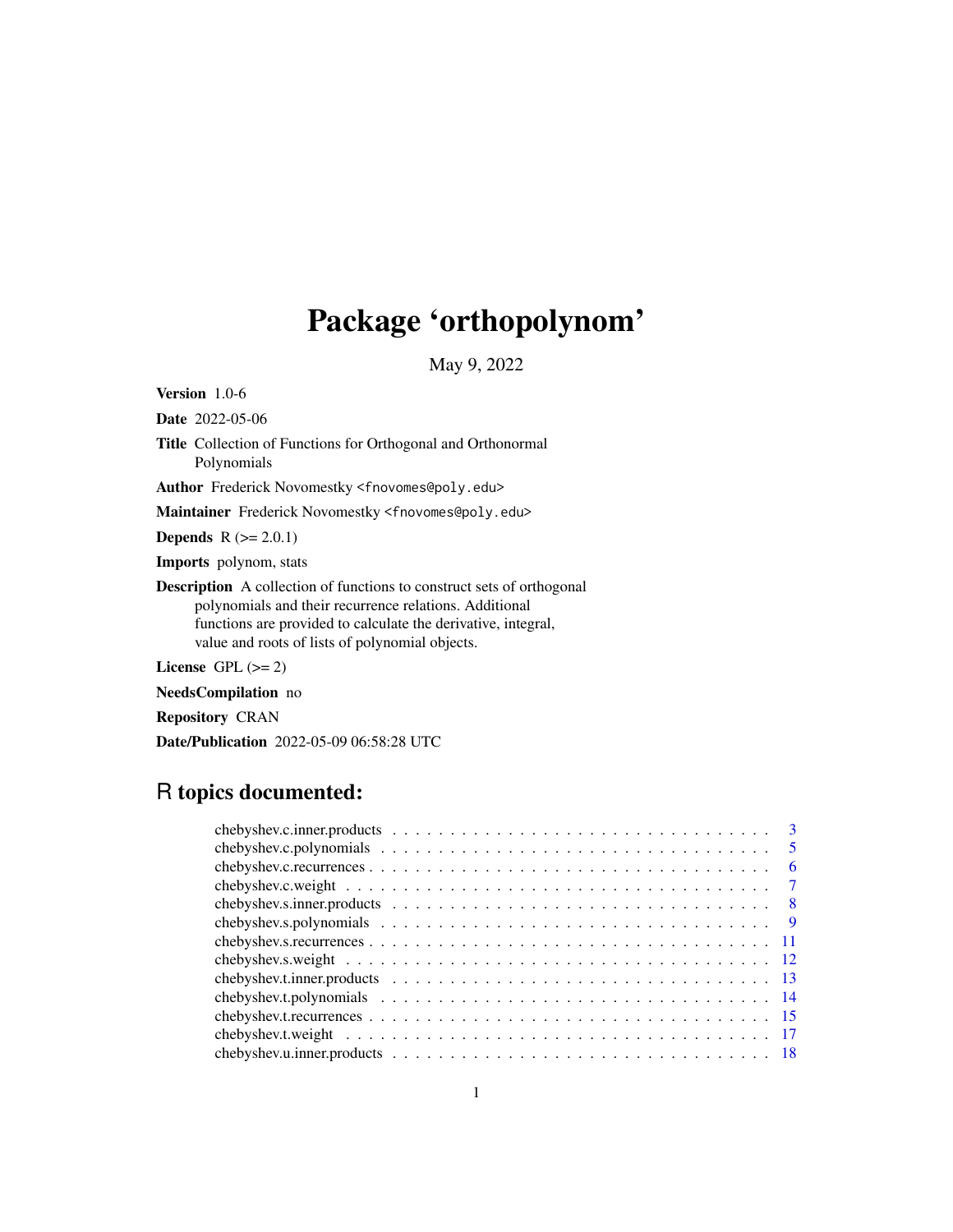| 20<br>21<br>22<br>52<br>- 61<br>62<br>63<br>65<br>66<br>67<br>68<br>69<br>70<br>72<br>73<br>74 |                   | 19 |
|------------------------------------------------------------------------------------------------|-------------------|----|
|                                                                                                |                   |    |
|                                                                                                |                   |    |
|                                                                                                |                   |    |
|                                                                                                |                   |    |
|                                                                                                |                   |    |
|                                                                                                |                   |    |
|                                                                                                |                   |    |
|                                                                                                |                   |    |
|                                                                                                |                   |    |
|                                                                                                |                   |    |
|                                                                                                |                   |    |
|                                                                                                |                   |    |
|                                                                                                |                   |    |
|                                                                                                |                   |    |
|                                                                                                |                   |    |
|                                                                                                |                   |    |
|                                                                                                |                   |    |
|                                                                                                |                   |    |
|                                                                                                |                   |    |
|                                                                                                |                   |    |
|                                                                                                |                   |    |
|                                                                                                |                   |    |
|                                                                                                |                   |    |
|                                                                                                |                   |    |
|                                                                                                |                   |    |
|                                                                                                |                   |    |
|                                                                                                |                   |    |
|                                                                                                |                   |    |
|                                                                                                |                   |    |
|                                                                                                |                   |    |
|                                                                                                |                   |    |
|                                                                                                |                   |    |
|                                                                                                |                   |    |
|                                                                                                |                   |    |
|                                                                                                |                   |    |
|                                                                                                |                   |    |
|                                                                                                |                   |    |
|                                                                                                |                   |    |
|                                                                                                |                   |    |
|                                                                                                |                   |    |
|                                                                                                |                   |    |
|                                                                                                | monic.polynomials |    |
|                                                                                                |                   |    |
|                                                                                                |                   |    |
|                                                                                                | pochhammer        |    |
| 75                                                                                             |                   |    |
|                                                                                                |                   | 76 |
|                                                                                                |                   |    |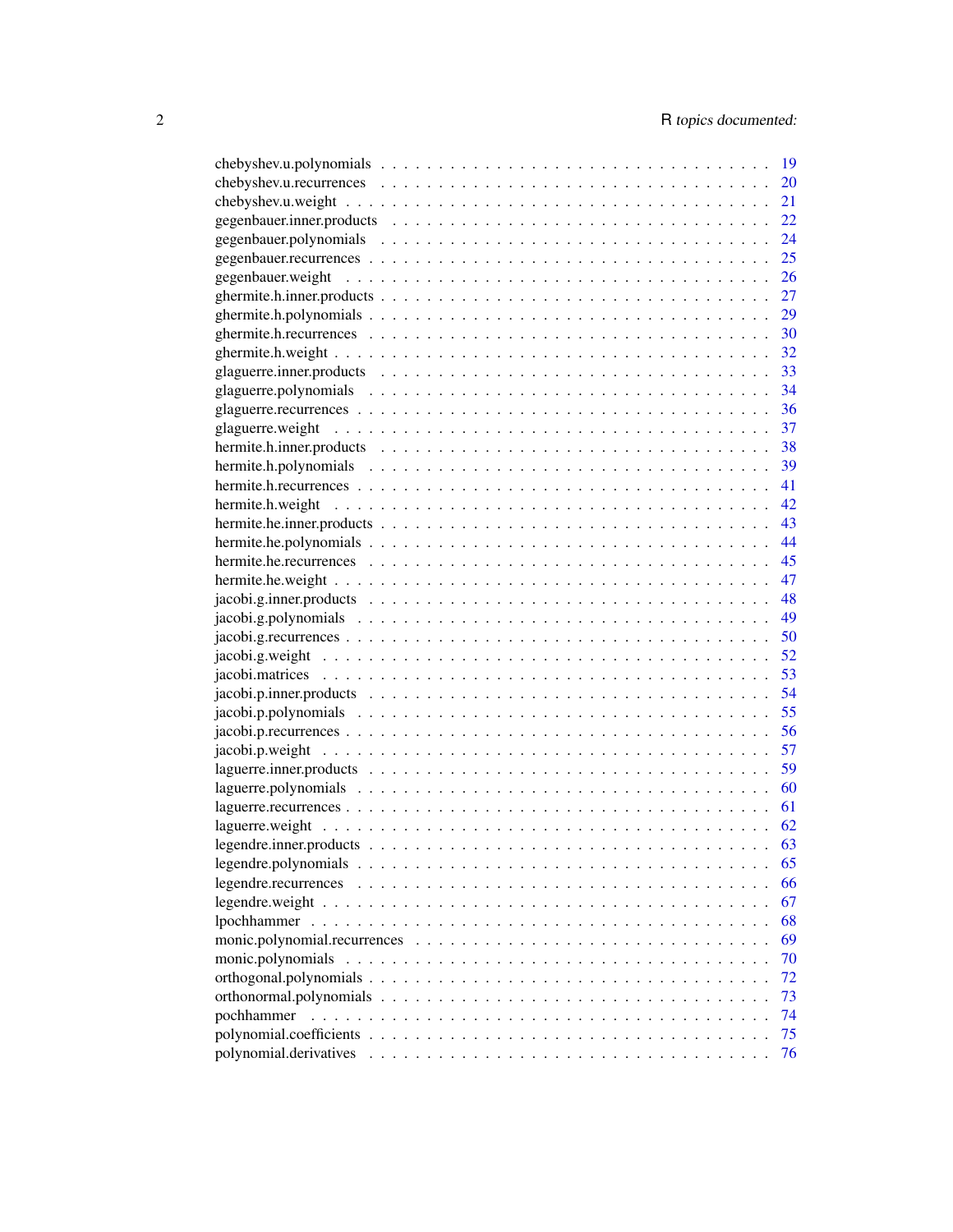<span id="page-2-0"></span>

|       | 88         |  |
|-------|------------|--|
|       |            |  |
|       |            |  |
|       | 92         |  |
|       |            |  |
|       |            |  |
|       |            |  |
|       |            |  |
|       |            |  |
|       |            |  |
|       |            |  |
|       |            |  |
|       |            |  |
|       |            |  |
|       |            |  |
|       |            |  |
|       |            |  |
| Index | <b>110</b> |  |

<span id="page-2-1"></span>chebyshev.c.inner.products

*Inner products of Chebyshev polynomials*

# Description

This function returns a vector with  $n + 1$  elements containing the inner product of an order k Chebyshev polynomial of the first kind,  $C_k(x)$ , with itself (i.e. the norm squared) for orders  $k =$  $0, 1, \ldots, n.$ 

# Usage

chebyshev.c.inner.products(n)

# Arguments

n integer value for the highest polynomial order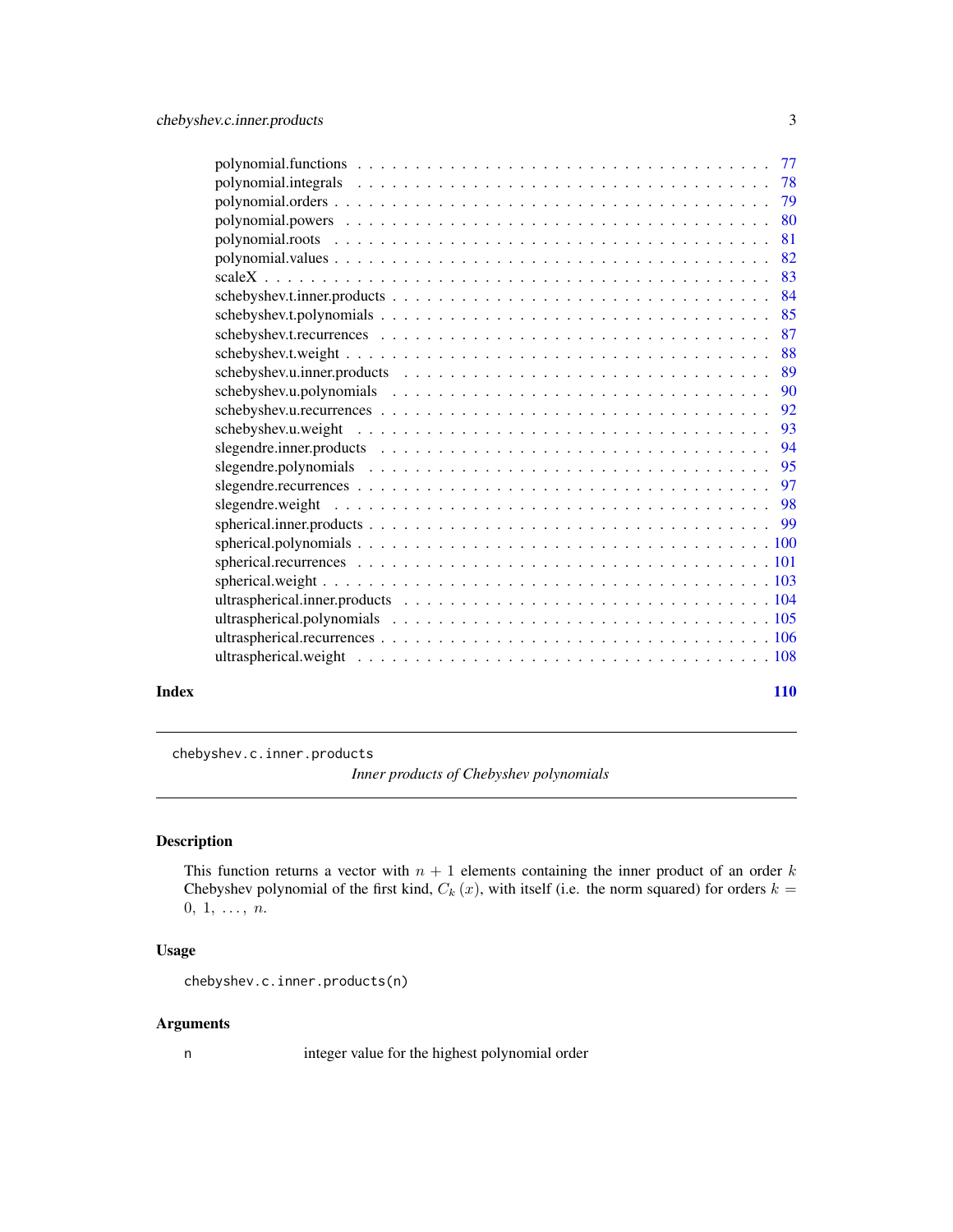# Details

The formula used to compute the inner products is as follows.

$$
h_n = \langle C_n | C_n \rangle = \begin{cases} 4\pi & n \neq 0 \\ 8\pi & n = 0 \end{cases}
$$

#### Value

A vector with  $n + 1$  elements

|       | inner product of order 0 orthogonal polynomial   |
|-------|--------------------------------------------------|
| 2     | inner product of order 1 orthogonal polynomial   |
|       |                                                  |
|       |                                                  |
| $n+1$ | inner product of order $n$ orthogonal polynomial |

# Author(s)

Frederick Novomestky <fnovomes@poly.edu>

# References

Abramowitz, M. and I. A. Stegun, 1968. *Handbook of Mathematical Functions with Formulas, Graphs, and Mathematical Tables*, Dover Publications, Inc., New York.

Courant, R., and D. Hilbert, 1989. *Methods of Mathematical Physics*, John Wiley, New York, NY.

Szego, G., 1939. *Orthogonal Polynomials*, 23, American Mathematical Society Colloquium Publications, Providence, RI.

# See Also

[gegenbauer.inner.products](#page-21-1)

```
###
### generate the inner products vector for the
### C Chebyshev polynomials of orders 0 to 10
###
h <- chebyshev.c.inner.products( 10 )
print( h )
```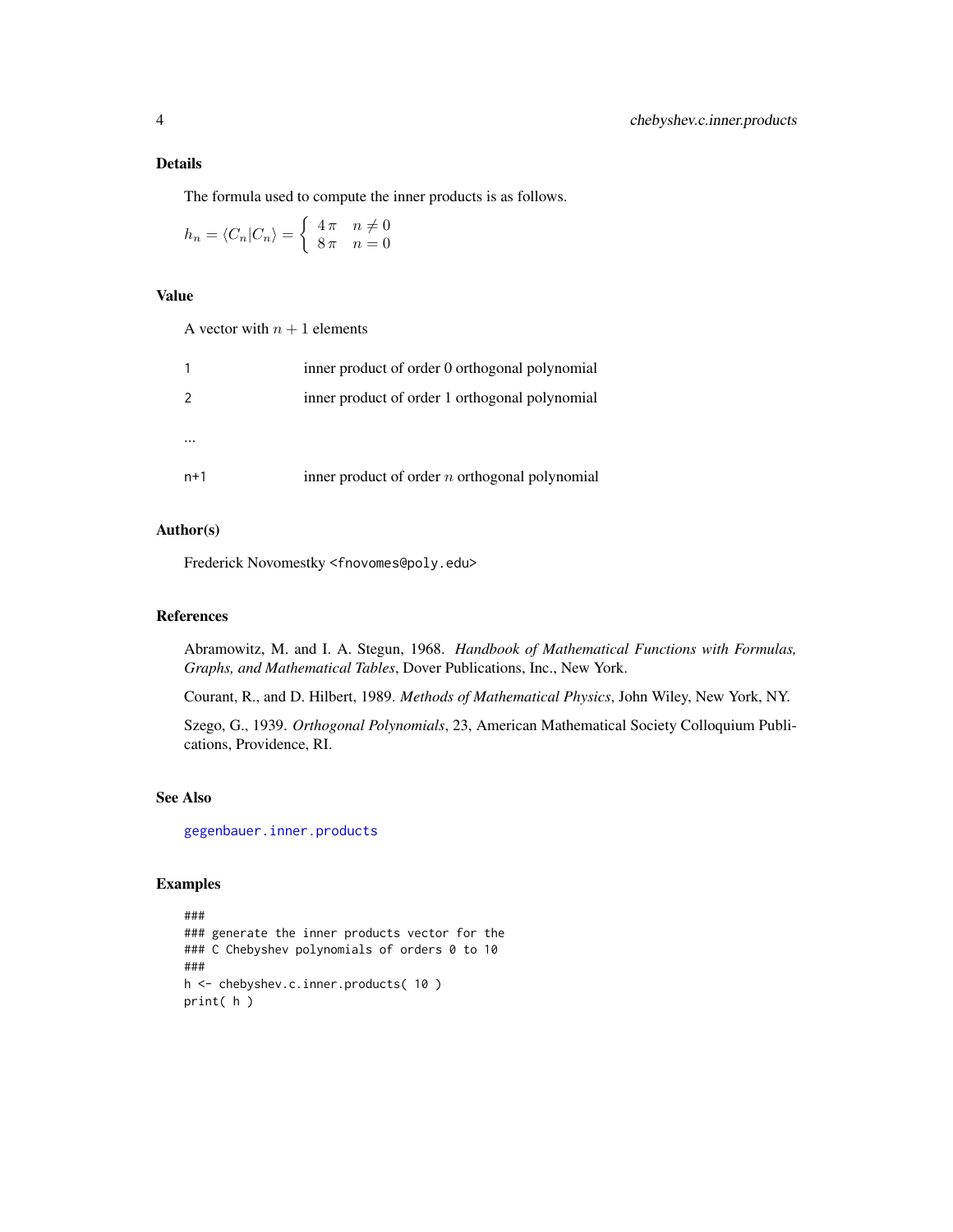<span id="page-4-0"></span>chebyshev.c.polynomials

*Create list of Chebyshev polynomials*

#### Description

This function returns a list with  $n + 1$  elements containing the order k Chebyshev polynomials of the first kind,  $C_k(x)$ , for orders  $k = 0, 1, \ldots, n$ .

#### Usage

chebyshev.c.polynomials(n, normalized=FALSE)

# Arguments

| n          | integer value for the highest polynomial order                                           |
|------------|------------------------------------------------------------------------------------------|
| normalized | a boolean value which, if TRUE, returns a list of normalized orthogonal poly-<br>nomials |

# Details

The function chebyshev.c.recurrences produces a data frame with the recurrence relation parameters for the polynomials. If the normalized argument is FALSE, the function orthogonal.polynomials is used to construct the list of orthogonal polynomial objects. Otherwise, the function orthonormal.polynomials is used to construct the list of orthonormal polynomial objects.

#### Value

A list of  $n + 1$  polynomial objects

| 1   | order 0 Chebyshev polynomial   |
|-----|--------------------------------|
| 2   | order 1 Chebyshev polynomial   |
|     |                                |
| n+1 | order $n$ Chebyshev polynomial |

#### Author(s)

Frederick Novomestky <fnovomes@poly.edu>

## References

Abramowitz, M. and I. A. Stegun, 1968. *Handbook of Mathematical Functions with Formulas, Graphs, and Mathematical Tables*, Dover Publications, Inc., New York.

Courant, R., and D. Hilbert, 1989. *Methods of Mathematical Physics*, John Wiley, New York, NY.

Szego, G., 1939. *Orthogonal Polynomials*, 23, American Mathematical Society Colloquium Publications, Providence, RI.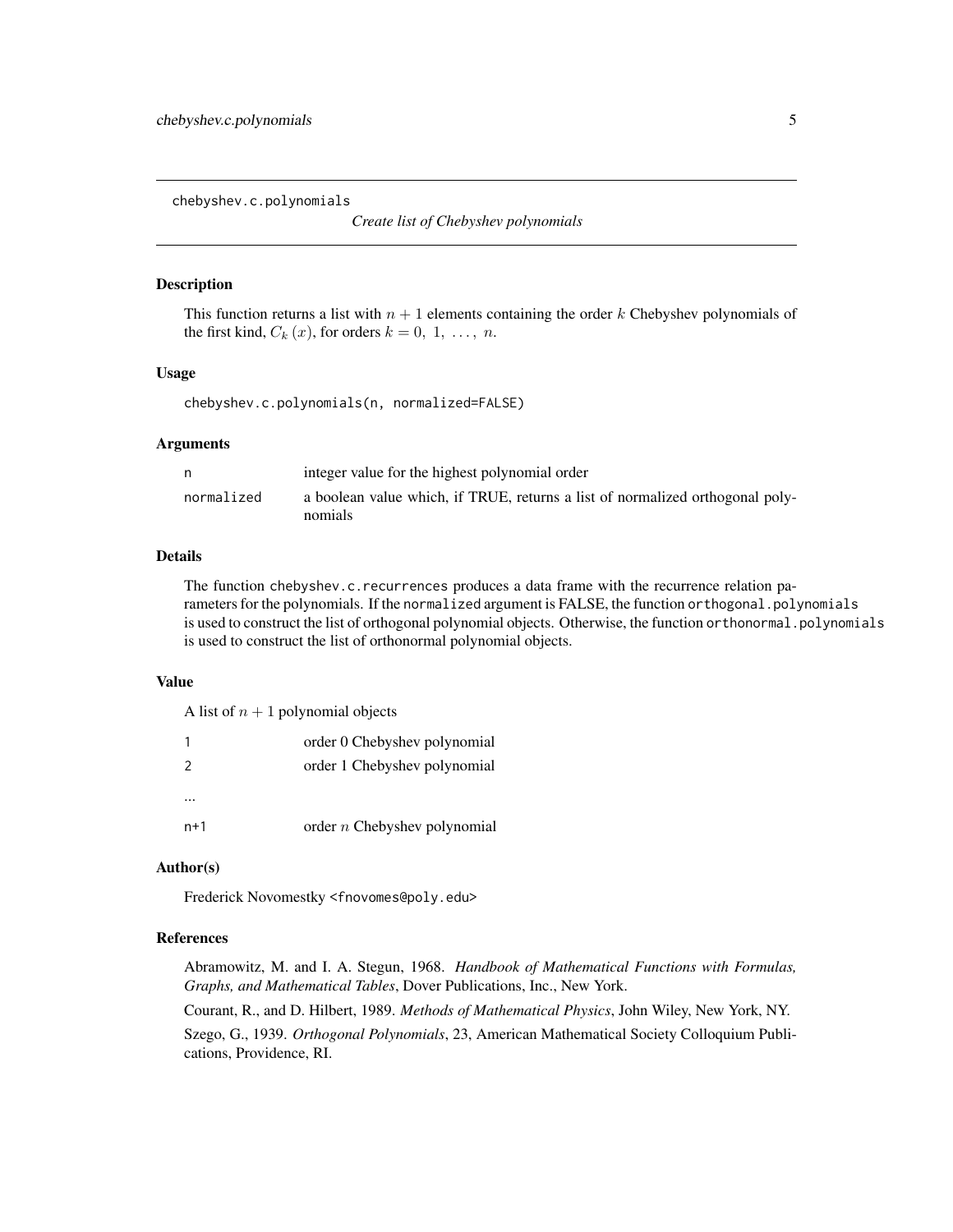# <span id="page-5-0"></span>See Also

```
chebyshev.c.recurrences, orthogonal.polynomials, orthonormal.polynomials
```
#### Examples

```
###
### gemerate a list of normalized C Chebyshev polynomials of orders 0 to 10
###
normalized.p.list <- chebyshev.c.polynomials( 10, normalized=TRUE )
print( normalized.p.list )
###
### gemerate a list of unnormalized C Chebyshev polynomials of orders 0 to 10
###
unnormalized.p.list <- chebyshev.c.polynomials( 10, normalized=FALSE )
print( unnormalized.p.list )
```
<span id="page-5-1"></span>chebyshev.c.recurrences

```
Recurrence relations for Chebyshev polynomials
```
# Description

This function returns a data frame with  $n + 1$  rows and four named columns containing the coefficient vectors c, d, e and f of the recurrence relations for the order  $k$  Chebyshev polynomial of the first kind,  $C_k(x)$ , and for orders  $k = 0, 1, \ldots, n$ .

# Usage

chebyshev.c.recurrences(n, normalized=FALSE)

#### Arguments

|            | integer value for the highest polynomial order                                  |
|------------|---------------------------------------------------------------------------------|
| normalized | boolean value which, if TRUE, returns recurrence relations for normalized poly- |
|            | nomials                                                                         |

# Value

A data frame with the recurrence relation parameters.

#### Author(s)

Frederick Novomestky <fnovomes@poly.edu>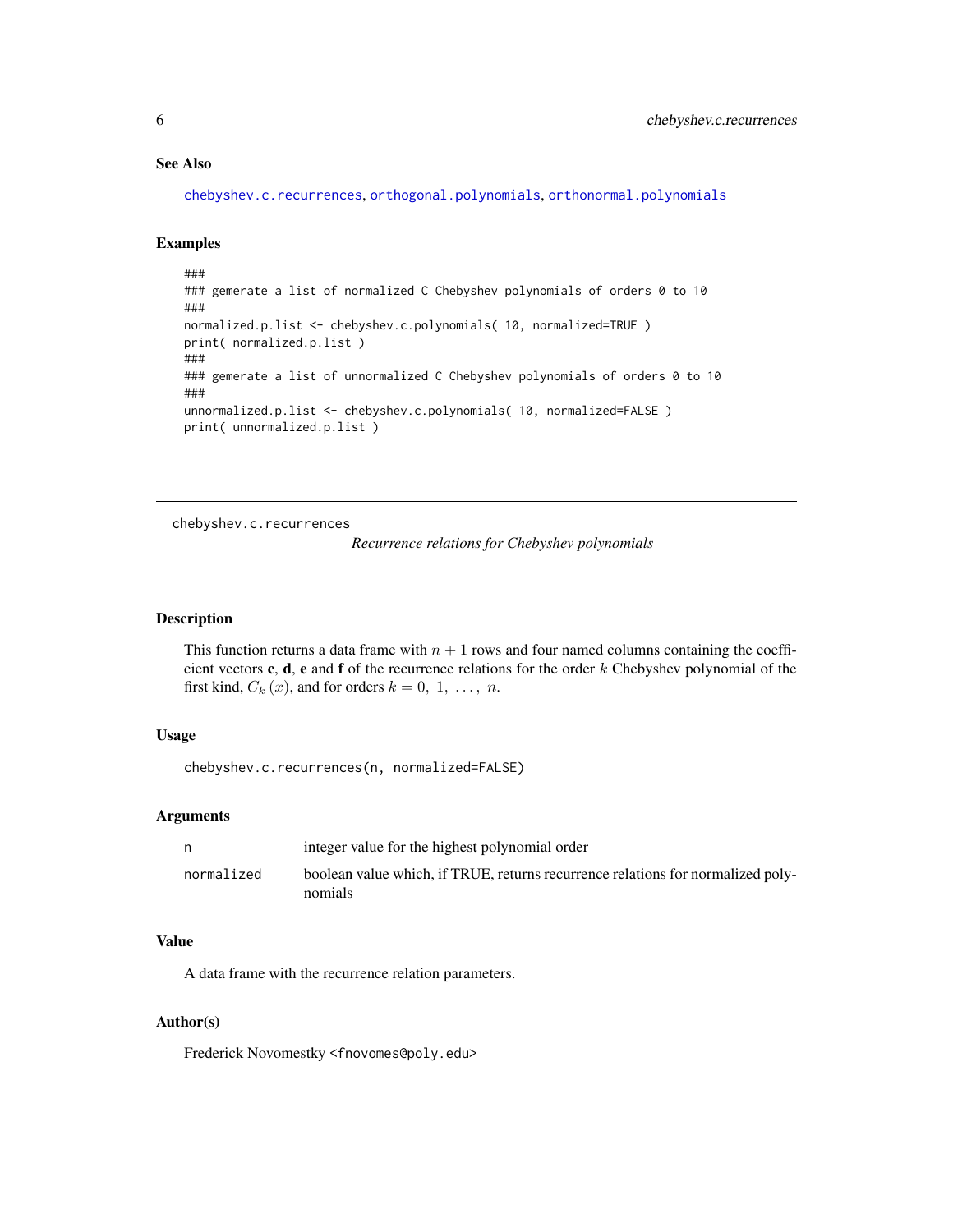#### <span id="page-6-0"></span>References

Abramowitz, M. and I. A. Stegun, 1968. *Handbook of Mathematical Functions with Formulas, Graphs, and Mathematical Tables*, Dover Publications, Inc., New York.

Courant, R., and D. Hilbert, 1989. *Methods of Mathematical Physics*, John Wiley, New York, NY. Szego, G., 1939. *Orthogonal Polynomials*, 23, American Mathematical Society Colloquium Publications, Providence, RI.

# See Also

[chebyshev.c.inner.products](#page-2-1)

#### Examples

```
###
### generate the recurrences data frame for
### the normalized Chebyshev C polynomials
### of orders 0 to 10.
###
normalized.r <- chebyshev.c.recurrences( 10, normalized=TRUE )
print( normalized.r )
###
### generate the recurrences data frame for
### the normalized Chebyshev C polynomials
### of orders 0 to 10.
###
unnormalized.r <- chebyshev.c.recurrences( 10, normalized=FALSE )
print( unnormalized.r )
```
chebyshev.c.weight *Weight function for the Chebyshev polynomial*

#### **Description**

This function returns the value of the weight function for the order  $k$  Chebyshev polynomial of the first kind,  $C_k(x)$ .

#### Usage

chebyshev.c.weight(x)

#### Arguments

x the function argument which can be a vector

# Details

The function takes on non-zero values in the interval  $(-2, 2)$ . The formula used to compute the weight function is as follows.

$$
w(x) = \frac{1}{\sqrt{1 - \frac{x^2}{4}}}
$$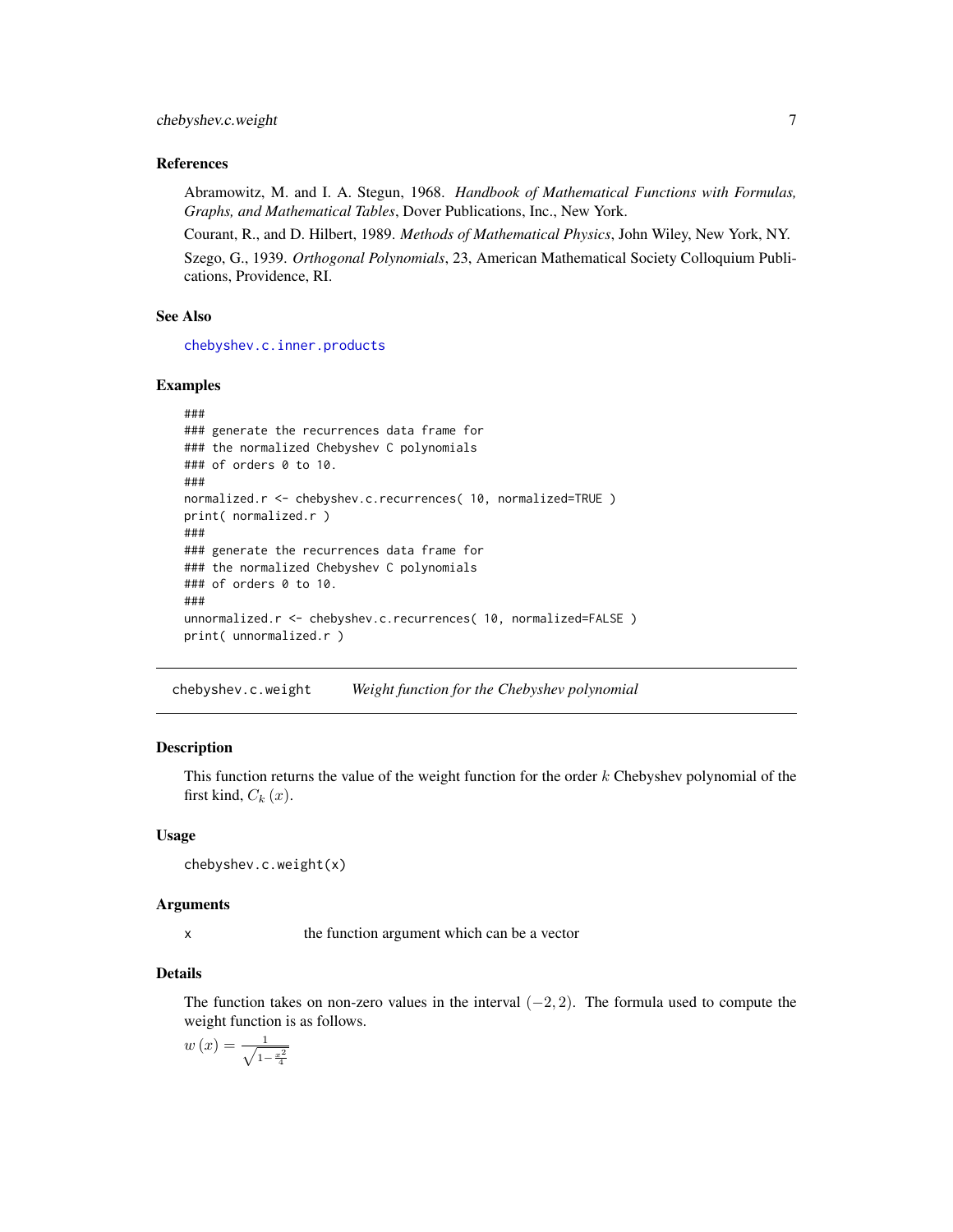#### <span id="page-7-0"></span>Value

The value of the weight function

#### Author(s)

Frederick Novomestky < fnovomes@poly.edu >

#### References

Abramowitz, M. and I. A. Stegun, 1968. *Handbook of Mathematical Functions with Formulas, Graphs, and Mathematical Tables*, Dover Publications, Inc., New York.

Courant, R., and D. Hilbert, 1989. *Methods of Mathematical Physics*, John Wiley, New York, NY.

Press, W. H., S. A. Teukolsky, W. T. Vetterling, and B. P. Flannery, 1992. *Numerical Recipes in C*, Cambridge University Press, Cambridge, U.K.

Szego, G., 1939. *Orthogonal Polynomials*, 23, American Mathematical Society Colloquium Publications, Providence, RI.

#### Examples

```
###
### compute the C Chebyshev weight function for arguments between -3 and 3
###
x \le - seq(-3, 3, .01)
y <- chebyshev.c.weight( x )
plot( x, y )
```
<span id="page-7-1"></span>chebyshev.s.inner.products

*Inner products of Chebyshev polynomials*

#### Description

This function returns a vector with  $n + 1$  elements containing the inner product of an order k Chebyshev polynomial of the second kind,  $S_k(x)$ , with itself (i.e. the norm squared) for orders  $k = 0, 1, \ldots, n$ .

#### Usage

```
chebyshev.s.inner.products(n)
```
#### Arguments

n integer value for the highest polynomial order

# Details

The formula used to compute the inner products is as follows.

 $h_n = \langle S_n | S_n \rangle = \pi.$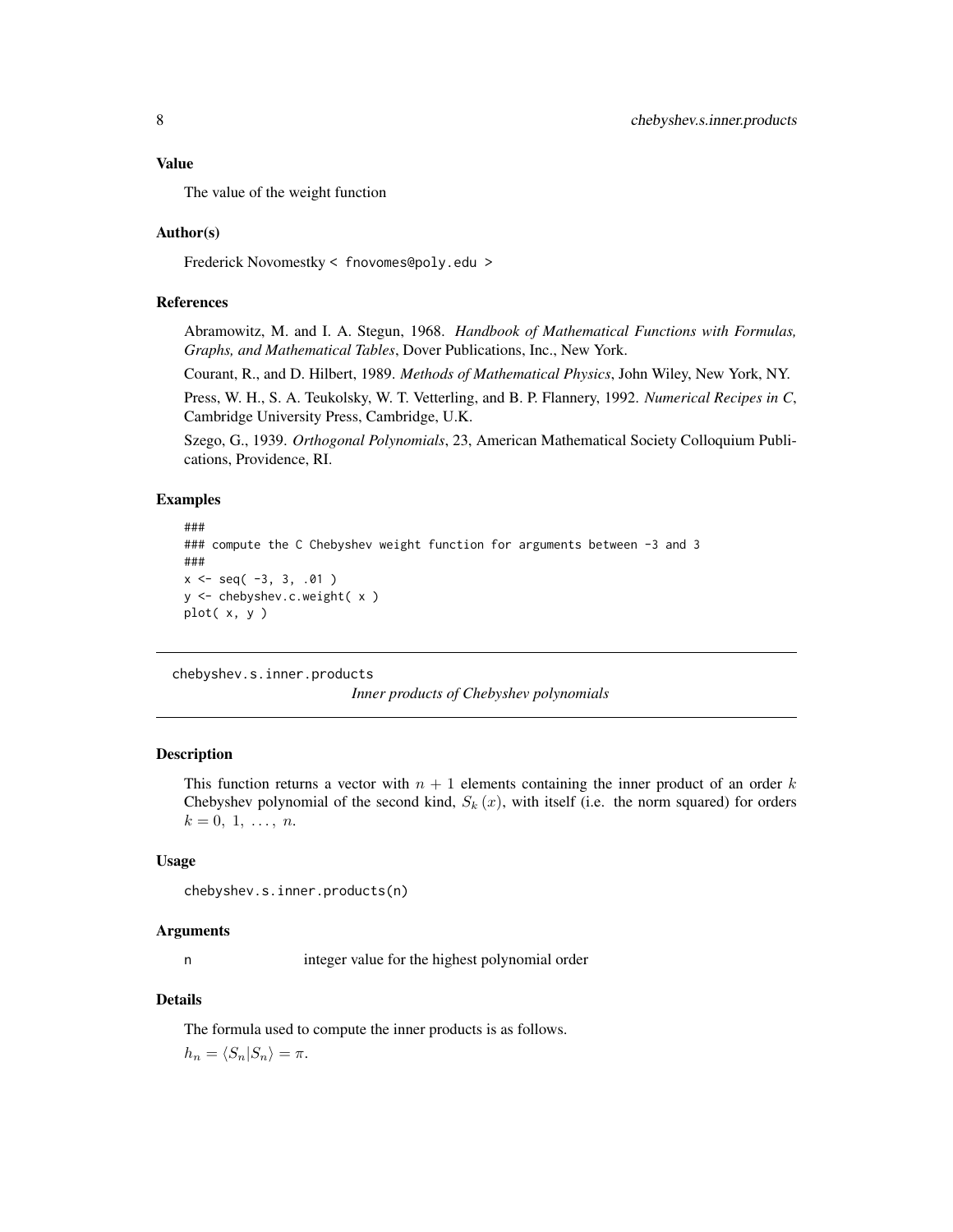# <span id="page-8-0"></span>Value

A vector with  $n + 1$  elements

|               | inner product of order 0 orthogonal polynomial   |
|---------------|--------------------------------------------------|
| $\mathcal{P}$ | inner product of order 1 orthogonal polynomial   |
|               |                                                  |
| $\cdots$      |                                                  |
| $n+1$         | inner product of order $n$ orthogonal polynomial |

# Author(s)

Frederick Novomestky <fnovomes@poly.edu>

#### References

Abramowitz, M. and I. A. Stegun, 1968. *Handbook of Mathematical Functions with Formulas, Graphs, and Mathematical Tables*, Dover Publications, Inc., New York.

Courant, R., and D. Hilbert, 1989. *Methods of Mathematical Physics*, John Wiley, New York, NY.

Szego, G., 1939. *Orthogonal Polynomials*, 23, American Mathematical Society Colloquium Publications, Providence, RI.

#### Examples

```
###
### generate the inner products vector for the
### S Chebyshev polynomials of orders 0 to 10
###
h <- chebyshev.s.inner.products( 10 )
print( h )
```
chebyshev.s.polynomials

*Create list of Chebyshev polynomials*

#### Description

This function returns a list with  $n + 1$  elements containing the order k Chebyshev polynomials of the second kind,  $S_k(x)$ , for orders  $k = 0, 1, \ldots, n$ .

#### Usage

chebyshev.s.polynomials(n, normalized=FALSE)

#### Arguments

| n,         | integer value for the highest polynomial order                                           |
|------------|------------------------------------------------------------------------------------------|
| normalized | a boolean value which, if TRUE, returns a list of normalized orthogonal poly-<br>nomials |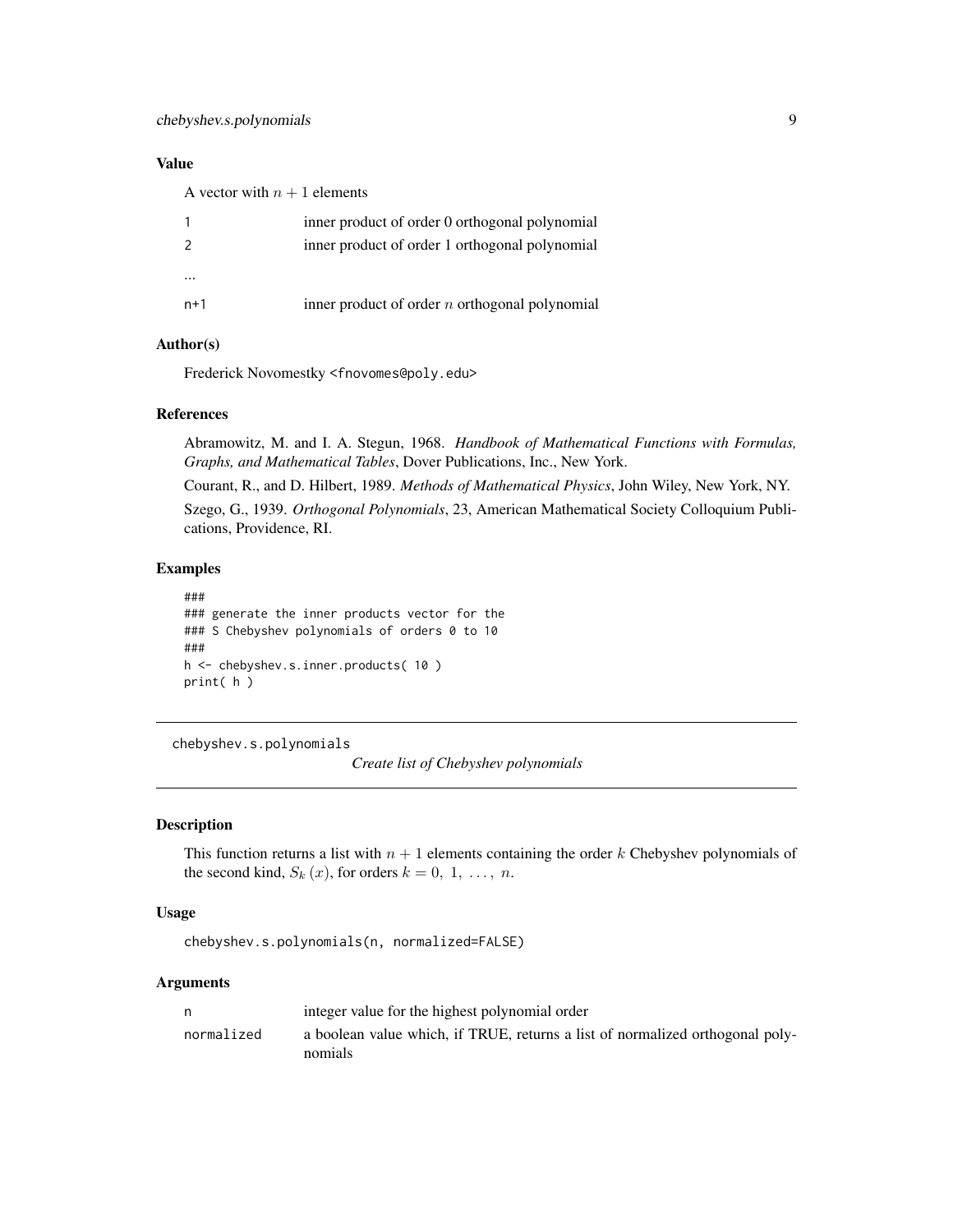# Details

The function chebyshev.s.recurrences produces a data frame with the recurrence relation parameters for the polynomials. If the normalized argument is FALSE, the function orthogonal.polynomials is used to construct the list of orthogonal polynomial objects. Otherwise, the function orthonormal.polynomials is used to construct the list of orthonormal polynomial objects.

#### Value

A list of  $n + 1$  polynomial objects

|               | order 0 Chebyshev polynomial   |
|---------------|--------------------------------|
| $\mathcal{L}$ | order 1 Chebyshev polynomial   |
|               |                                |
| $n+1$         | order $n$ Chebyshev polynomial |

# Author(s)

Frederick Novomestky <fnovomes@poly.edu>

#### References

Abramowitz, M. and I. A. Stegun, 1968. *Handbook of Mathematical Functions with Formulas, Graphs, and Mathematical Tables*, Dover Publications, Inc., New York.

Courant, R., and D. Hilbert, 1989. *Methods of Mathematical Physics*, John Wiley, New York, NY.

Szego, G., 1939. *Orthogonal Polynomials*, 23, American Mathematical Society Colloquium Publications, Providence, RI.

# See Also

[chebyshev.s.recurrences](#page-10-1), [orthogonal.polynomials](#page-71-1), [orthonormal.polynomials](#page-72-1)

```
###
### gemerate a list of normalized S Chebyshev polynomials of orders 0 to 10
###
normalized.p.list <- chebyshev.s.polynomials( 10, normalized=TRUE )
print( normalized.p.list )
###
### gemerate a list of unnormalized S Chebyshev polynomials of orders 0 to 10
###
unnormalized.p.list <- chebyshev.s.polynomials( 10, normalized=FALSE )
print( unnormalized.p.list )
```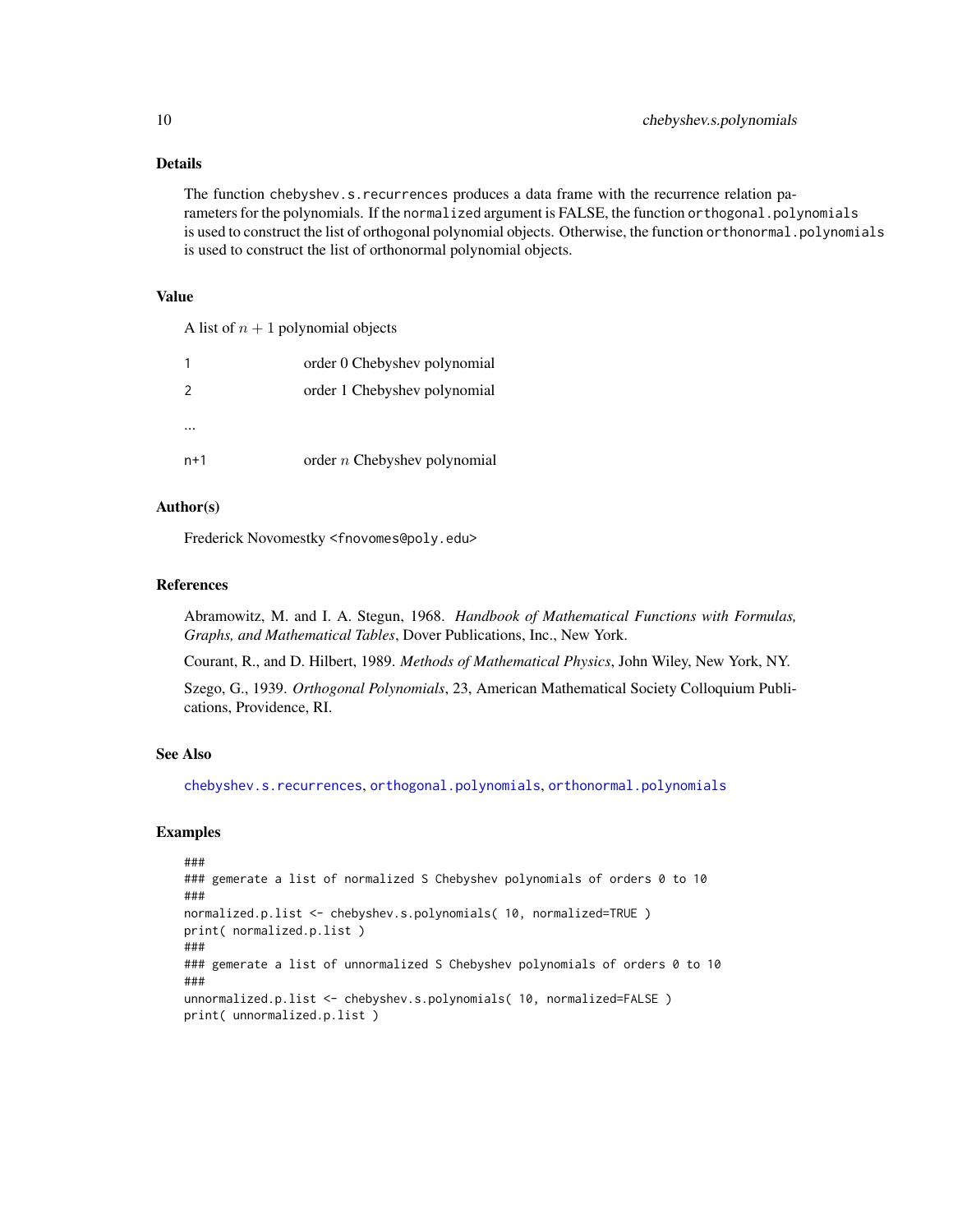<span id="page-10-1"></span><span id="page-10-0"></span>chebyshev.s.recurrences

*Recurrence relations for Chebyshev polynomials*

#### Description

This function returns a data frame with  $n + 1$  rows and four named columns containing the coefficient vectors c, d, e and f of the recurrence relations for the order  $k$  Chebyshev polynomial of the second kind,  $S_k(x)$ , and for orders  $k = 0, 1, \ldots, n$ .

#### Usage

chebyshev.s.recurrences(n, normalized=FALSE)

#### Arguments

|            | integer value for the highest polynomial order                                             |
|------------|--------------------------------------------------------------------------------------------|
| normalized | boolean value which, if TRUE, returns recurrence relations for normalized poly-<br>nomials |

# Value

A data frame with the recurrence relation parameters.

#### Author(s)

Frederick Novomestky <fnovomes@poly.edu>

# References

Abramowitz, M. and I. A. Stegun, 1968. *Handbook of Mathematical Functions with Formulas, Graphs, and Mathematical Tables*, Dover Publications, Inc., New York.

Courant, R., and D. Hilbert, 1989. *Methods of Mathematical Physics*, John Wiley, New York, NY.

Szego, G., 1939. *Orthogonal Polynomials*, 23, American Mathematical Society Colloquium Publications, Providence, RI.

#### See Also

[chebyshev.s.inner.products](#page-7-1)

```
###
### generate the recurrences data frame for
### the normalized Chebyshev S polynomials
### of orders 0 to 10.
###
```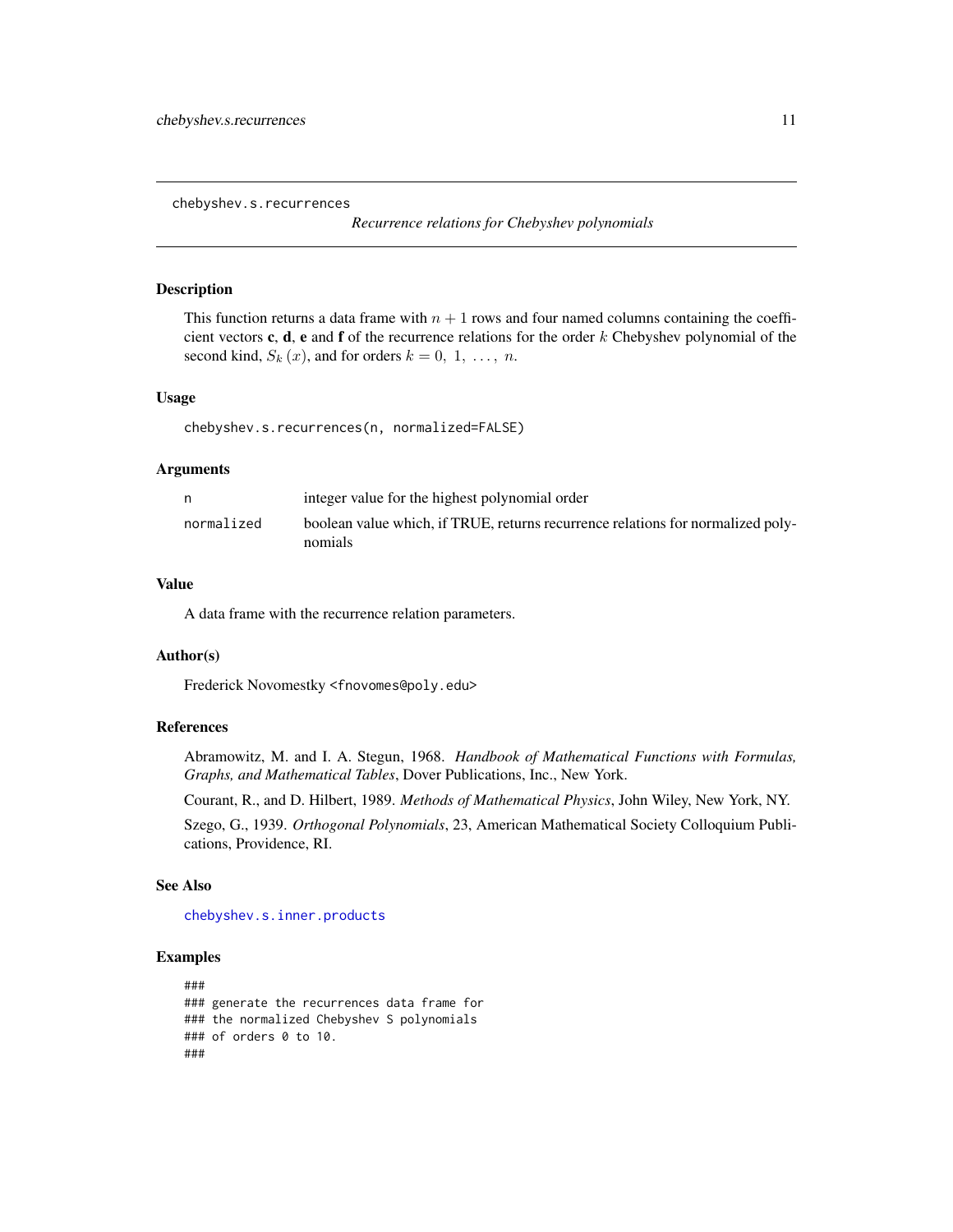```
normalized.r <- chebyshev.s.recurrences( 10, normalized=TRUE )
print( normalized.r )
###
### generate the recurrences data frame for
### the normalized Chebyshev S polynomials
### of orders 0 to 10.
###
unnormalized.r <- chebyshev.s.recurrences( 10, normalized=FALSE )
print( unnormalized.r )
```
chebyshev.s.weight *Weight function for the Chebyshev polynomial*

#### **Description**

This function returns the value of the weight function for the order  $k$  Chebyshev polynomial of the second kind,  $S_k(x)$ .

#### Usage

chebyshev.s.weight(x)

#### Arguments

x the function argument which can be a vector

#### Details

The function takes on non-zero values in the interval  $(-2, 2)$ . The formula used to compute the weight function is as follows.

$$
w(x) = \sqrt{1 - \frac{x^2}{4}}
$$

#### Value

The value of the weight function.

# Author(s)

Frederick Novomestky < fnovomes@poly.edu >

# References

Abramowitz, M. and I. A. Stegun, 1968. *Handbook of Mathematical Functions with Formulas, Graphs, and Mathematical Tables*, Dover Publications, Inc., New York.

Courant, R., and D. Hilbert, 1989. *Methods of Mathematical Physics*, John Wiley, New York, NY.

Press, W. H., S. A. Teukolsky, W. T. Vetterling, and B. P. Flannery, 1992. *Numerical Recipes in C*, Cambridge University Press, Cambridge, U.K.

Szego, G., 1939. *Orthogonal Polynomials*, 23, American Mathematical Society Colloquium Publications, Providence, RI.

<span id="page-11-0"></span>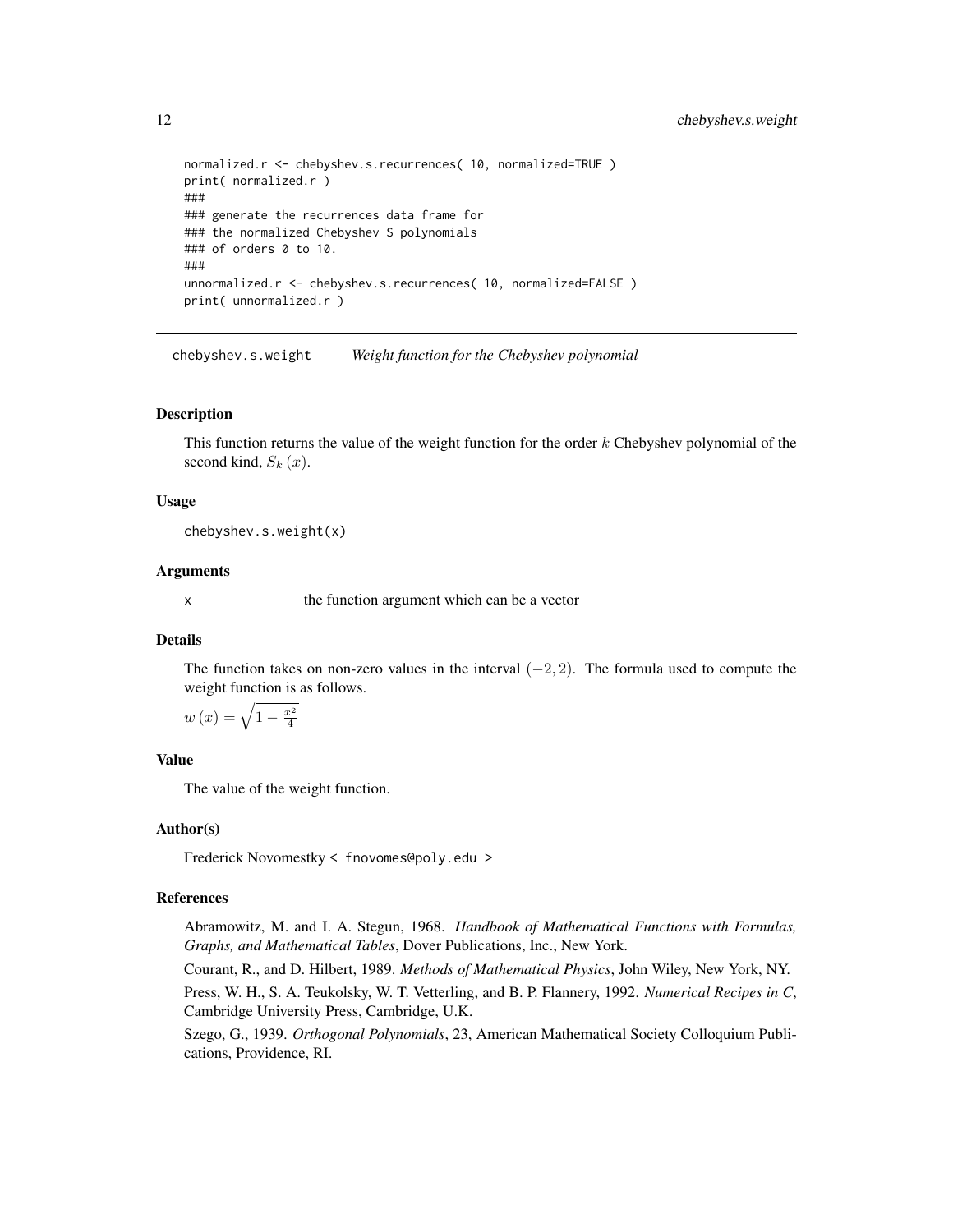# <span id="page-12-0"></span>chebyshev.t.inner.products 13

# Examples

```
###
### compute the S Chebyshev weight function for arguments between -2 and 2
###
x <- seq( -2, 2, .01 )
y <- chebyshev.s.weight( x )
plot( x, y )
```
<span id="page-12-1"></span>chebyshev.t.inner.products

*Inner products of Chebyshev polynomials*

# Description

This function returns a vector with  $n + 1$  elements containing the inner product of an order k Chebyshev polynomial of the first kind,  $T_k(x)$ , with itself (i.e. the norm squared) for orders  $k =$  $0, 1, \ldots, n.$ 

#### Usage

chebyshev.t.inner.products(n)

#### Arguments

n integer value for the highest polynomial order

# Details

The formula used to compute the inner products is as follows.

$$
h_n = \langle T_n | T_n \rangle = \begin{cases} \frac{\pi}{2} & n \neq 0\\ \pi & n = 0 \end{cases}
$$

#### Value

A vector with  $n + 1$  elements

|     | inner product of order 0 orthogonal polynomial   |
|-----|--------------------------------------------------|
| 2   | inner product of order 1 orthogonal polynomial   |
|     |                                                  |
| n+1 | inner product of order $n$ orthogonal polynomial |

#### Author(s)

Frederick Novomestky <fnovomes@poly.edu>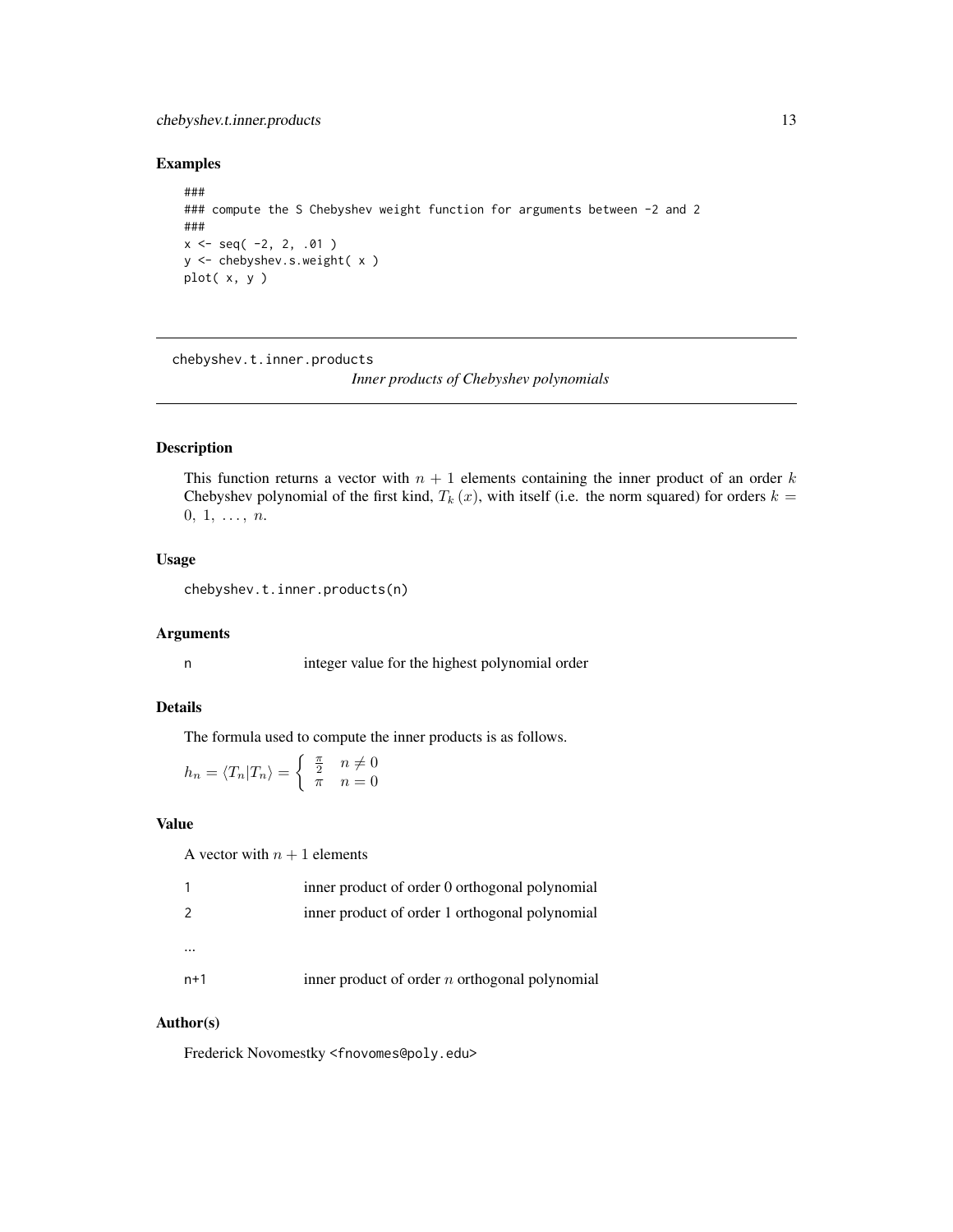# References

Abramowitz, M. and I. A. Stegun, 1968. *Handbook of Mathematical Functions with Formulas, Graphs, and Mathematical Tables*, Dover Publications, Inc., New York.

Courant, R., and D. Hilbert, 1989. *Methods of Mathematical Physics*, John Wiley, New York, NY.

Szego, G., 1939. *Orthogonal Polynomials*, 23, American Mathematical Society Colloquium Publications, Providence, RI.

#### Examples

```
###
### generate the inner products vector for the
### T Chybyshev polynomials of orders 0 to 10
###
h <- chebyshev.t.inner.products( 10 )
print( h )
```
chebyshev.t.polynomials

*Create list of Chebyshev polynomials*

#### Description

This function returns a list with  $n + 1$  elements containing the order k Chebyshev polynomials of the first kind,  $T_k(x)$ , for orders  $k = 0, 1, \ldots, n$ .

#### Usage

chebyshev.t.polynomials(n, normalized=FALSE)

#### Arguments

| n          | integer value for the highest polynomial order                                           |
|------------|------------------------------------------------------------------------------------------|
| normalized | a boolean value which, if TRUE, returns a list of normalized orthogonal poly-<br>nomials |

# Details

The function chebyshev.t.recurrences produces a data frame with the recurrence relation parameters for the polynomials. If the normalized argument is FALSE, the function orthogonal.polynomials is used to construct the list of orthogonal polynomial objects. Otherwise, the function orthonormal.polynomials is used to construct the list of orthonormal polynomial objects.

<span id="page-13-0"></span>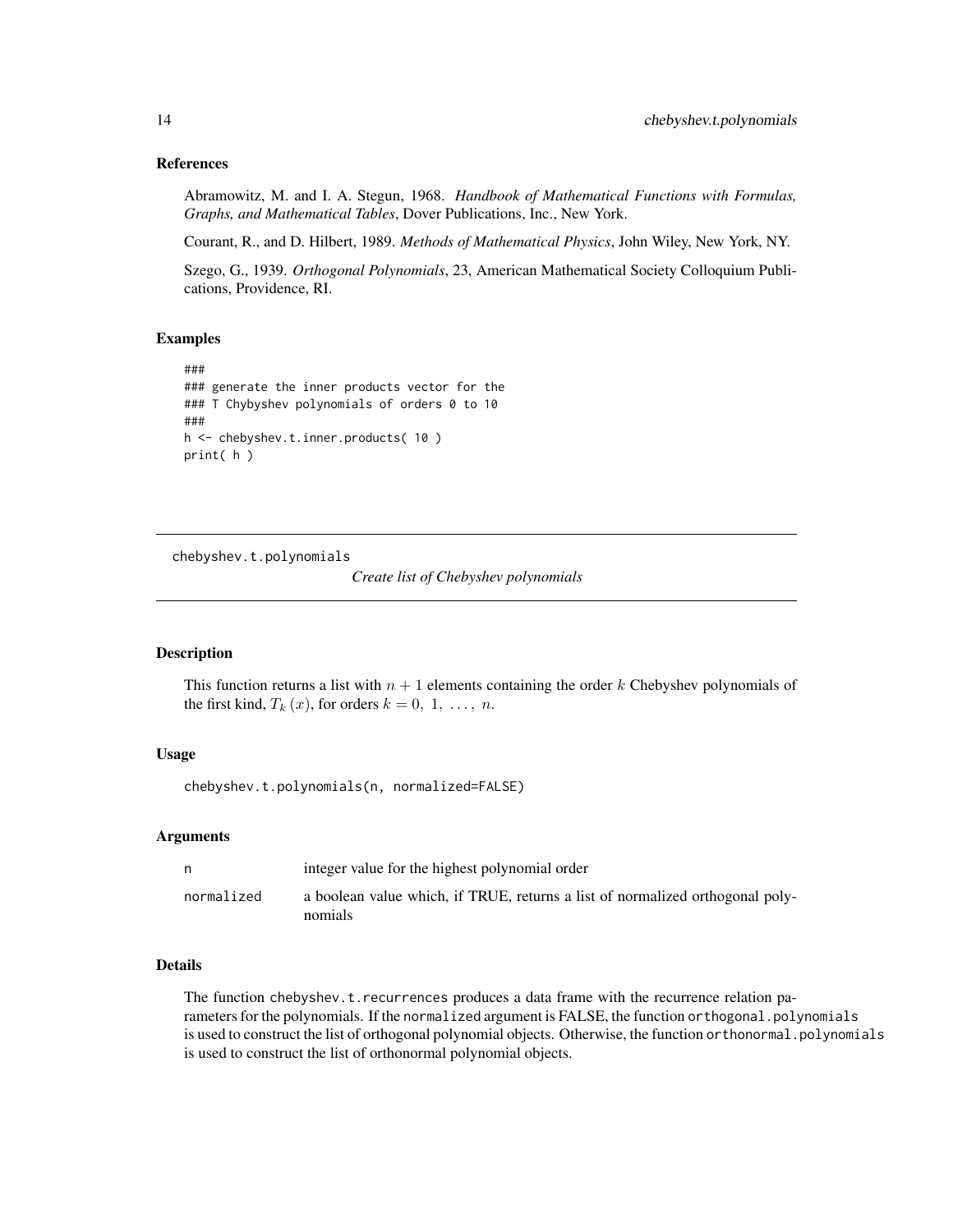# <span id="page-14-0"></span>Value

A list of  $n + 1$  polynomial objects

|               | order 0 Chebyshev polynomial   |
|---------------|--------------------------------|
| $\mathcal{L}$ | order 1 Chebyshev polynomial   |
|               |                                |
| $n+1$         | order $n$ Chebyshev polynomial |

# Author(s)

Frederick Novomestky <fnovomes@poly.edu>

# References

Abramowitz, M. and I. A. Stegun, 1968. *Handbook of Mathematical Functions with Formulas, Graphs, and Mathematical Tables*, Dover Publications, Inc., New York.

Courant, R., and D. Hilbert, 1989. *Methods of Mathematical Physics*, John Wiley, New York, NY.

Szego, G., 1939. *Orthogonal Polynomials*, 23, American Mathematical Society Colloquium Publications, Providence, RI.

#### See Also

[chebyshev.u.recurrences](#page-19-1), [orthogonal.polynomials](#page-71-1), [orthonormal.polynomials](#page-72-1)

#### Examples

```
###
### gemerate a list of normalized T Chebyshev polynomials of orders 0 to 10
###
normalized.p.list <- chebyshev.t.polynomials( 10, normalized=TRUE )
print( normalized.p.list )
###
### gemerate a list of unnormalized T Chebyshev polynomials of orders 0 to 10
###
unnormalized.p.list <- chebyshev.t.polynomials( 10, normalized=FALSE )
print( unnormalized.p.list )
```
chebyshev.t.recurrences

*Recurrence relations for Chebyshev polynomials*

# Description

This function returns a data frame with  $n + 1$  rows and four named columns containing the coefficient vectors c, d, e and f of the recurrence relations for the order  $k$  Chebyshev polynomial of the first kind,  $T_k(x)$ , for orders  $k = 0, 1, \ldots, n$ .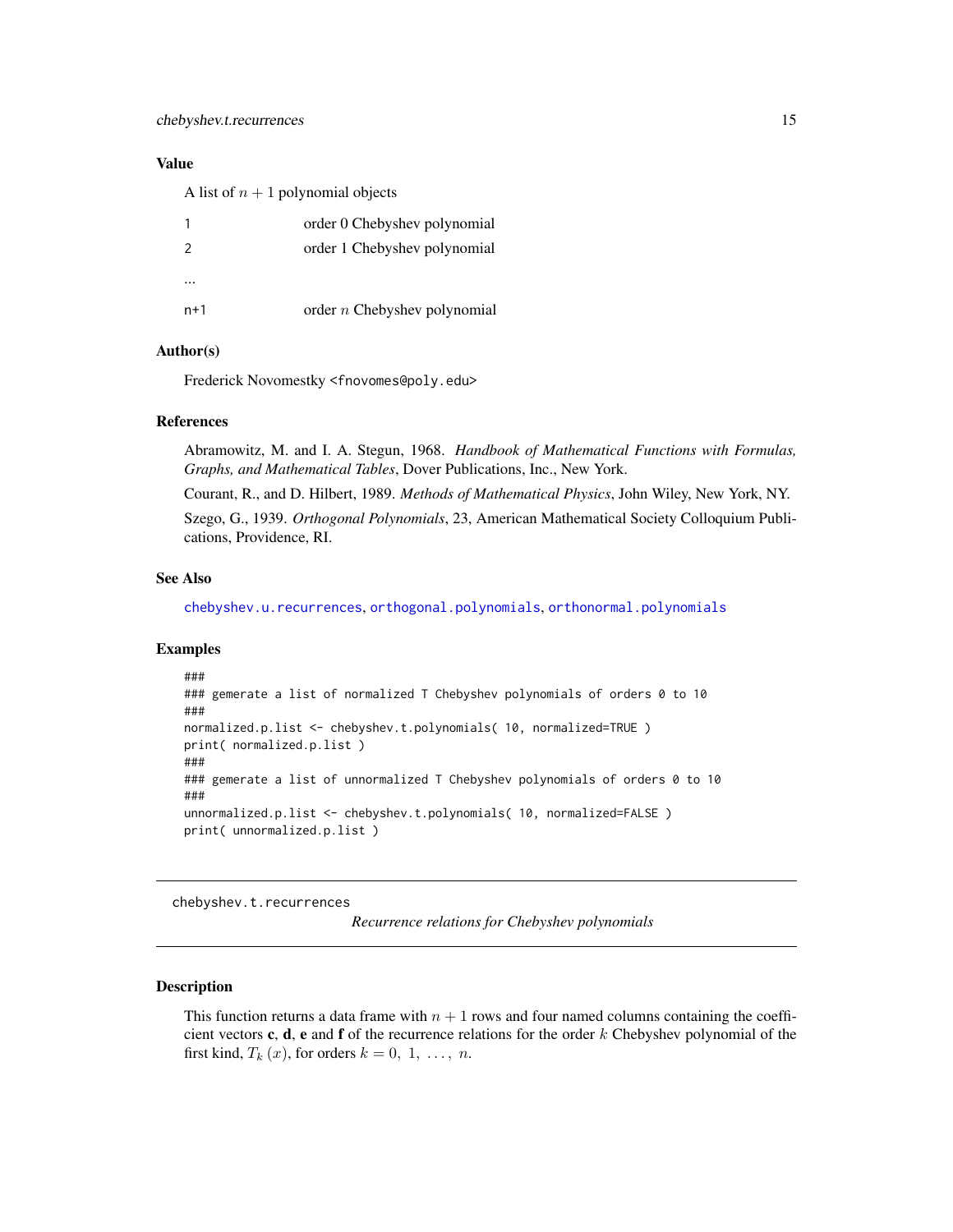#### Usage

chebyshev.t.recurrences(n, normalized=FALSE)

#### Arguments

|            | integer value for the highest polynomial order                                             |
|------------|--------------------------------------------------------------------------------------------|
| normalized | boolean value which, if TRUE, returns recurrence relations for normalized poly-<br>nomials |

# Value

A data frame with the recurrence relation parameters.

#### Author(s)

Frederick Novomestky <fnovomes@poly.edu>

# References

Abramowitz, M. and I. A. Stegun, 1968. *Handbook of Mathematical Functions with Formulas, Graphs, and Mathematical Tables*, Dover Publications, Inc., New York.

Courant, R., and D. Hilbert, 1989. *Methods of Mathematical Physics*, John Wiley, New York, NY.

Szego, G., 1939. *Orthogonal Polynomials*, 23, American Mathematical Society Colloquium Publications, Providence, RI.

# See Also

[chebyshev.t.inner.products](#page-12-1)

```
###
### generate the recurrence relations for
### the normalized T Chebyshev polynomials
### of orders 0 to 10
###
normalized.r <- chebyshev.t.recurrences( 10, normalized=TRUE )
print( normalized.r )
###
### generate the recurrence relations for
### the normalized T Chebyshev polynomials
### of orders 0 to 10
###
unnormalized.r <- chebyshev.t.recurrences( 10, normalized=FALSE )
print( unnormalized.r )
```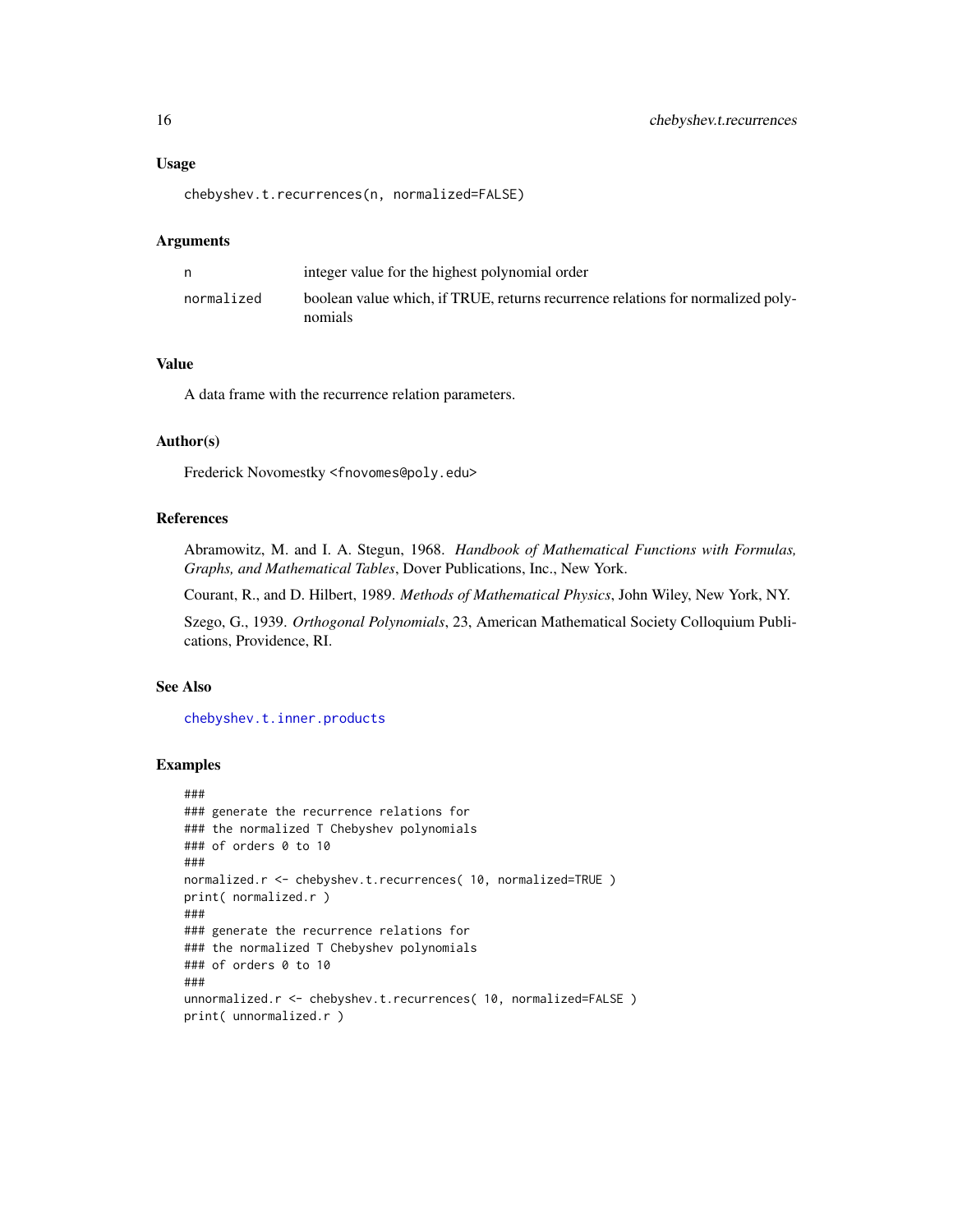<span id="page-16-0"></span>chebyshev.t.weight *Weight function for the Chebyshev polynomial*

#### **Description**

This function returns the value of the weight function for the order  $k$  Chebyshev polynomial of the first kind,  $T_k(x)$ .

#### Usage

```
chebyshev.t.weight(x)
```
#### Arguments

x the function argument which can be a vector

# Details

The function takes on non-zero values in the interval  $(-1, 1)$ . The formula used to compute the weight function is as follows.

$$
w\left(x\right) = \frac{1}{\sqrt{1-x^2}}
$$

#### Value

The value of the weight function.

# Author(s)

Frederick Novomestky < fnovomes@poly.edu >

# References

Abramowitz, M. and I. A. Stegun, 1968. *Handbook of Mathematical Functions with Formulas, Graphs, and Mathematical Tables*, Dover Publications, Inc., New York.

Courant, R., and D. Hilbert, 1989. *Methods of Mathematical Physics*, John Wiley, New York, NY.

Press, W. H., S. A. Teukolsky, W. T. Vetterling, and B. P. Flannery, 1992. *Numerical Recipes in C*, Cambridge University Press, Cambridge, U.K.

Szego, G., 1939. *Orthogonal Polynomials*, 23, American Mathematical Society Colloquium Publications, Providence, RI.

```
###
### compute the T Chebyshev function for argument values between -2 and 2
x \leq -\text{seq}(-1, 1, .01)y <- chebyshev.t.weight( x )
plot( x, y )
```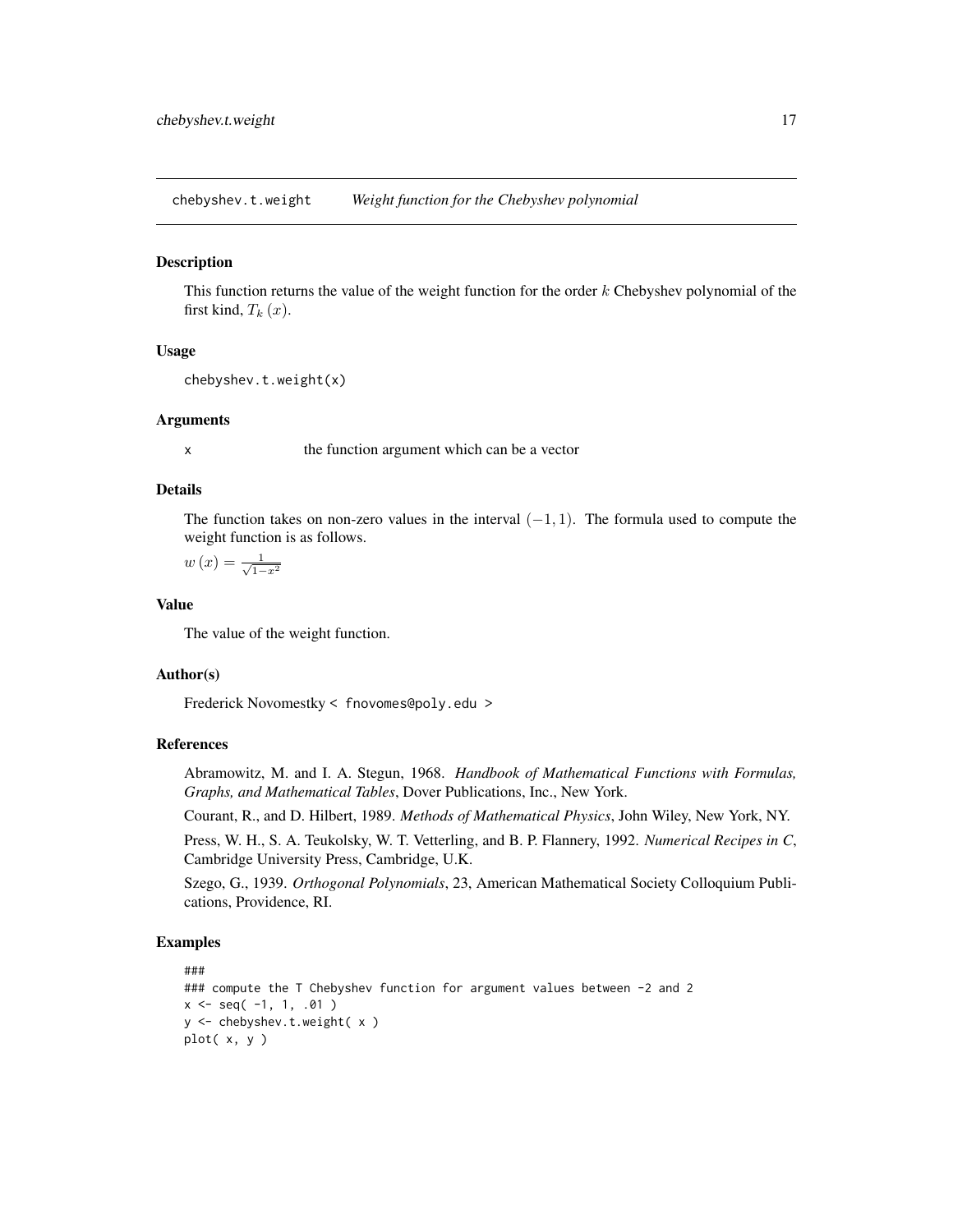<span id="page-17-1"></span><span id="page-17-0"></span>chebyshev.u.inner.products

*Inner products of Chebyshev polynomials*

#### Description

This function returns a vector with  $n + 1$  elements containing the inner product of an order k Chebyshev polynomial of the second kind,  $U_k(x)$ , with itself (i.e. the norm squared) for orders  $k = 0, 1, \ldots, n$ .

#### Usage

chebyshev.u.inner.products(n)

#### Arguments

n integer value for the highest polynomial order

#### Details

The formula used to compute the inner products is as follows.

 $h_n = \langle U_n | U_n \rangle = \frac{\pi}{2}$ 

# Value

A vector with  $n + 1$  elements

| 1   | inner product of order 0 orthogonal polynomial   |
|-----|--------------------------------------------------|
| 2   | inner product of order 1 orthogonal polynomial   |
|     |                                                  |
| n+1 | inner product of order $n$ orthogonal polynomial |

#### Author(s)

Frederick Novomestky <fnovomes@poly.edu>

# References

Abramowitz, M. and I. A. Stegun, 1968. *Handbook of Mathematical Functions with Formulas, Graphs, and Mathematical Tables*, Dover Publications, Inc., New York.

Courant, R., and D. Hilbert, 1989. *Methods of Mathematical Physics*, John Wiley, New York, NY.

Szego, G., 1939. *Orthogonal Polynomials*, 23, American Mathematical Society Colloquium Publications, Providence, RI.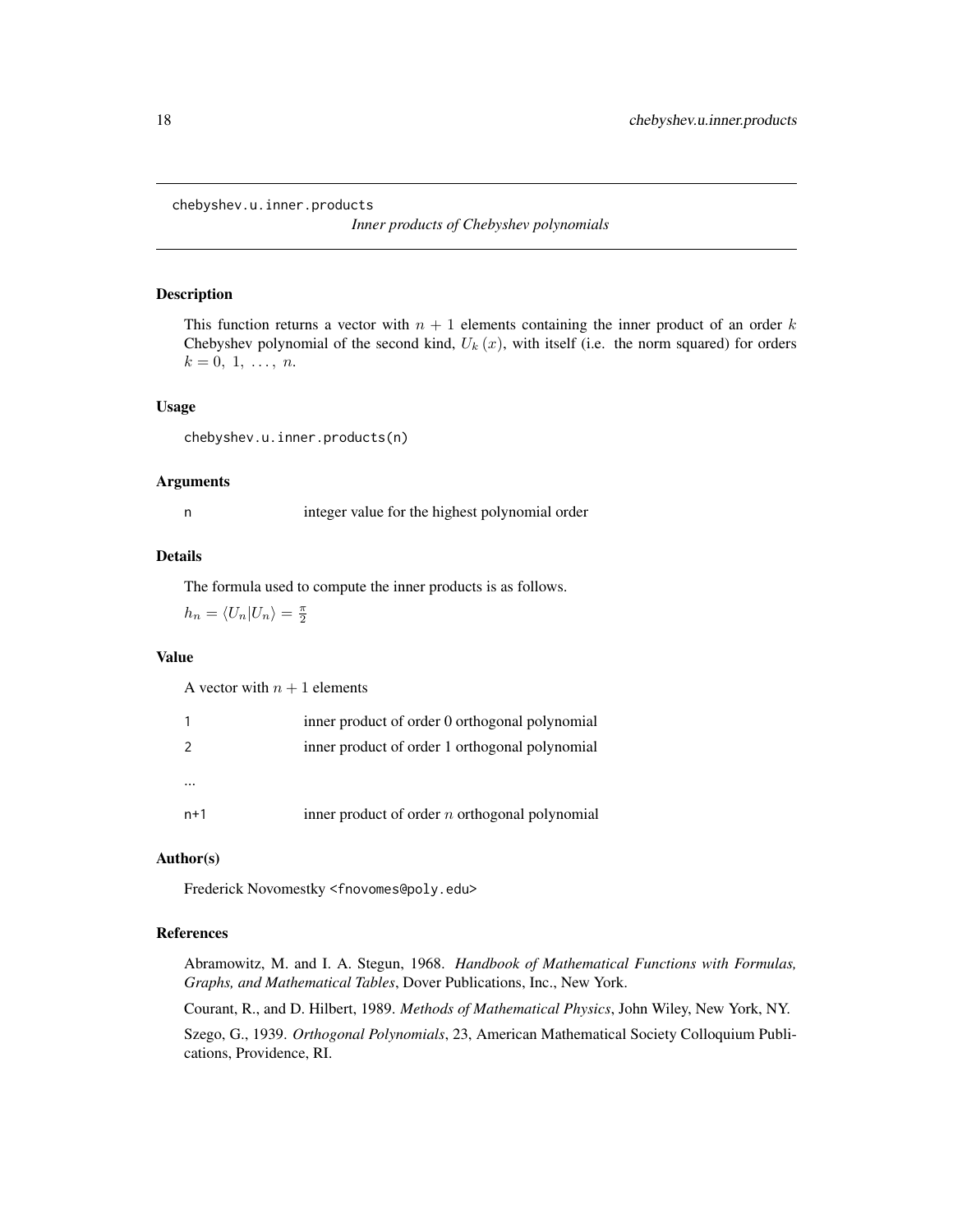# <span id="page-18-0"></span>chebyshev.u.polynomials 19

#### Examples

```
###
### generate the inner products vector for the
### U Chebyshev polynomials of orders 0 to 10
###
h <- chebyshev.u.inner.products( 10 )
print( h )
```
chebyshev.u.polynomials

*Create list of Chebyshev polynomials*

# Description

This function returns a list with  $n + 1$  elements containing the order k Chebyshev polynomials of the second kind,  $U_k(x)$ , for orders  $k = 0, 1, \ldots, n$ .

#### Usage

chebyshev.u.polynomials(n, normalized=FALSE)

#### Arguments

| n          | integer value for the highest polynomial order                                           |
|------------|------------------------------------------------------------------------------------------|
| normalized | a boolean value which, if TRUE, returns a list of normalized orthogonal poly-<br>nomials |

# Details

The function chebyshev.u.recurrences produces a data frame with the recurrence relation parameters for the polynomials. If the normalized argument is FALSE, the function orthogonal.polynomials is used to construct the list of orthogonal polynomial objects. Otherwise, the function orthonormal.polynomials is used to construct the list of orthonormal polynomial objects.

# Value

A list of  $n + 1$  polynomial objects

|               | order 0 Chebyshev polynomial   |
|---------------|--------------------------------|
| $\mathcal{P}$ | order 1 Chebyshev polynomial   |
|               |                                |
| $n+1$         | order $n$ Chebyshev polynomial |

#### Author(s)

Frederick Novomestky <fnovomes@poly.edu>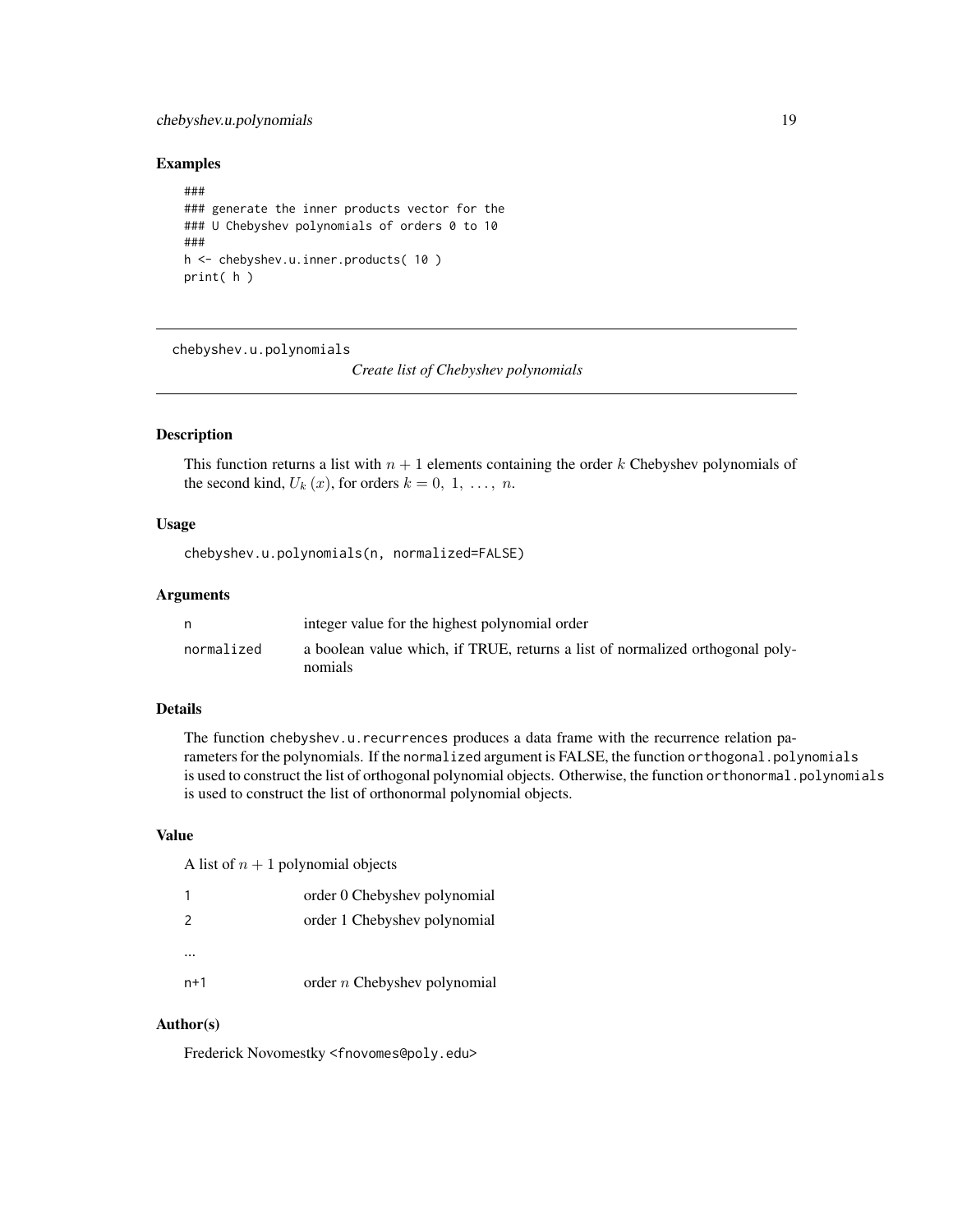## <span id="page-19-0"></span>References

Abramowitz, M. and I. A. Stegun, 1968. *Handbook of Mathematical Functions with Formulas, Graphs, and Mathematical Tables*, Dover Publications, Inc., New York.

Courant, R., and D. Hilbert, 1989. *Methods of Mathematical Physics*, John Wiley, New York, NY. Szego, G., 1939. *Orthogonal Polynomials*, 23, American Mathematical Society Colloquium Publications, Providence, RI.

#### See Also

[chebyshev.u.recurrences](#page-19-1), [orthogonal.polynomials](#page-71-1), [orthonormal.polynomials](#page-72-1)

#### Examples

```
###
### gemerate a list of normalized U Chebyshev polynomials of orders 0 to 10
###
normalized.p.list <- chebyshev.u.polynomials( 10, normalized=TRUE )
print( normalized.p.list )
###
### gemerate a list of unnormalized T Chebyshev polynomials of orders 0 to 10
###
unnormalized.p.list <- chebyshev.u.polynomials( 10, normalized=FALSE )
print( unnormalized.p.list )
```

```
chebyshev.u.recurrences
```
*Recurrence relations for Chebyshev polynomials*

#### Description

This function returns a data frame with  $n + 1$  rows and four named columns containing the coefficient vectors c, d, e and f of the recurrence relations for the order  $k$  Chebyshev polynomial of the second kind,  $U_k(x)$ , for orders  $k = 0, 1, \ldots, n$ .

### Usage

chebyshev.u.recurrences(n, normalized=FALSE)

#### Arguments

| n          | integer value for the highest polynomial order                                             |
|------------|--------------------------------------------------------------------------------------------|
| normalized | boolean value which, if TRUE, returns recurrence relations for normalized poly-<br>nomials |

#### Value

A data frame with the recurrence relation parameters.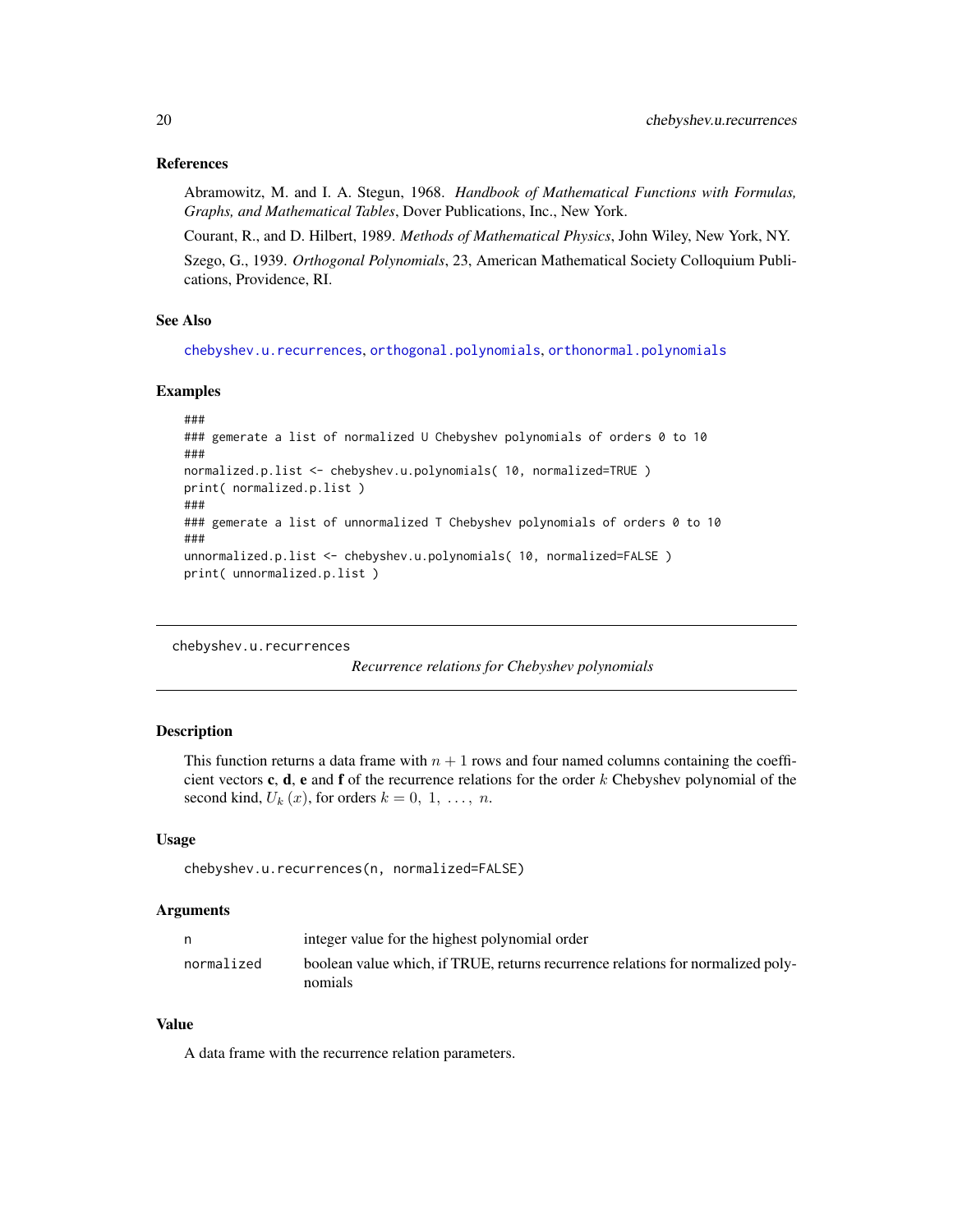#### <span id="page-20-0"></span>Author(s)

Frederick Novomestky <fnovomes@poly.edu>

#### References

Abramowitz, M. and I. A. Stegun, 1968. *Handbook of Mathematical Functions with Formulas, Graphs, and Mathematical Tables*, Dover Publications, Inc., New York.

Courant, R., and D. Hilbert, 1989. *Methods of Mathematical Physics*, John Wiley, New York, NY.

Szego, G., 1939. *Orthogonal Polynomials*, 23, American Mathematical Society Colloquium Publications, Providence, RI.

# See Also

[chebyshev.u.inner.products](#page-17-1)

#### Examples

```
###
### generate the recurrence relations for
### the normalized U Chebyshev polynomials
### of orders 0 to 10
###
normalized.r <- chebyshev.u.recurrences( 10, normalized=TRUE )
print( normalized.r )
###
### generate the recurrence relations for
### the unnormalized U Chebyshev polynomials
### of orders 0 to 10
###
unnormalized.r <- chebyshev.u.recurrences( 10, normalized=FALSE )
print( unnormalized.r )
```
chebyshev.u.weight *Weight function for the Chebyshev polynomial*

#### Description

This function returns the value of the weight function for the order  $k$  Chebyshev polynomial of the second kind,  $U_k(x)$ .

#### Usage

```
chebyshev.u.weight(x)
```
#### Arguments

x the function argument which can be a vector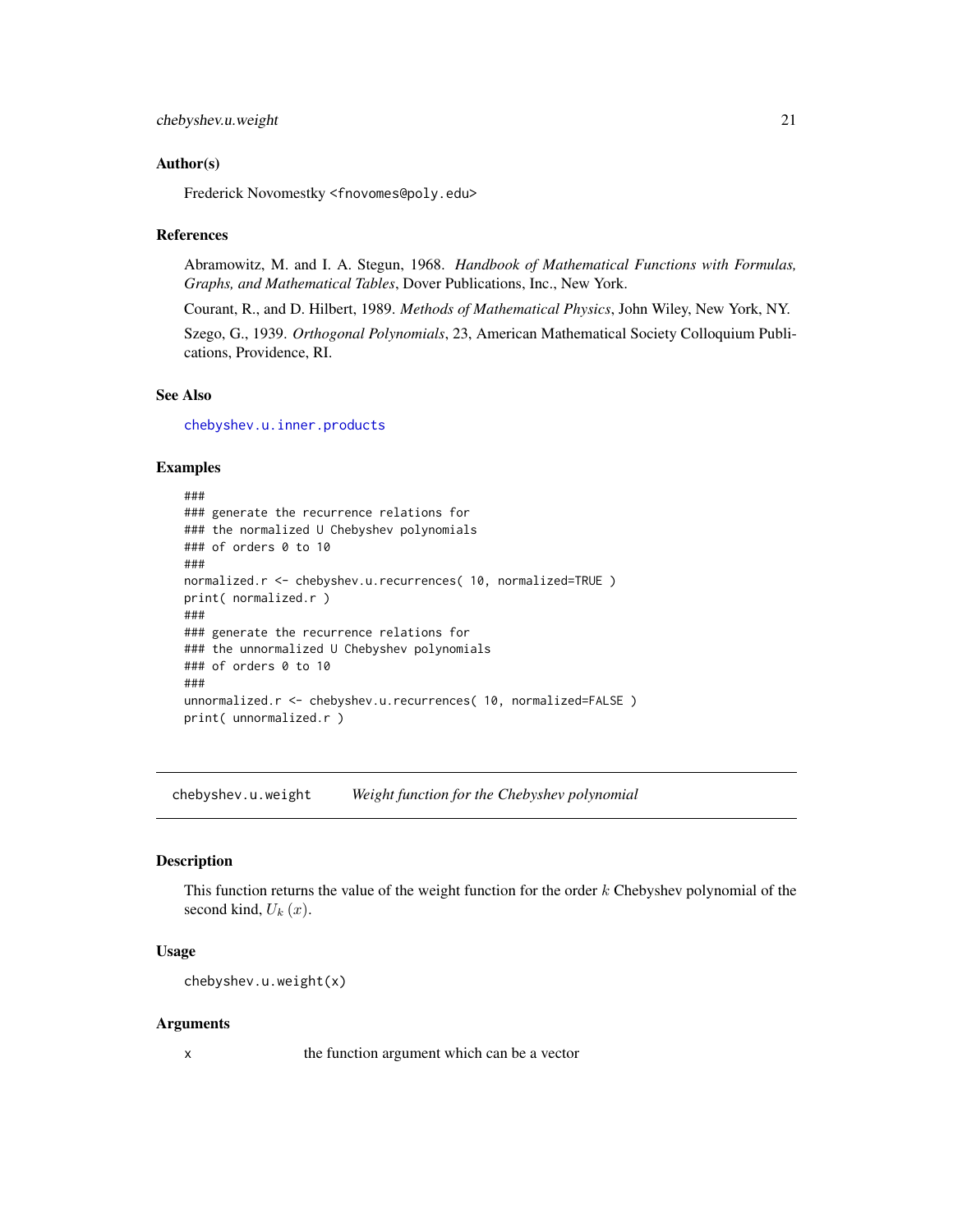#### <span id="page-21-0"></span>Details

The function takes on non-zero values in the interval  $(-1, 1)$ . The formula used to compute the weight function is as follows.

 $w(x) = \sqrt{1 - x^2}$ 

#### Value

The value of the weight function.

# Author(s)

Frederick Novomestky < fnovomes@poly.edu >

#### References

Abramowitz, M. and I. A. Stegun, 1968. *Handbook of Mathematical Functions with Formulas, Graphs, and Mathematical Tables*, Dover Publications, Inc., New York.

Courant, R., and D. Hilbert, 1989. *Methods of Mathematical Physics*, John Wiley, New York, NY.

Press, W. H., S. A. Teukolsky, W. T. Vetterling, and B. P. Flannery, 1992. *Numerical Recipes in C*, Cambridge University Press, Cambridge, U.K.

Szego, G., 1939. *Orthogonal Polynomials*, 23, American Mathematical Society Colloquium Publications, Providence, RI.

#### Examples

```
###
### compute the U Chebyshev function for argument values between -2 and 2
###
x \leq - seq(-1, 1, .01)
y <- chebyshev.u.weight( x )
plot( x, y )
```
<span id="page-21-1"></span>gegenbauer.inner.products

*Inner products of Gegenbauer polynomials*

#### **Description**

This function returns a vector with  $n + 1$  elements containing the inner product of an order k Gegenbauer polynomial,  $C_k^{(\alpha)}$  $k_k^{(\alpha)}(x)$ , with itself (i.e. the norm squared) for orders  $k = 0, 1, ..., n$ .

#### Usage

gegenbauer.inner.products(n,alpha)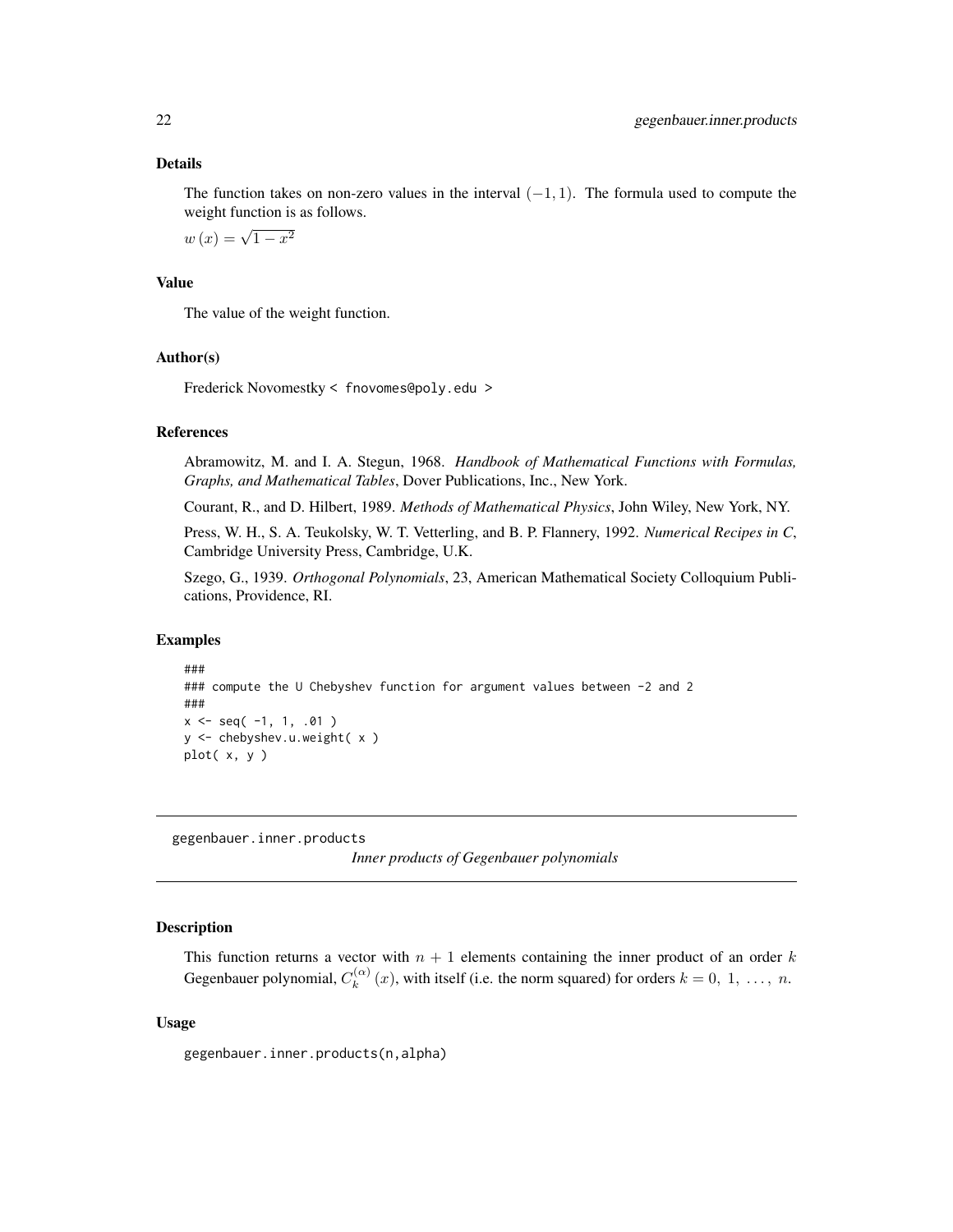# Arguments

| - n   | integer value for the highest polynomial order |
|-------|------------------------------------------------|
| alpha | numeric value for the polynomial parameter     |

# Details

The formula used to compute the inner products is as follows.

$$
h_n = \left\langle C_n^{(\alpha)} | C_n^{(\alpha)} \right\rangle = \begin{cases} \frac{\pi 2^{1-2\alpha} \Gamma(n+2\alpha)}{n! \ (n+\alpha) [\Gamma(\alpha)]^2} & \alpha \neq 0 \\ \frac{2\pi}{n^2} & \alpha = 0 \end{cases}.
$$

# Value

A vector with  $n + 1$  elements

|               | inner product of order 0 orthogonal polynomial   |
|---------------|--------------------------------------------------|
| $\mathcal{P}$ | inner product of order 1 orthogonal polynomial   |
|               |                                                  |
|               |                                                  |
| $n+1$         | inner product of order $n$ orthogonal polynomial |
|               |                                                  |

# Author(s)

Frederick Novomestky <fnovomes@poly.edu>

# References

Abramowitz, M. and I. A. Stegun, 1968. *Handbook of Mathematical Functions with Formulas, Graphs, and Mathematical Tables*, Dover Publications, Inc., New York.

Courant, R., and D. Hilbert, 1989. *Methods of Mathematical Physics*, John Wiley, New York, NY.

Szego, G., 1939. *Orthogonal Polynomials*, 23, American Mathematical Society Colloquium Publications, Providence, RI.

# See Also

[ultraspherical.inner.products](#page-103-1)

```
###
### generate the inner products vector for the
### Gegenbauer polynomials of orders 0 to 10
### the polynomial parameter is 1.0
###
h <- gegenbauer.inner.products( 10, 1 )
print( h )
```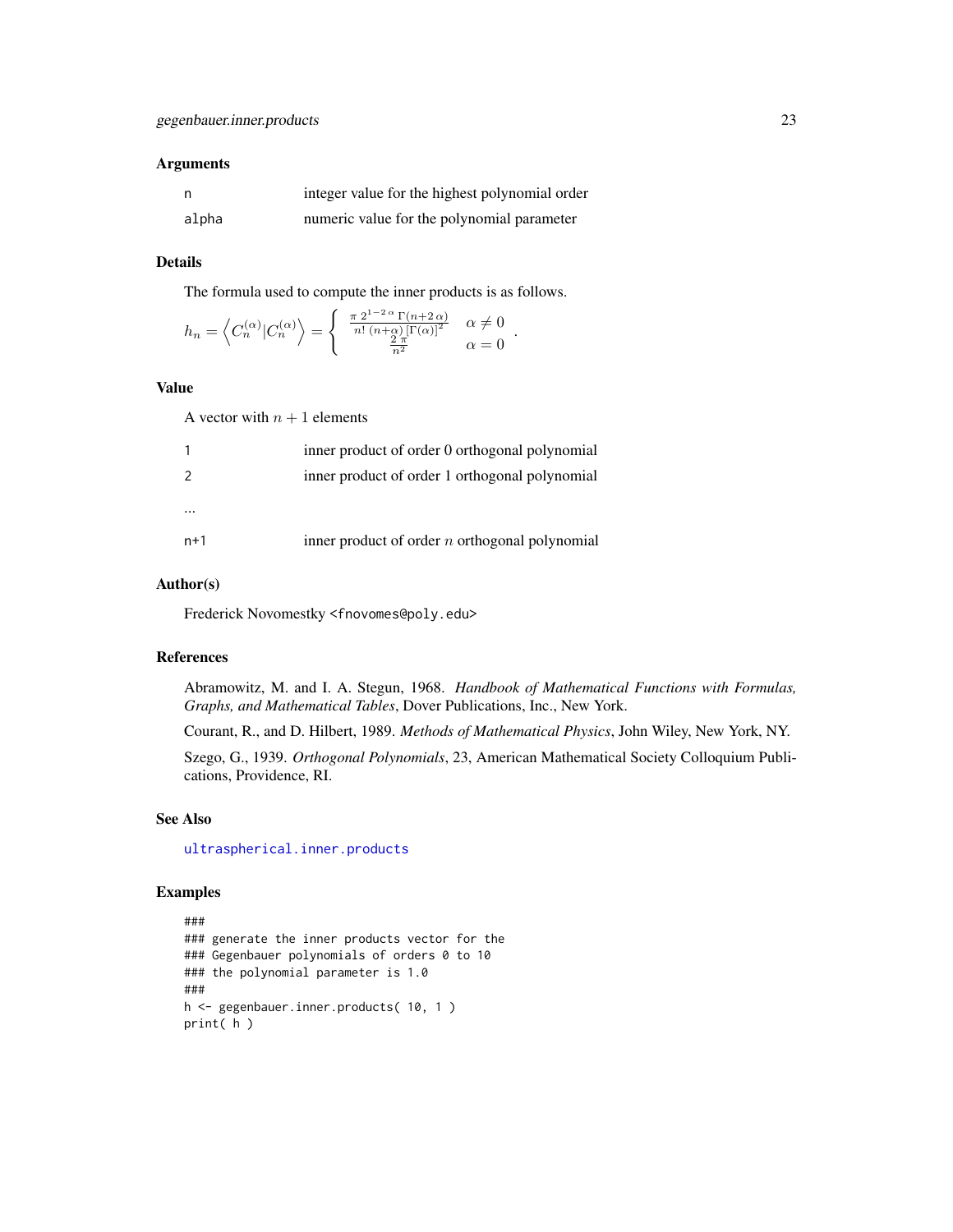<span id="page-23-0"></span>gegenbauer.polynomials

*Create list of Gegenbauer polynomials*

# **Description**

This function returns a list with  $n + 1$  elements containing the order k Gegenbauer polynomials,  $C_k^{(\alpha)}$  $k_k^{(\alpha)}(x)$ , for orders  $k = 0, 1, \ldots, n$ .

# Usage

gegenbauer.polynomials(n, alpha, normalized=FALSE)

# Arguments

| n          | integer value for the highest polynomial order                                           |
|------------|------------------------------------------------------------------------------------------|
| alpha      | polynomial parameter                                                                     |
| normalized | a boolean value which, if TRUE, returns a list of normalized orthogonal poly-<br>nomials |

# Details

The function gegenbauer.recurrences produces a data frame with the recurrence relation parameters for the polynomials. If the normalized argument is FALSE, the function orthogonal.polynomials is used to construct the list of orthogonal polynomial objects. Otherwise, the function orthonormal.polynomials is used to construct the list of orthonormal polynomial objects.

#### Value

| A list of $n+1$ polynomial objects |
|------------------------------------|
|                                    |

 $\overline{A}$  and  $\overline{B}$  polynomial objects of  $\overline{B}$ 

|               | order 0 Gegenbauer polynomial  |
|---------------|--------------------------------|
| $\mathcal{P}$ | order 1 Gegenbauer polynomial  |
|               |                                |
| $n+1$         | order $n$ Chebyshev polynomial |

# Author(s)

Frederick Novomestky <fnovomes@poly.edu>

#### References

Abramowitz, M. and I. A. Stegun, 1968. *Handbook of Mathematical Functions with Formulas, Graphs, and Mathematical Tables*, Dover Publications, Inc., New York.

Courant, R., and D. Hilbert, 1989. *Methods of Mathematical Physics*, John Wiley, New York, NY. Szego, G., 1939. *Orthogonal Polynomials*, 23, American Mathematical Society Colloquium Publications, Providence, RI.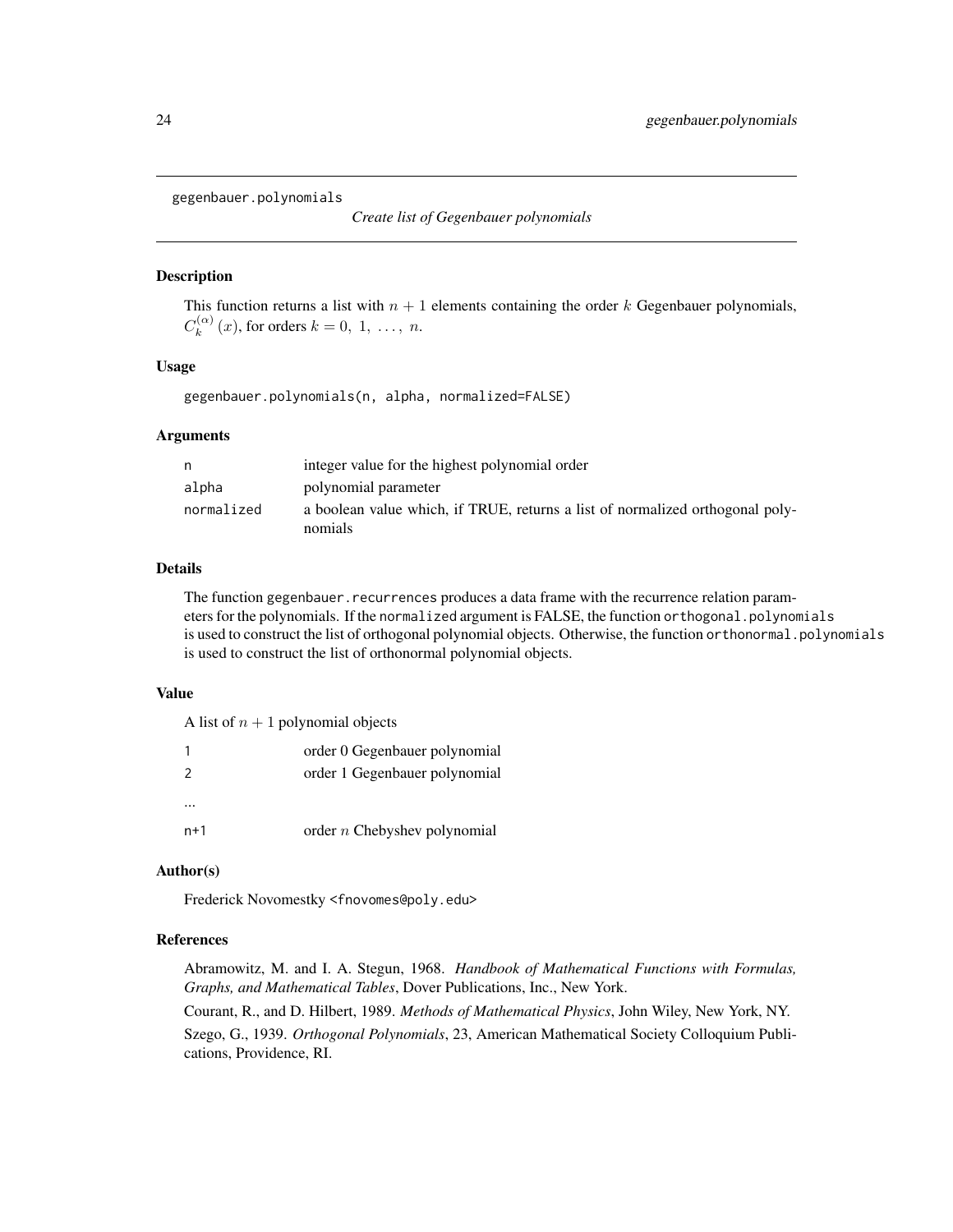# <span id="page-24-0"></span>gegenbauer.recurrences 25

#### See Also

[gegenbauer.recurrences](#page-24-1), [orthogonal.polynomials](#page-71-1), [orthonormal.polynomials](#page-72-1)

#### Examples

```
###
### gemerate a list of normalized Gegenbauer polynomials of orders 0 to 10
### polynomial parameter is 1.0
###
normalized.p.list <- gegenbauer.polynomials( 10, 1, normalized=TRUE )
print( normalized.p.list )
###
### gemerate a list of unnormalized Gegenbauer polynomials of orders 0 to 10
### polynomial parameter is 1.0
###
unnormalized.p.list <- gegenbauer.polynomials( 10, 1, normalized=FALSE )
print( unnormalized.p.list )
```
<span id="page-24-1"></span>gegenbauer.recurrences

```
Recurrence relations for Gegenbauer polynomials
```
#### Description

This function returns a data frame with  $n + 1$  rows and four named columns containing the coefficient vectors c, d, e and f of the recurrence relations for the order  $k$  Gegenbauer polynomial,  $C_k^{(\alpha)}$  $k_k^{(\alpha)}(x)$ , and for orders  $k = 0, 1, \ldots, n$ .

#### Usage

gegenbauer.recurrences(n, alpha, normalized=FALSE)

#### Arguments

| n.         | integer value for the highest polynomial order                                             |
|------------|--------------------------------------------------------------------------------------------|
| alpha      | numeric value for polynomial parameter                                                     |
| normalized | boolean value which, if TRUE, returns recurrence relations for normalized poly-<br>nomials |

#### Value

A data frame with the recurrence relation parameters.

#### Author(s)

Frederick Novomestky <fnovomes@poly.edu>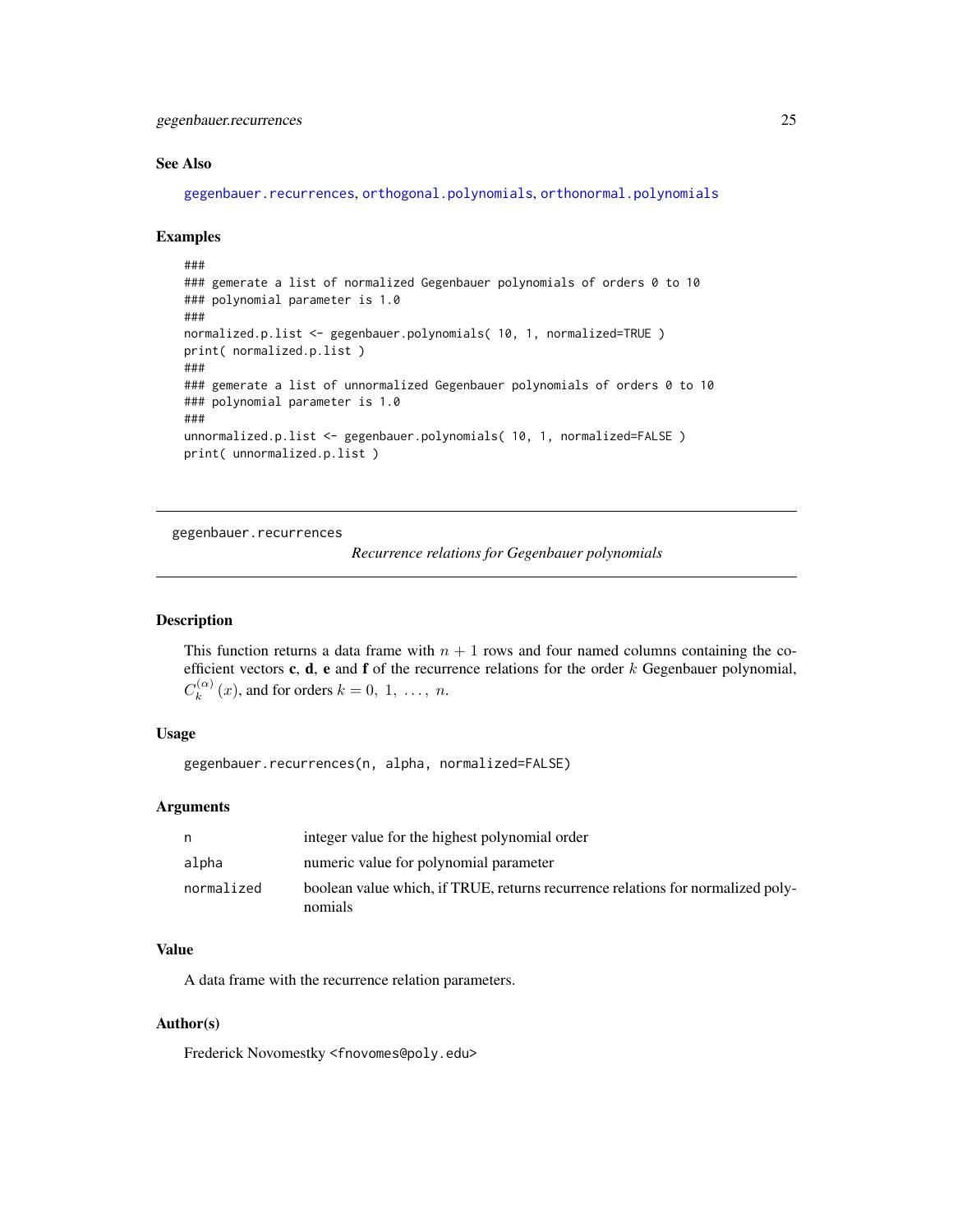#### <span id="page-25-0"></span>References

Abramowitz, M. and I. A. Stegun, 1968. *Handbook of Mathematical Functions with Formulas, Graphs, and Mathematical Tables*, Dover Publications, Inc., New York.

Courant, R., and D. Hilbert, 1989. *Methods of Mathematical Physics*, John Wiley, New York, NY.

Szego, G., 1939. *Orthogonal Polynomials*, 23, American Mathematical Society Colloquium Publications, Providence, RI.

# See Also

[gegenbauer.inner.products](#page-21-1)

#### Examples

```
###
### generate the recurrences data frame for
### the normalized Gegenbauer polynomials
### of orders 0 to 10.
### polynomial parameter value is 1.0
###
normalized.r <- gegenbauer.recurrences( 10, 1, normalized=TRUE )
print( normalized.r )
###
### generate the recurrences data frame for
### the normalized Gegenbauer polynomials
### of orders 0 to 10.
### polynomial parameter value is 1.0
###
unnormalized.r <- gegenbauer.recurrences( 10, 1, normalized=FALSE )
print( unnormalized.r )
```
gegenbauer.weight *Weight function for the Gegenbauer polynomial*

# **Description**

This function returns the value of the weight function for the order  $k$  Gegenbauer polynomial,  $C_k^{(\alpha)}$  $\binom{(\alpha)}{k}(x).$ 

# Usage

gegenbauer.weight(x,alpha)

#### Arguments

|       | the function argument which can be a vector |
|-------|---------------------------------------------|
| alpha | polynomial parameter                        |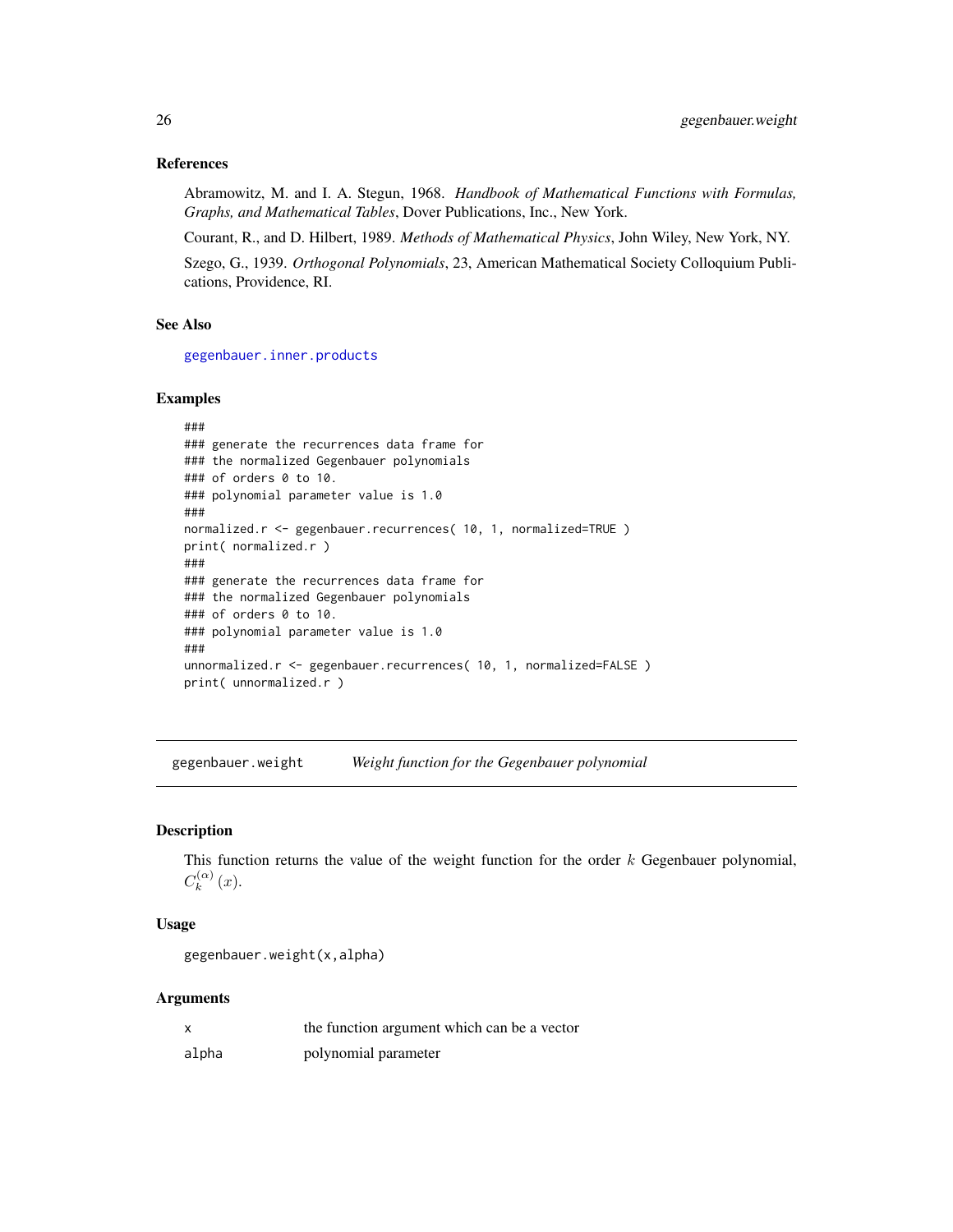#### <span id="page-26-0"></span>Details

The function takes on non-zero values in the interval  $(-1, 1)$ . The formula used to compute the weight function is as follows.

 $w(x) = (1 - x^2)^{\alpha - 0.5}$ 

#### Value

The value of the weight function

#### Author(s)

Frederick Novomestky < fnovomes@poly.edu >

#### References

Abramowitz, M. and I. A. Stegun, 1968. *Handbook of Mathematical Functions with Formulas, Graphs, and Mathematical Tables*, Dover Publications, Inc., New York.

Courant, R., and D. Hilbert, 1989. *Methods of Mathematical Physics*, John Wiley, New York, NY.

Press, W. H., S. A. Teukolsky, W. T. Vetterling, and B. P. Flannery, 1992. *Numerical Recipes in C*, Cambridge University Press, Cambridge, U.K.

Szego, G., 1939. *Orthogonal Polynomials*, 23, American Mathematical Society Colloquium Publications, Providence, RI.

# Examples

```
###
### compute the Gegenbauer weight function for argument values between -1 and 1
###
x \leq - seq(-1, 1, .01)
y <- gegenbauer.weight( x, 1 )
plot( x, y )
```
<span id="page-26-1"></span>ghermite.h.inner.products

*Inner products of generalized Hermite polynomials*

#### Description

This function returns a vector with  $n+1$  elements containing the inner product of an order k generalized Hermite polynomial,  $H_k^{(\mu)}$  $k_k^{(\mu)}(x)$ , with itself (i.e. the norm squared) for orders  $k = 0, 1, ..., n$ .

# Usage

ghermite.h.inner.products(n, mu)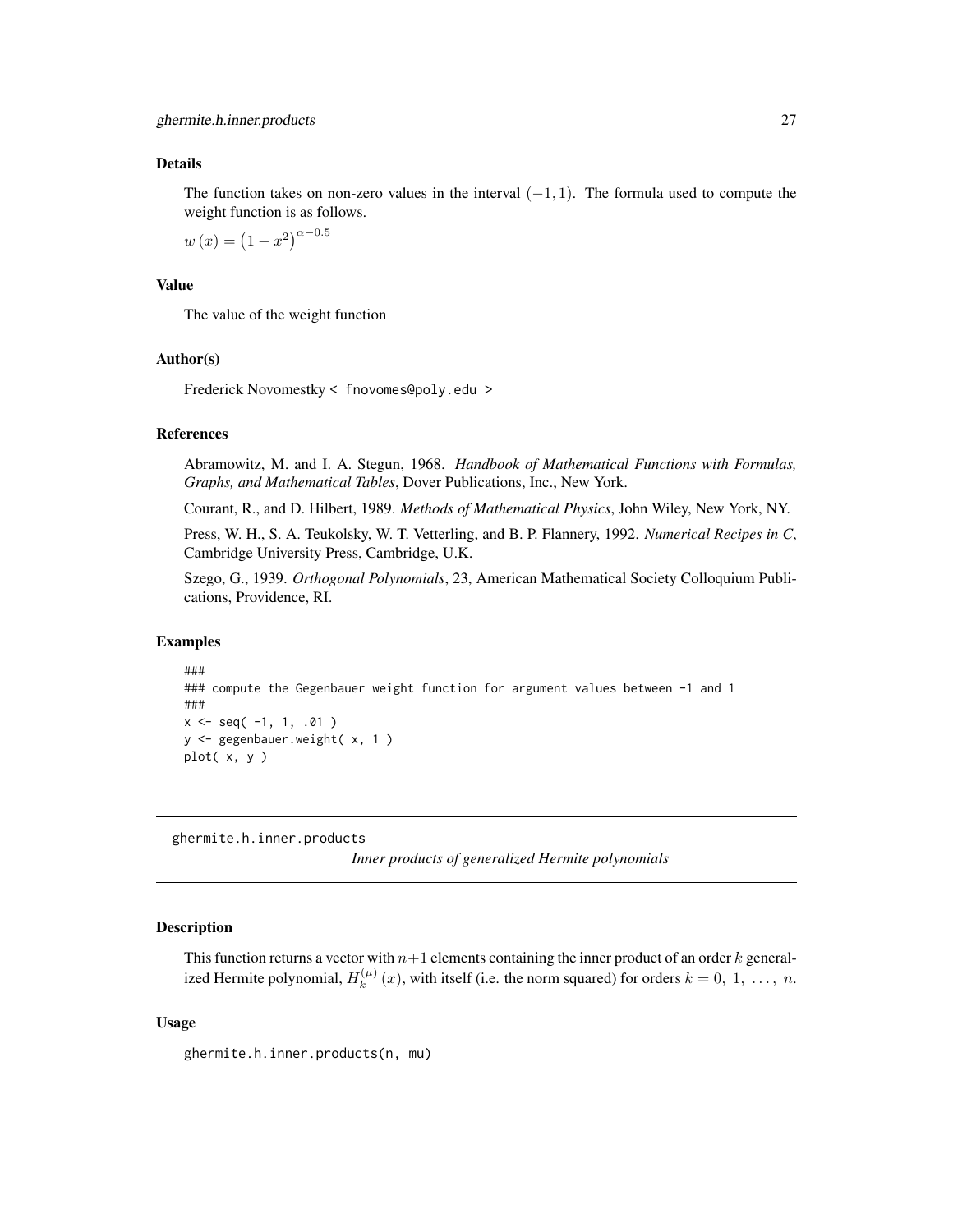#### Arguments

|    | n integer value for the highest polynomial order |
|----|--------------------------------------------------|
| mu | mu polynomial parameter                          |

# Details

The parameter  $\mu$  must be greater than -0.5. The formula used to compute the inner products is as follows.

$$
h_n(\mu) = \left\langle H_m^{(\mu)} | H_n^{(\mu)} \right\rangle = 2^{2n} \left[ \frac{n}{2} \right] \Gamma\left(\left[\frac{n+1}{2}\right] + \mu + \frac{1}{2}\right)
$$

# Value

A vector with  $n + 1$  elements

|       | inner product of order 0 orthogonal polynomial   |
|-------|--------------------------------------------------|
|       | inner product of order 1 orthogonal polynomial   |
|       |                                                  |
| $n+1$ | inner product of order $n$ orthogonal polynomial |

# Author(s)

Frederick Novomestky <fnovomes@poly.edu>

# References

Abramowitz, M. and I. A. Stegun, 1968. *Handbook of Mathematical Functions with Formulas, Graphs, and Mathematical Tables*, Dover Publications, Inc., New York.

Courant, R., and D. Hilbert, 1989. *Methods of Mathematical Physics*, John Wiley, New York, NY.

Szego, G., 1939. *Orthogonal Polynomials*, 23, American Mathematical Society Colloquium Publications, Providence, RI.

```
###
### generate the inner products vector for the
### generalized Hermite polynomials of orders 0 to 10
### polynomial parameter is 1
###
h <- ghermite.h.inner.products( 10, 1 )
print( h )
```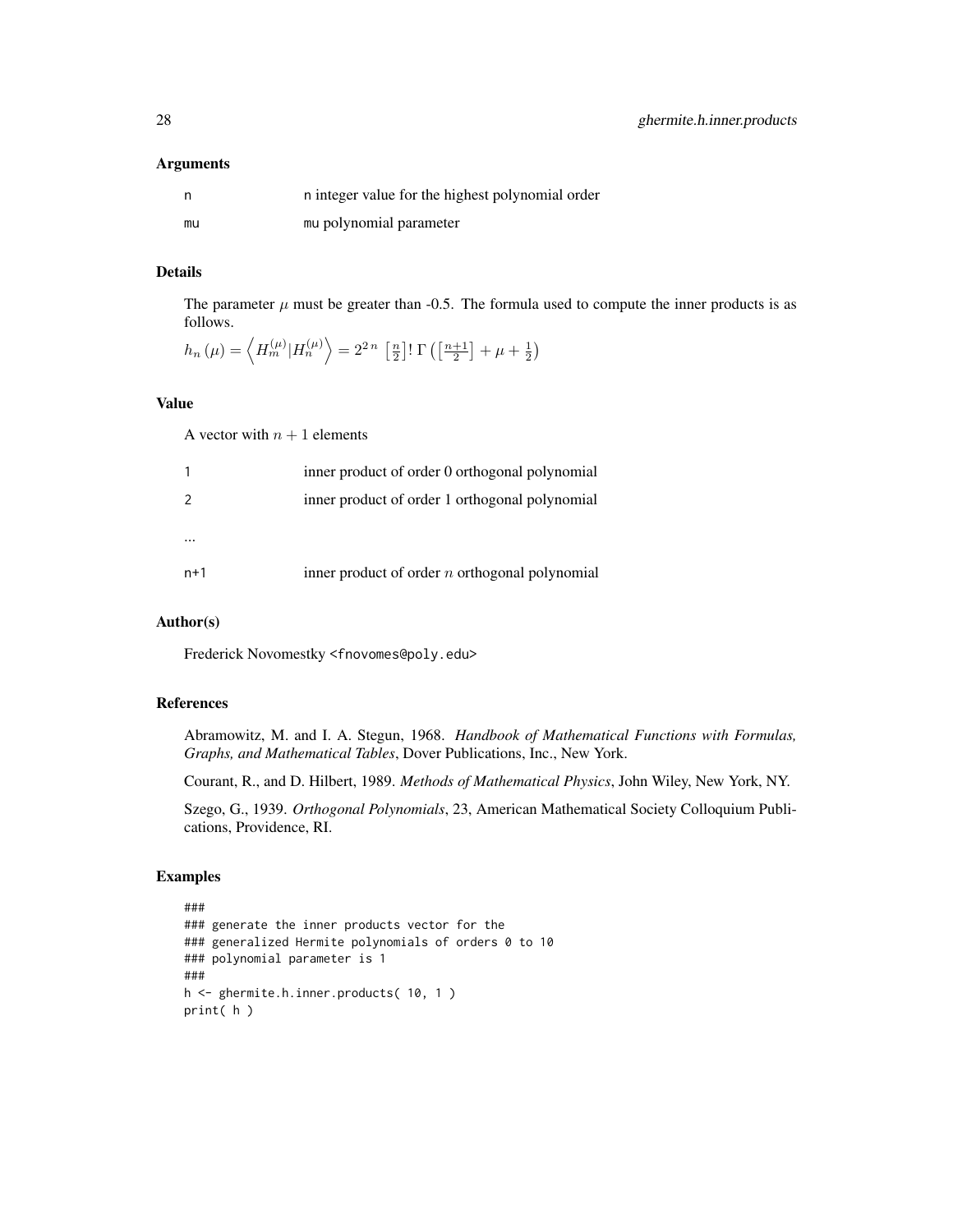<span id="page-28-0"></span>ghermite.h.polynomials

*Create list of generalized Hermite polynomials*

# Description

This function returns a list with  $n + 1$  elements containing the order k generalized Hermite polynomials,  $H_k^{(\mu)}$  $k^{(\mu)}(x)$ , for orders  $k = 0, 1, ..., n$ .

## Usage

ghermite.h.polynomials(n, mu, normalized = FALSE)

# Arguments

| n          | integer value for the highest polynomial order                                             |
|------------|--------------------------------------------------------------------------------------------|
| mu         | numeric value for the polynomial parameter                                                 |
| normalized | boolean value which, if TRUE, returns recurrence relations for normalized poly-<br>nomials |

#### Details

The parameter  $\mu$  must be greater than -0.5. The function ghermite.h. recurrences produces a data frame with the recurrence relation parameters for the polynomials. If the normalized argument is FALSE, the function orthogonal.polynomials is used to construct the list of orthogonal polynomial objects. Otherwise, the function orthonormal.polynomials is used to construct the list of orthonormal polynomial objects.

#### Value

A list of  $n + 1$  polynomial objects

|               | order 0 generalized Hermite polynomial   |
|---------------|------------------------------------------|
| $\mathcal{P}$ | order 1 generalized Hermite polynomial   |
|               |                                          |
|               |                                          |
| $n+1$         | order $n$ generalized Hermite polynomial |

#### Author(s)

Frederick Novomestky <fnovomes@poly.edu>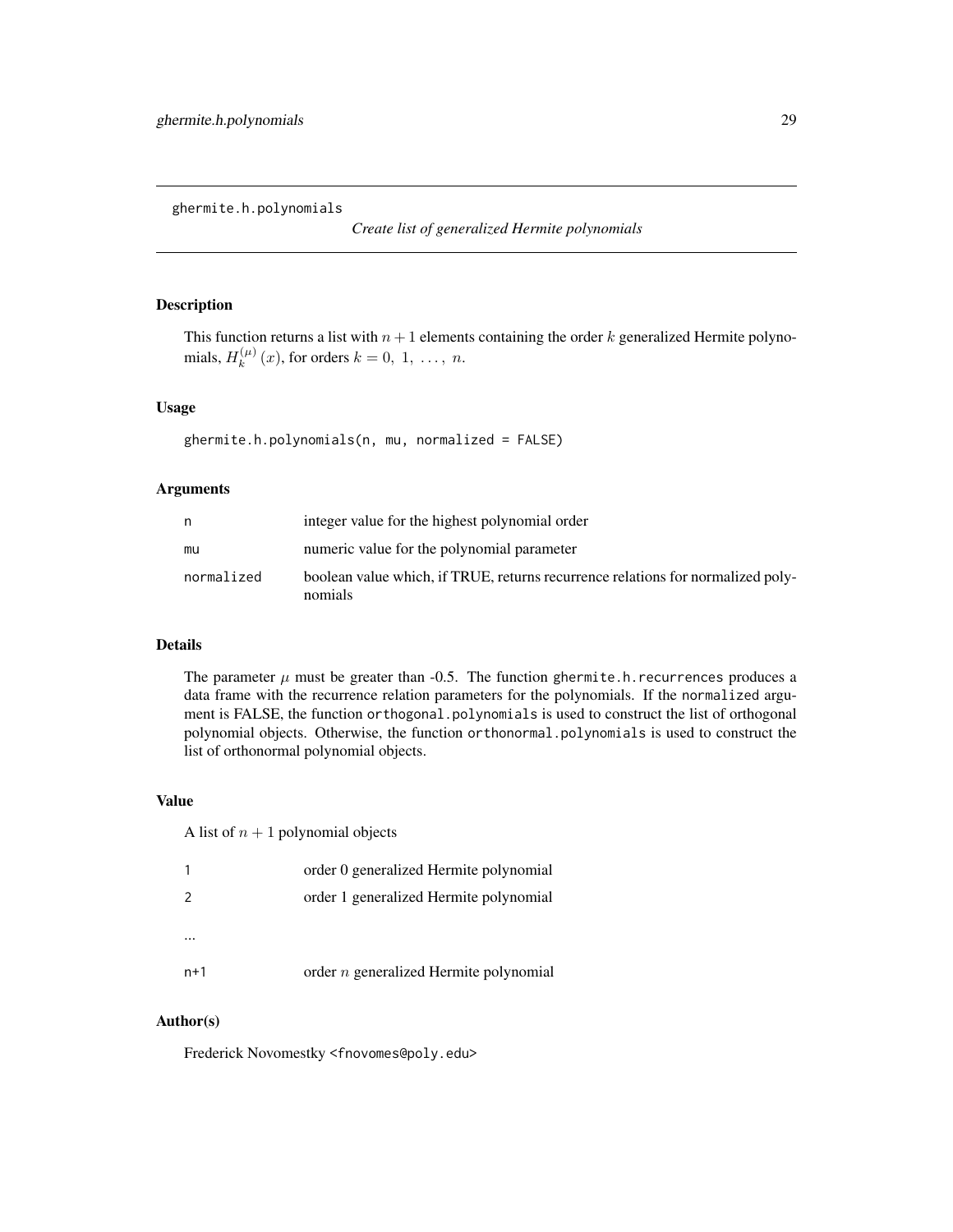#### <span id="page-29-0"></span>References

Alvarez-Nordase, R., M. K. Atakishiyeva and N. M. Atakishiyeva, 2004. A q-extension of the generalized Hermite polynomials with continuous orthogonality property on R, *International Journal of Pure and Applied Mathematics*, 10(3), 335-347.

Abramowitz, M. and I. A. Stegun, 1968. *Handbook of Mathematical Functions with Formulas, Graphs, and Mathematical Tables*, Dover Publications, Inc., New York.

Courant, R., and D. Hilbert, 1989. *Methods of Mathematical Physics*, John Wiley, New York, NY.

Szego, G., 1939. *Orthogonal Polynomials*, 23, American Mathematical Society Colloquium Publications, Providence, RI.

# See Also

[ghermite.h.recurrences](#page-29-1), [orthogonal.polynomials](#page-71-1), [orthonormal.polynomials](#page-72-1)

#### Examples

```
###
### gemerate a list of normalized generalized Hermite polynomials of orders 0 to 10
### polynomial parameter is 1.0
###
normalized.p.list <- ghermite.h.polynomials( 10, 1, normalized=TRUE )
print( normalized.p.list )
###
### gemerate a list of unnormalized generalized Hermite polynomials of orders 0 to 10
### polynomial parameter is 1.0
###
unnormalized.p.list <- ghermite.h.polynomials( 10, 1, normalized=FALSE )
print( unnormalized.p.list )
```
<span id="page-29-1"></span>ghermite.h.recurrences

*Recurrence relations for generalized Hermite polynomials*

# Description

This function returns a data frame with  $n + 1$  rows and four named columns containing the coefficient vectors  $c, d, e$  and  $f$  of the recurrence relations for the order  $k$  generalized Hermite polynomial,  $H_k^{(\mu)}$  $k_k^{(\mu)}(x)$ , and for orders  $k = 0, 1, \ldots, n$ .

#### Usage

```
ghermite.h.recurrences(n, mu, normalized = FALSE)
```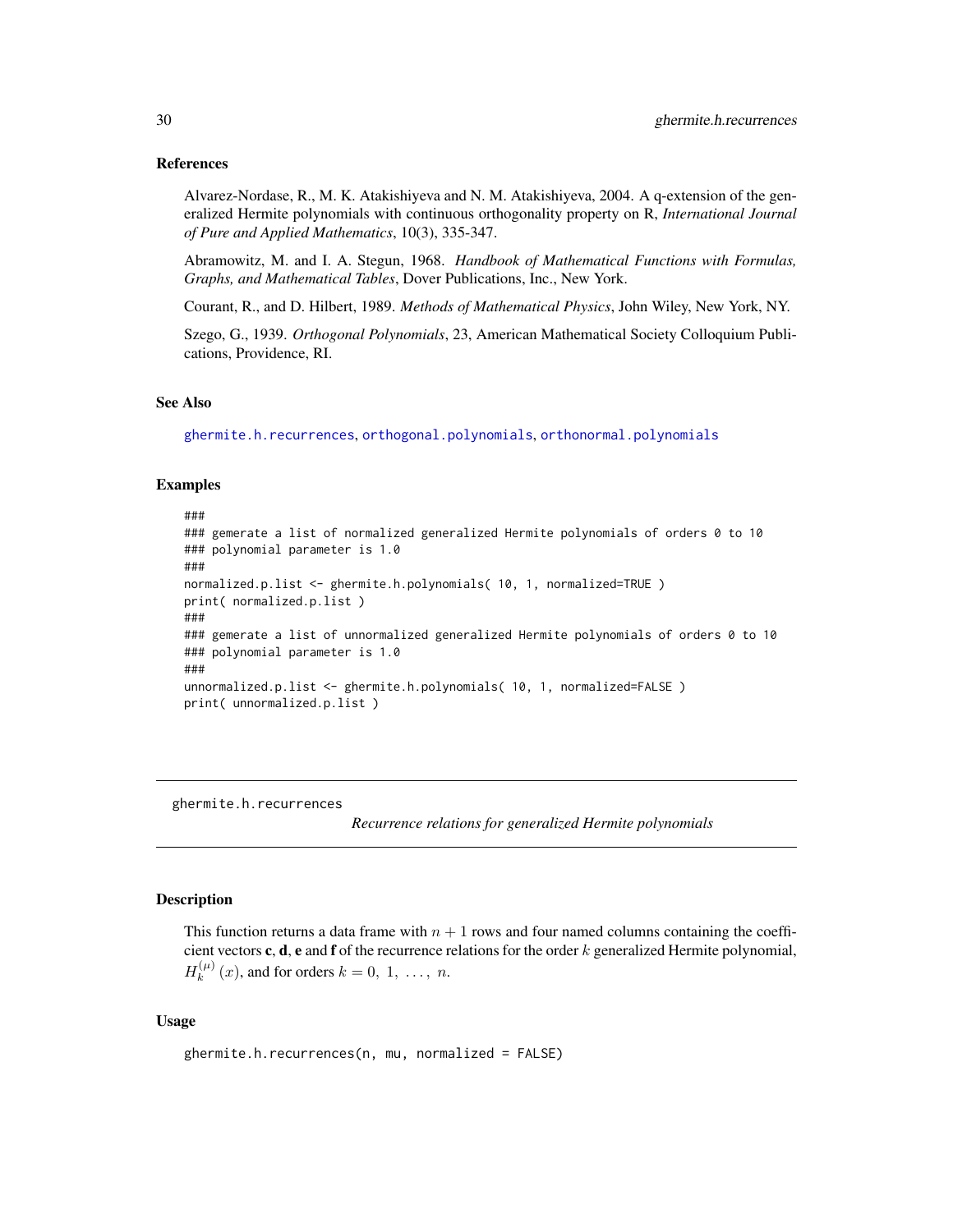#### Arguments

| n          | integer value for the highest polynomial order                                                        |
|------------|-------------------------------------------------------------------------------------------------------|
| mu         | numeric value for the polynomial parameter                                                            |
| normalized | normalized boolean value which, if TRUE, returns recurrence relations for nor-<br>malized polynomials |
|            |                                                                                                       |

# Details

The parameter  $\mu$  must be greater than -0.5.

#### Value

A data frame with the recurrence relation parameters.

# Author(s)

Frederick Novomestky <fnovomes@poly.edu>

# References

Alvarez-Nordase, R., M. K. Atakishiyeva and N. M. Atakishiyeva, 2004. A q-extension of the generalized Hermite polynomials with continuous orthogonality property on R, *International Journal of Pure and Applied Mathematics*, 10(3), 335-347.

Abramowitz, M. and I. A. Stegun, 1968. *Handbook of Mathematical Functions with Formulas, Graphs, and Mathematical Tables*, Dover Publications, Inc., New York.

Courant, R., and D. Hilbert, 1989. *Methods of Mathematical Physics*, John Wiley, New York, NY.

Szego, G., 1939. *Orthogonal Polynomials*, 23, American Mathematical Society Colloquium Publications, Providence, RI.

#### See Also

[ghermite.h.inner.products](#page-26-1)

```
###
### generate the recurrences data frame for
### the normalized generalized Hermite polynomials
### of orders 0 to 10.
### polynomial parameter value is 1.0
###
normalized.r <- ghermite.h.recurrences( 10, 1, normalized=TRUE )
print( normalized.r )
###
### generate the recurrences data frame for
### the unnormalized generalized Hermite polynomials
### of orders 0 to 10.
### polynomial parameter value is 1.0
###
```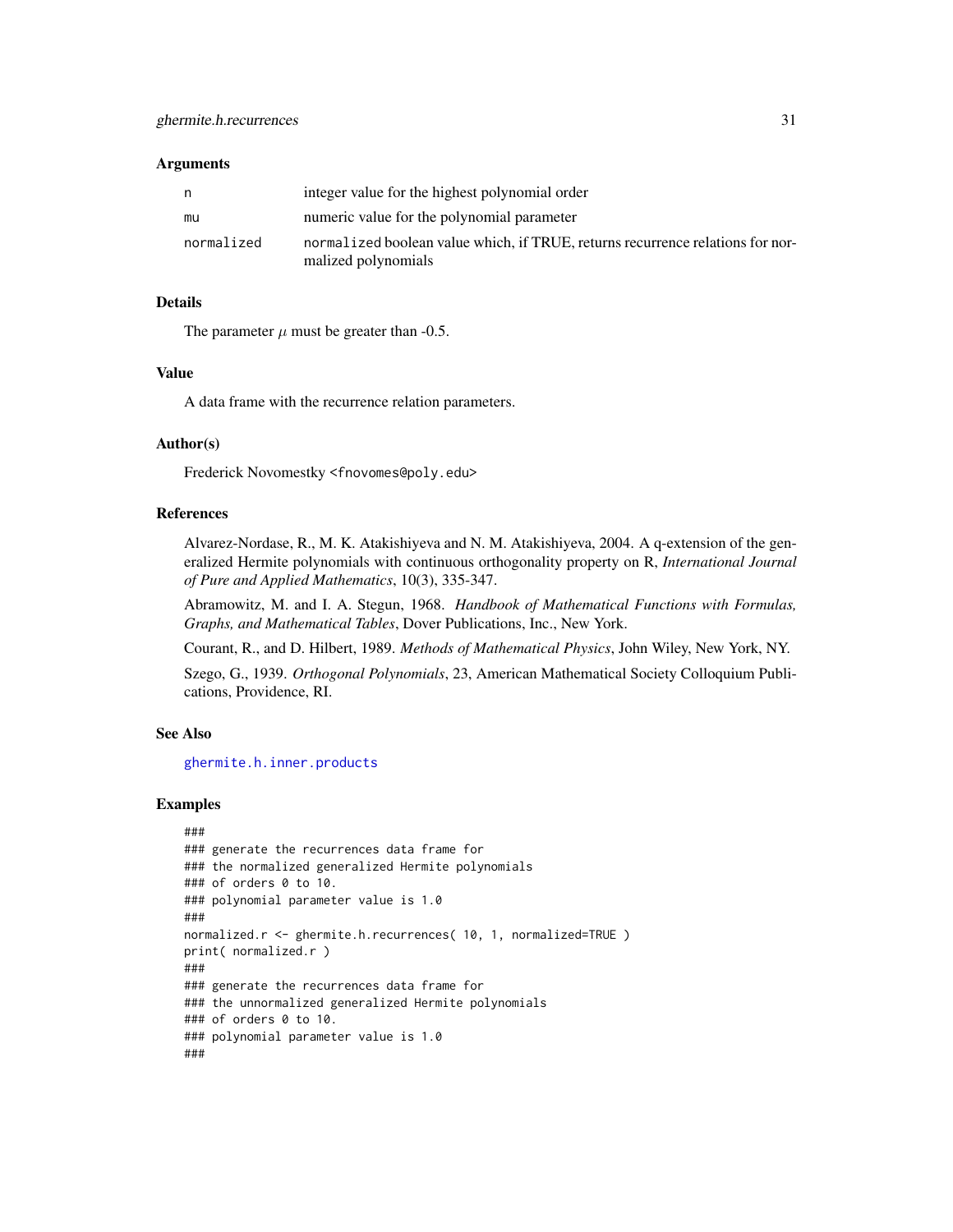```
unnormalized.r <- ghermite.h.recurrences( 10, 1, normalized=FALSE )
print( unnormalized.r )
```
ghermite.h.weight *Weight function for the generalized Hermite polynomial*

#### Description

This function returns the value of the weight function for the order  $k$  generalized Hermite polynomial,  $H_k^{(\mu)}$  $\int_{k}^{(\mu)} (x).$ 

# Usage

ghermite.h.weight(x, mu)

# Arguments

| x  | a numeric vector function argument |
|----|------------------------------------|
| mu | polynomial parameter               |

#### Details

The function takes on non-zero values in the interval ( $-\infty, \infty$ ). The parameter  $\mu$  must be greater than -0.5. The formula used to compute the generalized Hermite weight function is as follows.

$$
w(x,\mu) = |x|^{2\mu} \exp(-x^2)
$$

# Value

The value of the weight function

#### Author(s)

Frederick Novomestky < fnovomes@poly.edu >

#### References

Abramowitz, M. and I. A. Stegun, 1968. *Handbook of Mathematical Functions with Formulas, Graphs, and Mathematical Tables*, Dover Publications, Inc., New York.

Courant, R., and D. Hilbert, 1989. *Methods of Mathematical Physics*, John Wiley, New York, NY.

Press, W. H., S. A. Teukolsky, W. T. Vetterling, and B. P. Flannery, 1992. *Numerical Recipes in C*, Cambridge University Press, Cambridge, U.K.

Szego, G., 1939. *Orthogonal Polynomials*, 23, American Mathematical Society Colloquium Publications, Providence, RI.

<span id="page-31-0"></span>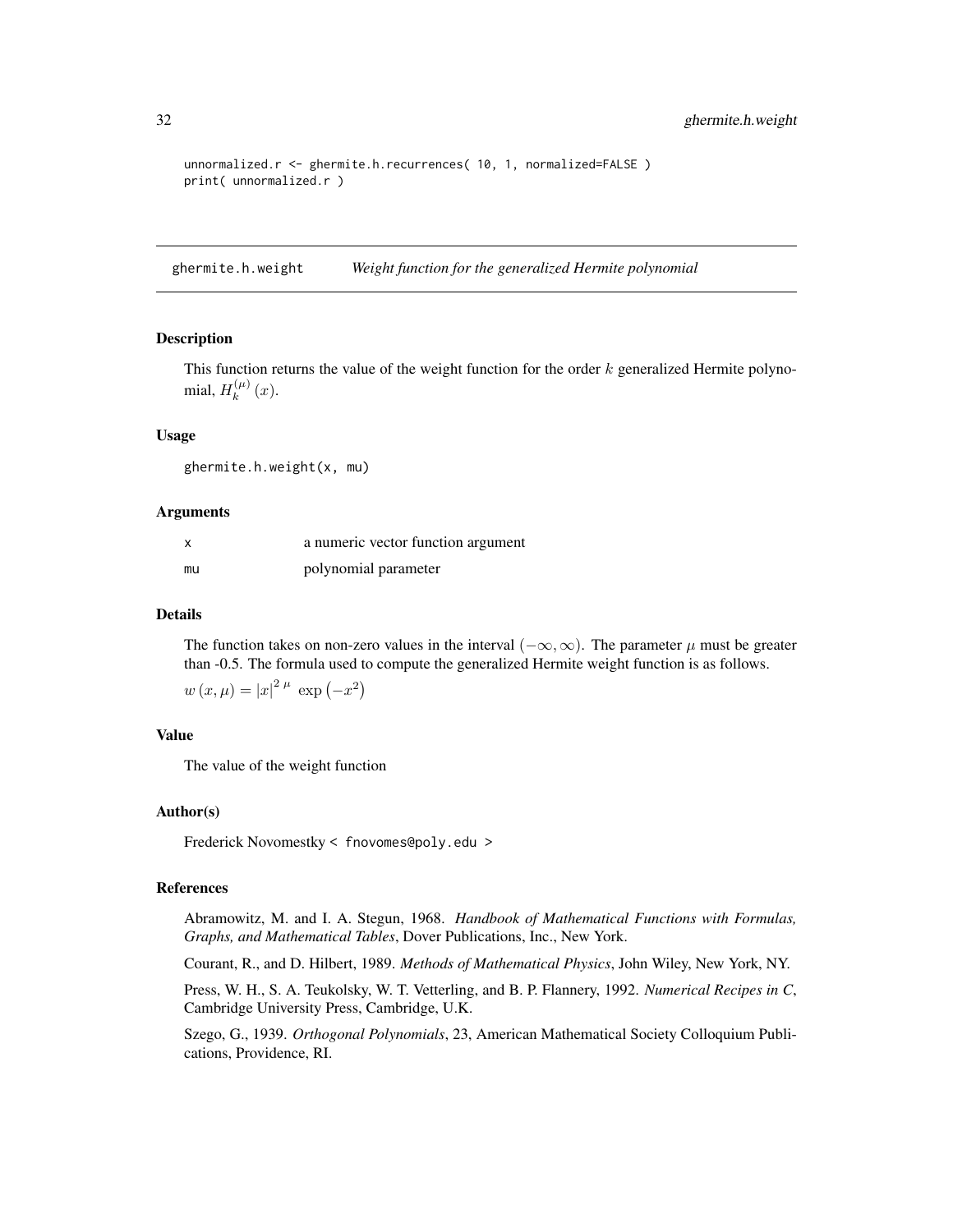# <span id="page-32-0"></span>glaguerre.inner.products 33

# Examples

```
###
### compute the generalized Hermite weight function for argument values
### between -3 and 3
###
x \leq - seq( -3, 3, .01 )
y <- ghermite.h.weight( x, 1 )
```
<span id="page-32-1"></span>glaguerre.inner.products

*Inner products of generalized Laguerre polynomials*

# Description

This function returns a vector with  $n + 1$  elements containing the inner product of an order k generalized Laguerre polynomial,  $L_n^{(\alpha)}(x)$ , with itself (i.e. the norm squared) for orders  $k =$  $0, 1, \ldots, n.$ 

# Usage

glaguerre.inner.products(n,alpha)

# Arguments

|       | integer highest polynomial order |
|-------|----------------------------------|
| alpha | polynomial parameter             |

# Details

The formula used to compute the inner products is as follows.

$$
h_n = \left\langle L_n^{(\alpha)} | L_n^{(\alpha)} \right\rangle = \frac{\Gamma(\alpha + n + 1)}{n!}.
$$

# Value

A vector with  $n + 1$  elements

|       | inner product of order 0 orthogonal polynomial   |
|-------|--------------------------------------------------|
| 2     | inner product of order 1 orthogonal polynomial   |
|       |                                                  |
| $n+1$ | inner product of order $n$ orthogonal polynomial |

# Author(s)

Frederick Novomestky <fnovomes@poly.edu>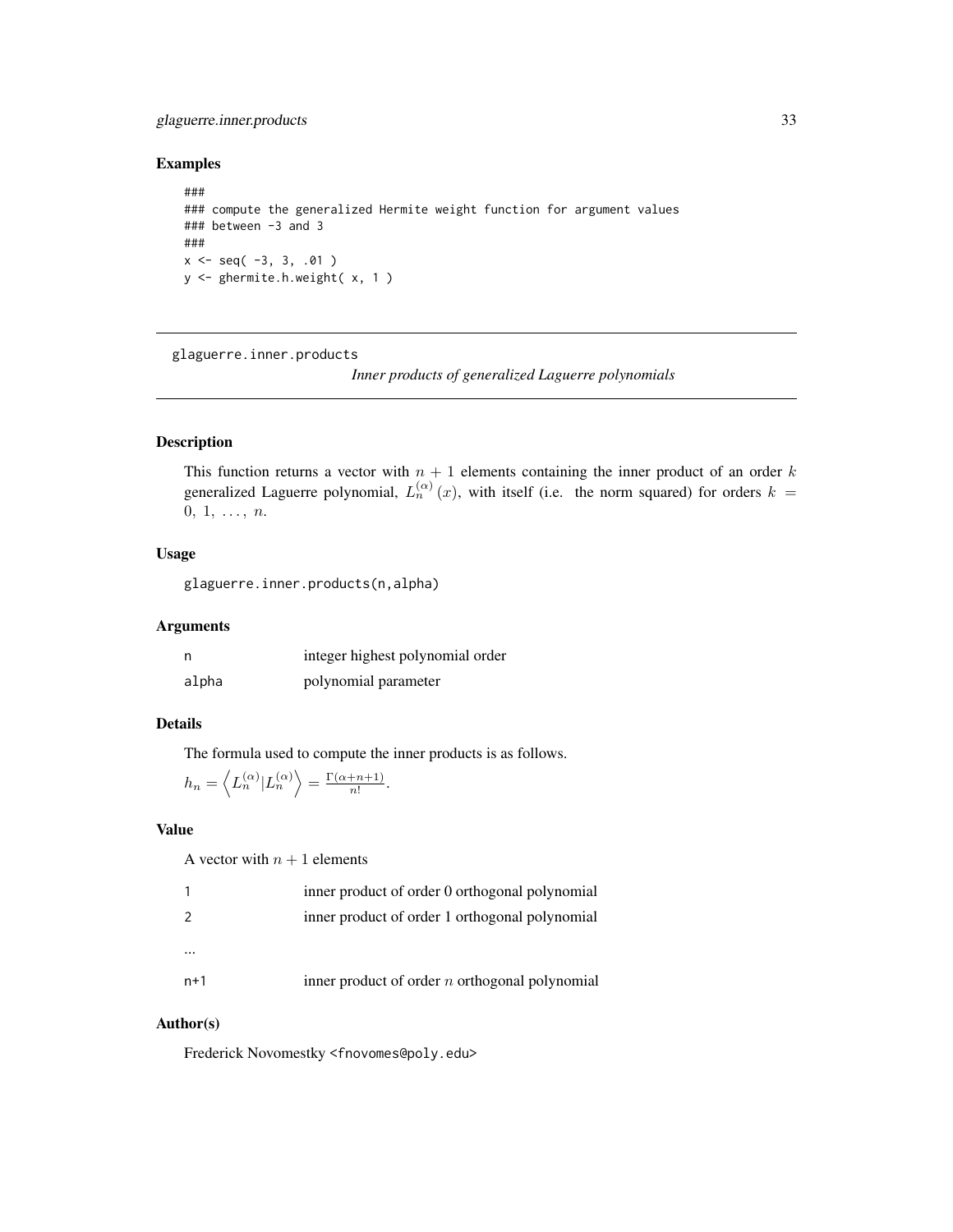# References

Abramowitz, M. and I. A. Stegun, 1968. *Handbook of Mathematical Functions with Formulas, Graphs, and Mathematical Tables*, Dover Publications, Inc., New York.

Courant, R., and D. Hilbert, 1989. *Methods of Mathematical Physics*, John Wiley, New York, NY.

Szego, G., 1939. *Orthogonal Polynomials*, 23, American Mathematical Society Colloquium Publications, Providence, RI.

# Examples

```
###
### generate the inner products vector for the
### generalized Laguerre polynomial inner products of orders 0 to 10
### polynomial parameter is 1.
###
h <- glaguerre.inner.products( 10, 1 )
print( h )
```
glaguerre.polynomials *Create list of generalized Laguerre polynomials*

# Description

This function returns a list with  $n + 1$  elements containing the order n generalized Laguerre polynomials,  $L_n^{(\alpha)}(x)$ , for orders  $k = 0, 1, ..., n$ .

#### Usage

glaguerre.polynomials(n, alpha, normalized=FALSE)

# Arguments

|            | integer value for the highest polynomial order                                           |
|------------|------------------------------------------------------------------------------------------|
| alpha      | numeric value for the polynomial parameter                                               |
| normalized | a boolean value which, if TRUE, returns a list of normalized orthogonal poly-<br>nomials |

# Details

The function glaguerre.recurrences produces a data frame with the recurrence relation parameters for the polynomials. If the normalized argument is FALSE, the function orthogonal.polynomials is used to construct the list of orthogonal polynomial objects. Otherwise, the function orthonormal.polynomials is used to construct the list of orthonormal polynomial objects.

<span id="page-33-0"></span>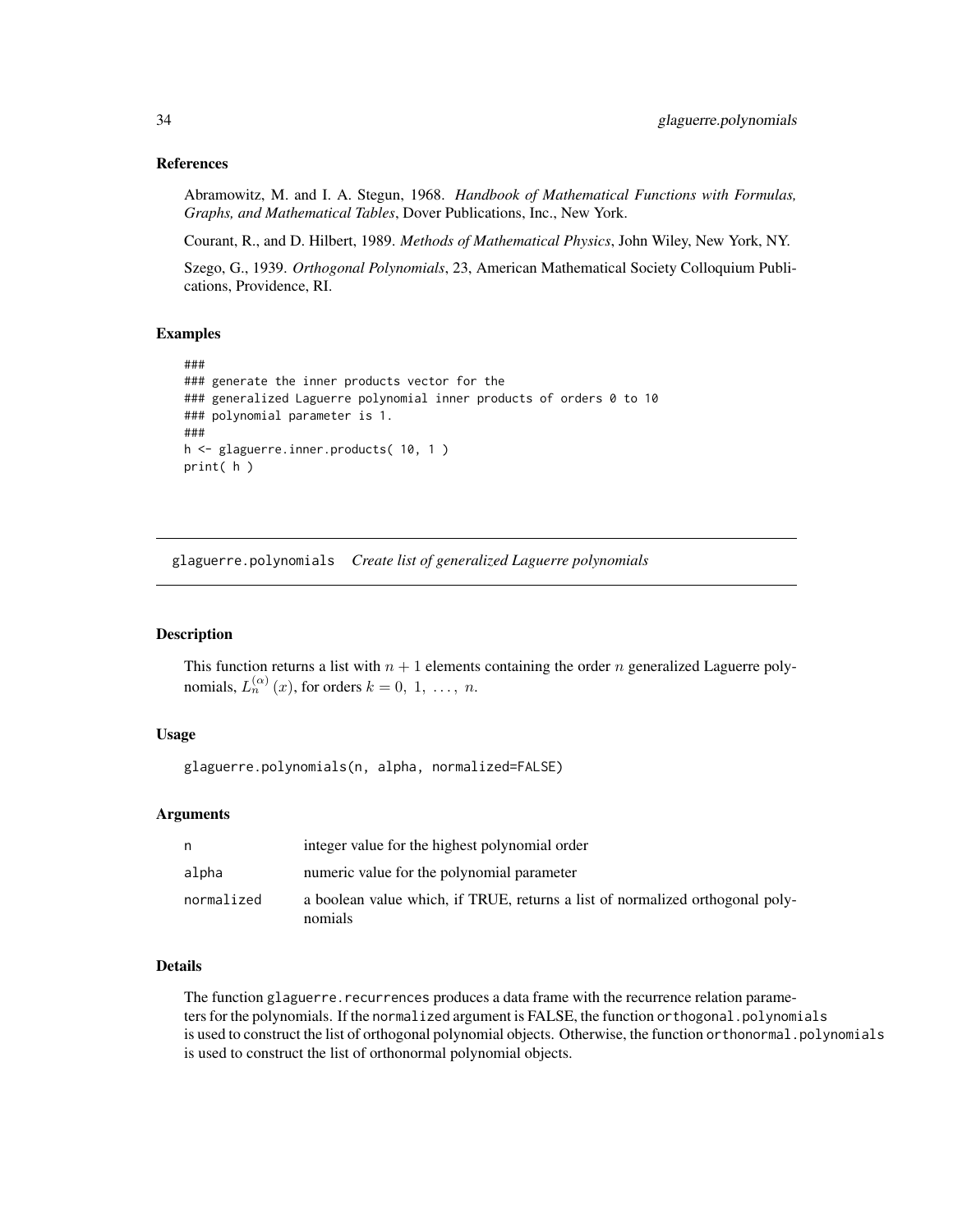# Value

A list of  $n + 1$  polynomial objects

|               | order 0 generalized Laguerre polynomial   |
|---------------|-------------------------------------------|
| $\mathcal{P}$ | order 1 generalized Laguerre polynomial   |
|               |                                           |
|               |                                           |
| $n+1$         | order $n$ generalized Laguerre polynomial |

#### Author(s)

Frederick Novomestky <fnovomes@poly.edu>

# References

Abramowitz, M. and I. A. Stegun, 1968. *Handbook of Mathematical Functions with Formulas, Graphs, and Mathematical Tables*, Dover Publications, Inc., New York.

Courant, R., and D. Hilbert, 1989. *Methods of Mathematical Physics*, John Wiley, New York, NY.

Szego, G., 1939. *Orthogonal Polynomials*, 23, American Mathematical Society Colloquium Publications, Providence, RI.

# See Also

[glaguerre.recurrences](#page-35-1), [orthogonal.polynomials](#page-71-1), [orthonormal.polynomials](#page-72-1)

```
###
### gemerate a list of normalized generalized Laguerre polynomials of orders 0 to 10
### polynomial parameter is 1.0
###
normalized.p.list <- glaguerre.polynomials( 10, 1, normalized=TRUE )
print( normalized.p.list )
###
### gemerate a list of unnormalized generalized Laguerre polynomials of orders 0 to 10
### polynomial parameter is 1.0
###
unnormalized.p.list <- glaguerre.polynomials( 10, 1, normalized=FALSE )
```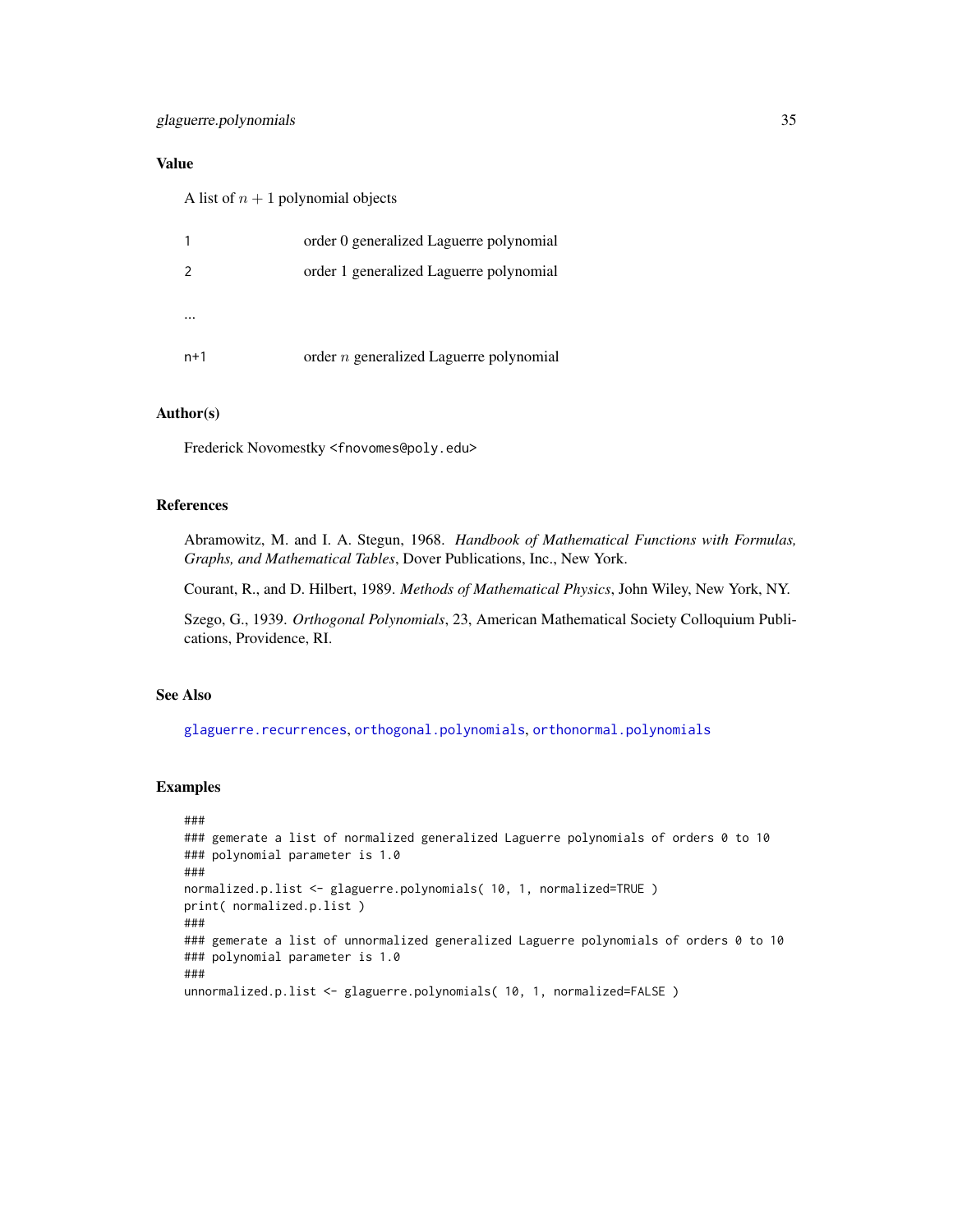<span id="page-35-1"></span><span id="page-35-0"></span>glaguerre.recurrences *Recurrence relations for generalized Laguerre polynomials*

# Description

This function returns a data frame with  $n + 1$  rows and four named columns containing the coefficient vectors c, d, e and f of the recurrence relations for the order  $k$  generalized Laguerre polynomial,  $L_n^{(\alpha)}(x)$  and for orders  $k = 0, 1, ..., n$ .

#### Usage

```
glaguerre.recurrences(n, alpha, normalized=FALSE)
```
# Arguments

| n          | integer value for the highest polynomial order                                             |
|------------|--------------------------------------------------------------------------------------------|
| alpha      | numeric value for the polynomial parameter                                                 |
| normalized | boolean value which, if TRUE, returns recurrence relations for normalized poly-<br>nomials |

# Value

A data frame with the recurrence relation parameters.

# Author(s)

Frederick Novomestky <fnovomes@poly.edu>

# References

Abramowitz, M. and I. A. Stegun, 1968. *Handbook of Mathematical Functions with Formulas, Graphs, and Mathematical Tables*, Dover Publications, Inc., New York.

Courant, R., and D. Hilbert, 1989. *Methods of Mathematical Physics*, John Wiley, New York, NY.

Szego, G., 1939. *Orthogonal Polynomials*, 23, American Mathematical Society Colloquium Publications, Providence, RI.

# See Also

[glaguerre.inner.products](#page-32-1)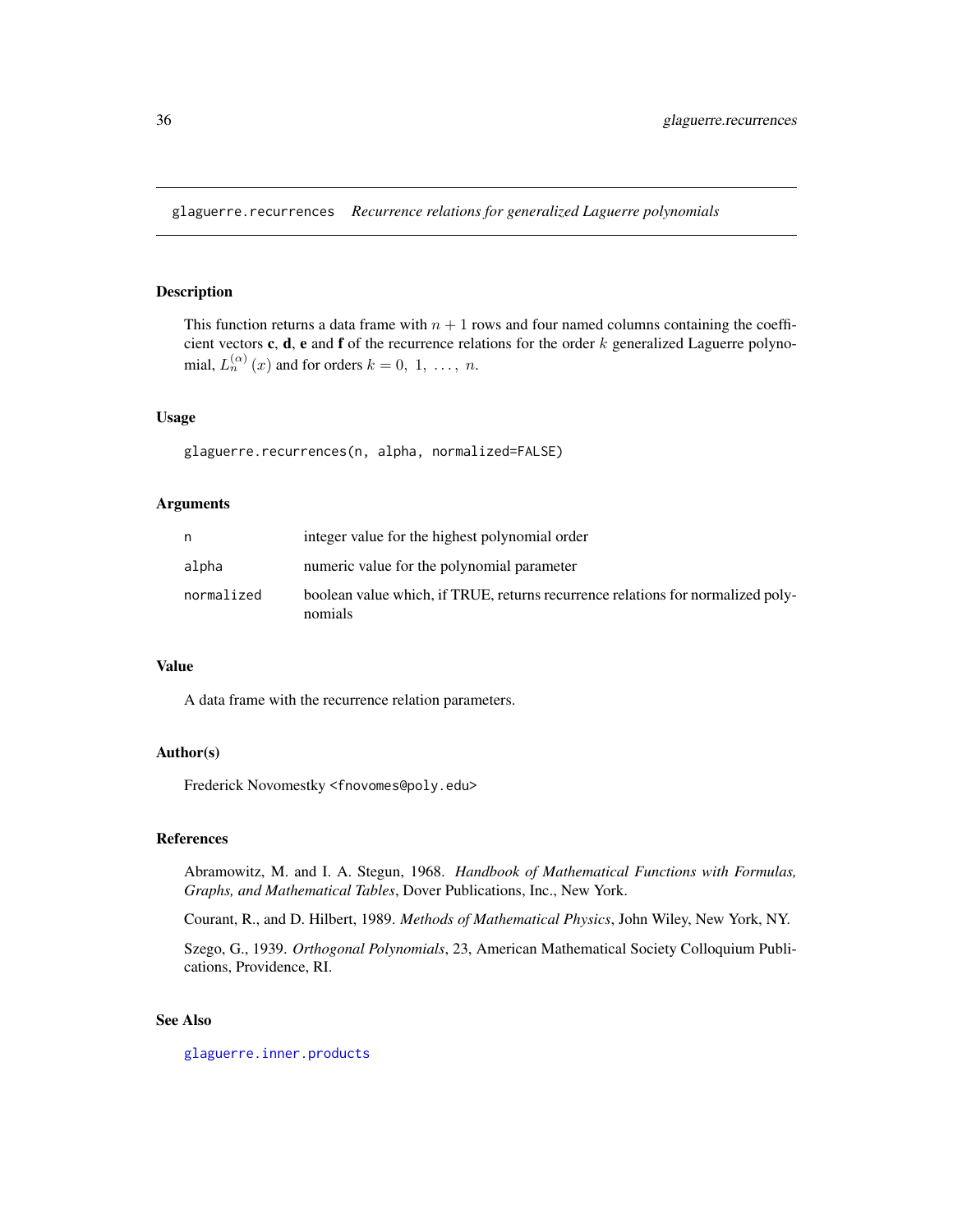# glaguerre.weight 37

## Examples

```
###
### generate the recurrences data frame for
### the normalized generalized Laguerre polynomials
### of orders 0 to 10. the polynomial parameter value is 1.0.
###
normalized.r <- glaguerre.recurrences( 10, 1, normalized=TRUE )
print( normalized.r )
###
### generate the recurrences data frame for
### the unnormalized generalized Laguerre polynomials
### of orders 0 to 10. the polynomial parameter value is 1.0.
###
unnormalized.r <- glaguerre.recurrences( 10, 1, normalized=FALSE )
print( unnormalized.r )
```
glaguerre.weight *Weight function for the generalized Laguerre polynomial*

# Description

This function returns the value of the weight function for the order  $k$  generalized Laguerre polynomial,  $L_n^{(\alpha)}(x)$ .

## Usage

```
glaguerre.weight(x,alpha)
```
# Arguments

| X     | the function argument which can be a vector |
|-------|---------------------------------------------|
| alpha | polynomial parameter                        |

# Details

The function takes on non-zero values in the interval  $(0, \infty)$ . The formula used to compute the weight function is as follows.

 $w(x) = e^{-x} x^{\alpha}$ 

# Value

The value of the weight function

# Author(s)

Frederick Novomestky < fnovomes@poly.edu >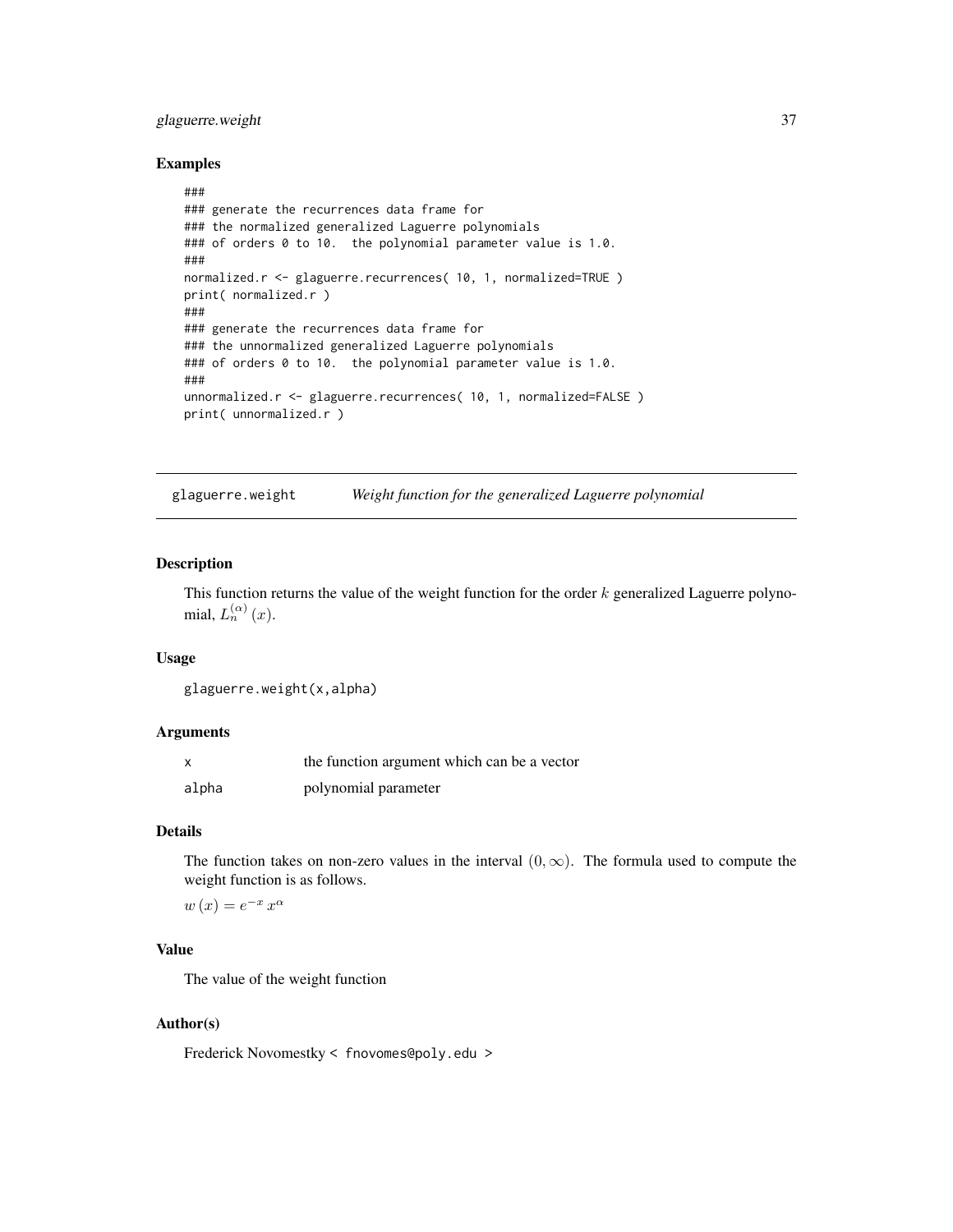# References

Abramowitz, M. and I. A. Stegun, 1968. *Handbook of Mathematical Functions with Formulas, Graphs, and Mathematical Tables*, Dover Publications, Inc., New York.

Courant, R., and D. Hilbert, 1989. *Methods of Mathematical Physics*, John Wiley, New York, NY.

Press, W. H., S. A. Teukolsky, W. T. Vetterling, and B. P. Flannery, 1992. *Numerical Recipes in C*, Cambridge University Press, Cambridge, U.K.

Szego, G., 1939. *Orthogonal Polynomials*, 23, American Mathematical Society Colloquium Publications, Providence, RI.

#### Examples

```
###
### compute the generalized Laguerre weight function for argument values
### between -3 and 3
### polynomial parameter value is 1.0
###
x \le - seq(-3, 3, .01)
y <- glaguerre.weight( x, 1 )
```

```
hermite.h.inner.products
```
*Inner products of Hermite polynomials*

#### Description

This function returns a vector with  $n+1$  elements containing the inner product of an order k Hermite polynomial,  $H_k(x)$ , with itself (i.e. the norm squared) for orders  $k = 0, 1, \ldots, n$ .

#### Usage

```
hermite.h.inner.products(n)
```
#### Arguments

n integer value for highest polynomial order

## Details

The formula used to compute the innner product is as follows.

 $h_n = \langle H_n | H_n \rangle = \sqrt{\pi} 2^n n!.$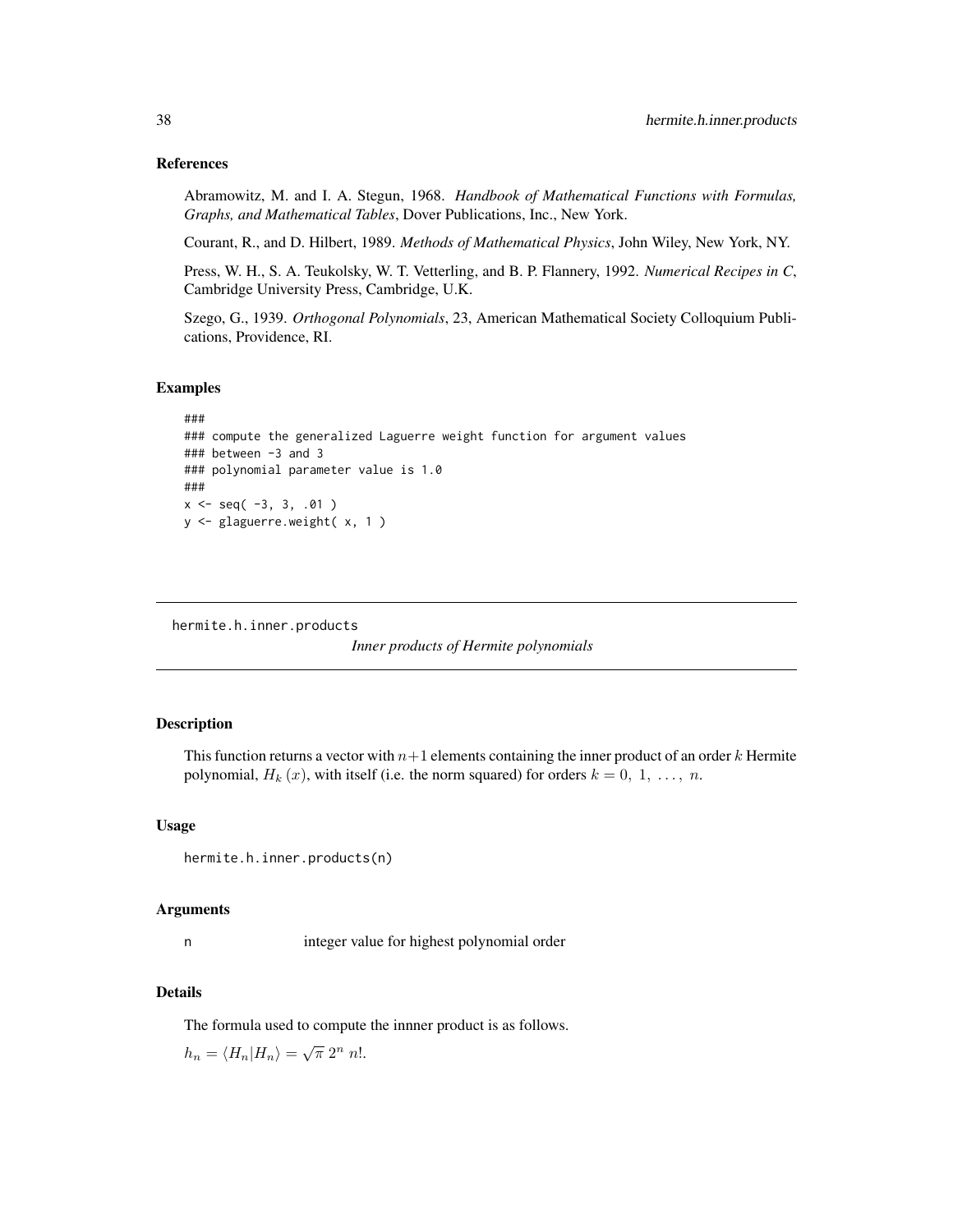A vector with  $n + 1$  elements

|          | inner product of order 0 orthogonal polynomial   |
|----------|--------------------------------------------------|
| 2        | inner product of order 1 orthogonal polynomial   |
| $\cdots$ |                                                  |
| $n+1$    | inner product of order $n$ orthogonal polynomial |
|          |                                                  |

# Author(s)

Frederick Novomestky <fnovomes@poly.edu>

# References

Abramowitz, M. and I. A. Stegun, 1968. *Handbook of Mathematical Functions with Formulas, Graphs, and Mathematical Tables*, Dover Publications, Inc., New York.

Courant, R., and D. Hilbert, 1989. *Methods of Mathematical Physics*, John Wiley, New York, NY. Szego, G., 1939. *Orthogonal Polynomials*, 23, American Mathematical Society Colloquium Publications, Providence, RI.

# Examples

```
###
### generate the inner products vector for the
### Hermite polynomials of orders 0 to 10
###
h <- hermite.h.inner.products( 10 )
print( h )
```
hermite.h.polynomials *Create list of Hermite polynomials*

# Description

This function returns a list with  $n+1$  elements containing the order k Hermite polynomials,  $H_k(x)$ , for orders  $k = 0, 1, \ldots, n$ .

#### Usage

hermite.h.polynomials(n, normalized=FALSE)

## Arguments

| n          | integer value for the highest polynomial order                                           |
|------------|------------------------------------------------------------------------------------------|
| normalized | a boolean value which, if TRUE, returns a list of normalized orthogonal poly-<br>nomials |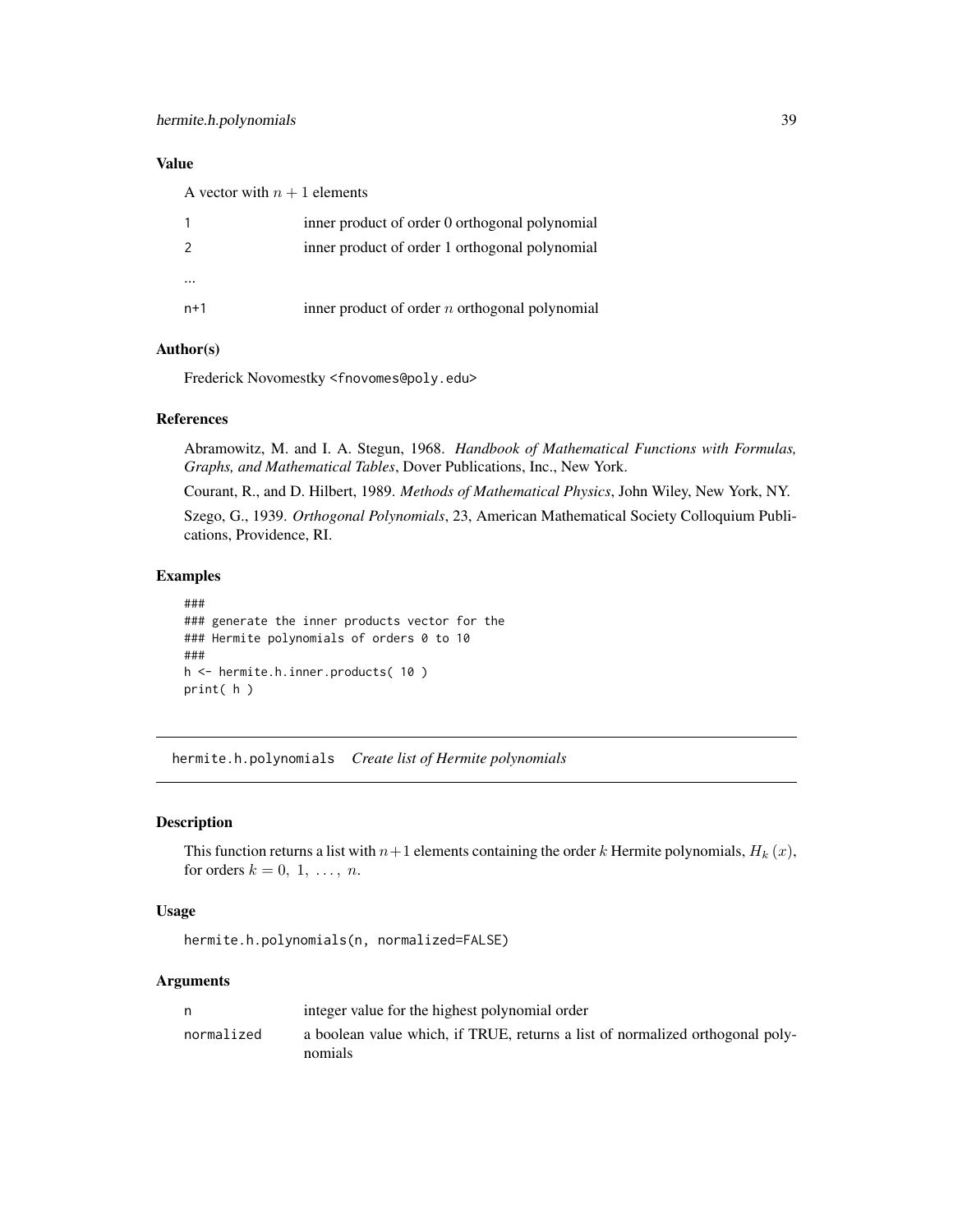# Details

The function hermite.h.recurrences produces a data frame with the recurrence relation parameters for the polynomials. If the normalized argument is FALSE, the function orthogonal.polynomials is used to construct the list of orthogonal polynomial objects. Otherwise, the function orthonormal.polynomials is used to construct list of orthonormal polynomial objects.

#### Value

A list of  $n + 1$  polynomial objects

|               | order 0 Hermite polynomial   |
|---------------|------------------------------|
| $\mathcal{L}$ | order 1 Hermite polynomial   |
|               |                              |
| $n+1$         | order $n$ Hermite polynomial |

# Author(s)

Frederick Novomestky <fnovomes@poly.edu>

#### References

Abramowitz, M. and I. A. Stegun, 1968. *Handbook of Mathematical Functions with Formulas, Graphs, and Mathematical Tables*, Dover Publications, Inc., New York.

Courant, R., and D. Hilbert, 1989. *Methods of Mathematical Physics*, John Wiley, New York, NY.

Szego, G., 1939. *Orthogonal Polynomials*, 23, American Mathematical Society Colloquium Publications, Providence, RI.

## See Also

[hermite.h.recurrences](#page-40-0), [orthogonal.polynomials](#page-71-0), [orthonormal.polynomials](#page-72-0)

```
###
### gemerate a list of normalized Hermite polynomials of orders 0 to 10
###
normalized.p.list <- hermite.h.polynomials( 10, normalized=TRUE )
print( normalized.p.list )
###
### gemerate a list of unnormalized Hermite polynomials of orders 0 to 10
###
unnormalized.p.list <- hermite.h.polynomials( 10, normalized=FALSE )
print( unnormalized.p.list )
```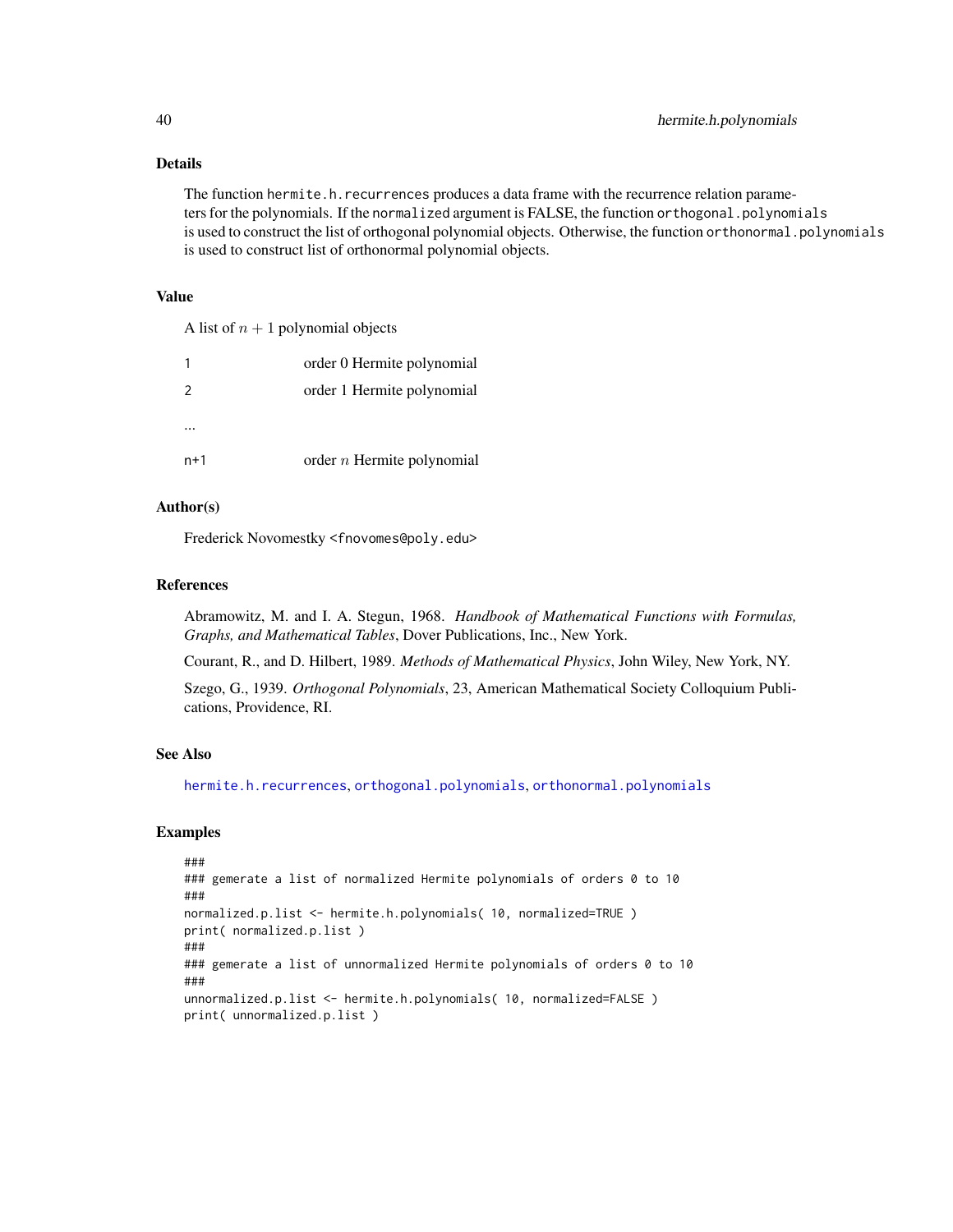<span id="page-40-0"></span>hermite.h.recurrences *Recurrence relations for Hermite polynomials*

#### Description

This function returns a data frame with  $n + 1$  rows and four named columns containing the coefficient vectors c, d, e and f of the recurrence relations for the order k Hermite polynomial,  $H_k(x)$ , and for orders  $k = 0, 1, \ldots, n$ .

#### Usage

hermite.h.recurrences(n, normalized=FALSE)

#### Arguments

| n          | integer value for the highest polynomial order                                             |
|------------|--------------------------------------------------------------------------------------------|
| normalized | boolean value which, if TRUE, returns recurrence relations for normalized poly-<br>nomials |

# Value

A data frame with the recurrence relation parameters.

#### Author(s)

Frederick Novomestky <fnovomes@poly.edu>

## References

Abramowitz, M. and I. A. Stegun, 1968. *Handbook of Mathematical Functions with Formulas, Graphs, and Mathematical Tables*, Dover Publications, Inc., New York.

Courant, R., and D. Hilbert, 1989. *Methods of Mathematical Physics*, John Wiley, New York, NY.

Szego, G., 1939. *Orthogonal Polynomials*, 23, American Mathematical Society Colloquium Publications, Providence, RI.

#### See Also

[hermite.h.inner.products](#page-37-0),

```
###
### generate the recurrences data frame for
### the normalized Hermite H polynomials
### of orders 0 to 10.
###
normalized.r <- hermite.h.recurrences( 10, normalized=TRUE )
print( normalized.r )
```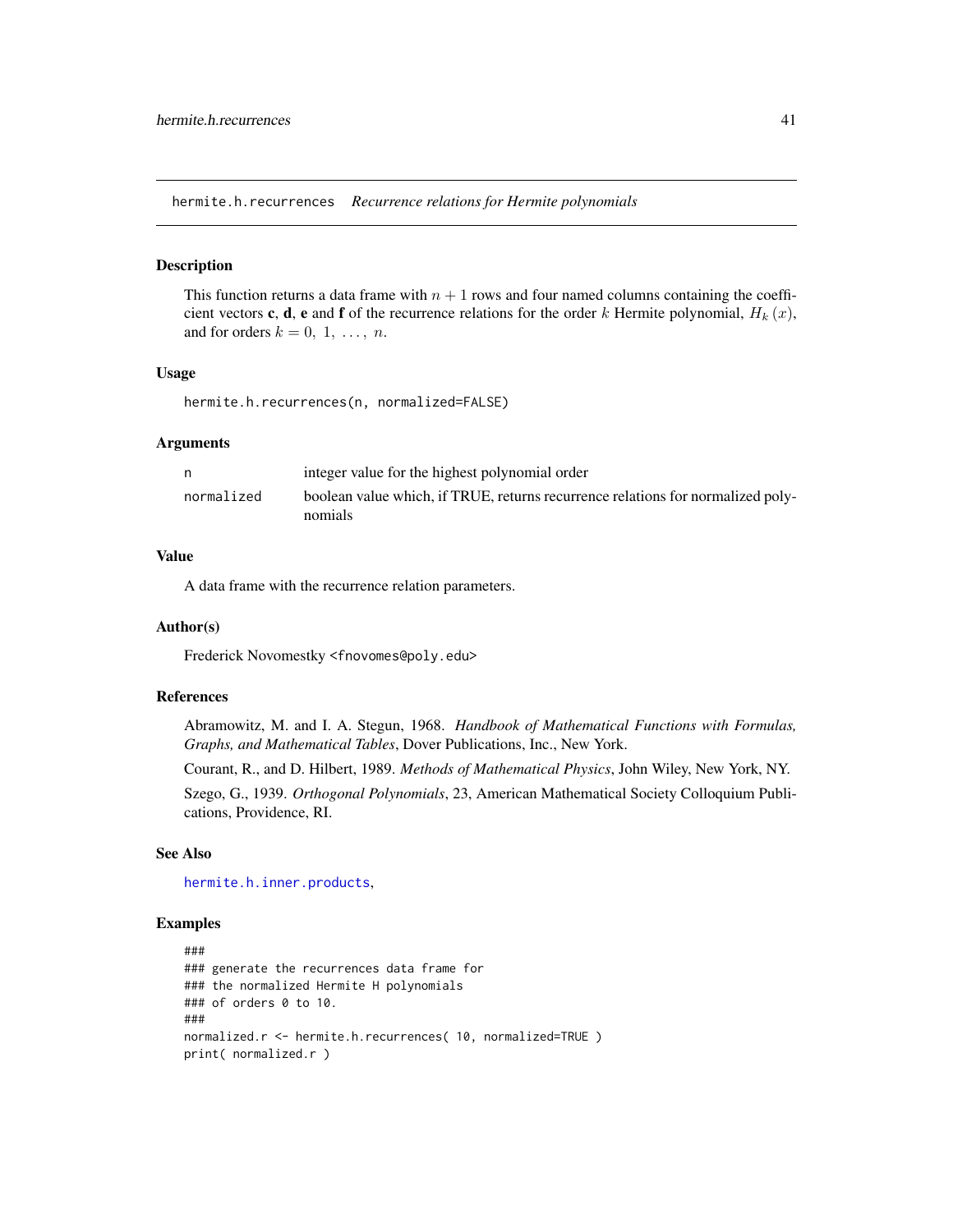```
###
### generate the recurrences data frame for
### the unnormalized Hermite H polynomials
### of orders 0 to 10.
###
unnormalized.r <- hermite.h.recurrences( 10, normalized=FALSE )
print( unnormalized.r )
```
hermite.h.weight *Weight function for the Hermite polynomial*

# Description

This function returns the value of the weight function for the order k Hermite polynomial,  $H_k(x)$ .

## Usage

hermite.h.weight(x)

# Arguments

x the function argument which can be a vector

#### Details

The function takes on non-zero values in the interval  $(-\infty, \infty)$ . The formula used to compute the weight function.

 $w(x) = \exp(-x^2)$ 

## Value

The value of the weight function

## Author(s)

Frederick Novomestky < fnovomes@poly.edu >

# References

Abramowitz, M. and I. A. Stegun, 1968. *Handbook of Mathematical Functions with Formulas, Graphs, and Mathematical Tables*, Dover Publications, Inc., New York.

Courant, R., and D. Hilbert, 1989. *Methods of Mathematical Physics*, John Wiley, New York, NY.

Press, W. H., S. A. Teukolsky, W. T. Vetterling, and B. P. Flannery, 1992. *Numerical Recipes in C*, Cambridge University Press, Cambridge, U.K.

Szego, G., 1939. *Orthogonal Polynomials*, 23, American Mathematical Society Colloquium Publications, Providence, RI.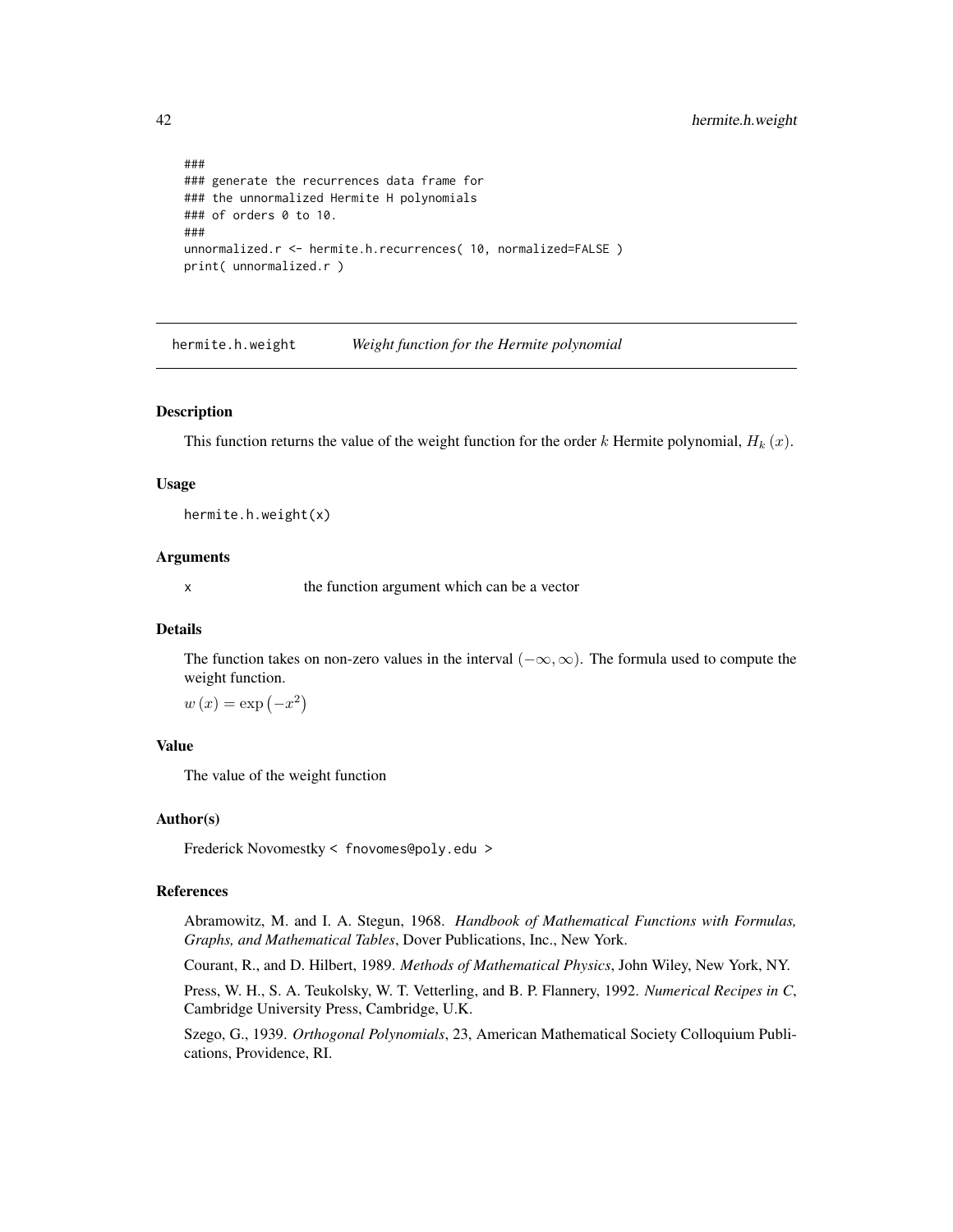# hermite.he.inner.products 43

## Examples

```
###
### compute the Hermite weight function for argument values
### between -3 and 3
x \leq - seq( -3, 3, .01 )
y <- hermite.h.weight( x )
plot( x, y )
```
<span id="page-42-0"></span>hermite.he.inner.products

*Inner products of Hermite polynomials*

# Description

This function returns a vector with  $n+1$  elements containing the inner product of an order k Hermite polynomial,  $He_k(x)$ , with itself (i.e. the norm squared) for orders  $k = 0, 1, \ldots, n$ .

# Usage

hermite.he.inner.products(n)

# Arguments

n integer value for the highest polynomial order

# Details

The formula used to compute the inner products is as follows.

$$
h_n = \langle He_n | He_n \rangle = \sqrt{2 \pi} n!.
$$

# Value

A vector with  $n + 1$  elements

| 1   | inner product of order 0 orthogonal polynomial   |
|-----|--------------------------------------------------|
| 2   | inner product of order 1 orthogonal polynomial   |
|     |                                                  |
| n+1 | inner product of order $n$ orthogonal polynomial |

#### Author(s)

Frederick Novomestky <fnovomes@poly.edu>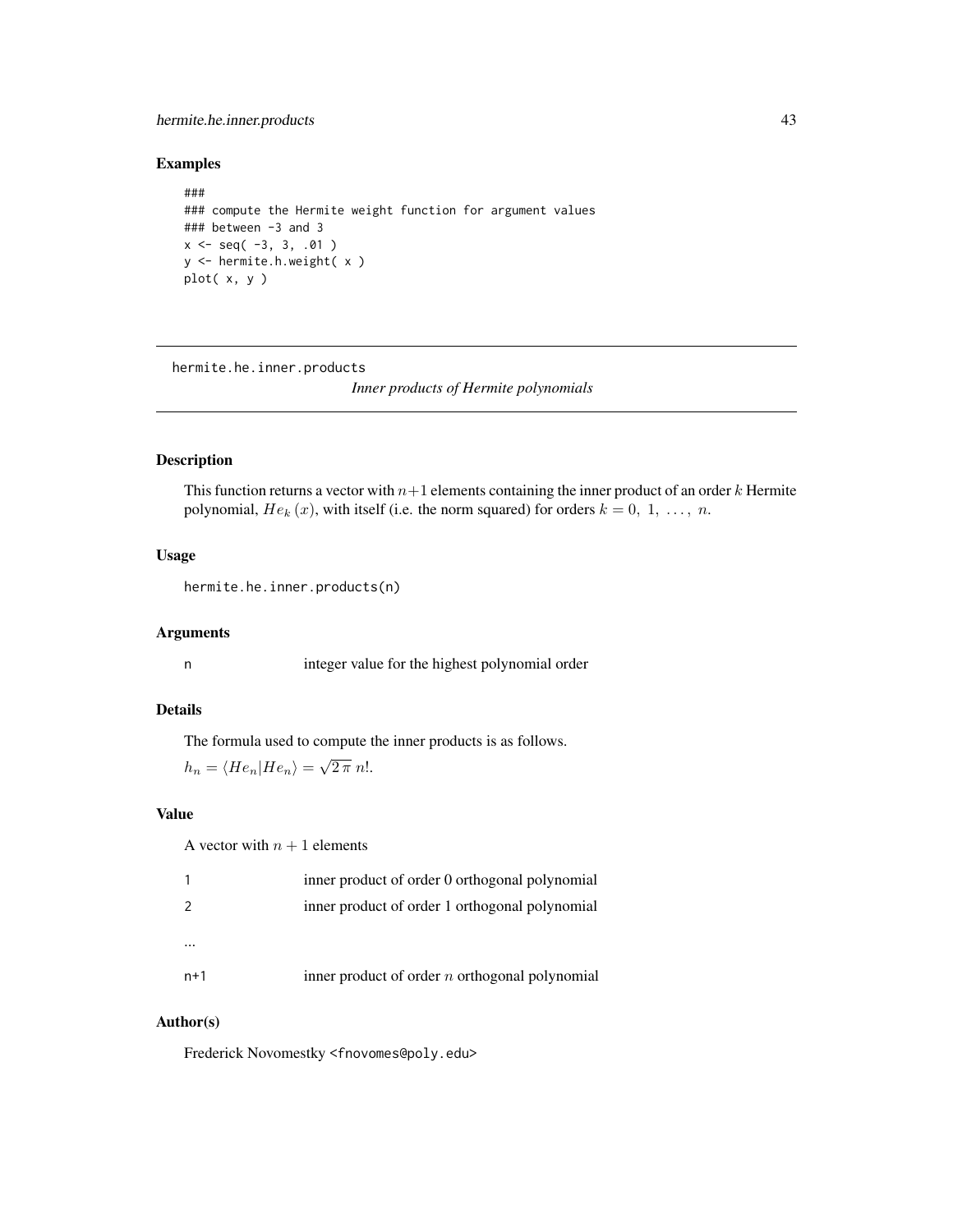# References

Abramowitz, M. and I. A. Stegun, 1968. *Handbook of Mathematical Functions with Formulas, Graphs, and Mathematical Tables*, Dover Publications, Inc., New York.

Courant, R., and D. Hilbert, 1989. *Methods of Mathematical Physics*, John Wiley, New York, NY.

Szego, G., 1939. *Orthogonal Polynomials*, 23, American Mathematical Society Colloquium Publications, Providence, RI.

## Examples

```
###
### generate the inner products vector for the
### scaled Hermite polynomials of orders 0 to 10
###
h <- hermite.he.inner.products( 10 )
print( h )
```
hermite.he.polynomials

*Create list of Hermite polynomials*

## Description

This function returns a list with  $n + 1$  elements containing the order k Hermite polynomials,  $He_k(x)$ , for orders  $k = 0, 1, \ldots, n$ .

# Usage

hermite.he.polynomials(n, normalized=FALSE)

## Arguments

| n          | integer value for the highest polynomial order                                           |
|------------|------------------------------------------------------------------------------------------|
| normalized | a boolean value which, if TRUE, returns a list of normalized orthogonal poly-<br>nomials |

# Details

The function hermite.he.recurrences produces a data frame with the recurrence relation parameters for the polynomials. If the normalized argument is FALSE, the function orthogonal.polynomials is used to construct the list of orthogonal polynomial objects. Otherwise, the function orthonormal.polynomials is used to construct the list of orthonormal polynomial objects.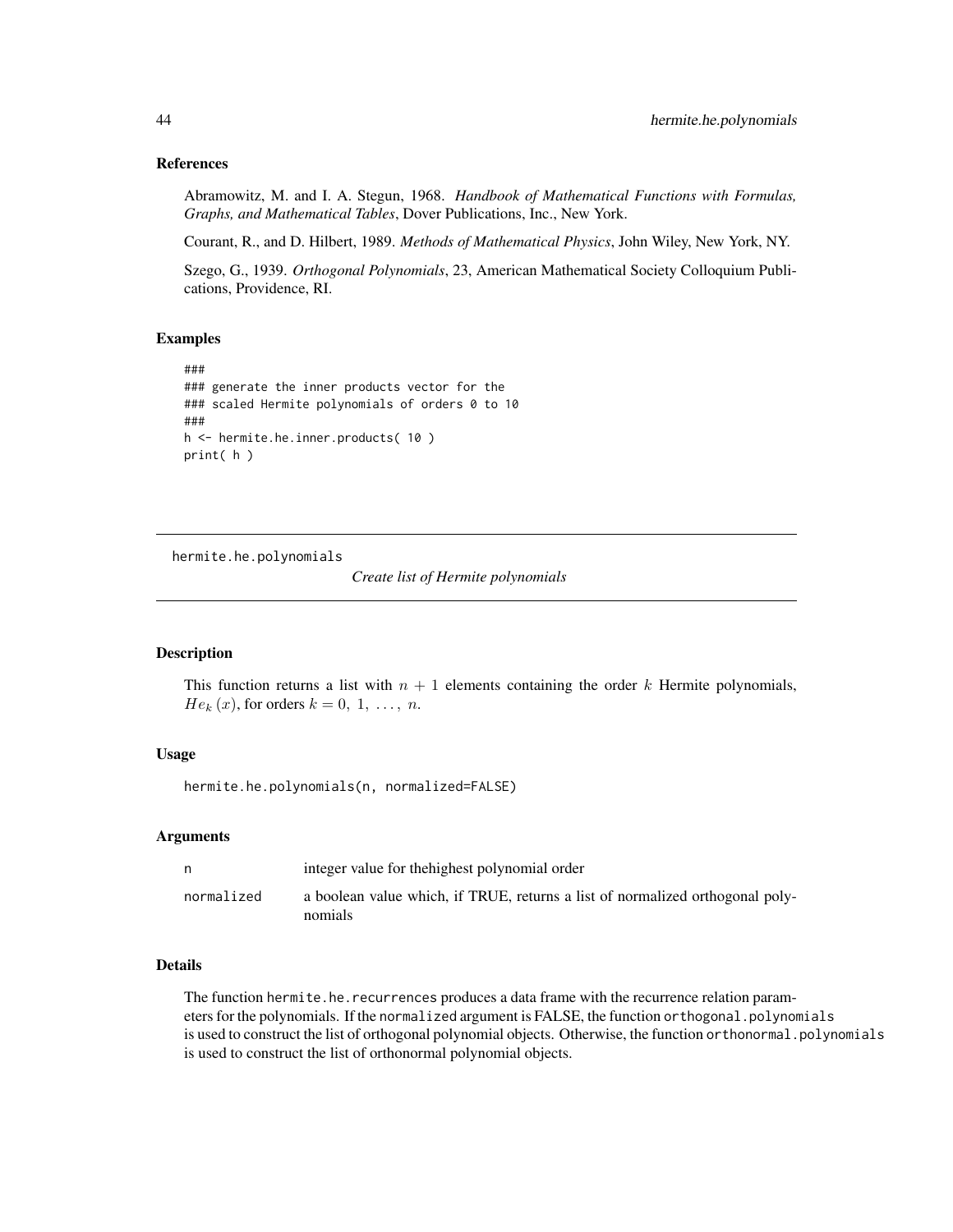A list of  $n + 1$  polynomial objects

|                | order 0 Hermite polynomial   |
|----------------|------------------------------|
| $\overline{2}$ | order 1 Hermite polynomial   |
|                |                              |
|                |                              |
| n+1            | order $n$ Hermite polynomial |

# Author(s)

Frederick Novomestky <fnovomes@poly.edu>

# References

Abramowitz, M. and I. A. Stegun, 1968. *Handbook of Mathematical Functions with Formulas, Graphs, and Mathematical Tables*, Dover Publications, Inc., New York.

Courant, R., and D. Hilbert, 1989. *Methods of Mathematical Physics*, John Wiley, New York, NY.

Szego, G., 1939. *Orthogonal Polynomials*, 23, American Mathematical Society Colloquium Publications, Providence, RI.

#### See Also

[hermite.he.recurrences](#page-44-0), [orthogonal.polynomials](#page-71-0), [orthonormal.polynomials](#page-72-0)

#### Examples

```
###
### gemerate a list of normalized Hermite polynomials of orders 0 to 10
###
normalized.p.list <- hermite.he.polynomials( 10, normalized=TRUE )
print( normalized.p.list )
###
### gemerate a list of unnormalized Hermite polynomials of orders 0 to 10
###
unnormalized.p.list <- hermite.he.polynomials( 10, normalized=FALSE )
print( unnormalized.p.list )
```
<span id="page-44-0"></span>hermite.he.recurrences

*Recurrence relations for Hermite polynomials*

# **Description**

This function returns a data frame with  $n + 1$  rows and four named columns containing the coefficient vectors c, d, e and f of the recurrence relations for the order k Hermite polynomial,  $He_k(x)$ , and for orders  $k = 0, 1, \ldots, n$ .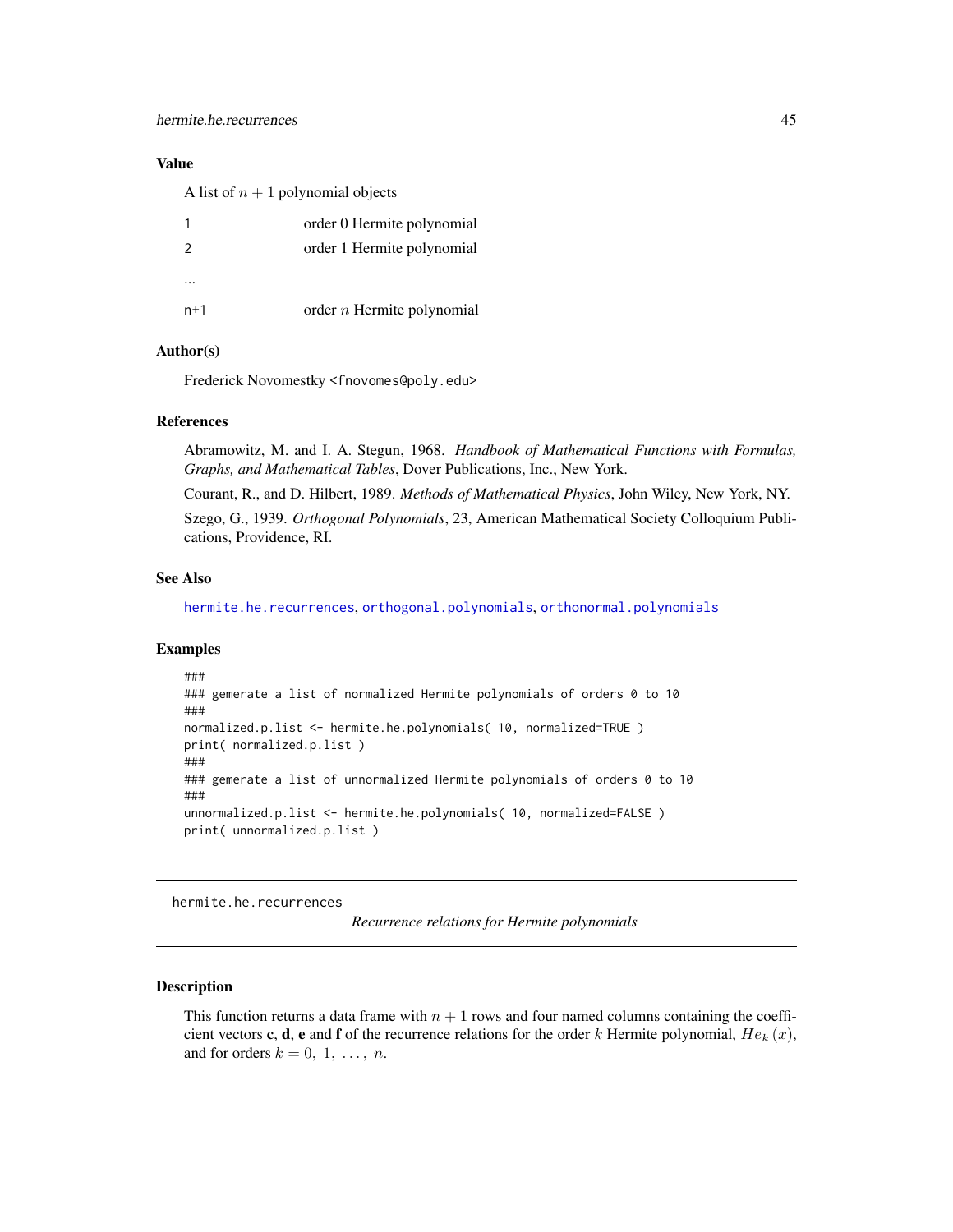#### Usage

hermite.he.recurrences(n, normalized=FALSE)

#### Arguments

|            | integer value for the highest polynomial order                                             |
|------------|--------------------------------------------------------------------------------------------|
| normalized | boolean value which, if TRUE, returns recurrence relations for normalized poly-<br>nomials |

# Value

A data frame with the recurrence relation parameters.

## Author(s)

Frederick Novomestky <fnovomes@poly.edu>

# References

Abramowitz, M. and I. A. Stegun, 1968. *Handbook of Mathematical Functions with Formulas, Graphs, and Mathematical Tables*, Dover Publications, Inc., New York.

Courant, R., and D. Hilbert, 1989. *Methods of Mathematical Physics*, John Wiley, New York, NY.

Szego, G., 1939. *Orthogonal Polynomials*, 23, American Mathematical Society Colloquium Publications, Providence, RI.

# See Also

[hermite.he.inner.products](#page-42-0)

```
###
### generate the recurrences data frame for
### the normalized Hermite H polynomials
### of orders 0 to 10.
###
normalized.r <- hermite.he.recurrences( 10, normalized=TRUE )
print( normalized.r )
###
### generate the recurrences data frame for
### the unnormalized Hermite H polynomials
### of orders 0 to 10.
###
unnormalized.r <- hermite.he.recurrences( 10, normalized=FALSE )
print( unnormalized.r )
```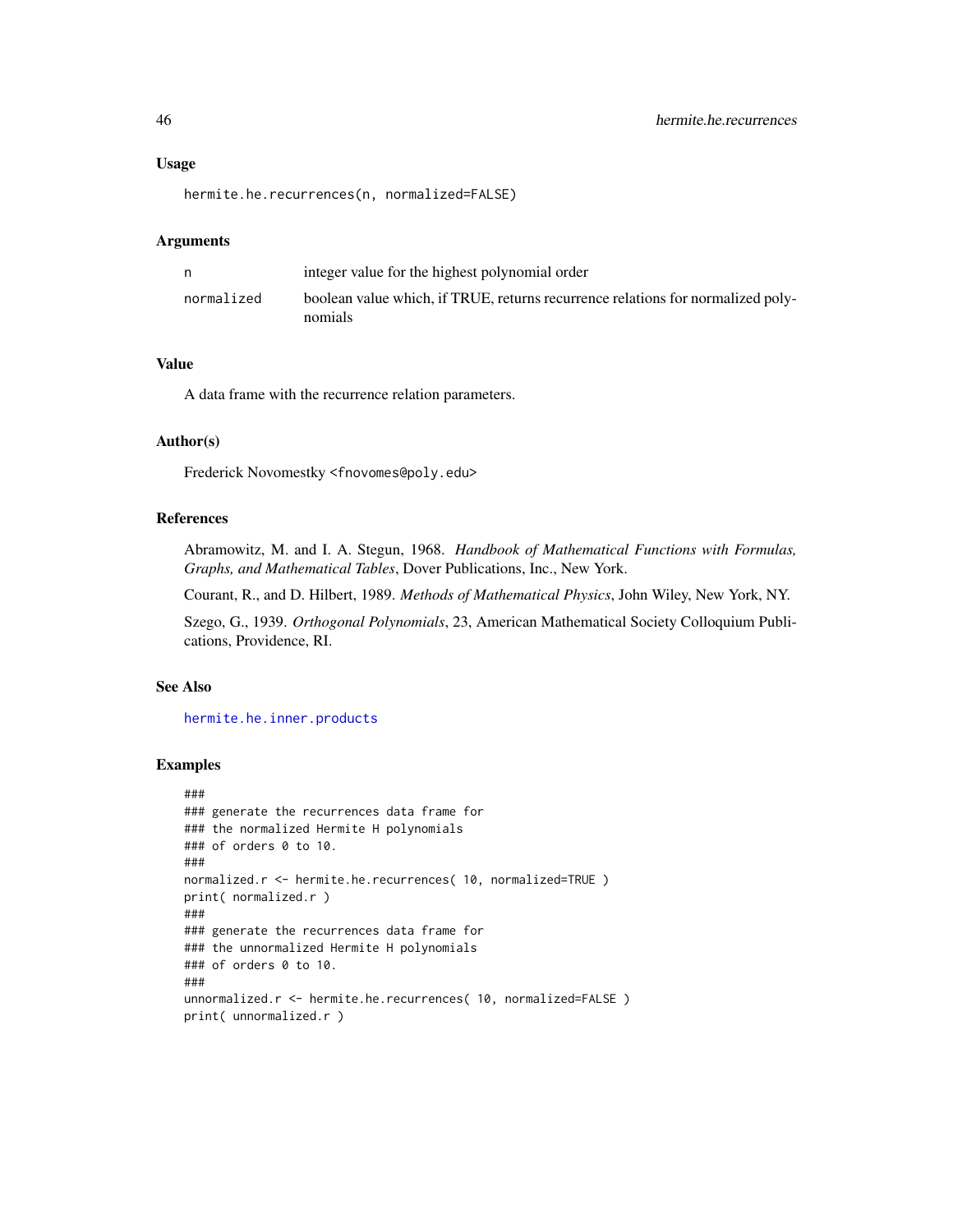hermite.he.weight *Weight function for the Hermite polynomial*

#### Description

This function returns the value of the weight function for the order k Hermite polynomial,  $He_k(x)$ .

## Usage

```
hermite.he.weight(x)
```
## Arguments

x the function argument which can be a vector

# Details

The function takes on non-zero values in the interval  $(-\infty, \infty)$ . The formula used to compute the weight function is as follows.

$$
w(x) = \exp\left(-\frac{x^2}{2}\right)
$$

# Value

The value of the weight function

## Author(s)

Frederick Novomestky < fnovomes@poly.edu >

# References

Abramowitz, M. and I. A. Stegun, 1968. *Handbook of Mathematical Functions with Formulas, Graphs, and Mathematical Tables*, Dover Publications, Inc., New York.

Courant, R., and D. Hilbert, 1989. *Methods of Mathematical Physics*, John Wiley, New York, NY.

Press, W. H., S. A. Teukolsky, W. T. Vetterling, and B. P. Flannery, 1992. *Numerical Recipes in C*, Cambridge University Press, Cambridge, U.K.

Szego, G., 1939. *Orthogonal Polynomials*, 23, American Mathematical Society Colloquium Publications, Providence, RI.

```
###
### compute the scaled Hermite weight function for argument values
### between -3 and 3
###
x \le - seq( -3, 3, .01 )
y <- hermite.he.weight( x )
```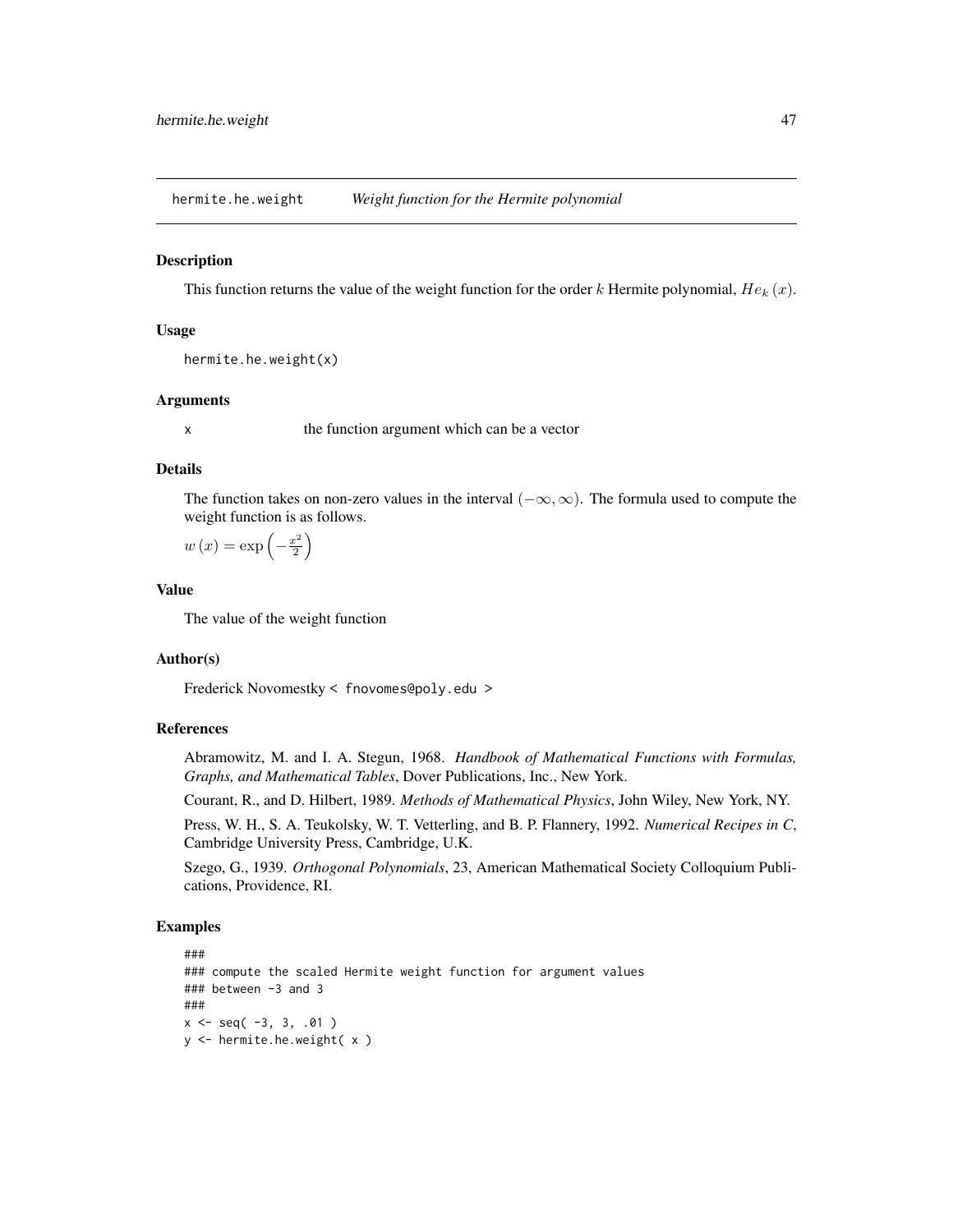<span id="page-47-0"></span>jacobi.g.inner.products

*Inner products of Jacobi polynomials*

#### Description

This function returns a vector with  $n+1$  elements containing the inner product of an order k Jacobi polynomial,  $G_k(p, q, x)$ , with itself (i.e. the norm squared) for orders  $k = 0, 1, ..., n$ .

# Usage

jacobi.g.inner.products(n,p,q)

## Arguments

| n, | integer value for the highest polynomial order   |
|----|--------------------------------------------------|
| p  | numeric value for the first polynomial parameter |
| a  | numeric value for the first polynomial parameter |

# Details

The formula used to compute the inner products is as follows.

$$
h_n = \langle G_n | G_n \rangle = \frac{n! \Gamma(n+q) \Gamma(n+p) \Gamma(n+p-q+1)}{(2n+p) [\Gamma(2n+p)]^2}.
$$

#### Value

A vector with  $n + 1$  elements

|          | inner product of order 0 orthogonal polynomial   |
|----------|--------------------------------------------------|
| 2        | inner product of order 1 orthogonal polynomial   |
| $\cdots$ |                                                  |
| $n+1$    | inner product of order $n$ orthogonal polynomial |

# Author(s)

Frederick Novomestky <fnovomes@poly.edu>

## References

Abramowitz, M. and I. A. Stegun, 1968. *Handbook of Mathematical Functions with Formulas, Graphs, and Mathematical Tables*, Dover Publications, Inc., New York.

Courant, R., and D. Hilbert, 1989. *Methods of Mathematical Physics*, John Wiley, New York, NY. Szego, G., 1939. *Orthogonal Polynomials*, 23, American Mathematical Society Colloquium Publications, Providence, RI.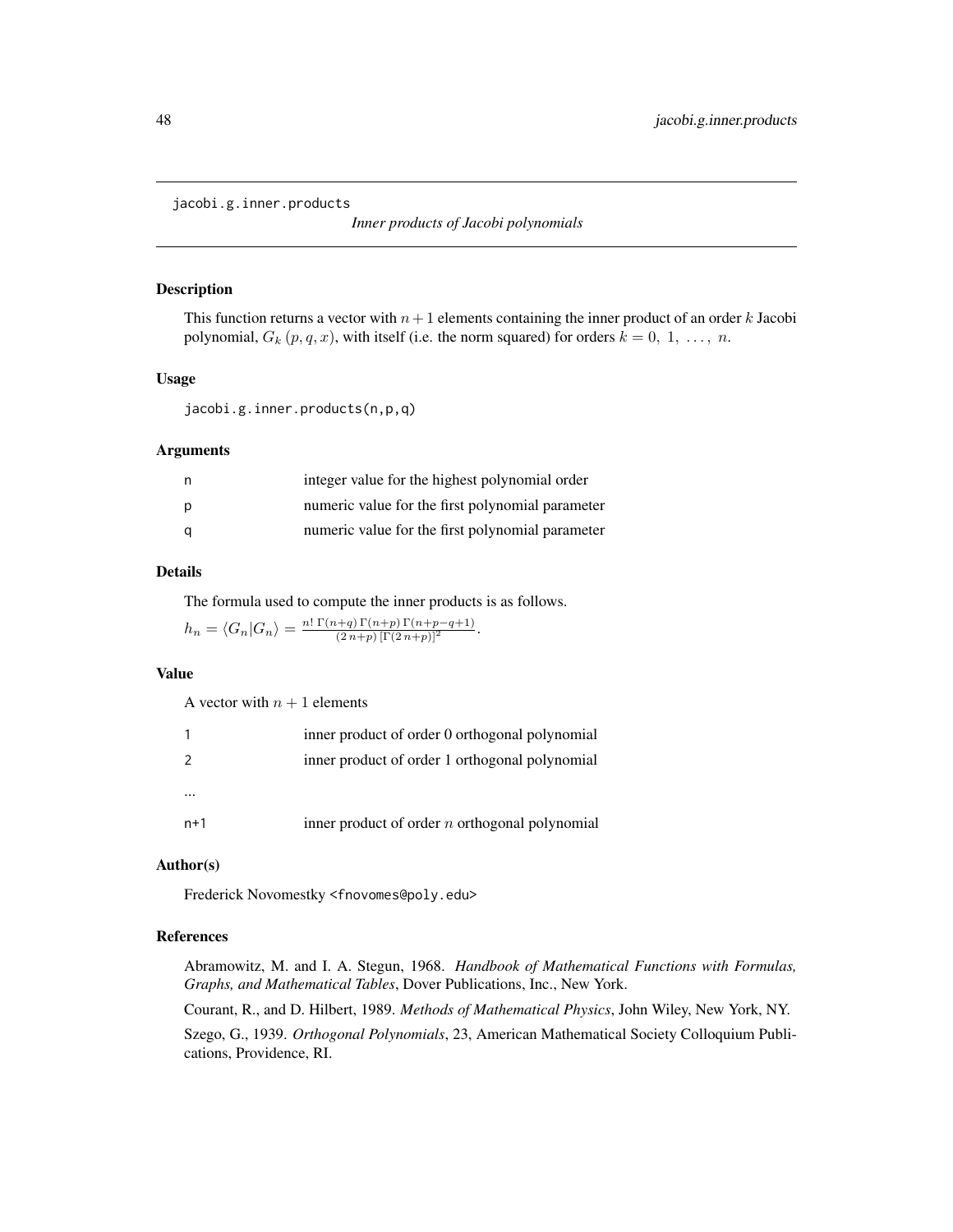# jacobi.g.polynomials 49

## Examples

```
###
### generate the inner products vector for the
### G Jacobi polynomials of orders 0 to 10
### parameter p is 3 and parameter q is 2
###
h <- jacobi.g.inner.products( 10, 3, 2 )
print( h )
```
jacobi.g.polynomials *Create list of Jacobi polynomials*

# Description

This function returns a list with  $n+1$  elements containing the order k Jacobi polynomials,  $G_k(p, q, x)$ , for orders  $k = 0, 1, \ldots, n$ .

# Usage

jacobi.g.polynomials(n, p, q, normalized=FALSE)

## Arguments

| n          | integer value for the highest polynomial order                                           |
|------------|------------------------------------------------------------------------------------------|
| р          | numerc value for the first polynomial parameter                                          |
| a          | numeric value for the second polynomial parameter                                        |
| normalized | a boolean value which, if TRUE, returns a list of normalized orthogonal poly-<br>nomials |

# Details

The function jacobi.g.recurrences produces a data frame with the recurrence relation parameters for the polynomials. If the normalized argument is FALSE, the function orthogonal.polynomials is used to construct the list of orthogonal polynomial objects. Otherwise, the function orthonormal.polynomials is used to construct the list of orthonormal polynomial objects.

# Value

A list of  $n + 1$  polynomial objects

| $\overline{z}$ | order 0 Jacobi polynomial<br>order 1 Jacobi polynomial |
|----------------|--------------------------------------------------------|
|                |                                                        |
| $n+1$          | $\alpha$ order <i>n</i> Jacobi polynomial              |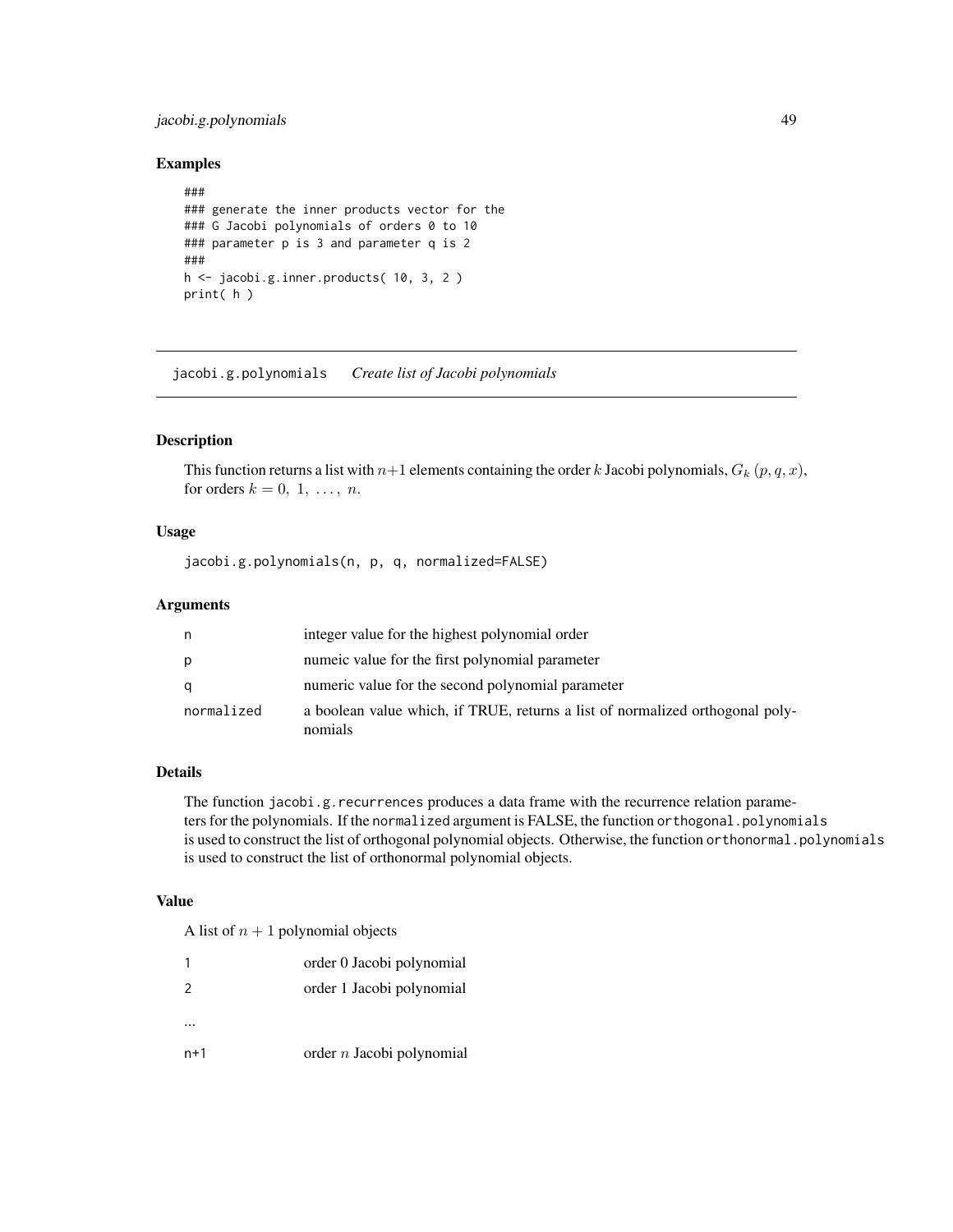#### Author(s)

Frederick Novomestky <fnovomes@poly.edu>

#### References

Abramowitz, M. and I. A. Stegun, 1968. *Handbook of Mathematical Functions with Formulas, Graphs, and Mathematical Tables*, Dover Publications, Inc., New York.

Courant, R., and D. Hilbert, 1989. *Methods of Mathematical Physics*, John Wiley, New York, NY.

Szego, G., 1939. *Orthogonal Polynomials*, 23, American Mathematical Society Colloquium Publications, Providence, RI.

## See Also

[jacobi.g.recurrences](#page-49-0), [orthogonal.polynomials](#page-71-0), [orthonormal.polynomials](#page-72-0)

#### Examples

```
###
### gemerate a list of normalized Jacobi G polynomials of orders 0 to 10
### first parameter value p is 3 and second parameter value q is 2
###
normalized.p.list <- jacobi.g.polynomials( 10, 3, 2, normalized=TRUE )
print( normalized.p.list )
###
### gemerate a list of normalized Jacobi G polynomials of orders 0 to 10
### first parameter value p is 3 and second parameter value q is 2
###
unnormalized.p.list <- jacobi.g.polynomials( 10, 3, 2, normalized=FALSE )
print( unnormalized.p.list )
```
<span id="page-49-0"></span>jacobi.g.recurrences *Recurrence relations for Jacobi polynomials*

### Description

This function returns a data frame with  $n + 1$  rows and four named columns containing the coefficient vectors **c**, **d**, **e** and **f** of the recurrence relations for the order k Jacobi polynomial,  $G_k$  ( $p, q, x$ ), and for orders  $k = 0, 1, \ldots, n$ .

## Usage

```
jacobi.g.recurrences(n, p, q, normalized=FALSE)
```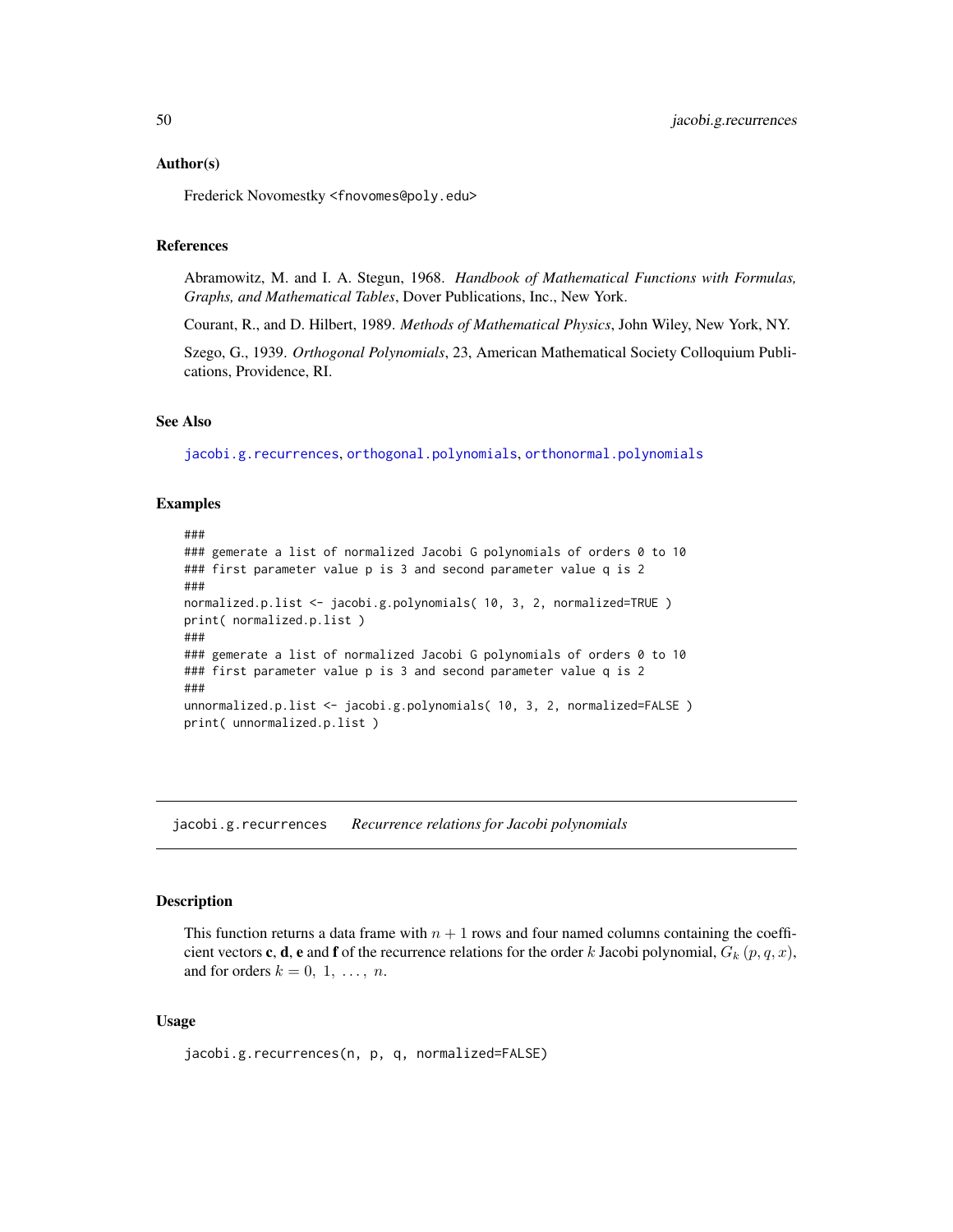#### **Arguments**

| n          | integer value for the highest polynomial order                                             |
|------------|--------------------------------------------------------------------------------------------|
| р          | numeric value for the first polynomial parameter                                           |
| a          | numeric value for the second polynomial parameter                                          |
| normalized | boolean value which, if TRUE, returns recurrence relations for normalized poly-<br>nomials |

# Value

A data frame with the recurrence relation parameters.

#### Author(s)

Frederick Novomestky <fnovomes@poly.edu>

#### References

Abramowitz, M. and I. A. Stegun, 1968. *Handbook of Mathematical Functions with Formulas, Graphs, and Mathematical Tables*, Dover Publications, Inc., New York.

Courant, R., and D. Hilbert, 1989. *Methods of Mathematical Physics*, John Wiley, New York, NY.

Szego, G., 1939. *Orthogonal Polynomials*, 23, American Mathematical Society Colloquium Publications, Providence, RI.

# See Also

[jacobi.g.inner.products](#page-47-0), [pochhammer](#page-73-0)

```
###
### generate the recurrences data frame for
### the normalized Jacobi G polynomials
### of orders 0 to 10.
### parameter p is 3 and parameter q is 2
###
normalized.r <- jacobi.g.recurrences( 10, 3, 2, normalized=TRUE )
print( normalized.r )
###
### generate the recurrences data frame for
### the normalized Jacobi G polynomials
### of orders 0 to 10.
### parameter p is 3 and parameter q is 2
###
unnormalized.r <- jacobi.g.recurrences( 10, 3, 2, normalized=FALSE )
print( unnormalized.r )
```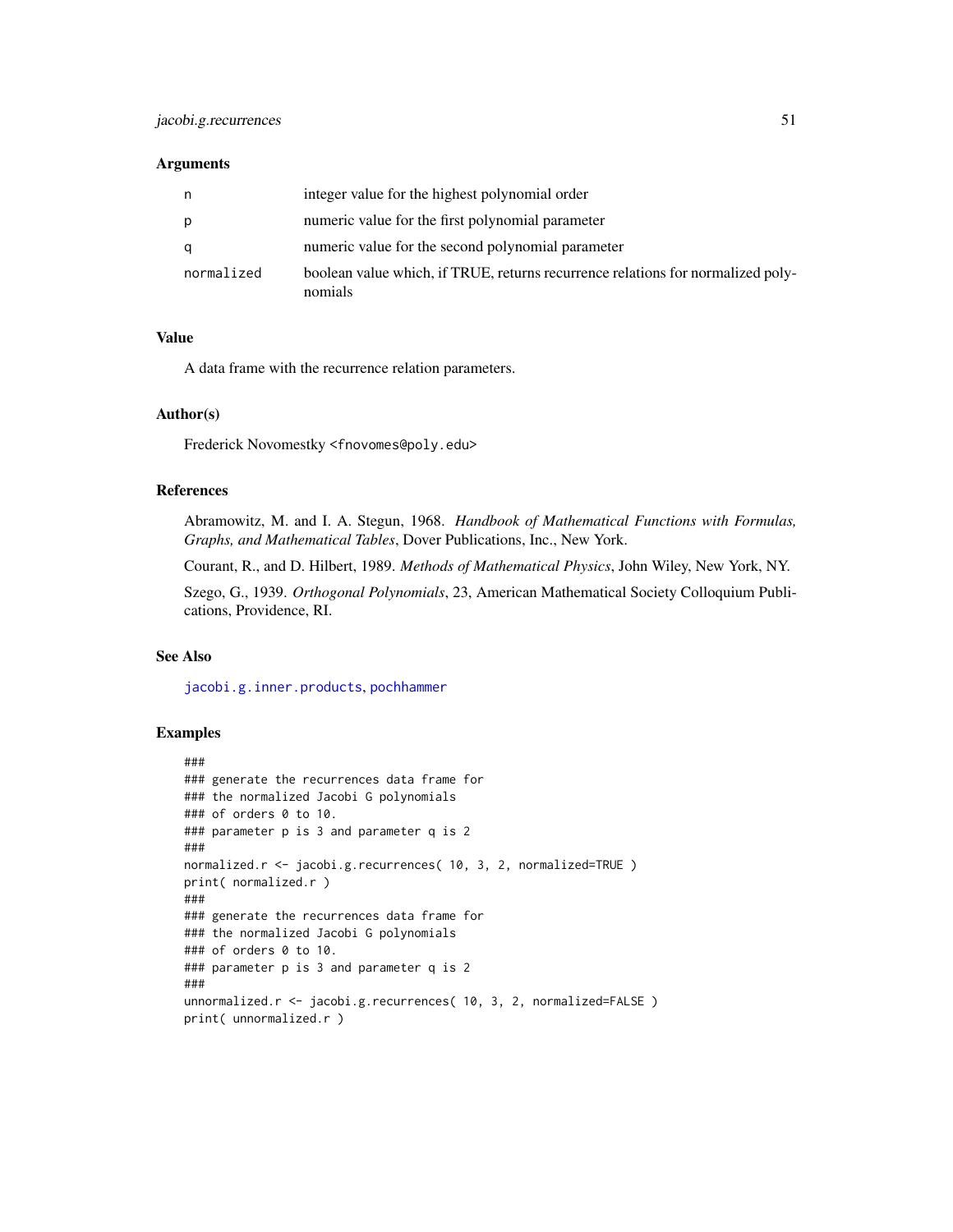#### Description

This function returns the value of the weight function for the order k Jacobi polynomial,  $G_k(p, q, x)$ .

#### Usage

jacobi.g.weight(x,p,q)

#### Arguments

| X | the function argument which can be a vector |
|---|---------------------------------------------|
| p | the first polynomial parameter              |
| a | the second polynomial parameter             |

# Details

The function takes on non-zero values in the interval  $(0, 1)$ . The formula used to compute the weight function is as follows.

 $w(x) = (1-x)^{p-q} x^{q-1}$ 

# Value

The value of the weight function

# Author(s)

Frederick Novomestky < fnovomes@poly.edu >

# References

Abramowitz, M. and I. A. Stegun, 1968. *Handbook of Mathematical Functions with Formulas, Graphs, and Mathematical Tables*, Dover Publications, Inc., New York.

Courant, R., and D. Hilbert, 1989. *Methods of Mathematical Physics*, John Wiley, New York, NY.

Press, W. H., S. A. Teukolsky, W. T. Vetterling, and B. P. Flannery, 1992. *Numerical Recipes in C*, Cambridge University Press, Cambridge, U.K.

Szego, G., 1939. *Orthogonal Polynomials*, 23, American Mathematical Society Colloquium Publications, Providence, RI.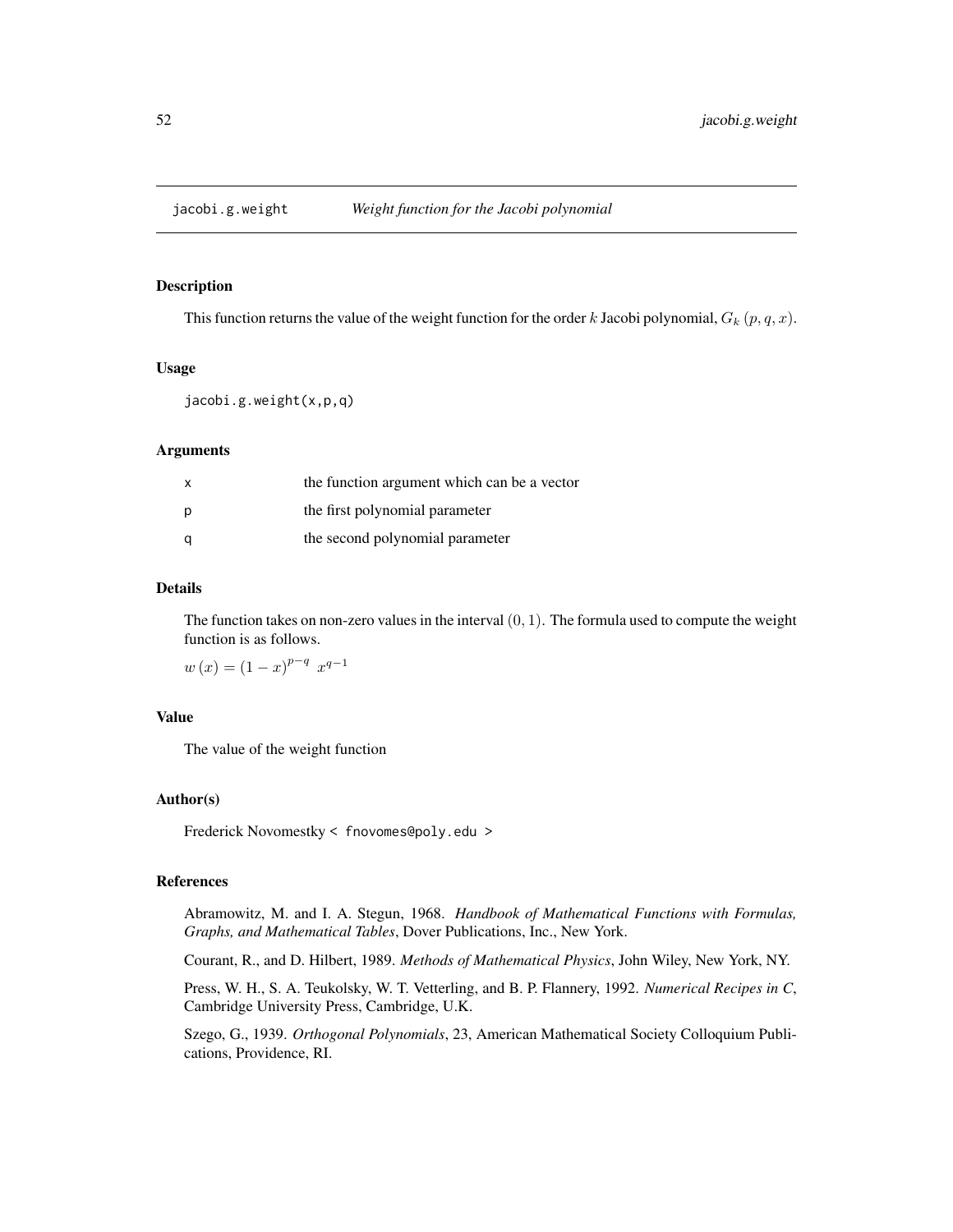# jacobi.matrices 53

# Examples

```
###
### compute the Jacobi G weight function for argument values
### between 0 and 1
### parameter p is 3 and q is 2
###
x \le - seq( 0, 1, .01 )
y <- jacobi.g.weight( x, 3, 2 )
```
jacobi.matrices *Create list of Jacobi matrices from monic recurrence parameters*

#### Description

Return a list of \$n\$ real symmetric, tri-diagonal matrices which are the principal minors of the  $n \times n$ Jacobi matrix derived from the monic recurrence parameters,  $a$  and  $b$ , for orthogonal polynomials.

#### Usage

jacobi.matrices(r)

#### Arguments

 $r \rightarrow a$  data frame containing the parameters  $a$  and  $b$ 

# Value

A list of symmetric, tri-diagnonal matrices

| 1             | $a \, 1 \times 1$ matrix |
|---------------|--------------------------|
| $\mathcal{P}$ | $a \, 2 \times 2$ matrix |
|               |                          |
| n             | an $n \times n$ matrix   |

#### Author(s)

Frederick Novomestky <fnovomes@poly.edu>

# References

Press, W. H., S. A. Teukolsky, W. T. Vetterling, and B. P. Flannery, 1992. *Numerical Recipes in C*, Cambridge University Press, Cambridge, U.K.

```
r <- chebyshev.t.recurrences( 5 )
m.r <- monic.polynomial.recurrences( r )
j.m <- jacobi.matrices( m.r )
```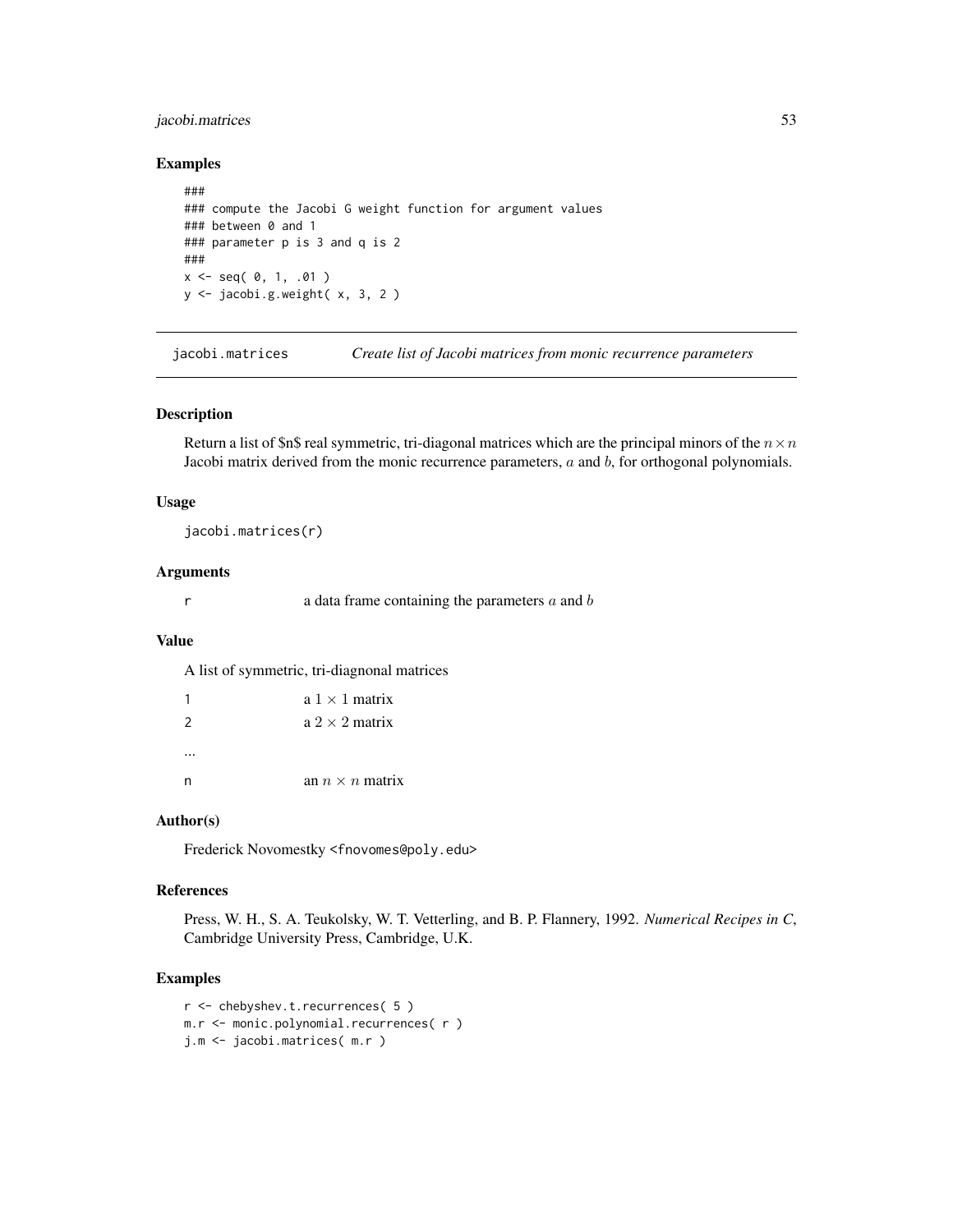<span id="page-53-0"></span>jacobi.p.inner.products

*Inner products of Jacobi polynomials*

#### Description

This function returns a vector with  $n+1$  elements containing the inner product of an order k Jacobi polynomial,  $P_k^{(\alpha,\beta)}$  $\chi_k^{(\alpha,\beta)}(x)$ , with itself (i.e. the norm squared) for orders  $k = 0, 1, ..., n$ .

## Usage

jacobi.p.inner.products(n,alpha,beta)

# Arguments

| n     | integer value for the highest polynomial order   |
|-------|--------------------------------------------------|
| alpha | numeric value for the first polynomial parameter |
| beta  | numeric value for the first polynomial parameter |

# Details

The formula used to compute the innser products is as follows.

 $h_n = \left\langle P_n^{(\alpha,\beta)} | P_n^{(\alpha,\beta)} \right\rangle = \frac{2^{\alpha+\beta+1}}{2n+\alpha+\beta+1}$  $2n+\alpha+\beta+1$  $\frac{\Gamma(n+\alpha+1)\Gamma(n+\beta+1)}{n!\Gamma(n+\alpha+\beta+1)}.$ 

#### Value

A vector with  $n + 1$  elements

|     | inner product of order 0 orthogonal polynomial   |
|-----|--------------------------------------------------|
| 2   | inner product of order 1 orthogonal polynomial   |
|     |                                                  |
| n+1 | inner product of order $n$ orthogonal polynomial |

# Author(s)

Frederick Novomestky <fnovomes@poly.edu>

## References

Abramowitz, M. and I. A. Stegun, 1968. *Handbook of Mathematical Functions with Formulas, Graphs, and Mathematical Tables*, Dover Publications, Inc., New York.

Courant, R., and D. Hilbert, 1989. *Methods of Mathematical Physics*, John Wiley, New York, NY. Szego, G., 1939. *Orthogonal Polynomials*, 23, American Mathematical Society Colloquium Publications, Providence, RI.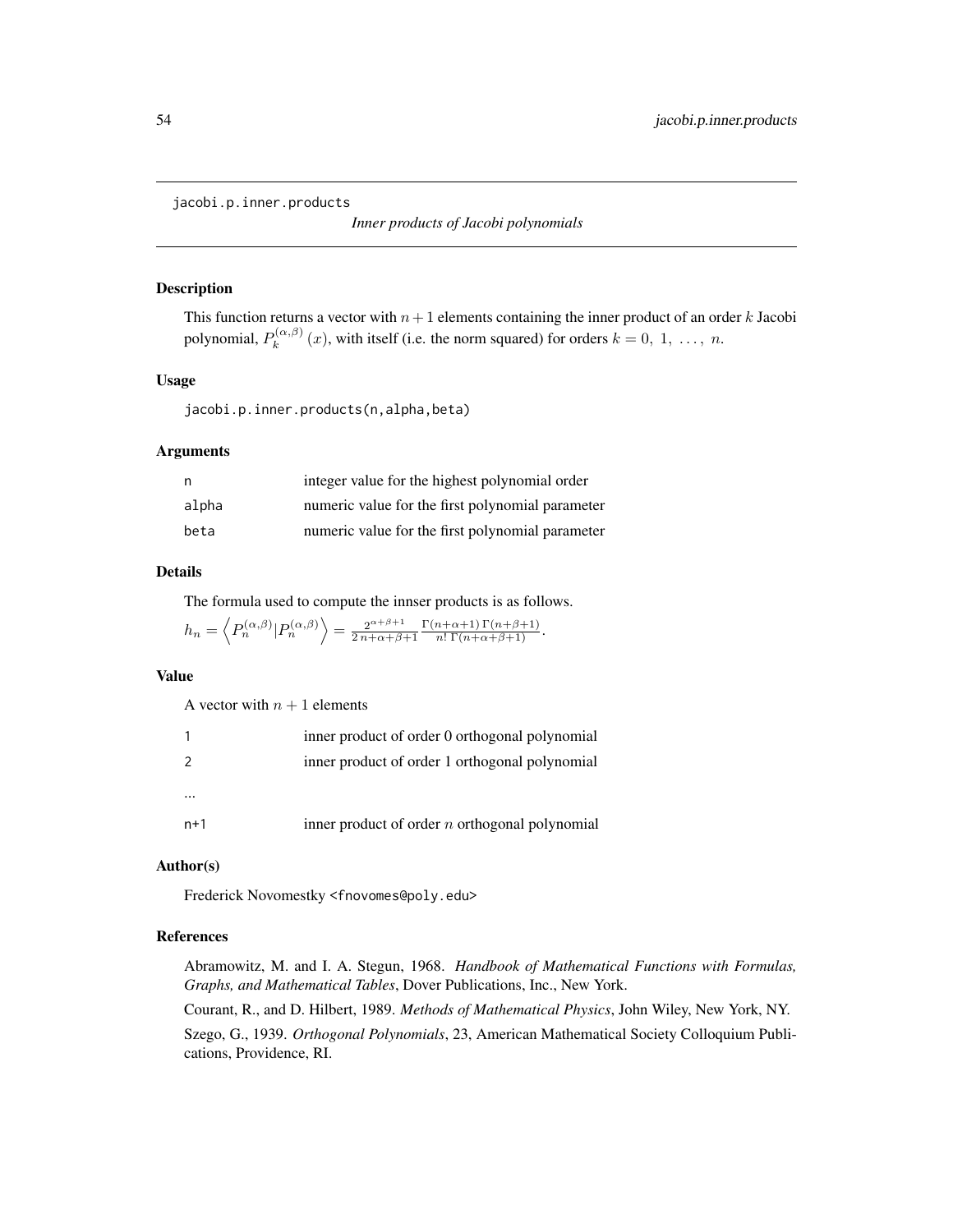# jacobi.p.polynomials 55

## Examples

```
###
### generate the inner product vector for the P Jacobi polynomials of orders 0 to 10
###
h <- jacobi.p.inner.products( 10, 2, 2 )
print( h )
```
jacobi.p.polynomials *Create list of Jacobi polynomials*

#### Description

This function returns a list with  $n+1$  elements containing the order k Jacobi polynomials,  $P_k^{(\alpha,\beta)}$  $\int_k^{(\alpha,\rho)}(x),$ for orders  $k = 0, 1, \ldots, n$ .

## Usage

jacobi.p.polynomials(n, alpha, beta, normalized=FALSE)

## Arguments

| n          | integer value for the highest polynomial order                                           |
|------------|------------------------------------------------------------------------------------------|
| alpha      | numeric value for the first polynomial parameter                                         |
| beta       | numeric value for the second polynomial parameter                                        |
| normalized | a boolean value which, if TRUE, returns a list of normalized orthogonal poly-<br>nomials |

# Details

The function jacobi.p.recurrences produces a data frame with the recurrence relation parameters for the polynomials. If the normalized argument is FALSE, the function orthogonal.polynomials is used to construct the list of orthogonal polynomial objects. Otherwise, the function orthonormal.polynomials is used to construct the list of orthonormal polynomial objects.

## Value

A list of  $n + 1$  polynomial objects

| 1             | order 0 Jacobi polynomial      |
|---------------|--------------------------------|
| $\mathcal{P}$ | order 1 Jacobi polynomial      |
|               |                                |
| $n+1$         | order $n$ Chebyshev polynomial |

## Author(s)

Frederick Novomestky <fnovomes@poly.edu>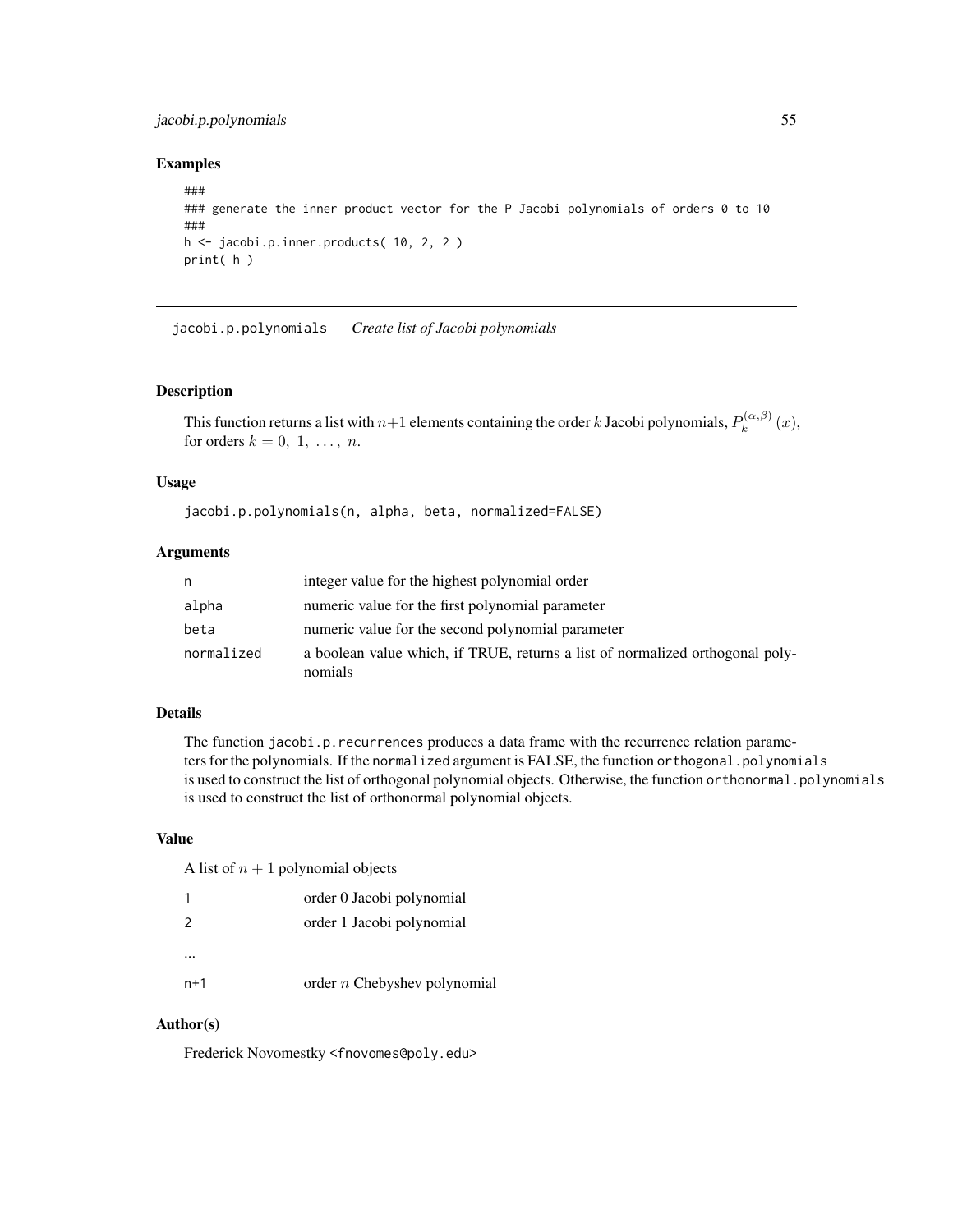## References

Abramowitz, M. and I. A. Stegun, 1968. *Handbook of Mathematical Functions with Formulas, Graphs, and Mathematical Tables*, Dover Publications, Inc., New York.

Courant, R., and D. Hilbert, 1989. *Methods of Mathematical Physics*, John Wiley, New York, NY.

Szego, G., 1939. *Orthogonal Polynomials*, 23, American Mathematical Society Colloquium Publications, Providence, RI.

## See Also

[jacobi.p.recurrences](#page-55-0), [orthogonal.polynomials](#page-71-0), [orthonormal.polynomials](#page-72-0)

## Examples

```
###
### gemerate a list of normalized Jacobi P polynomials of orders 0 to 10
### first parameter value a is 2 and second parameter value b is 2
###
normalized.p.list <- jacobi.p.polynomials( 10, 2, 2, normalized=TRUE )
print( normalized.p.list )
###
### gemerate a list of unnormalized Jacobi P polynomials of orders 0 to 10
### first parameter value a is 2 and second parameter value b is 2
###
unnormalized.p.list <- jacobi.p.polynomials( 10, 2, 2, normalized=FALSE )
print( unnormalized.p.list )
```
<span id="page-55-0"></span>jacobi.p.recurrences *Recurrence relations for Jacobi polynomials*

# Description

This function returns a data frame with  $n + 1$  rows and four named columns containing the coefficient vectors **c**, **d**, **e** and **f** of the recurrence relations for the order k Jacobi polynomial,  $P_k^{(\alpha,\beta)}$  $\int_k^{(\alpha,\rho)}(x),$ and for orders  $k = 0, 1, \ldots, n$ .

## Usage

```
jacobi.p.recurrences(n, alpha, beta, normalized=FALSE)
```
#### Arguments

| n          | integer value for the highest polynomial order                                             |
|------------|--------------------------------------------------------------------------------------------|
| alpha      | numeric value for the first polynomial parameter                                           |
| beta       | numeric value for the second polynomial parameter                                          |
| normalized | boolean value which, if TRUE, returns recurrence relations for normalized poly-<br>nomials |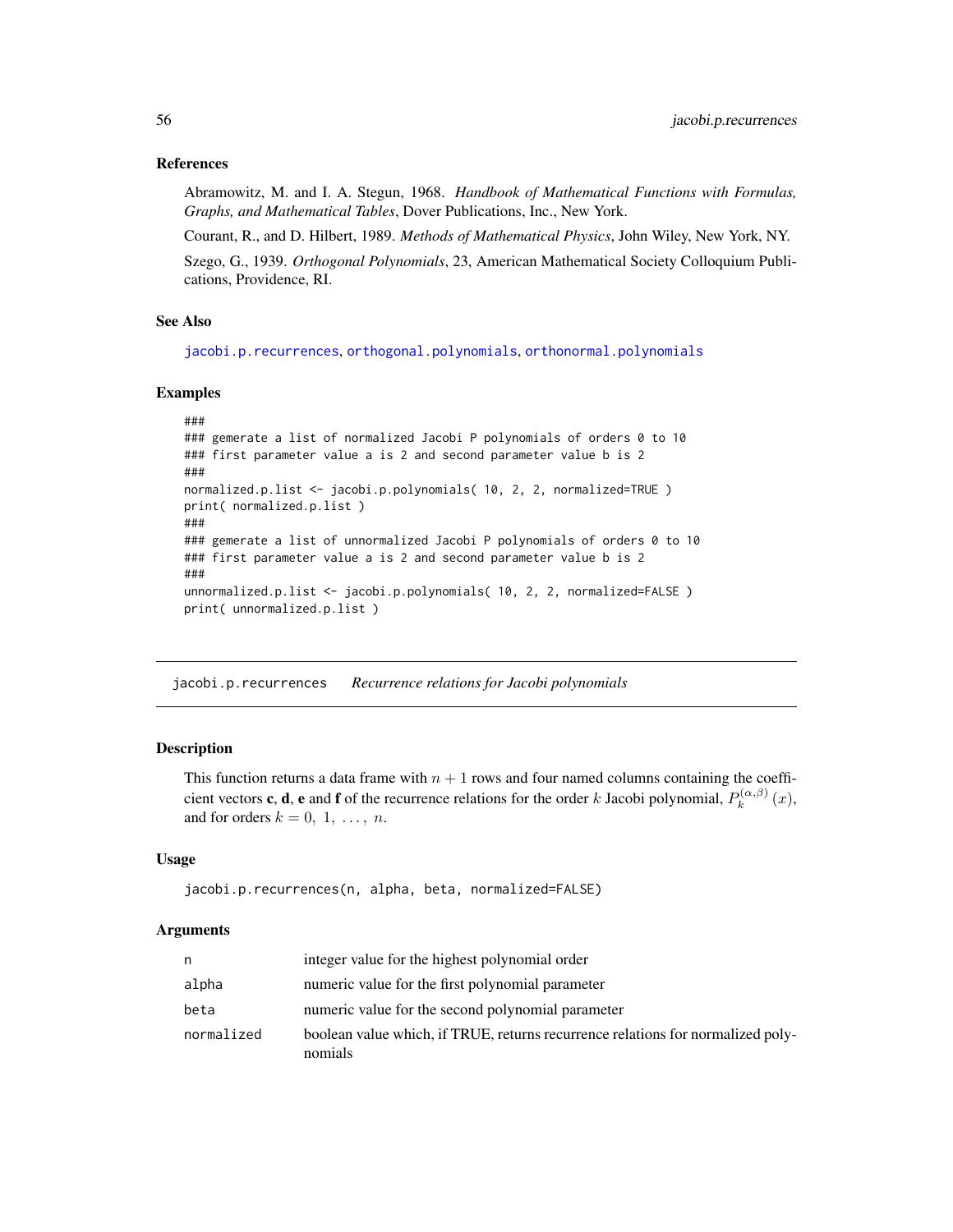# jacobi.p.weight 57

# Value

A data frame with the recurrence relation parameters.

## Author(s)

Frederick Novomestky <fnovomes@poly.edu>

## References

Abramowitz, M. and I. A. Stegun, 1968. *Handbook of Mathematical Functions with Formulas, Graphs, and Mathematical Tables*, Dover Publications, Inc., New York.

Courant, R., and D. Hilbert, 1989. *Methods of Mathematical Physics*, John Wiley, New York, NY.

Szego, G., 1939. *Orthogonal Polynomials*, 23, American Mathematical Society Colloquium Publications, Providence, RI.

# See Also

[jacobi.p.inner.products](#page-53-0), [pochhammer](#page-73-0)

#### Examples

```
###
### generate the recurrences data frame for
### the normalized Jacobi P polynomials
### of orders 0 to 10.
### parameter a is 2 and parameter b is 2
###
normalized.r <- jacobi.p.recurrences( 10, 2, 2, normalized=TRUE )
print( normalized.r )
###
### generate the recurrences data frame for
### the unnormalized Jacobi P polynomials
### of orders 0 to 10.
### parameter a is 2 and parameter b is 2
###
unnormalized.r <- jacobi.p.recurrences( 10, 2, 2, normalized=FALSE )
print( unnormalized.r )
```
jacobi.p.weight *Weight function for the Jacobi polynomial*

## Description

This function returns the value of the weight function for the order k Jacobi polynomial,  $P_k^{(\alpha,\beta)}$  $\int_k^{(\alpha,\beta)}(x).$ 

## Usage

jacobi.p.weight(x,alpha,beta)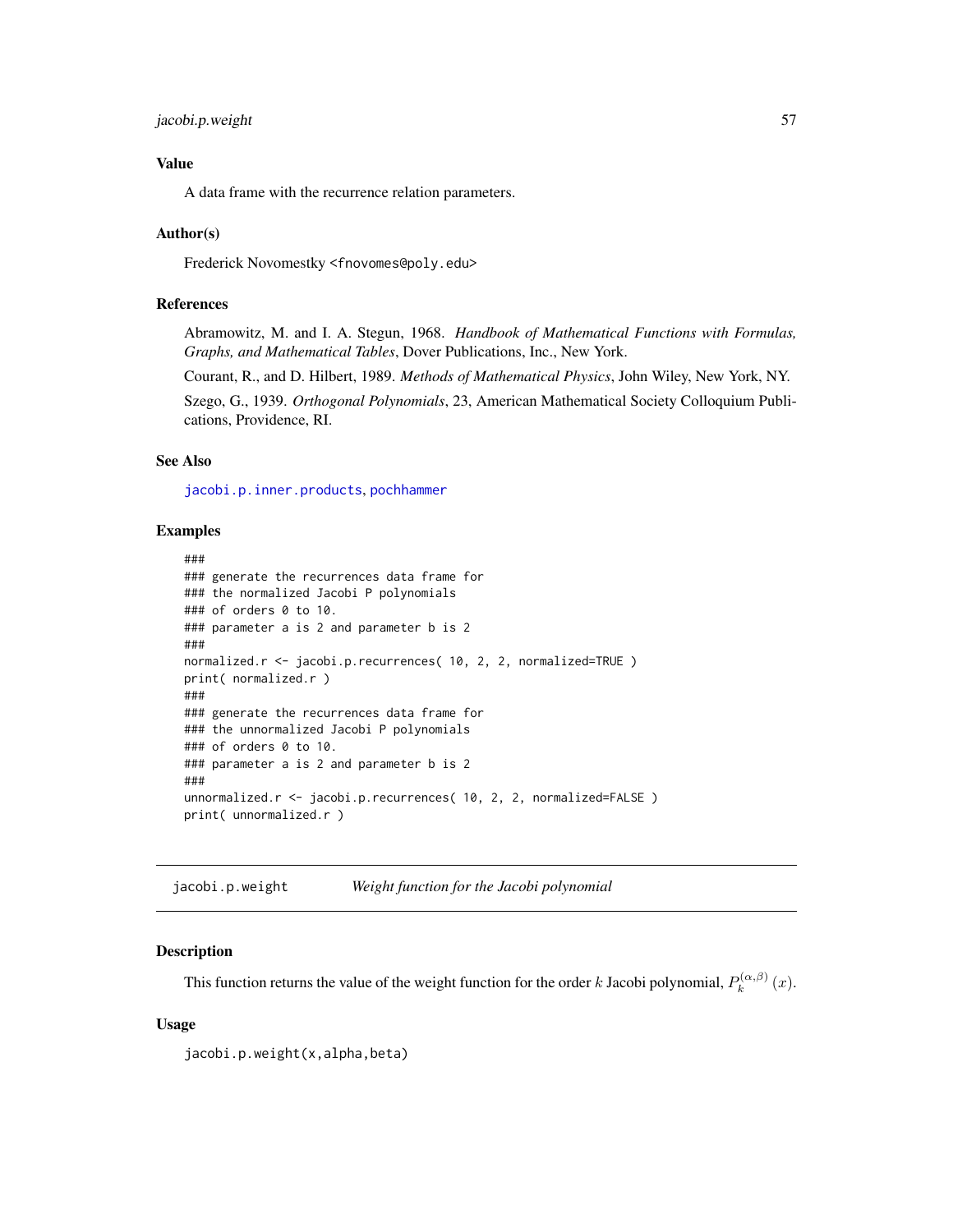58 jacobi.p.weight

#### **Arguments**

| X     | the function argument which can be a vector |
|-------|---------------------------------------------|
| alpha | the first polynomial parameter              |
| beta  | the second polynomial parameter             |

## Details

The function takes on non-zero values in the interval  $(-1, 1)$ . The formula used to compute the weight function is as follows.

 $w(x) = (1-x)^{\alpha} (1+x)^{\beta}$ 

# Value

The value of the weight function

## Author(s)

Frederick Novomestky < fnovomes@poly.edu >

# References

Abramowitz, M. and I. A. Stegun, 1968. *Handbook of Mathematical Functions with Formulas, Graphs, and Mathematical Tables*, Dover Publications, Inc., New York.

Courant, R., and D. Hilbert, 1989. *Methods of Mathematical Physics*, John Wiley, New York, NY.

Press, W. H., S. A. Teukolsky, W. T. Vetterling, and B. P. Flannery, 1992. *Numerical Recipes in C*, Cambridge University Press, Cambridge, U.K.

Szego, G., 1939. *Orthogonal Polynomials*, 23, American Mathematical Society Colloquium Publications, Providence, RI.

```
###
### compute the Jacobi P weight function for argument values
### between -1 and 1
###
x \leq - seq(-1, 1, .01)
y <- jacobi.p.weight( x, 2, 2 )
```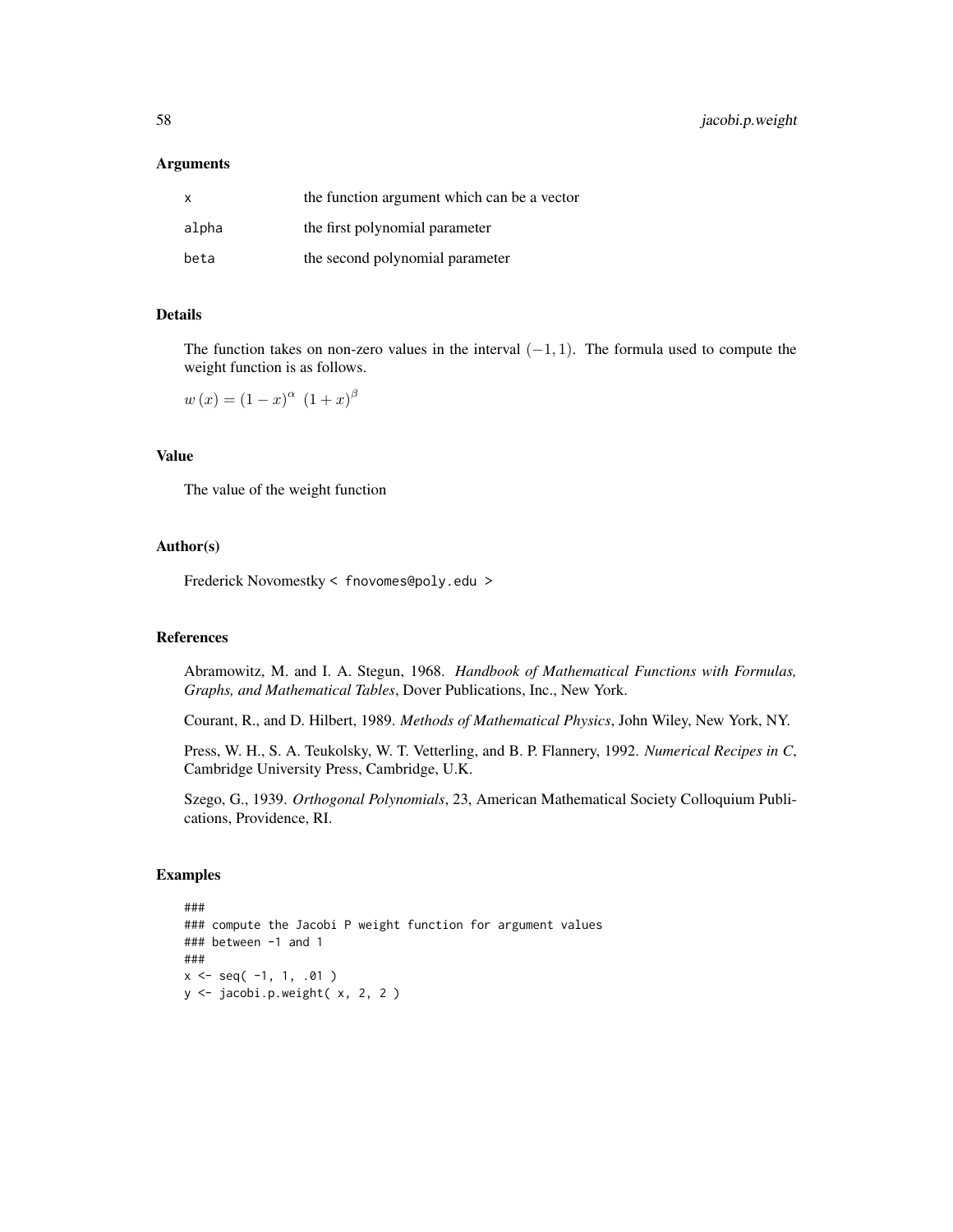laguerre.inner.products

*Inner products of Laguerre polynomials*

## Description

This function returns a vector with  $n + 1$  elements containing the inner product of an order k Laguerre polynomial,  $L_n(x)$ , with itself (i.e. the norm squared) for orders  $k = 0, 1, ..., n$ .

## Usage

laguerre.inner.products(n)

# Arguments

n integer value for the highest polynomial order

# Details

The formula used to compute the inner products is as follows.

 $h_n = \langle L_n | L_n \rangle = 1.$ 

# Value

A vector with  $n + 1$  elements

|     | inner product of order 0 orthogonal polynomial   |
|-----|--------------------------------------------------|
| 2   | inner product of order 1 orthogonal polynomial   |
|     |                                                  |
| n+1 | inner product of order $n$ orthogonal polynomial |

# Author(s)

Frederick Novomestky <fnovomes@poly.edu>

# References

Abramowitz, M. and I. A. Stegun, 1968. *Handbook of Mathematical Functions with Formulas, Graphs, and Mathematical Tables*, Dover Publications, Inc., New York.

Courant, R., and D. Hilbert, 1989. *Methods of Mathematical Physics*, John Wiley, New York, NY.

Szego, G., 1939. *Orthogonal Polynomials*, 23, American Mathematical Society Colloquium Publications, Providence, RI.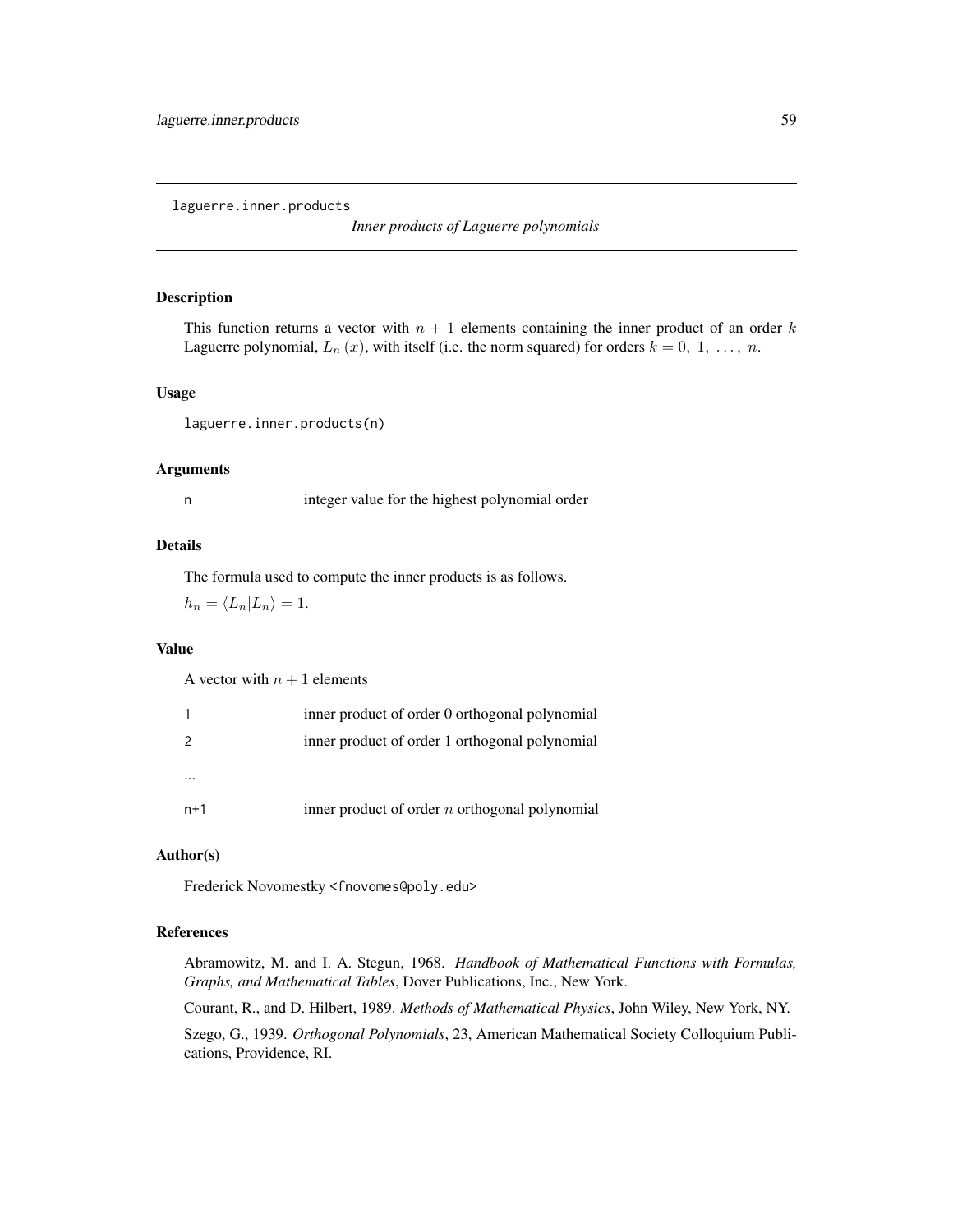# Examples

```
###
### generate the inner products vector for the
### Laguerre polynomial inner products of orders 0 to 10
###
h <- laguerre.inner.products( 10 )
print( h )
```
laguerre.polynomials *Create list of Laguerre polynomials*

# Description

This function returns a list with  $n+1$  elements containing the order k Laguerre polynomials,  $L_n(x)$ , for orders  $k = 0, 1, \ldots, n$ .

# Usage

laguerre.polynomials(n, normalized=FALSE)

## Arguments

|            | integer value for the highest polynomial order                                           |
|------------|------------------------------------------------------------------------------------------|
| normalized | a boolean value which, if TRUE, returns a list of normalized orthogonal poly-<br>nomials |

# Details

The function laguerre.recurrences produces a data frame with the recurrence relation parameters for the polynomials. If the normalized argument is FALSE, the function orthogonal.polynomials is used to construct the list of orthogonal polynomial objects. Otherwise, the function or thonormal.polynomials is used to construct the list of orthonormal polynomial objects.

# Value

A list of  $n + 1$  polynomial objects

|                | order 0 Laguerre polynomial   |
|----------------|-------------------------------|
| $\overline{2}$ | order 1 Laguerre polynomial   |
|                |                               |
| n+1            | order $n$ Laguerre polynomial |

# Author(s)

Frederick Novomestky <fnovomes@poly.edu>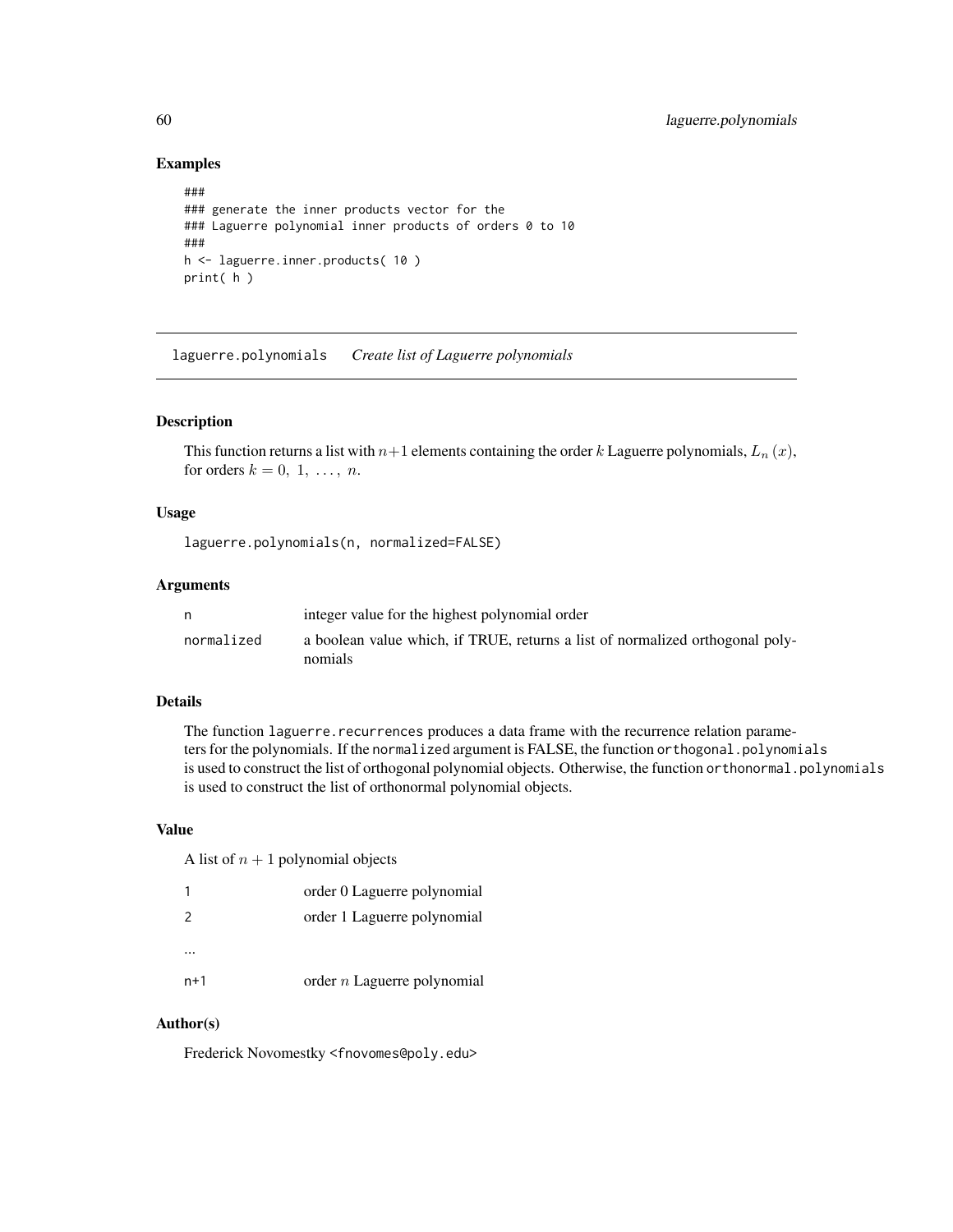#### References

Abramowitz, M. and I. A. Stegun, 1968. *Handbook of Mathematical Functions with Formulas, Graphs, and Mathematical Tables*, Dover Publications, Inc., New York.

Courant, R., and D. Hilbert, 1989. *Methods of Mathematical Physics*, John Wiley, New York, NY.

Szego, G., 1939. *Orthogonal Polynomials*, 23, American Mathematical Society Colloquium Publications, Providence, RI.

# See Also

[laguerre.recurrences](#page-60-0), [orthogonal.polynomials](#page-71-0), [orthonormal.polynomials](#page-72-0)

#### Examples

```
###
### gemerate a list of normalized Laguerre polynomials of orders 0 to 10
###
normalized.p.list <- laguerre.polynomials( 10, normalized=TRUE )
print( normalized.p.list )
###
### gemerate a list of unnormalized Laguerre polynomials of orders 0 to 10
###
unnormalized.p.list <- laguerre.polynomials( 10, normalized=FALSE )
print( unnormalized.p.list )
```
<span id="page-60-0"></span>laguerre.recurrences *Recurrence relations for Laguerre polynomials*

#### Description

This function returns a data frame with  $n + 1$  rows and four named columns containing the coefficient vectors **c**, **d**, **e** and **f** of the recurrence relations for the order k Laguerre polynomial,  $L_n(x)$ , and for orders  $k = 0, 1, \ldots, n$ .

#### Usage

```
laguerre.recurrences(n, normalized=FALSE)
```
#### Arguments

|            | integer value for the highest polynomial order                                             |
|------------|--------------------------------------------------------------------------------------------|
| normalized | boolean value which, if TRUE, returns recurrence relations for normalized poly-<br>nomials |

## Value

A data frame with the recurrence relation parameters.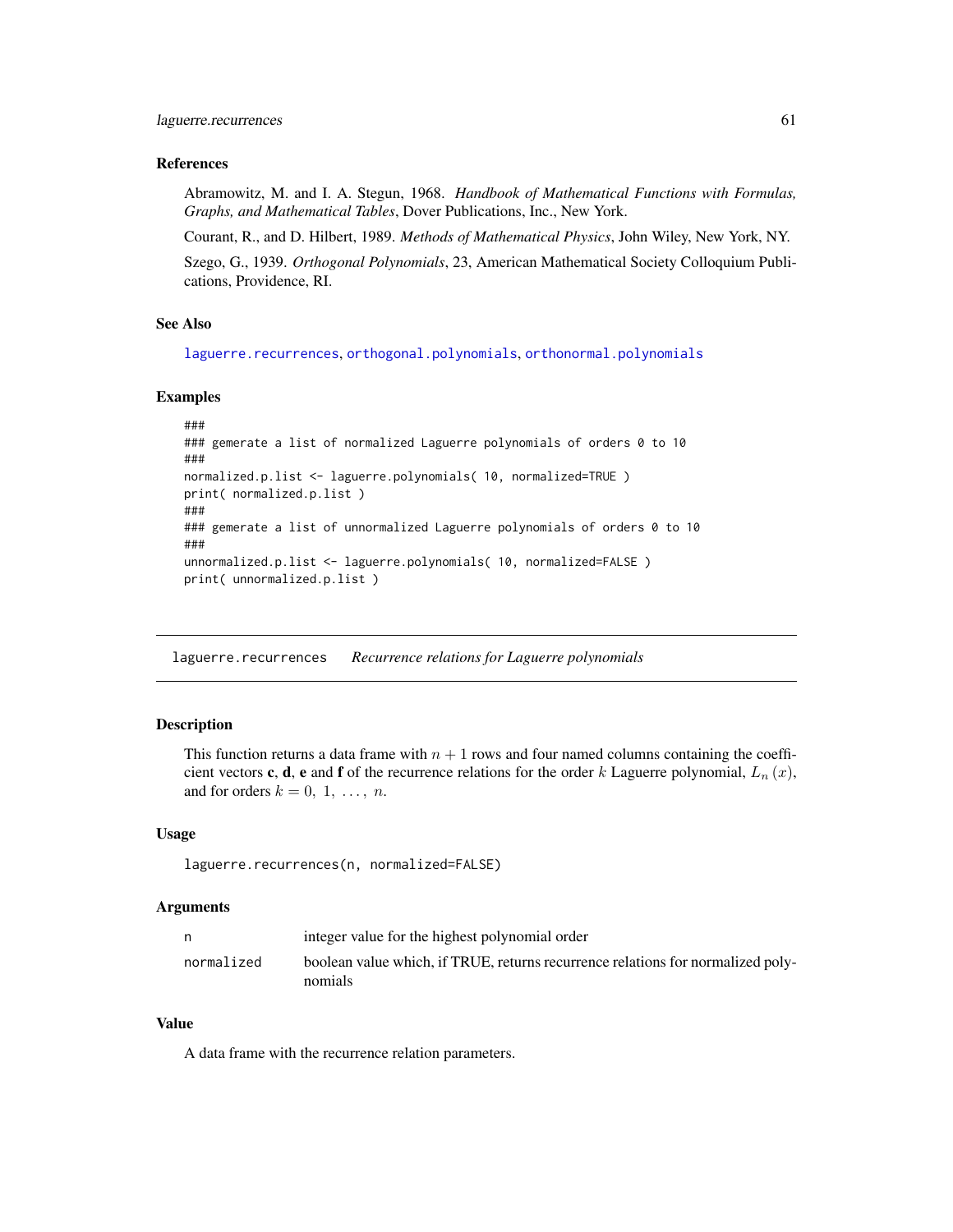#### Author(s)

Frederick Novomestky <fnovomes@poly.edu>

## References

Abramowitz, M. and I. A. Stegun, 1968. *Handbook of Mathematical Functions with Formulas, Graphs, and Mathematical Tables*, Dover Publications, Inc., New York.

Courant, R., and D. Hilbert, 1989. *Methods of Mathematical Physics*, John Wiley, New York, NY.

Szego, G., 1939. *Orthogonal Polynomials*, 23, American Mathematical Society Colloquium Publications, Providence, RI.

## See Also

[glaguerre.recurrences](#page-35-0)

## Examples

```
###
### generate the recurrences data frame for
### the normalized Laguerre polynomials
### of orders 0 to 10.
###
normalized.r <- laguerre.recurrences( 10, normalized=TRUE )
print( normalized.r )
###
### generate the recurrences data frame for
### the normalized Laguerre polynomials
### of orders 0 to 10.
###
unnormalized.r <- laguerre.recurrences( 10, normalized=FALSE )
print( unnormalized.r )
```
laguerre.weight *Weight function for the Laguerre polynomial*

#### Description

This function returns the value of the weight function for the order k Laguerre polynomial,  $L_n(x)$ .

# Usage

```
laguerre.weight(x)
```
#### Arguments

x the function argument which can be a vector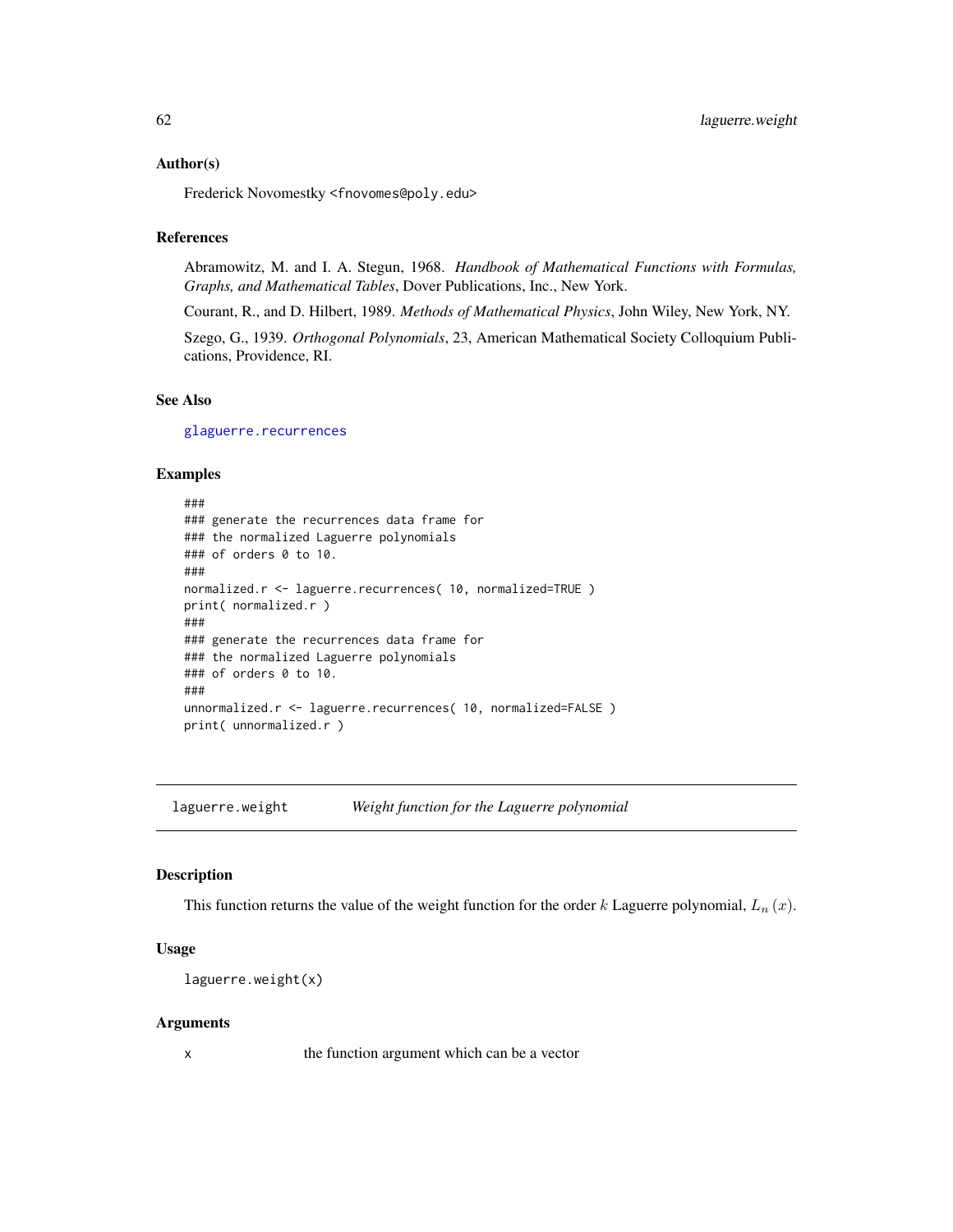# Details

The function takes on non-zero values in the interval  $(0, \infty)$ . The formula used to compute the weight function is as follows.  $w(x) = e^{-x}$ 

#### Value

The value of the weight function

#### Author(s)

Frederick Novomestky < fnovomes@poly.edu >

## References

Abramowitz, M. and I. A. Stegun, 1968. *Handbook of Mathematical Functions with Formulas, Graphs, and Mathematical Tables*, Dover Publications, Inc., New York.

Courant, R., and D. Hilbert, 1989. *Methods of Mathematical Physics*, John Wiley, New York, NY.

Press, W. H., S. A. Teukolsky, W. T. Vetterling, and B. P. Flannery, 1992. *Numerical Recipes in C*, Cambridge University Press, Cambridge, U.K.

Szego, G., 1939. *Orthogonal Polynomials*, 23, American Mathematical Society Colloquium Publications, Providence, RI.

### Examples

```
###
### compute the Laguerre weight function for argument values
### between 0 and 3
x \le - seq( -0, 3, .01)
y <- laguerre.weight( x )
plot( x, y )
```
<span id="page-62-0"></span>legendre.inner.products

*Inner products of Legendre polynomials*

# Description

This function returns a vector with  $n + 1$  elements containing the inner product of an order k Legendre polynomial,  $P_k(x)$ , with itself (i.e. the norm squared) for orders  $k = 0, 1, ..., n$ .

## Usage

legendre.inner.products(n)

#### Arguments

n integer value for the highest polynomial order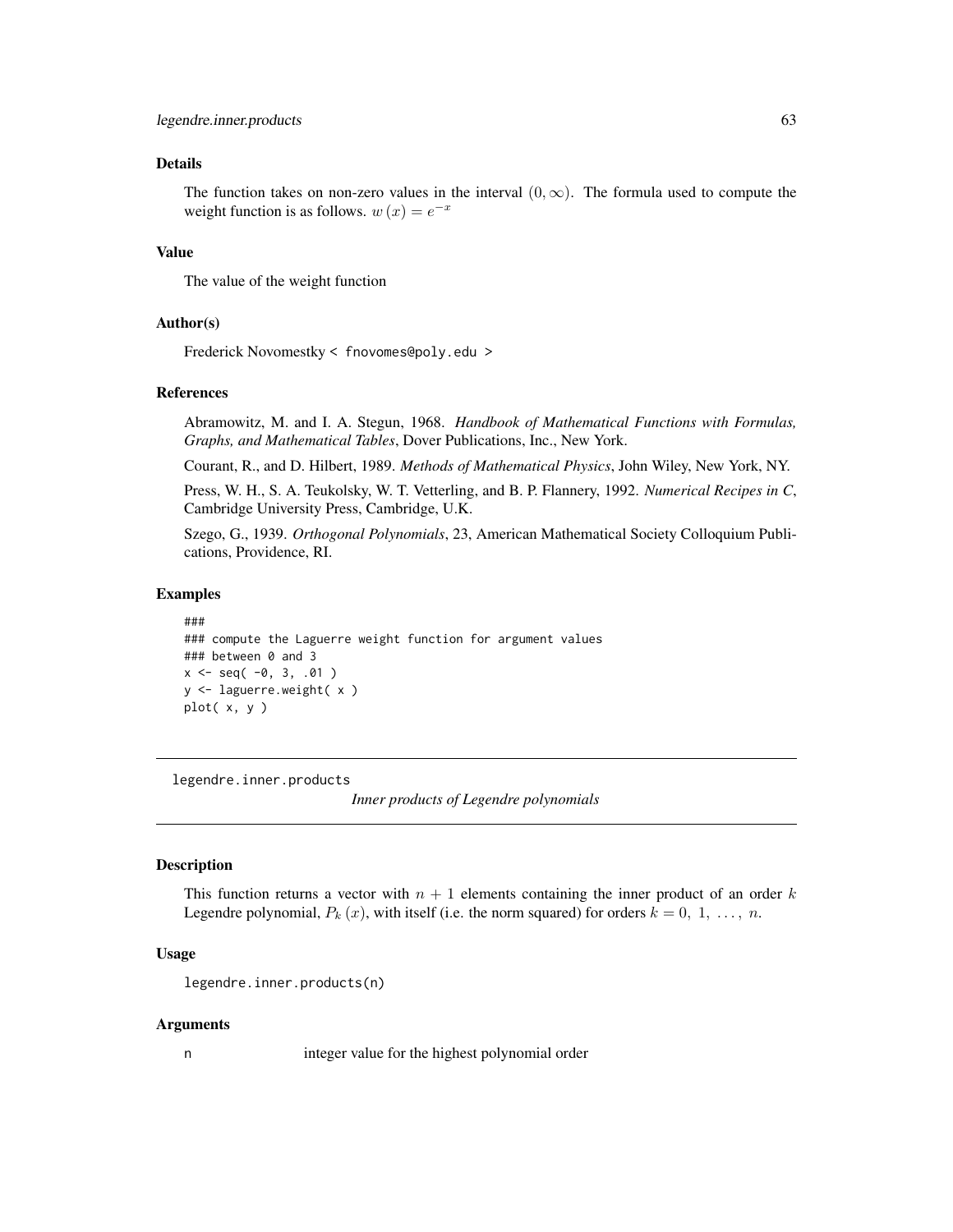# Details

The formula used compute the inner products is as follows.

$$
h_n = \langle P_n | P_n \rangle = \frac{2}{2 n + 1}.
$$

# Value

|       | inner product of order 0 orthogonal polynomial   |
|-------|--------------------------------------------------|
| 2     | inner product of order 1 orthogonal polynomial   |
|       |                                                  |
|       |                                                  |
| $n+1$ | inner product of order $n$ orthogonal polynomial |

# Author(s)

Frederick Novomestky <fnovomes@poly.edu>

# References

Abramowitz, M. and I. A. Stegun, 1968. *Handbook of Mathematical Functions with Formulas, Graphs, and Mathematical Tables*, Dover Publications, Inc., New York.

Courant, R., and D. Hilbert, 1989. *Methods of Mathematical Physics*, John Wiley, New York, NY.

Szego, G., 1939. *Orthogonal Polynomials*, 23, American Mathematical Society Colloquium Publications, Providence, RI.

# See Also

[spherical.inner.products](#page-98-0)

```
###
### compute the inner product for the
### Legendre polynomials of orders 0 to 1
###
h <- legendre.inner.products( 10 )
print( h )
```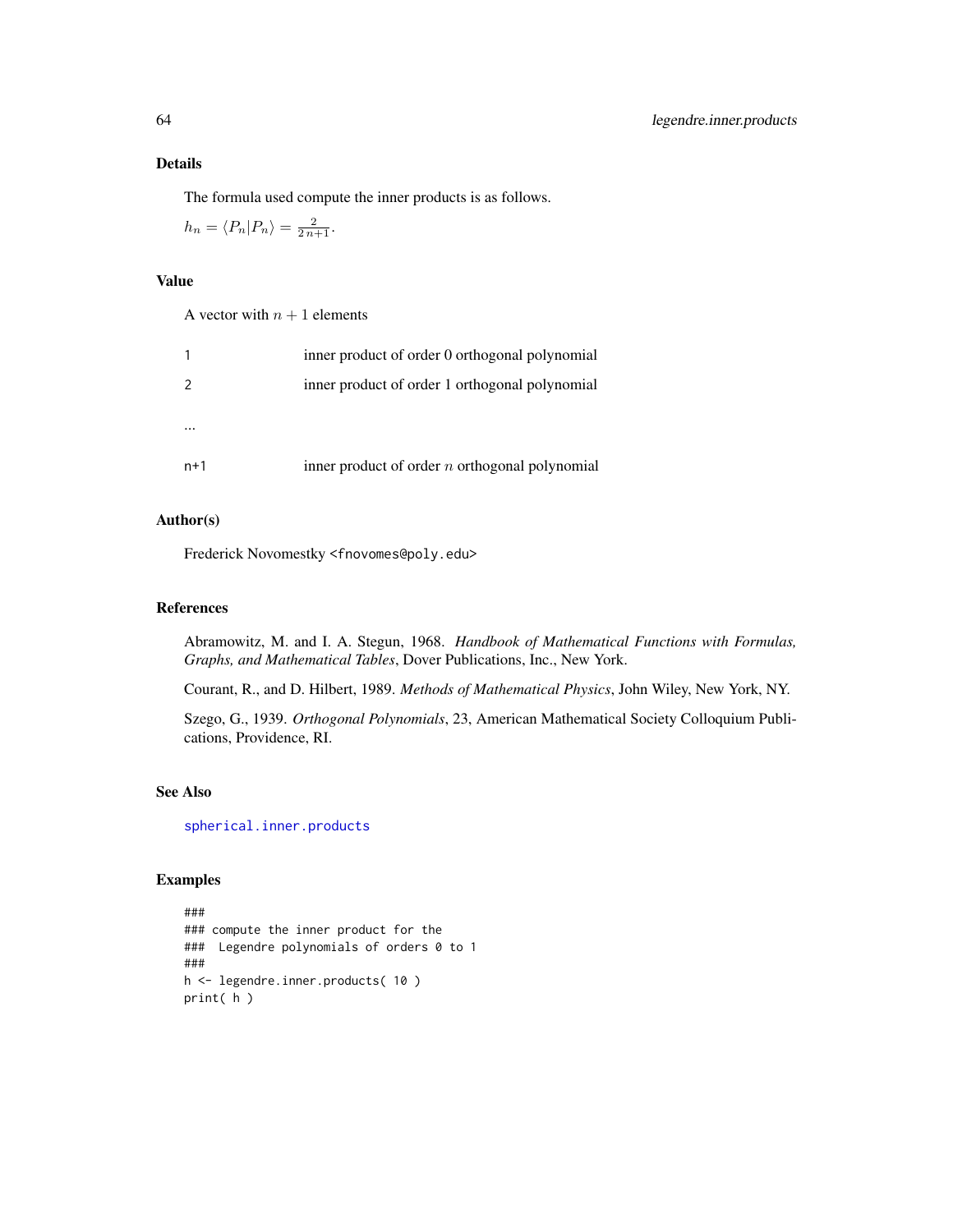legendre.polynomials *Create list of Legendre polynomials*

#### Description

This function returns a list with  $n+1$  elements containing the order k Legendre polynomials,  $P_k(x)$ , for orders  $k = 0, 1, \ldots, n$ .

# Usage

legendre.polynomials(n, normalized=FALSE)

#### Arguments

|            | integer value for the highest polynomial order                                           |
|------------|------------------------------------------------------------------------------------------|
| normalized | a boolean value which, if TRUE, returns a list of normalized orthogonal poly-<br>nomials |
|            |                                                                                          |

## Details

The function legendre.recurrences produces a data frame with the recurrence relation parameters for the polynomials. If the normalized argument is FALSE, the function orthogonal.polynomials is used to construct the list of orthogonal polynomial objects. Otherwise, the function orthonormal.polynomials is used to construct the list of orthonormal polynomial objects.

## Value

A list of  $n + 1$  polynomial objects

|               | order 0 Legendre polynomial   |
|---------------|-------------------------------|
| $\mathcal{P}$ | order 1 Legendre polynomial   |
|               |                               |
| $n+1$         | order $n$ Legendre polynomial |

# Author(s)

Frederick Novomestky <fnovomes@poly.edu>

## References

Abramowitz, M. and I. A. Stegun, 1968. *Handbook of Mathematical Functions with Formulas, Graphs, and Mathematical Tables*, Dover Publications, Inc., New York.

Courant, R., and D. Hilbert, 1989. *Methods of Mathematical Physics*, John Wiley, New York, NY.

Szego, G., 1939. *Orthogonal Polynomials*, 23, American Mathematical Society Colloquium Publications, Providence, RI.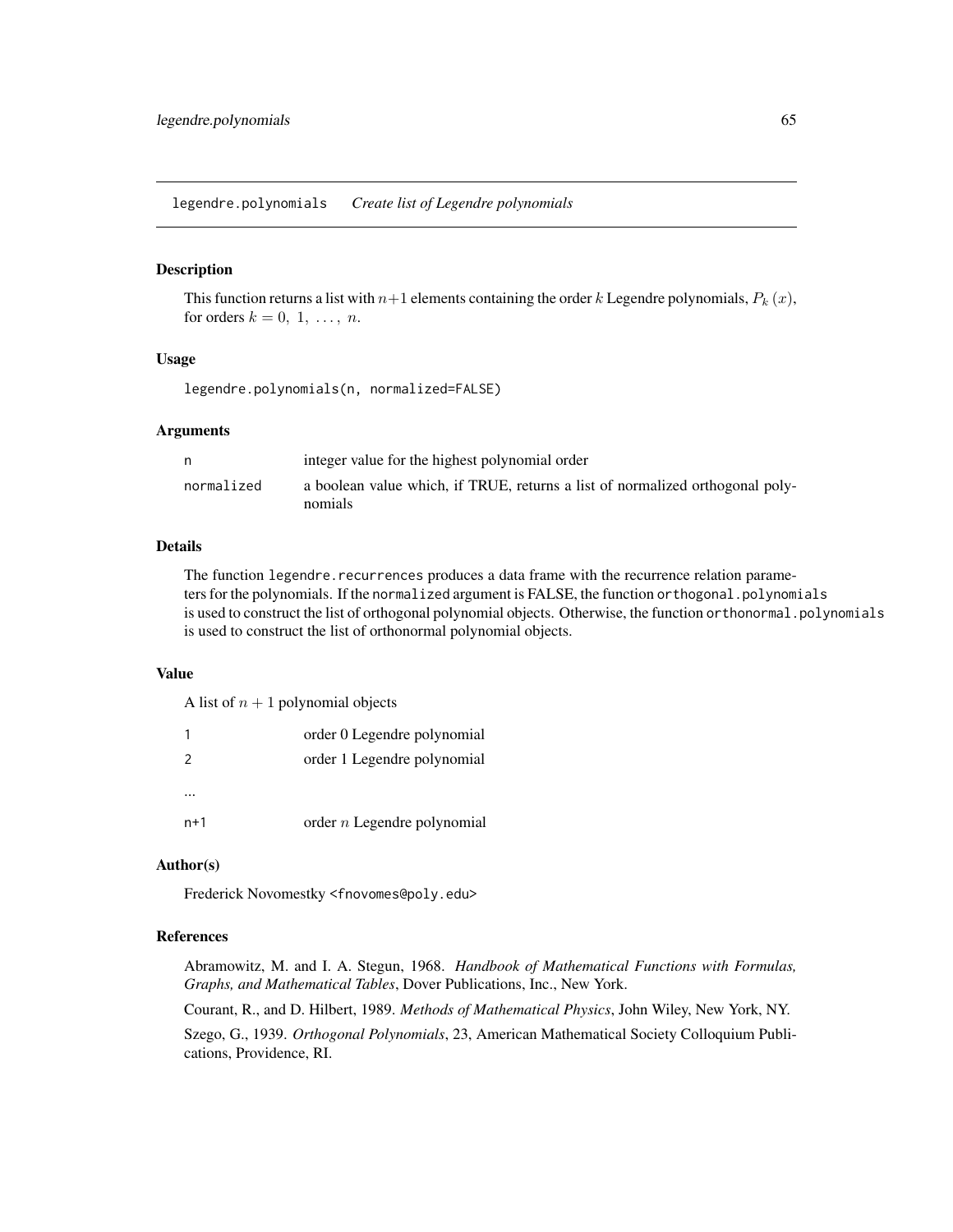# See Also

[legendre.recurrences](#page-65-0), [orthogonal.polynomials](#page-71-0), [orthonormal.polynomials](#page-72-0)

#### Examples

```
###
### gemerate a list of normalized Laguerre polynomials of orders 0 to 10
###
normalized.p.list <- legendre.polynomials( 10, normalized=TRUE )
print( normalized.p.list )
###
### gemerate a list of unnormalized Laguerre polynomials of orders 0 to 10
###
unnormalized.p.list <- legendre.polynomials( 10, normalized=FALSE )
print( unnormalized.p.list )
```
<span id="page-65-0"></span>legendre.recurrences *Recurrence relations for Legendre polynomials*

# Description

This function returns a data frame with  $n + 1$  rows and four named columns containing the coefficient vectors c, d, e and f of the recurrence relations for the order k Legendre polynomial,  $P_k(x)$ , and for orders  $k = 0, 1, \ldots, n$ .

# Usage

```
legendre.recurrences(n, normalized=FALSE)
```
# Arguments

|            | integer value for the highest polynomial order                                             |
|------------|--------------------------------------------------------------------------------------------|
| normalized | boolean value which, if TRUE, returns recurrence relations for normalized poly-<br>nomials |

## Value

A data frame with the recurrence relation parameters.

#### Author(s)

Frederick Novomestky <fnovomes@poly.edu>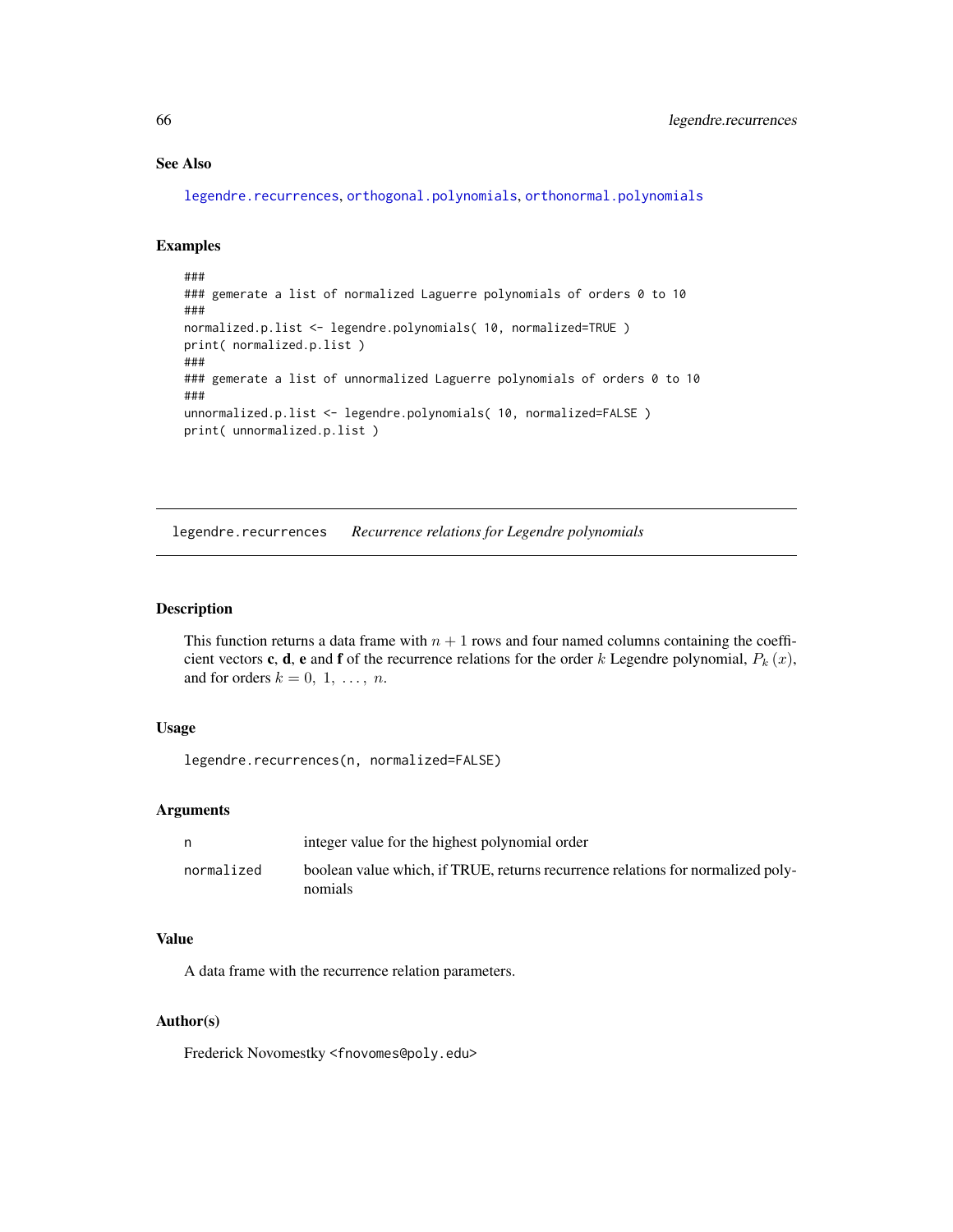#### legendre.weight 67

## References

Abramowitz, M. and I. A. Stegun, 1968. *Handbook of Mathematical Functions with Formulas, Graphs, and Mathematical Tables*, Dover Publications, Inc., New York.

Courant, R., and D. Hilbert, 1989. *Methods of Mathematical Physics*, John Wiley, New York, NY. Szego, G., 1939. *Orthogonal Polynomials*, 23, American Mathematical Society Colloquium Publications, Providence, RI.

#### See Also

[legendre.inner.products](#page-62-0)

## Examples

```
###
### generate the recurrences data frame for
### the normalized Legendre polynomials
### of orders 0 to 10.
###
normalized.r <- legendre.recurrences( 10, normalized=TRUE )
print( normalized.r )
###
### generate the recurrences data frame for
### the normalized Legendre polynomials
### of orders 0 to 10.
###
unnormalized.r <- legendre.recurrences( 10, normalized=FALSE )
print( unnormalized.r )
```
legendre.weight *Weight function for the Legendre polynomial*

## Description

This function returns the value of the weight function for the order k Legendre polynomial,  $P_k(x)$ .

## Usage

legendre.weight(x)

#### Arguments

x the function argument which can be a vector

#### Details

The function takes on non-zero values in the interval  $(-1, 1)$ . The formula used to compute the weight function is as follows.

 $w(x) = 1$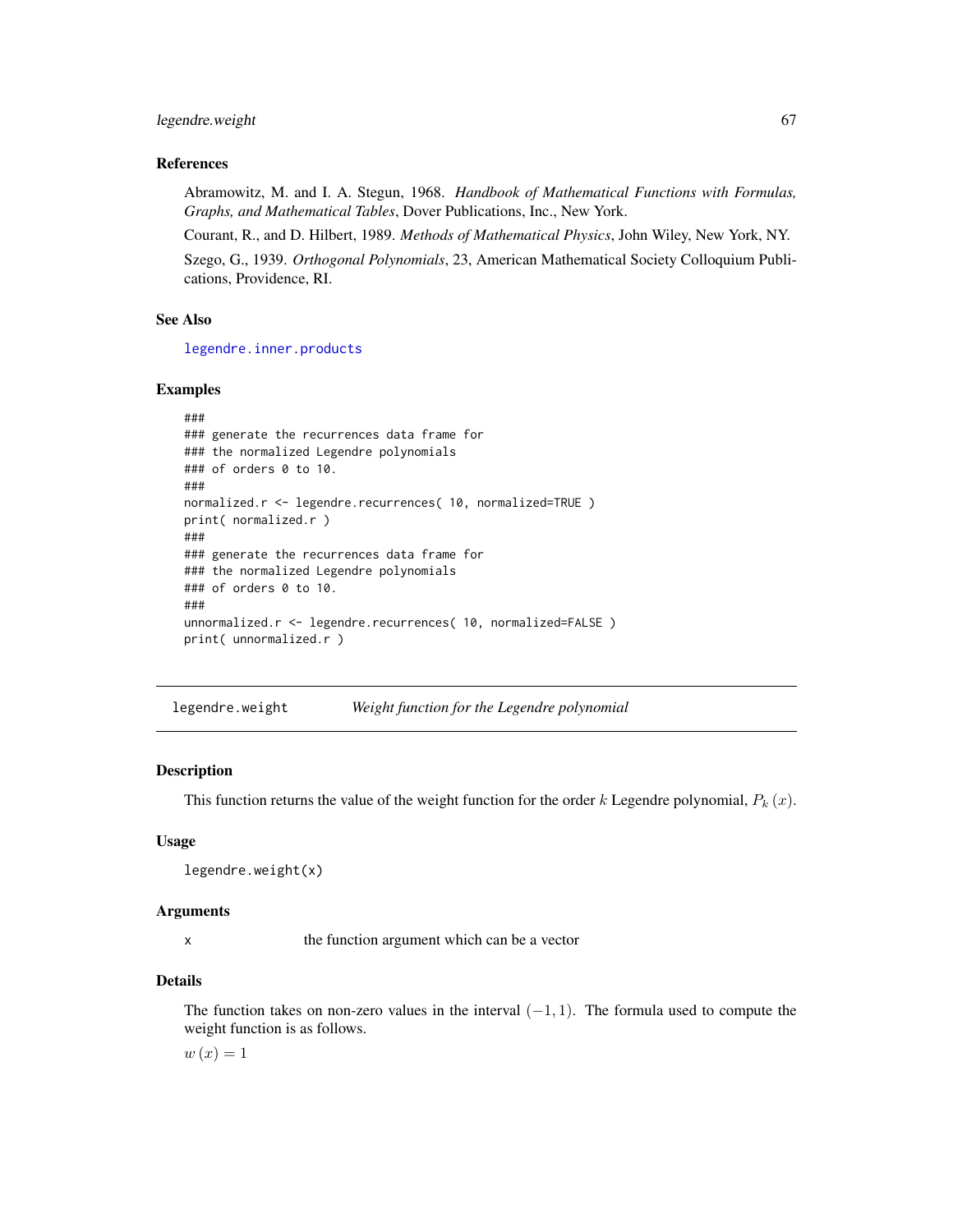The value of the weight function

# Author(s)

Frederick Novomestky < fnovomes@poly.edu >

# References

Abramowitz, M. and I. A. Stegun, 1968. *Handbook of Mathematical Functions with Formulas, Graphs, and Mathematical Tables*, Dover Publications, Inc., New York.

Courant, R., and D. Hilbert, 1989. *Methods of Mathematical Physics*, John Wiley, New York, NY.

Press, W. H., S. A. Teukolsky, W. T. Vetterling, and B. P. Flannery, 1992. *Numerical Recipes in C*, Cambridge University Press, Cambridge, U.K.

Szego, G., 1939. *Orthogonal Polynomials*, 23, American Mathematical Society Colloquium Publications, Providence, RI.

# Examples

```
###
### compute the Legendre weight function for argument values
### between -1 and 1
###
x \leq - seq(-1, 1, .01)
y <- legendre.weight( x )
plot( x, y )
```
lpochhammer *Calculate the logarithm of Pochhammer's symbol*

#### Description

lpochhammer returns the value of the natural logarithm of Pochhammer's symbol calculated as

$$
\ln [(z)_n] = \ln \Gamma (z+n) - \ln \Gamma (z)
$$

where  $\Gamma(z)$  is the Gamma function

# Usage

lpochhammer(z, n)

# Arguments

|   | argument of the symbol                |
|---|---------------------------------------|
| n | integer number of terms in the symbol |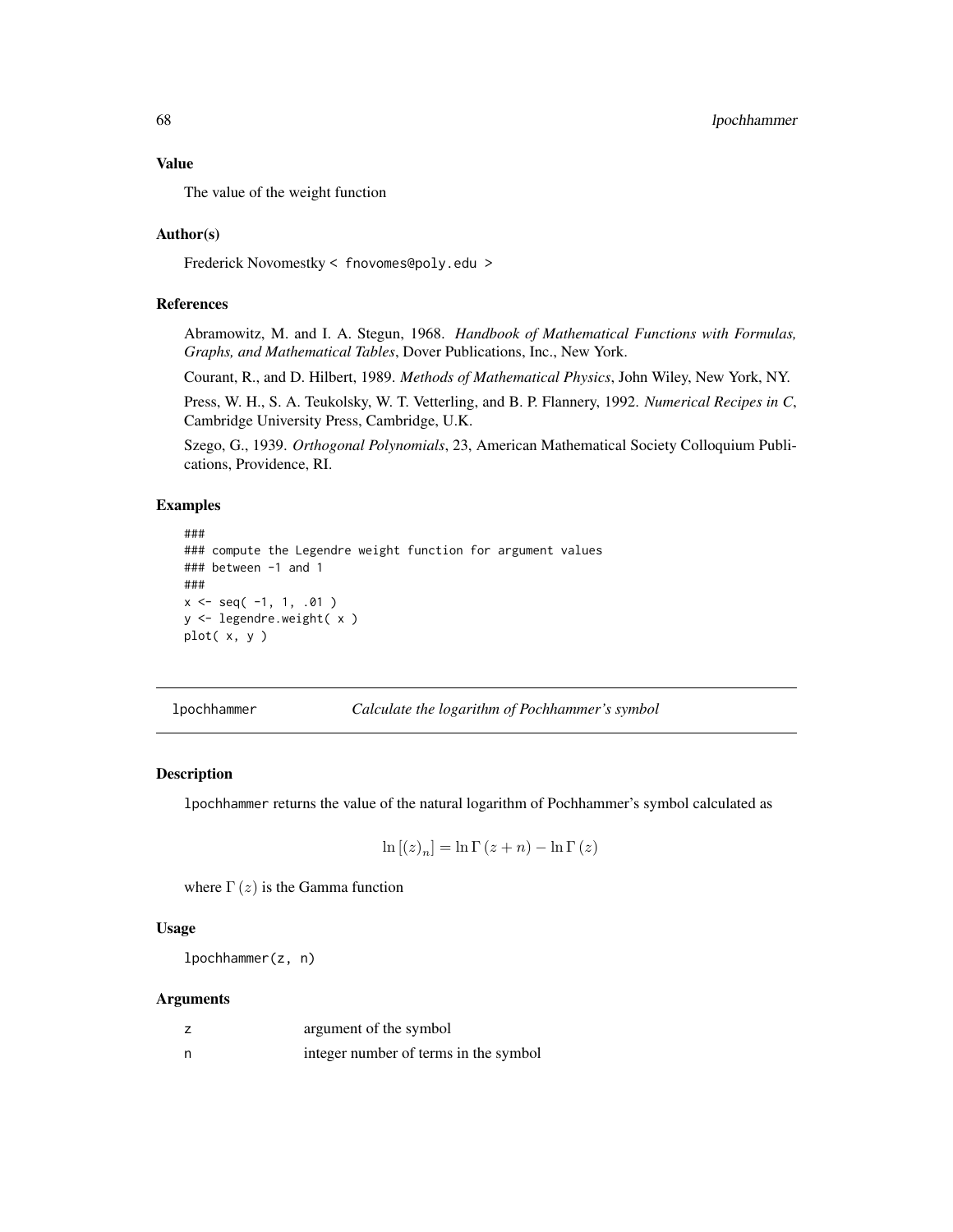The value of the logarithm of the symbol

## Author(s)

Frederick Novomestky <fnovomes@poly.edu>

## See Also

[pochhammer](#page-73-0)

# Examples

lpochhammer( pi, 5 )

<span id="page-68-0"></span>monic.polynomial.recurrences

*Create data frame of monic recurrences*

# Description

This function returns a data frame with parameters required to construct monic orthogonal polynomials based on the standard recurrence relation for the non-monic polynomials. The recurrence relation for monic orthogonal polynomials is as follows.

$$
q_{k+1}(x) = (x - a_k) q_k(x) - b_k q_{k-1}(x)
$$

We require that  $q_{-1}(x) = 0$  and  $q_0(x) = 1$ . The recurrence for non-monic orthogonal polynomials is given by

$$
c_k p_{k+1}(x) = (d_k + e_k x) p_k(x) - f_k p_{k-1}(x)
$$

We require that  $p_{-1}(x) = 0$  and  $p_0(x) = 1$ . The monic polynomial recurrence parameters, **a** and b, are related to the non-monic polynomial parameter vectors c, d, e and f in the following manner.

$$
a_k = -\frac{d_k}{e_k}
$$

$$
b_k = \frac{c_{k-1} f_k}{e_{k-1} e_k}
$$

with  $b_0 = 0$ .

# Usage

monic.polynomial.recurrences(recurrences)

#### Arguments

recurrences the data frame of recurrence parameter vectors  $c, d, e$  and  $f$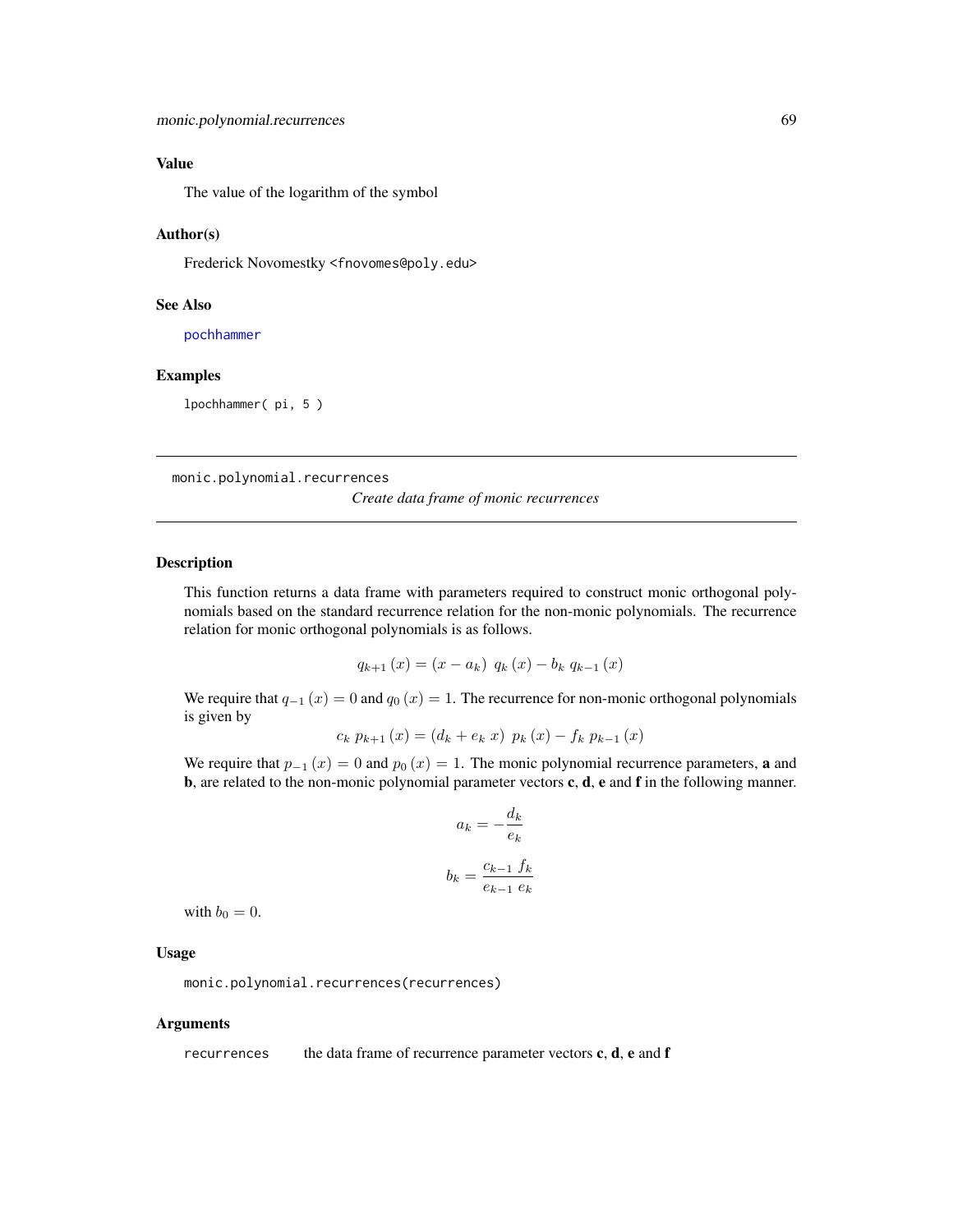A data frame with  $n + 1$  rows and two named columns, **a** and **b**.

# Author(s)

Frederick Novomestky <fnovomes@poly.edu>

## References

Abramowitz, M. and I. A. Stegun, 1968. *Handbook of Mathematical Functions with Formulas, Graphs, and Mathematical Tables*, Dover Publications, Inc., New York.

Courant, R., and D. Hilbert, 1989. *Methods of Mathematical Physics*, John Wiley, New York, NY.

Press, W. H., S. A. Teukolsky, W. T. Vetterling, and B. P. Flannery, 1992. *Numerical Recipes in C*, Cambridge University Press, Cambridge, U.K.

Szego, G., 1939. *Orthogonal Polynomials*, 23, American Mathematical Society Colloquium Publications, Providence, RI.

## See Also

[orthogonal.polynomials](#page-71-0),

## Examples

```
###
### construct a list of the recurrences for the T Chebyshev polynomials of
### orders 0 to 10
###
r <- chebyshev.t.recurrences( 10, normalized=TRUE )
###
### construct the monic polynomial recurrences from the above list
###
m.r <- monic.polynomial.recurrences( r )
```
monic.polynomials *Create list of monic orthogonal polynomials*

#### Description

This function returns a list with  $n+1$  elements containing the order k monic polynomials for orders  $k = 0, 1, \ldots, n$ .

## Usage

monic.polynomials(monic.recurrences)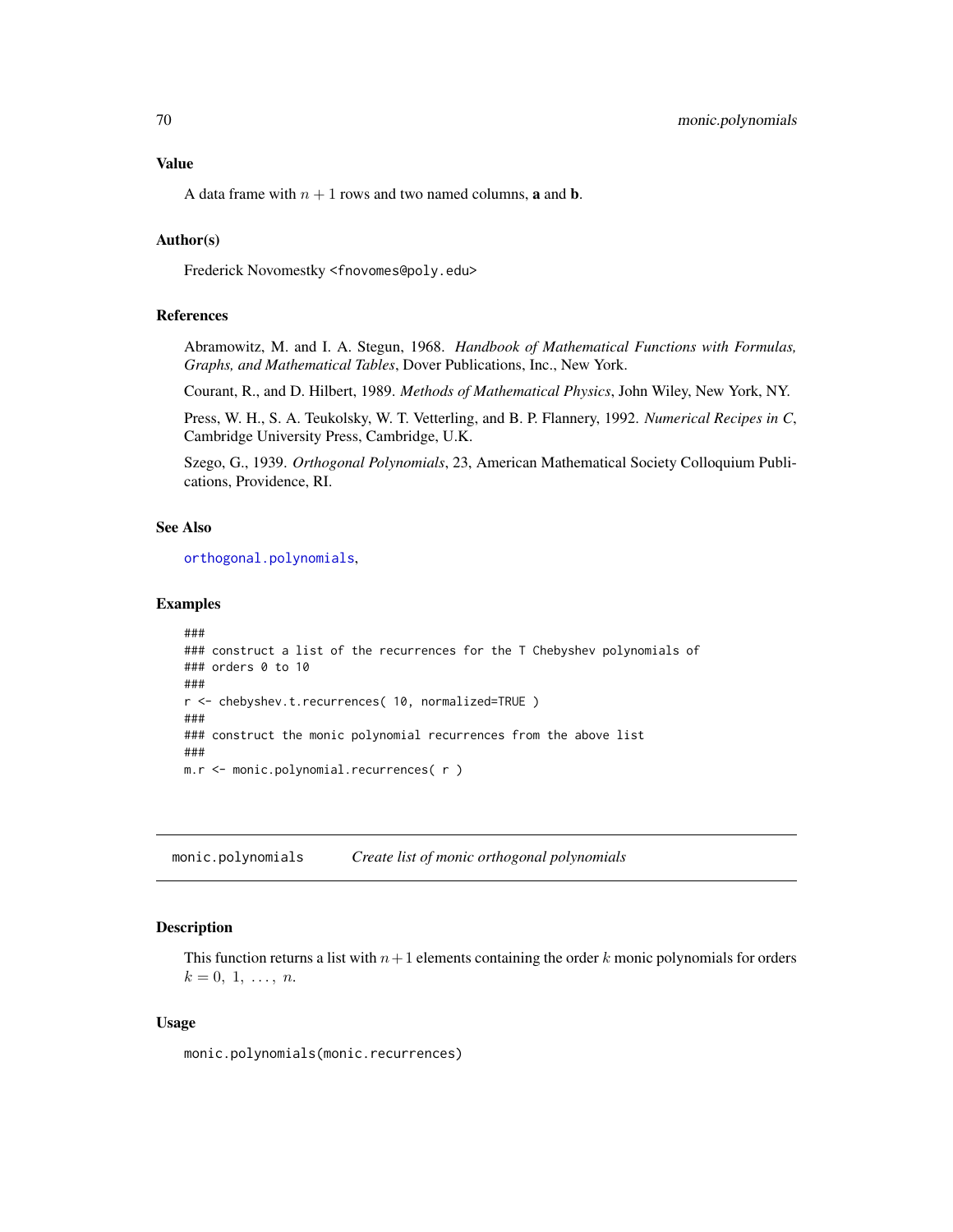# Arguments

monic.recurrences a data frame containing the parameters a and b

# Value

A list with  $n + 1$  polynomial objects

|       | order 0 monic orthogonal polynomial   |
|-------|---------------------------------------|
|       | order 1 monic orthogonal polynomial   |
|       |                                       |
|       |                                       |
| $n+1$ | order $n$ monic orthogonal polynomial |

# Author(s)

Frederick Novomestky <fnovomes@poly.edu>

#### References

Press, W. H., S. A. Teukolsky, W. T. Vetterling, and B. P. Flannery, 1992. *Numerical Recipes in C*, Cambridge University Press, Cambridge, U.K.

#### See Also

[monic.polynomial.recurrences](#page-68-0)

```
###
### generate the recurrences for the T Chebyshev polynomials
### of orders 0 to 10
###
r <- chebyshev.t.recurrences( 10, normalized=TRUE )
###
### get the corresponding monic polynomial recurrences
###
m.r <- monic.polynomial.recurrences( r )
###
### obtain the list of monic polynomials
###
p.list <- monic.polynomials( m.r )
```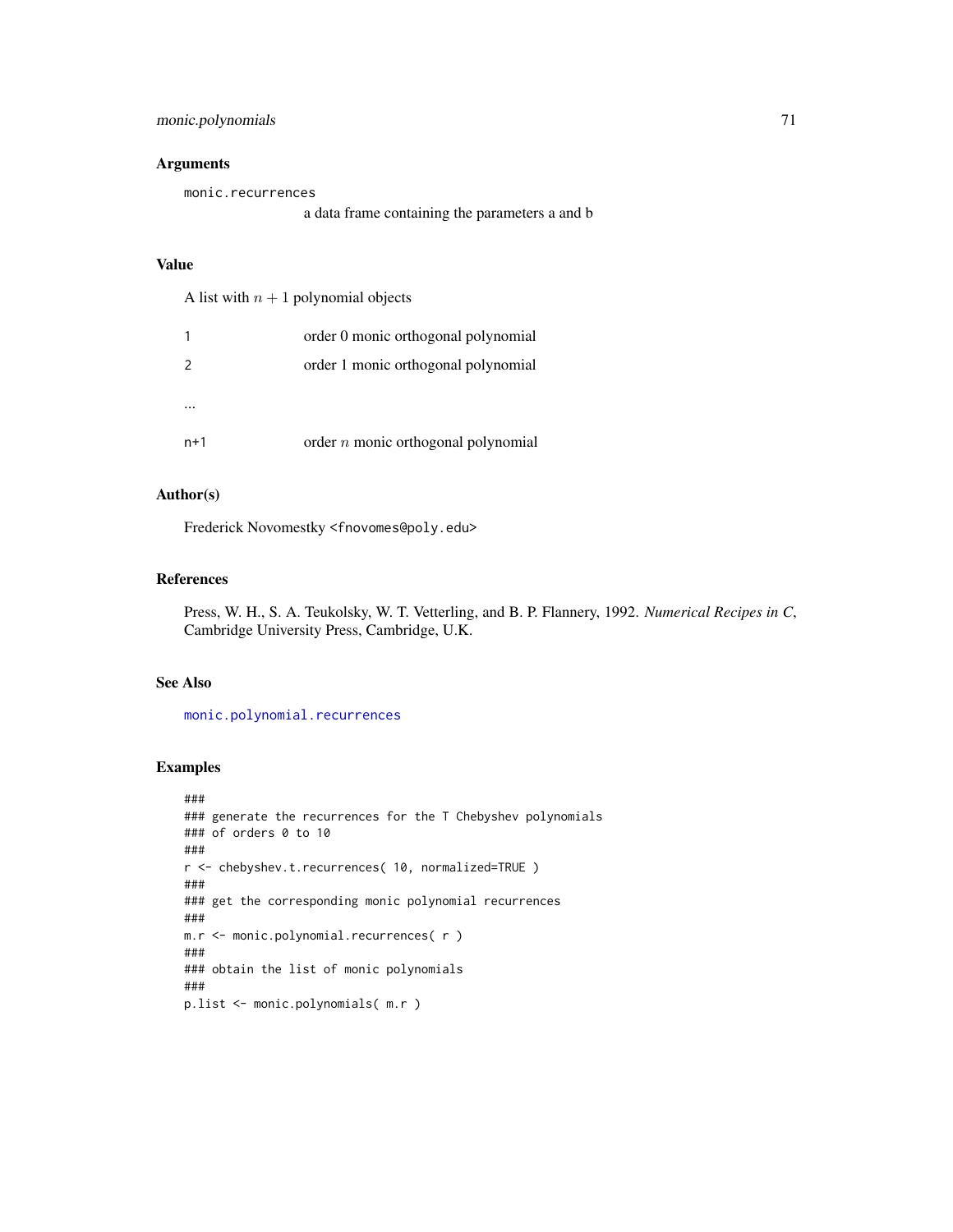<span id="page-71-0"></span>orthogonal.polynomials

*Create orthogonal polynomials*

## Description

Create list of orthogonal polynomials from the following recurrence relations for  $k = 0, 1, \ldots, n$ .

$$
c_{k} p_{k+1}(x) = (d_{k} + e_{k} x) p_{k}(x) - f_{k} p_{k-1}(x)
$$

We require that  $p_{-1}(x) = 0$  and  $p_0(x) = 1$ . The coefficients are the column vectors c, d, e and f.

### Usage

orthogonal.polynomials(recurrences)

## Arguments

recurrences a data frame containing the parameters of the orthogonal polynomial recurrence relations

## Details

The argument is a data frame with  $n + 1$  rows and four named columns. The column names are c, d, e and f. These columns correspond to the column vectors described above.

# Value

A list of  $n + 1$  polynomial objects

|               | Order 0 orthogonal polynomial   |
|---------------|---------------------------------|
| $\mathcal{P}$ | Order 1 orthogonal polynomial   |
| $\cdots$      |                                 |
| $n+1$         | Order $n$ orthogonal polynomial |

# Author(s)

Frederick Novomestky <fnovomes@poly.edu>

# References

Abramowitz, M. and I. A. Stegun, 1968. *Handbook of Mathematical Functions with Formulas, Graphs, and Mathematical Tables*, Dover Publications, Inc., New York.

Courant, R., and D. Hilbert, 1989. *Methods of Mathematical Physics*, John Wiley, New York, NY.

Press, W. H., S. A. Teukolsky, W. T. Vetterling, and B. P. Flannery, 1992. *Numerical Recipes in C*, Cambridge University Press, Cambridge, U.K.

Szego, G., 1939. *Orthogonal Polynomials*, 23, American Mathematical Society Colloquium Publications, Providence, RI.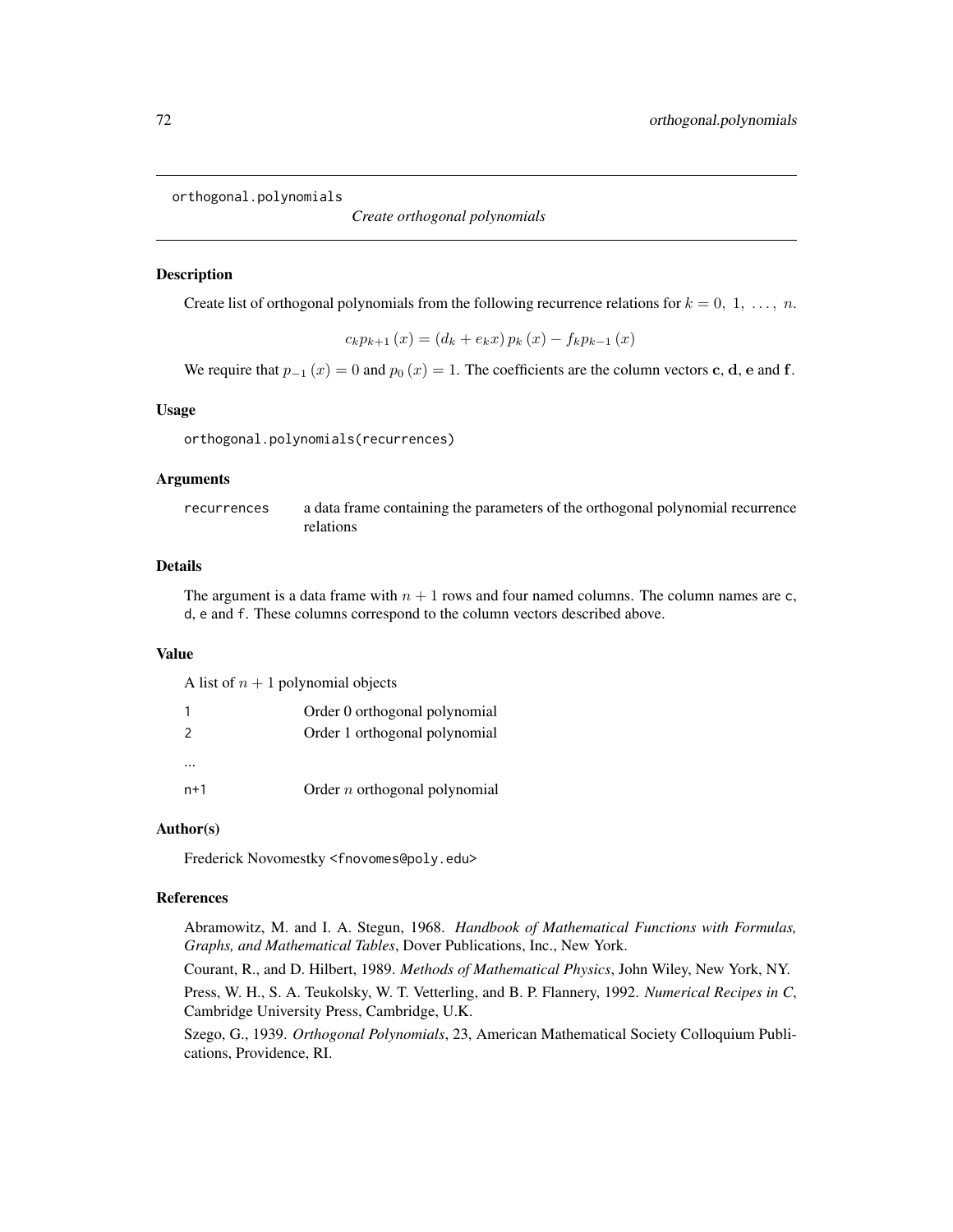# orthonormal.polynomials 73

## Examples

```
###
### generate the recurrence relations for T Chebyshev polynomials of orders 0 to 10
###
r <- chebyshev.t.recurrences( 10, normalized=FALSE )
print( r )
###
### generate the list of orthogonal polynomials
###
p.list <- orthogonal.polynomials( r )
print( p.list )
```
<span id="page-72-0"></span>orthonormal.polynomials

*Create orthonormal polynomials*

## Description

Create list of orthonormal polynomials from the following recurrence relations for  $k = 0, 1, \ldots, n$ .

$$
c_{k} p_{k+1}(x) = (d_{k} + e_{k} x) p_{k}(x) - f_{k} p_{k-1}(x)
$$

We require that  $p_{-1}(x) = 0$  and  $p_0(x) = 1$ . The coefficients are the column vectors c, d, e and f.

## Usage

orthonormal.polynomials(recurrences, p.0)

## Arguments

| recurrences | a data frame containing the parameters of the orthonormal polynomial recur-<br>rence relations |
|-------------|------------------------------------------------------------------------------------------------|
| p.0         | a polynomial object for the order 0 orthonormal polynomial                                     |

# Details

The argument is a data frame with  $n + 1$  rows and four named columns. The column names are c, d, e and f. These columns correspond to the column vectors described above.

## Value

A list of  $n + 1$  polynomial objects

|                | Order 0 orthonormal polynomial   |
|----------------|----------------------------------|
| $\overline{2}$ | Order 1 orthonormal polynomial   |
|                |                                  |
| $n+1$          | Order $n$ orthonormal polynomial |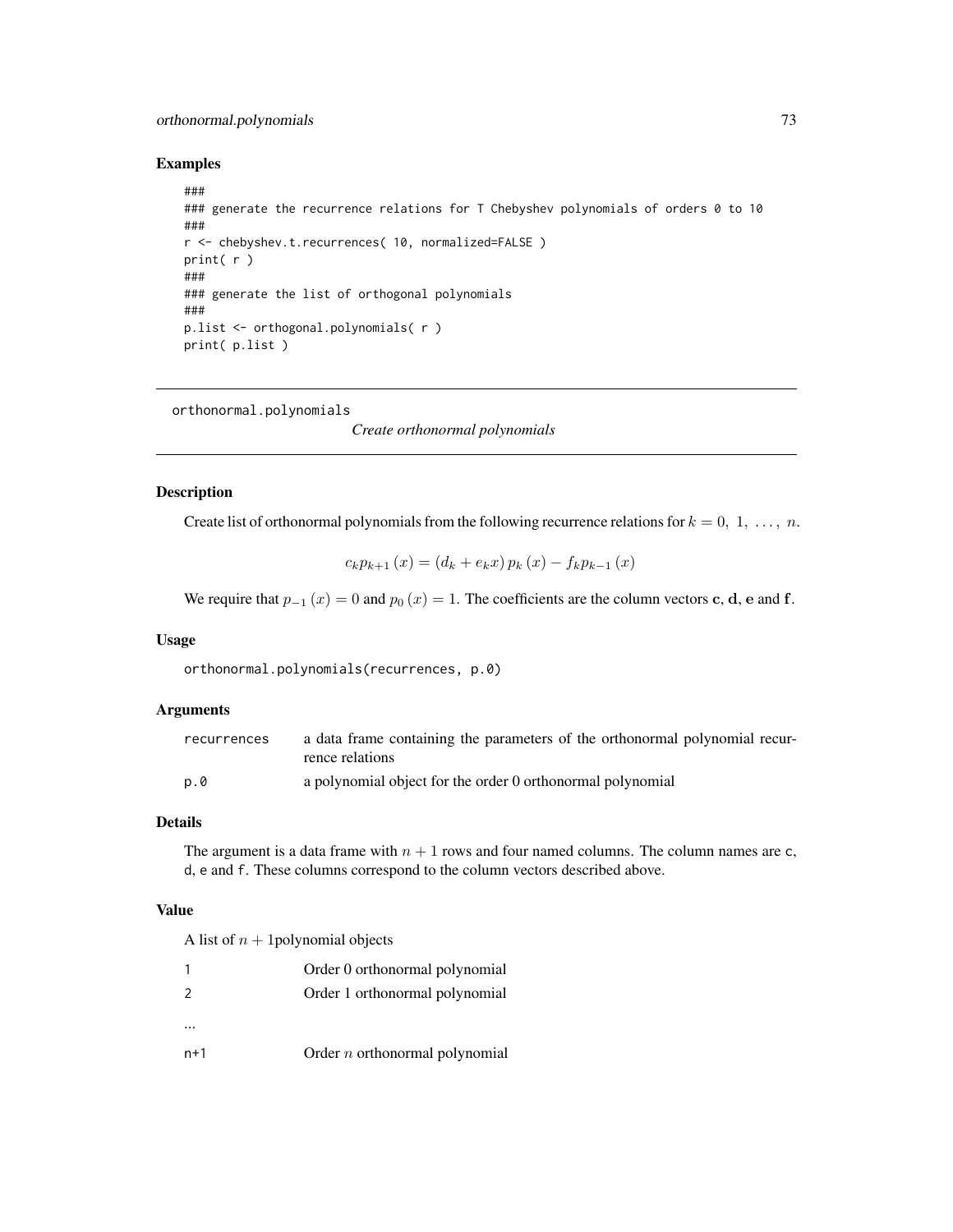Frederick Novomestky <fnovomes@poly.edu>

#### References

Abramowitz, M. and I. A. Stegun, 1968. *Handbook of Mathematical Functions with Formulas, Graphs, and Mathematical Tables*, Dover Publications, Inc., New York.

Courant, R., and D. Hilbert, 1989. *Methods of Mathematical Physics*, John Wiley, New York, NY.

Press, W. H., S. A. Teukolsky, W. T. Vetterling, and B. P. Flannery, 1992. *Numerical Recipes in C*, Cambridge University Press, Cambridge, U.K.

Szego, G., 1939. *Orthogonal Polynomials*, 23, American Mathematical Society Colloquium Publications, Providence, RI.

#### Examples

```
###
### generate a data frame with the recurrences parameters for normalized T Chebyshev
### polynomials of orders 0 to 10
###
r <- chebyshev.t.recurrences( 10, normalized=TRUE )
print( r )
norm <- sqrt( pi )
###
### create the order 0 orthonormal polynomial
###
library("polynom")
p.0 \leq polynomial(c(1 / norm))###
### generate a list of orthonormal polynomial objects
###
p.list <- orthonormal.polynomials( r, p.0 )
print( p.list )
```
pochhammer *Calculate the value of Pochhammer's symbol*

## Description

pochhammer returns the value of Pochhammer's symbol calculated as

$$
(z)_n = z (z+1) \dots (z+n-1) = \frac{\Gamma(z+n)}{\Gamma(z)}
$$

where  $\Gamma(z)$  is the Gamma function

#### Usage

pochhammer(z, n)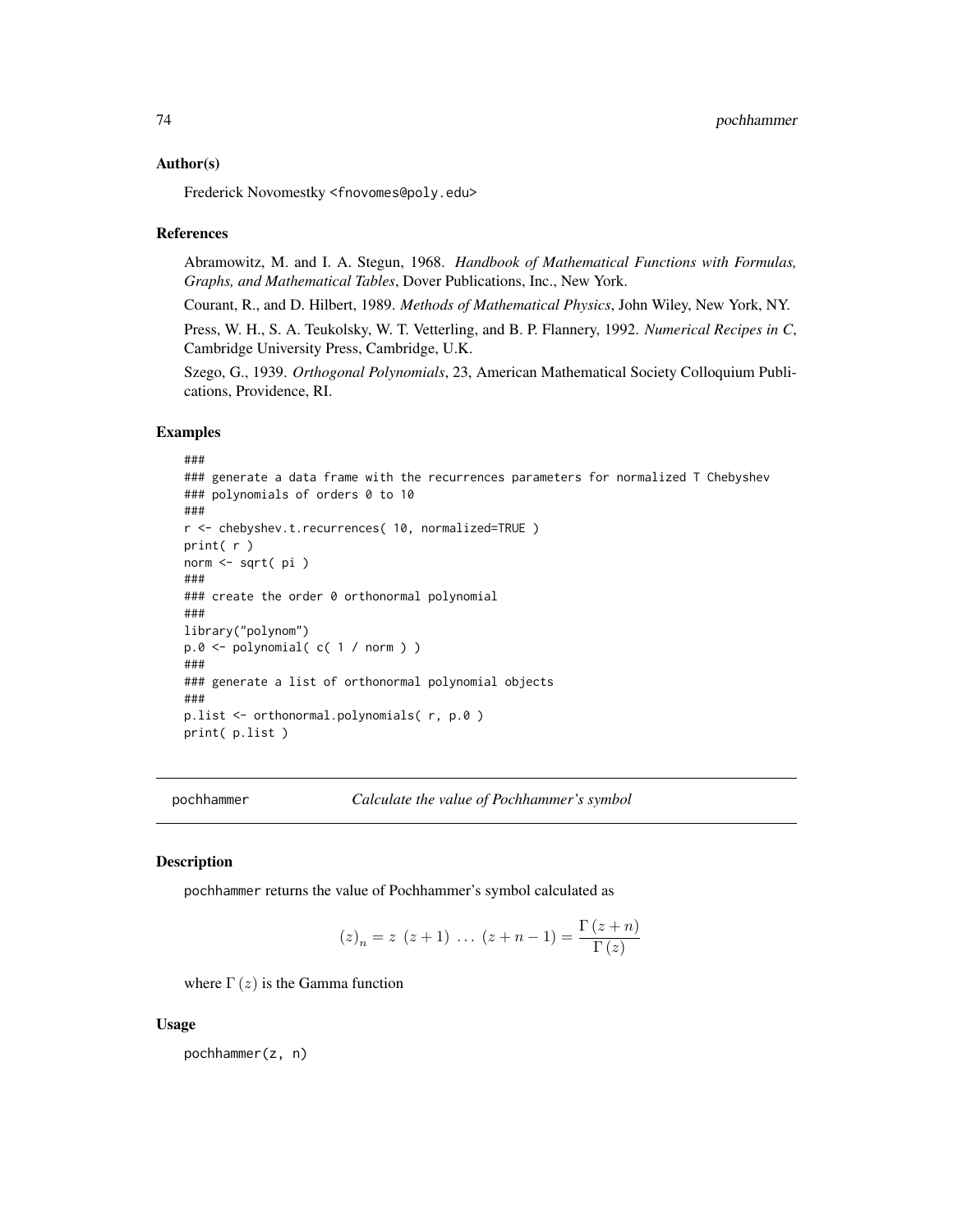## Arguments

|   | numeric value for the argument of the symbol        |
|---|-----------------------------------------------------|
| n | integer value for the number of terms in the symbol |

# Value

The value of Pochhammer's symbol

# Author(s)

Frederick Novomestky <fnovomes@poly.edu>

# Examples

```
###
### compute the Pochhamer's symbol fo z equal to 1 and
### n equal to 5
###
pochhammer( 1, 5 )
```
polynomial.coefficients

```
Create list of polynomial coefficient vectors
```
# Description

This function returns a list with  $n + 1$  elements containing the vector of coefficients of the order k polynomials for orders  $k = 0, 1, \ldots, n$ . Each element in the list is a vector.

## Usage

```
polynomial.coefficients(polynomials)
```
# Arguments

polynomials list of polynomial objects

# Value

A list of  $n + 1$  polynomial objects where each element is a vector of coefficients.

|               | Coefficient(s) of the order 0 polynomial   |
|---------------|--------------------------------------------|
| $\mathcal{P}$ | Coefficient(s) of the order 1 polynomial   |
|               |                                            |
| n+1           | Coefficient(s) of the order $n$ polynomial |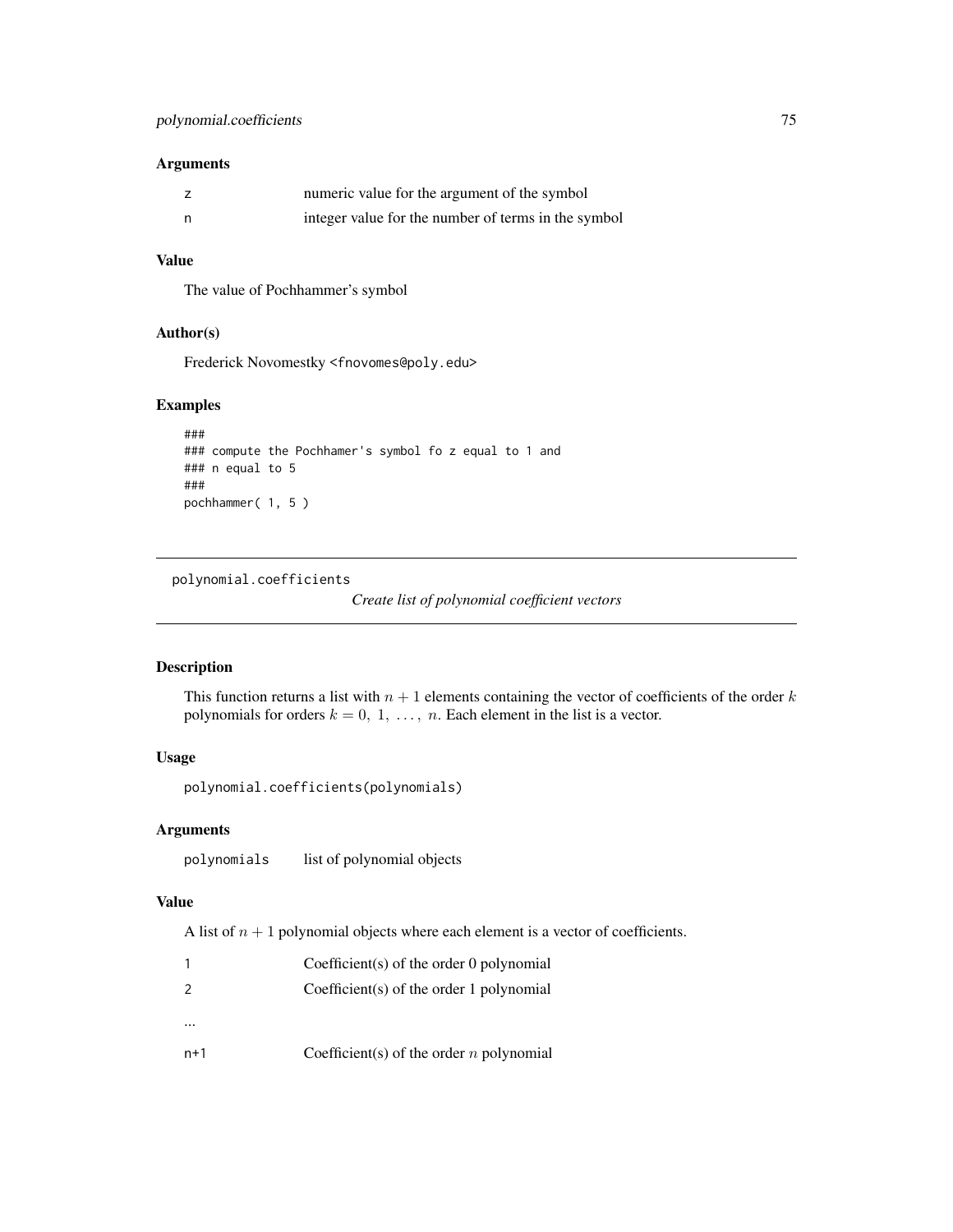Frederick Novomestky <fnovomes@poly.edu>

## Examples

```
###
### generate a list of normalized T Chebyshev polynomials
### of orders 0 to 10
###
p.list <- chebyshev.t.polynomials( 10, normalized=TRUE )
###
### obtain the list of coefficients for these polynomials
###
p.coef <- polynomial.coefficients( p.list )
```
polynomial.derivatives

*Create list of polynomial derivatives*

# Description

This function returns a list with  $n+1$  elements containing polynomial objects which are the derivatives of the order k polynomials for orders  $k = 0, 1, \ldots, n$ .

#### Usage

```
polynomial.derivatives(polynomials)
```
## Arguments

polynomials list of polynomial objects

# Details

The polynomial objects in the argument polynomials are as follows

- 1order 0 polynomial
- 2order 1 polynomial ...
- n+1order  $n$  polynomial

## Value

List of  $n + 1$  polynomial objects

|               | derivative of polynomials[[1]]       |
|---------------|--------------------------------------|
| $\mathcal{P}$ | derivative of $polynomials [2]$      |
|               |                                      |
| n+1           | derivative of polynomials $[$ [n+1]] |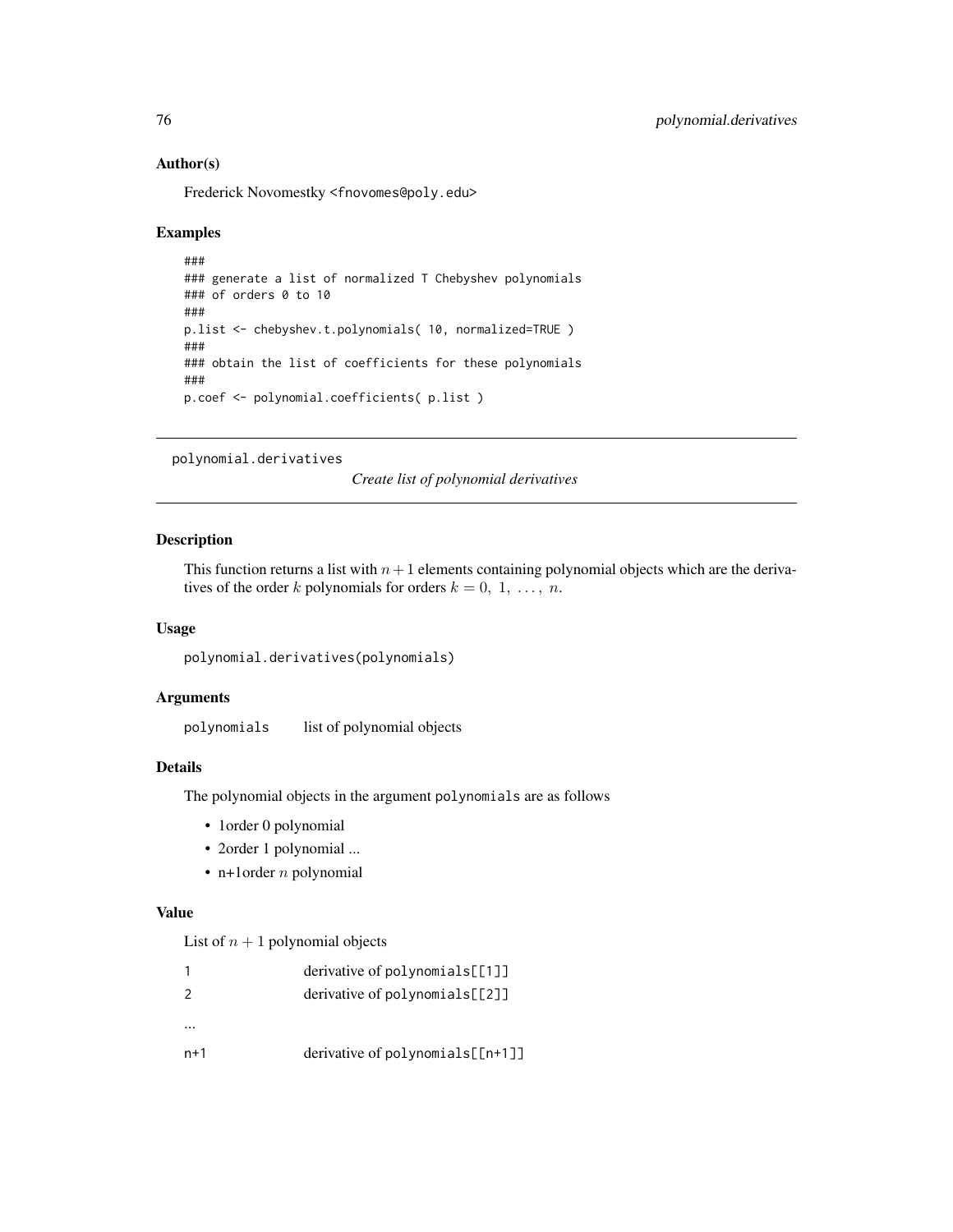```
polynomial.functions 77
```
Frederick Novomestky <fnovomes@poly.edu>

## Examples

```
###
### generate a list of normalized T Chebyshev polynomials of
### orders 0 to 10
###
p.list <- chebyshev.t.polynomials( 10, normalized=TRUE )
###
### generate the corresponding list of polynomial derivatives
###
p.deriv <- polynomial.derivatives( p.list )
```
polynomial.functions *Coerce polynomials to functions*

# Description

This function returns a list with  $n+1$  elements containing the functions of the order \$k\$ polynomials for orders  $k = 0, 1, \ldots, n$  and for the given argument x.

## Usage

polynomial.functions(polynomials, ...)

# Arguments

| polynomials             | a list of polynomial objects                      |
|-------------------------|---------------------------------------------------|
| $\cdot$ $\cdot$ $\cdot$ | further arguments to be passed to or from methods |

## Details

The function uses the method as.function.polynomial to coerce each polynomial object to a function object.

# Value

A list of  $n + 1$  polynomial objects where each element is the function for the polynomial.

|               | Function for the order 0 polynomial   |
|---------------|---------------------------------------|
| $\mathcal{L}$ | Function for the order 1 polynomial   |
|               |                                       |
|               |                                       |
| n+1           | Function for the order $n$ polynomial |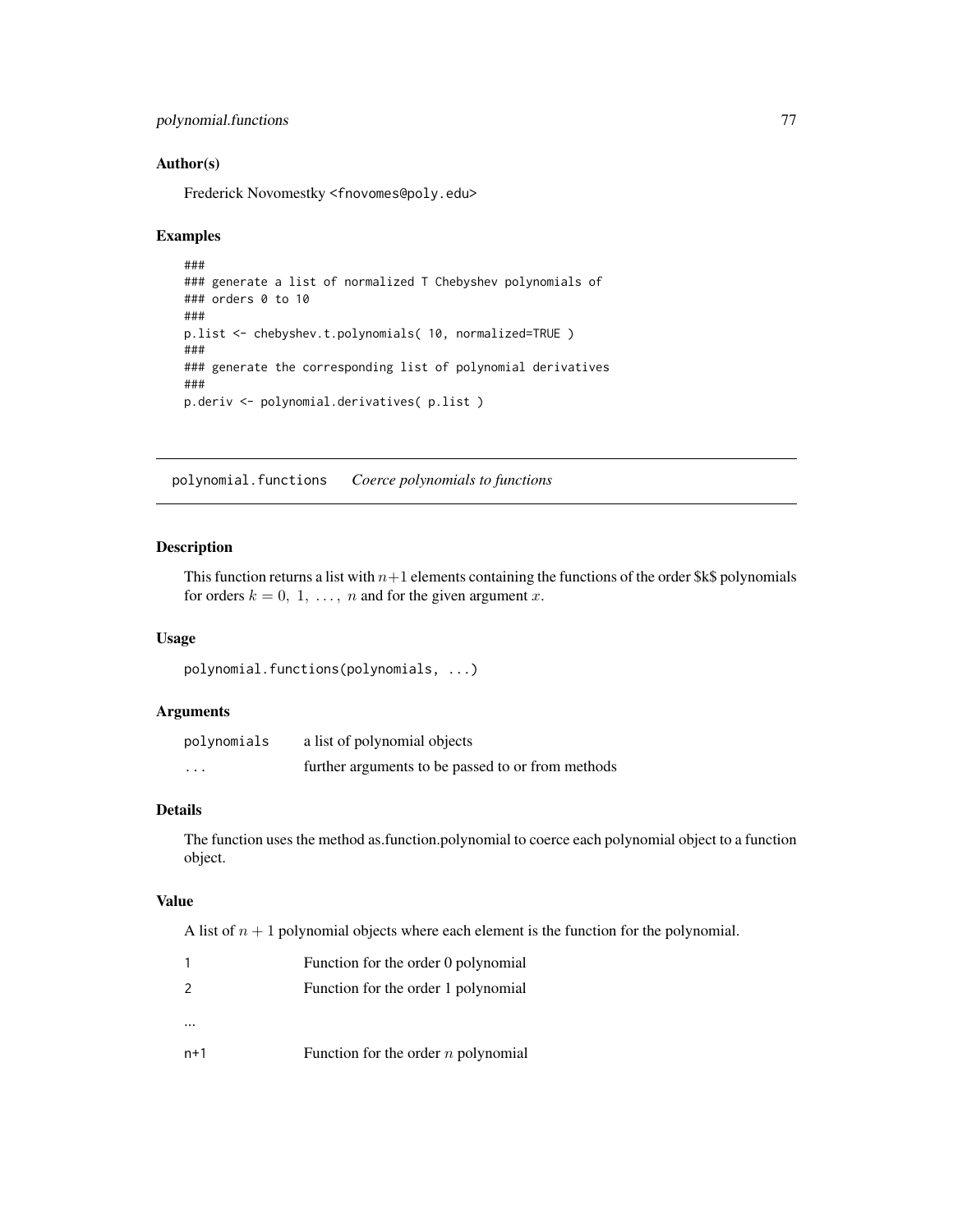Frederick Novomestky <fnovomes@poly.edu>

## Examples

```
###
### generate a list of T Chebyshev polynomials of
### orders 0 to 10
###
p.list <- chebyshev.t.polynomials( 10, normalized=FALSE )
###
### create the list of functions for each polynomial
###
f.list <- polynomial.functions( p.list )
```
polynomial.integrals *Create list of polynomial integrals*

# Description

This function returns a list with  $n + 1$  elements containing polynomial objects which are the indefinite integrals of the order k polynomials for orders  $k = 0, 1, \ldots, n$ .

#### Usage

```
polynomial.integrals(polynomials)
```
## Arguments

polynomials list of polynomial objects

#### Details

The polynomial objects in the argument polynomials are as follows

- 1order 0 polynomial
- 2order 1 polynomial ...
- n+1order n polynomial

## Value

List of  $n + 1$  polynomial objects

|               | integral of polynomials[[1]]     |
|---------------|----------------------------------|
| $\mathcal{P}$ | integral of $polynomials [2]$    |
|               |                                  |
| $n+1$         | $integral of polynomials[[n+1]]$ |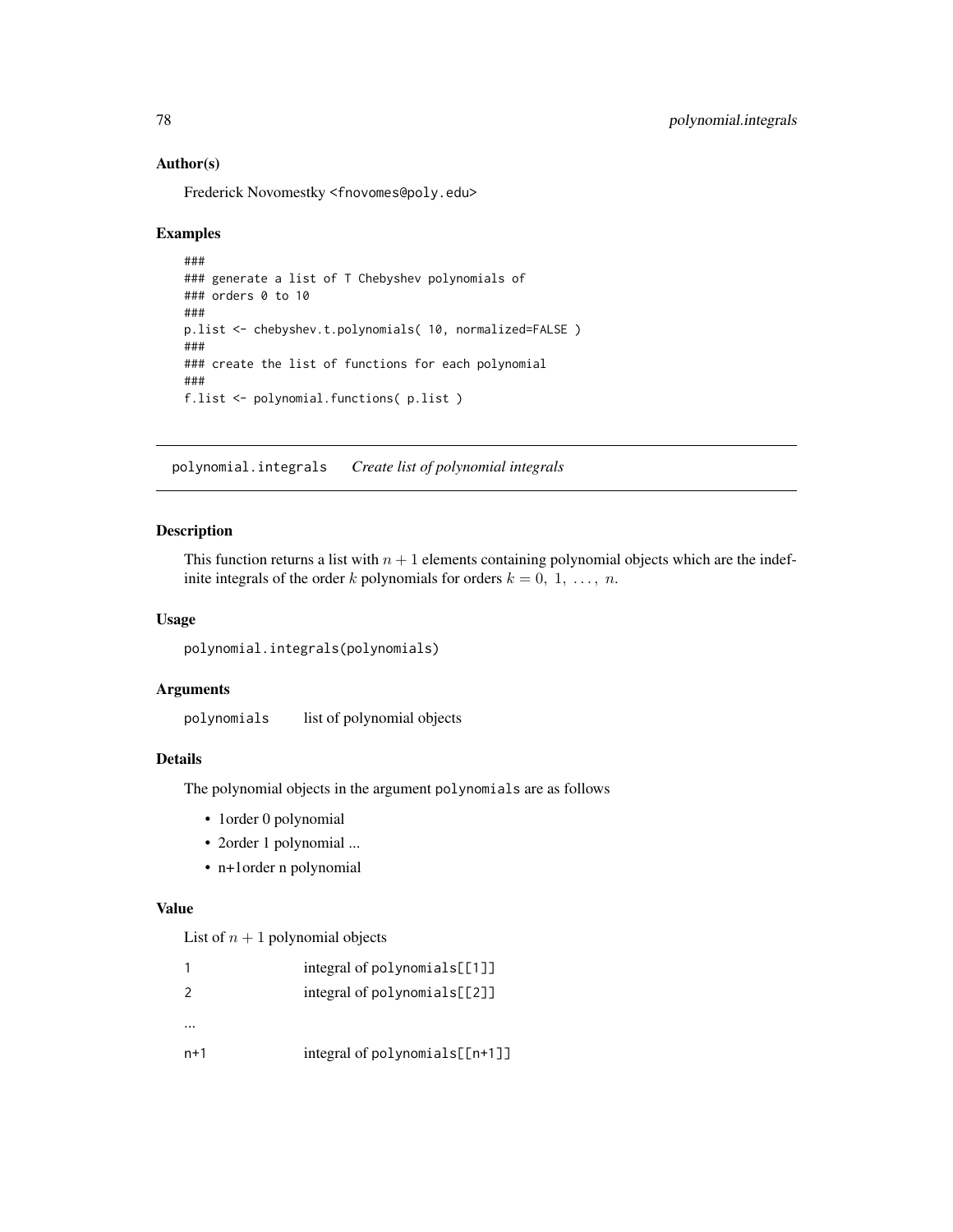# polynomial.orders 79

# Author(s)

Frederick Novomestky <fnovomes@poly.edu>

## Examples

```
###
### generate a list of normalized T Chebyshev polynomials
### of orders 0 to 10
###
p.list <- chebyshev.t.polynomials( 10, normalized=TRUE )
###
### generate the corresponding list of polynomial integrals
###
p.int <- polynomial.integrals( p.list )
```
polynomial.orders *Create vector of polynomial orders*

## Description

This function returns a vector with  $n$  elements containing the orders of the polynomials

#### Usage

```
polynomial.orders(polynomials)
```
## Arguments

polynomials list of \$n\$ polynomial objects

# Value

A vector of  $n$  values

|               | Order of polynomials[[1]]     |
|---------------|-------------------------------|
| $\mathcal{P}$ | Order of polynomials[[2]]     |
|               |                               |
|               |                               |
| n             | Order of polynomials $[$ [n]] |

## Author(s)

Frederick Novomestky <fnovomes@poly.edu>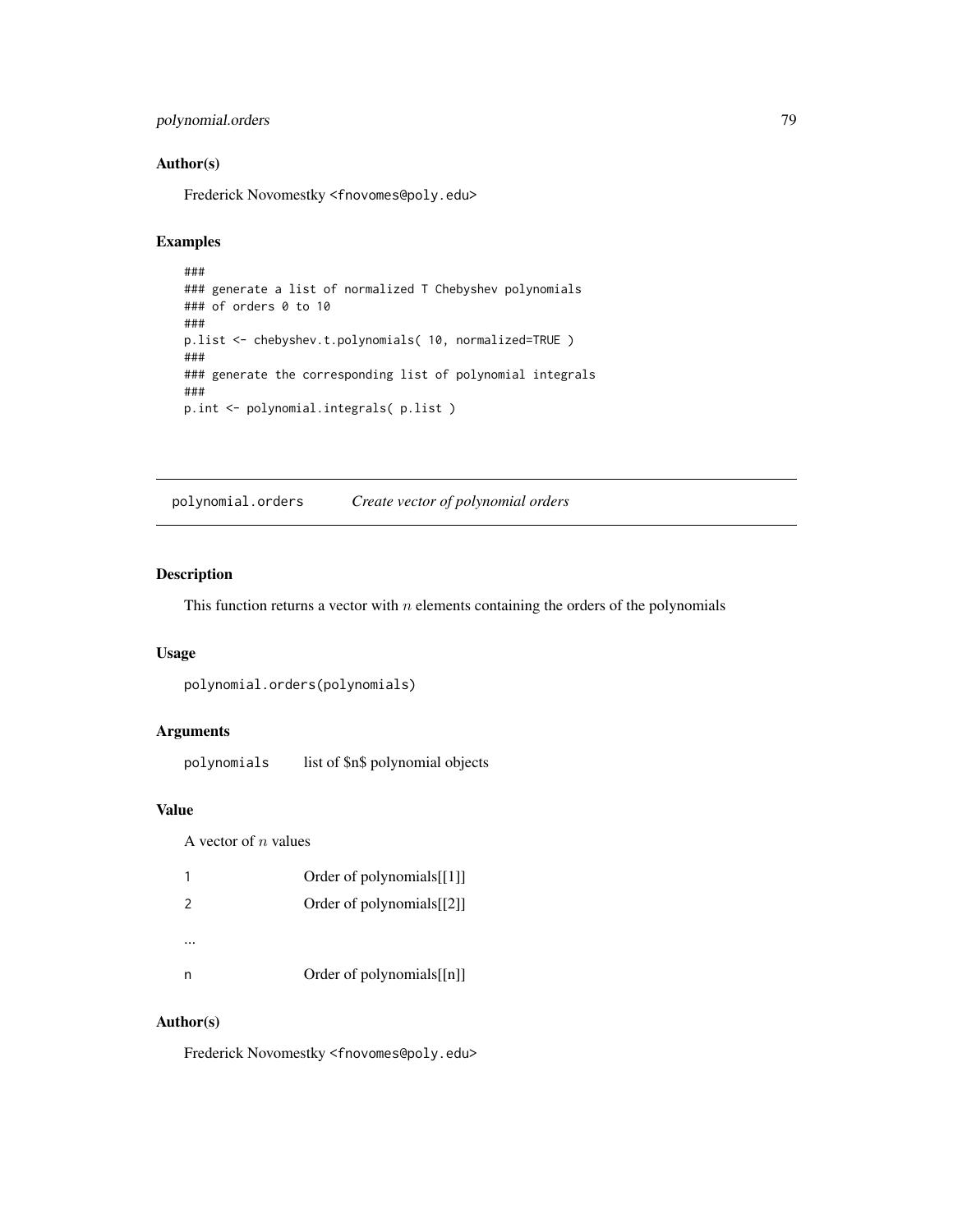## Examples

```
###
### generate a list of normalized T Chebyshev polynomials
### of orders 0 to 10
###
p.list <- chebyshev.t.polynomials( 10, normalized=TRUE )
###
### get the vector of polynomial orders
###
p.order <- polynomial.orders( p.list )
```
polynomial.powers *Create a list of polynomial linear combinations*

## Description

This function returns a list with  $n + 1$  elements containing the vector of linear combinations of the order k polynomials for orders  $k = 0, 1, \ldots, n$ . Each element in the list is a vector.

#### Usage

polynomial.powers(polynomials)

## Arguments

polynomials A list of polynomials

# Details

The j-th component in the list is a vector of linear combinations of the order  $k$  polynomials for orders  $k = 0, 1, \ldots, j - 1$  equal to the monomial x raised to the power  $j - 1$ .

### Value

A list of  $n + 1$  elements where each element is a vector of linear combinations.

|          | Linear combination(s) of polynomials up to order $0$ |
|----------|------------------------------------------------------|
| 2        | Linear combination(s) of polynomials up to order 1   |
| $\cdots$ |                                                      |
|          |                                                      |
| $n+1$    | Linear combination(s) of polynomials up to order $n$ |

## Author(s)

Frederick Novomestky <fnovomes@poly.edu>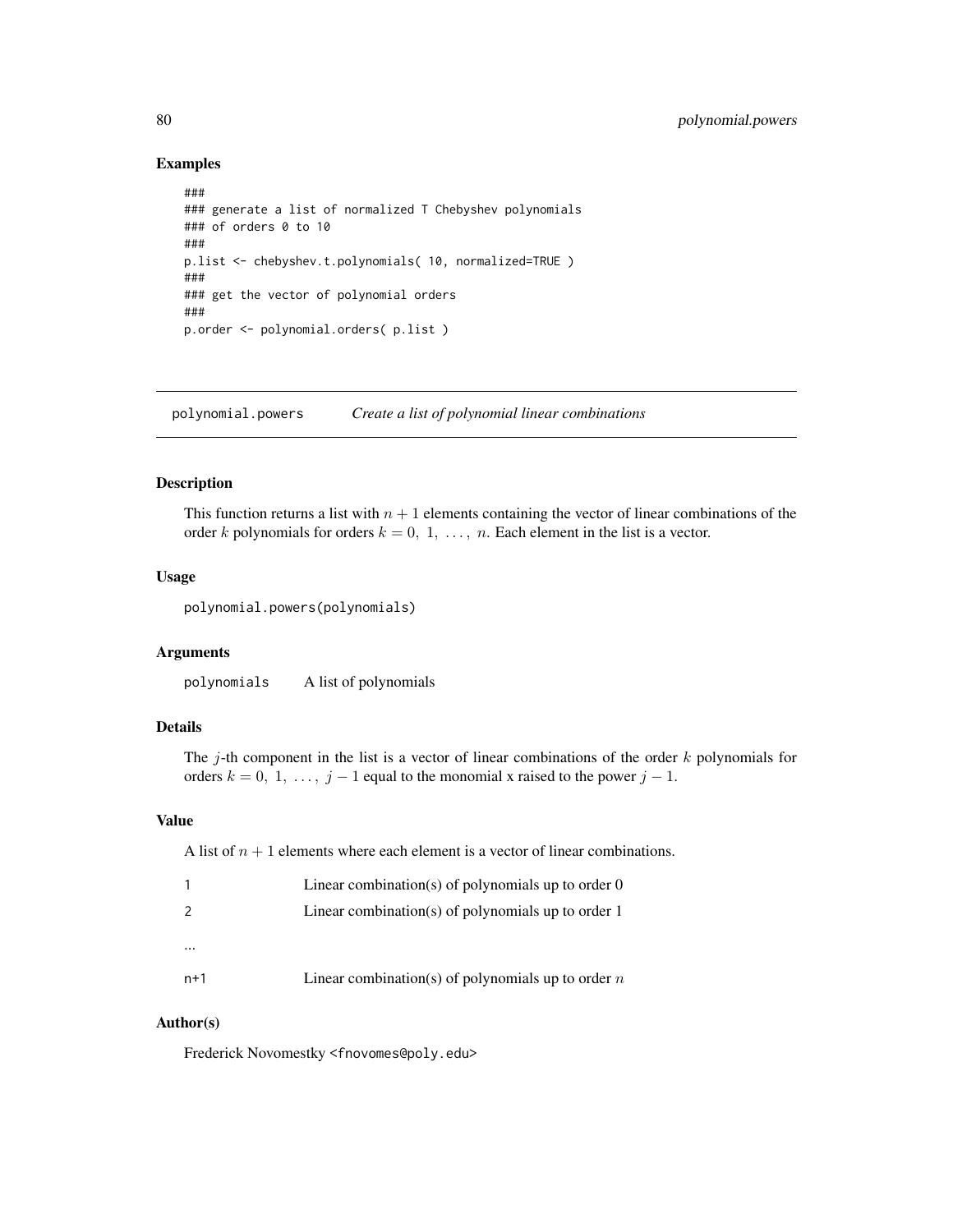# polynomial.roots 81

## Examples

```
###
### generate Legendre polynomials of orders 0 to 10
###
polynomials <- legendre.polynomials( 10 )
###
### generate list of linear combinations of these polynomials
###
alphas <- polynomial.powers( polynomials )
print( alphas )
```
polynomial.roots *Create a list of polynomial roots*

#### Description

This function returns a list with n elements containing the roots of the order  $k$ \$ monic orthogonal polynomials for orders  $k = 0, 1, \ldots, n$  using a data frame with the monic polynomial recurrence parameter vectors a and b

## Usage

```
polynomial.roots(m.r)
```
# Arguments

m.r monic recurrence data frame with parameters a and b

# Details

The parameter m.r is a data frame with \$n\$+1 rows and two names columns. The columns which are names a and b correspond to the above referenced vectors. Function jacobi.matrices is used to create a list of symmetric, tridiagonal Jacobi matrices from these named columns. The eigenvalues of the  $k \times k$  Jacobi matrix are the roots or zeros of the order \$k\$ monic orthogonal polynomial.

## Value

A list with  $n$  elements each of which is a vector of polynomial roots

| 1             | roots of the order 1 monic polynomial   |
|---------------|-----------------------------------------|
| $\mathcal{P}$ | roots of the order 2 monic polynomial   |
|               |                                         |
|               |                                         |
| n             | roots of the order $n$ monic polynomial |

## Author(s)

Frederick Novomestky <fnovomes@poly.edu>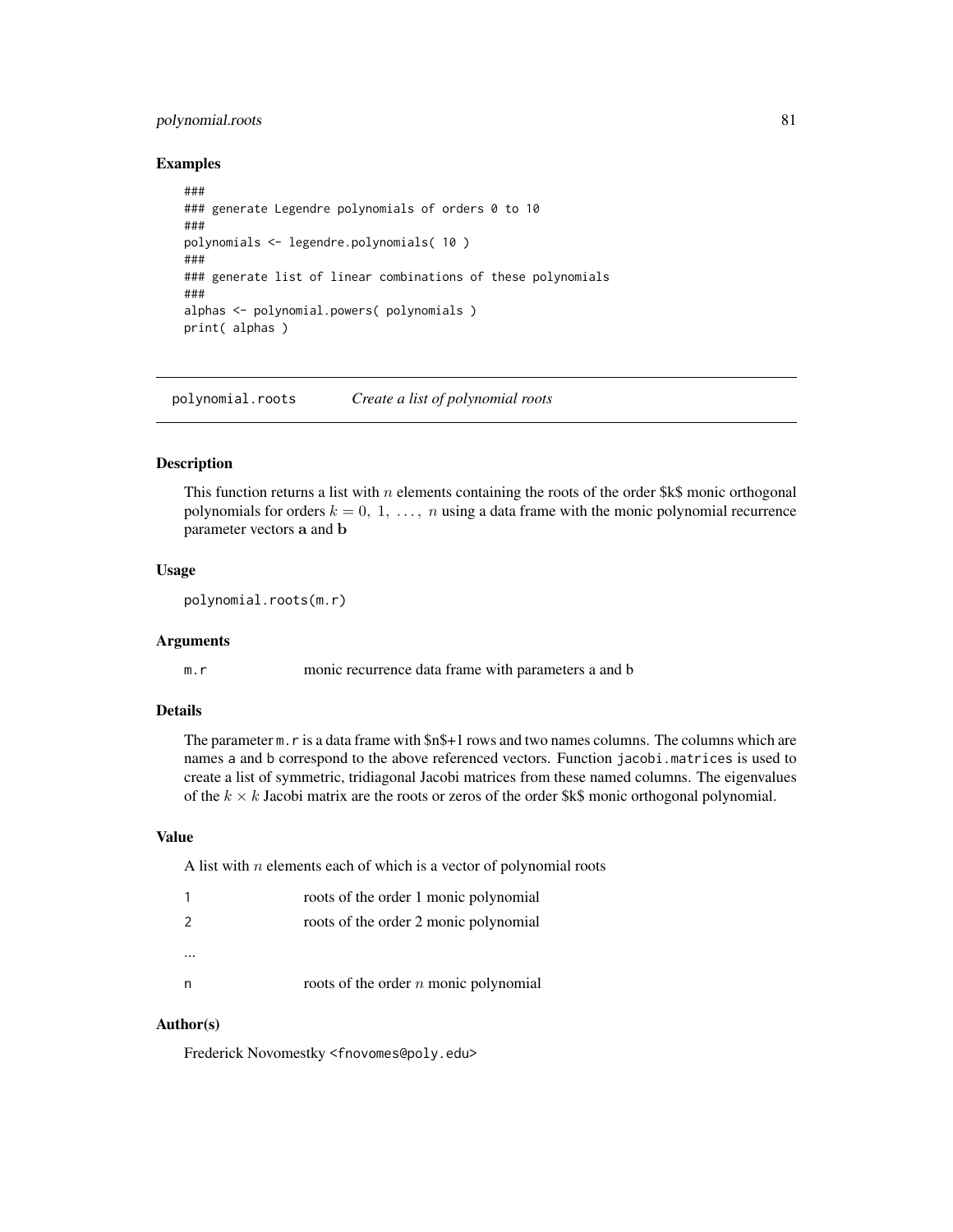## References

Abramowitz, M. and I. A. Stegun, 1968. *Handbook of Mathematical Functions with Formulas, Graphs, and Mathematical Tables*, Dover Publications, Inc., New York.

Courant, R., and D. Hilbert, 1989. *Methods of Mathematical Physics*, John Wiley, New York, NY.

Szego, G., 1939. *Orthogonal Polynomials*, 23, American Mathematical Society Colloquium Publications, Providence, RI.

#### See Also

[monic.polynomial.recurrences](#page-68-0), [jacobi.matrices](#page-52-0)

#### Examples

```
###
### generate the recurrences data frame for
### the normalized Chebyshev polynomials of
### orders 0 to 10
###
r <- chebyshev.t.recurrences( 10, normalized=TRUE )
###
### construct the corresponding monic polynomial
### recurrences
###
m.r <- monic.polynomial.recurrences( r )
###
### obtain the polynomial roots from the monic polynomial
### recurrences
p.roots <- polynomial.roots( m.r )
```
polynomial.values *Create vector of polynomial values*

## Description

This function returns a list with  $n+1$  elements containing the values of the order k polynomials for orders  $k = 0, 1, \ldots, n$  and for the given argument x.

#### Usage

polynomial.values( polynomials, x )

## Arguments

| polynomials | list of polynomial objects                   |
|-------------|----------------------------------------------|
|             | the argument which can be any numeric object |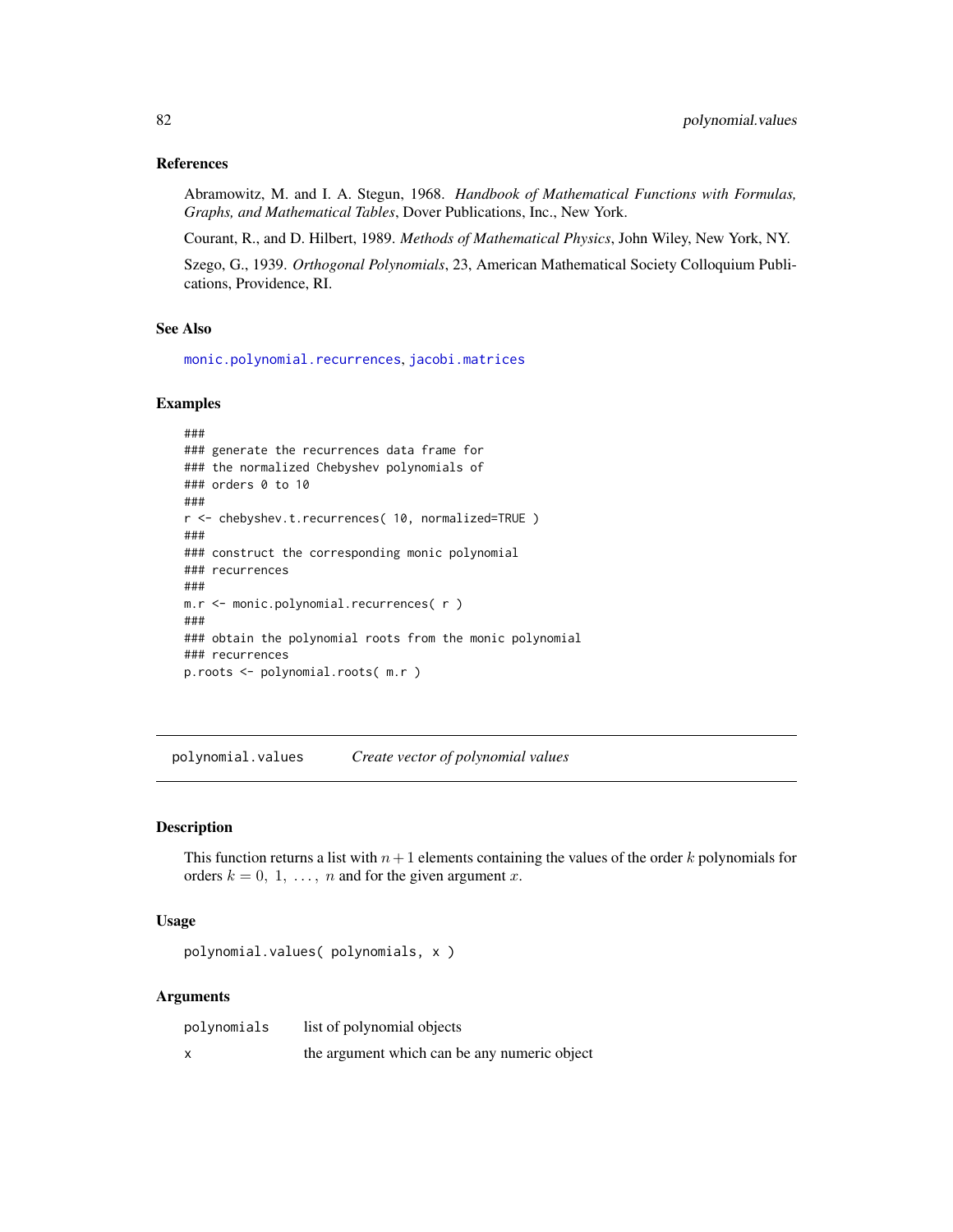#### $scaleX$  83

# Value

A list of  $n + 1$  polynomial objects where each element is the value of the polynomial.

|       | Value(s) for the order 0 polynomial   |
|-------|---------------------------------------|
| 2     | Value(s) for the order 1 polynomial   |
|       |                                       |
| $n+1$ | Value(s) for the order $n$ polynomial |

# Author(s)

Frederick Novomestky <fnovomes@poly.edu>

#### Examples

```
###
### generate a list of T Chebyshev polynomials of
### orders 0 to 10
###
p.list <- chebyshev.t.polynomials( 10, normalized=FALSE )
x \le - seq( -2, 2, .01 )
###
### compute the value of the polynomials for the given range of values in x
###
y <- polynomial.values( p.list, x )
print( y )
```
scaleX *Scale values from [a,b] to [u.v]*

# Description

This function returns a vector of values that have been mapped from the interval [a,b] to the interval [u.v].

## Usage

```
scaleX(x, a = min(x, na.rm = TRUE), b = max(x, na.rm = TRUE), u, v)
```
#### Arguments

| x            | A numerical vector of values to be mapped into a target interval                      |
|--------------|---------------------------------------------------------------------------------------|
| a            | A numerical lower bound for the domain interval with $min(x)$ as the default<br>value |
| b            | A numerical upper bound for the domain interval with $max(x)$ as the default<br>value |
| u            | A numerical lower bound for the target interval                                       |
| $\mathsf{V}$ | A numerical upper bound for the target interval                                       |
|              |                                                                                       |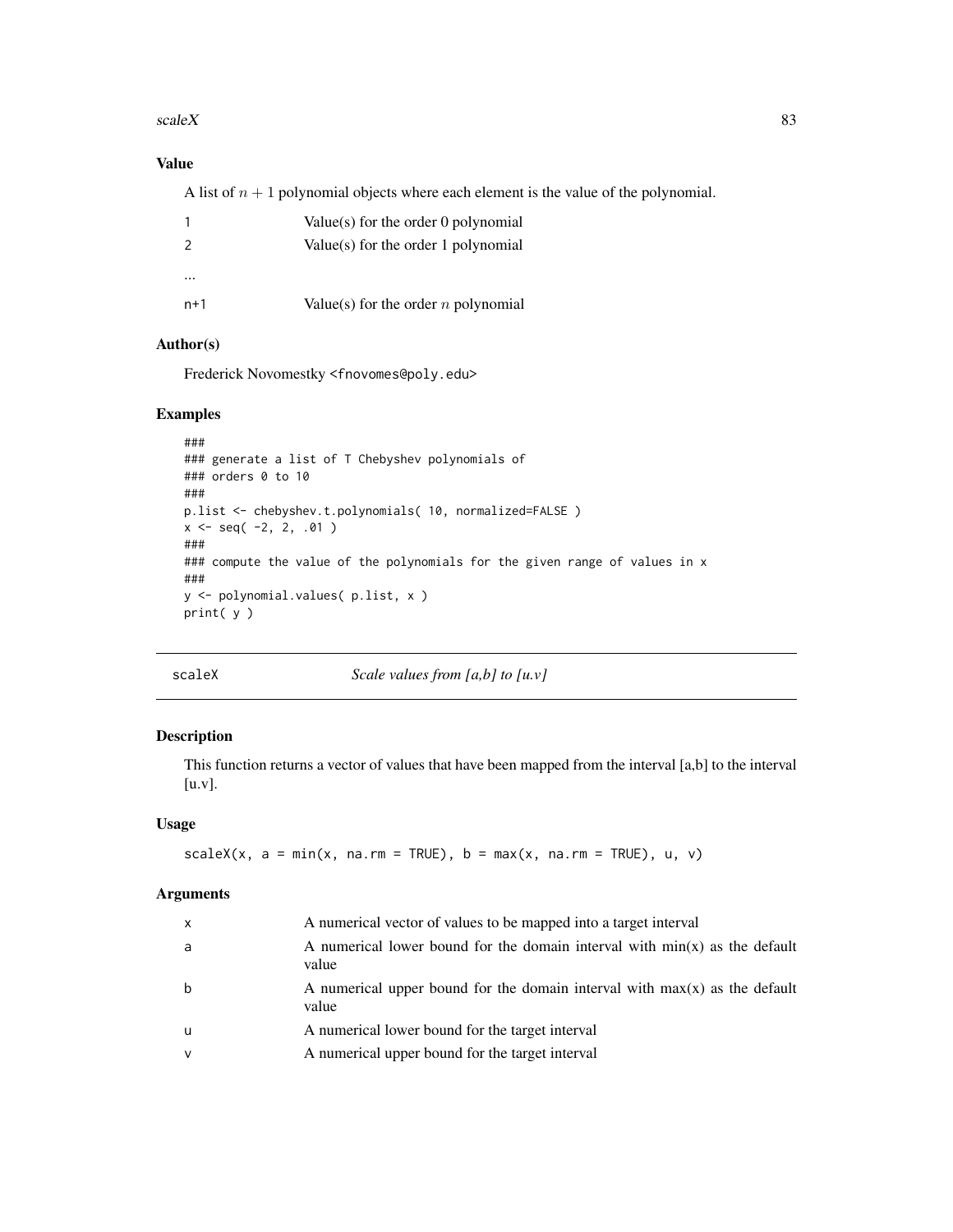#### Details

Target lower and/or upper bounds can be  $-\infty$  and  $\infty$ , respectively. This accomodates finite target intervals, semi-infinite target intervals and infinite target intervals.

#### Value

A vector of transformed values with four attributes. The first attribute is called "a" and it is the domain interval lower bound. The second attribute is called "b" and it is the domain interval upper bound. The third attribute is called "u" and it is the target interval lower bound. The fourth attribute is called "v" and it is the target interval upper bound.

#### Author(s)

Frederick Novomestky <fnovomes@poly.edu>, Gregor Gorjanc <gregor.gorjanc@bfro-uni-lj.si>

#### References

Seber, G. A. F. (1997) Linear Regression Analysis, New York.

### Examples

```
x <- rnorm( 1000, 0, 10 )
y0 <- scaleX( x, u=0 , v=1 )
y1 <- scaleX( x, u=-1, v=1 )
y2 \leq -\text{scaleX}(\ x, u=-\text{Inf}, v=0)y3 \leq -\text{scaleX}(\ x, u=0, v=Inf)y4 <- scaleX( x, u=-Inf, v=Inf )
```
<span id="page-83-0"></span>schebyshev.t.inner.products *Inner products of shifted Chebyshev polynomials*

#### Description

This function returns a vector with  $n + 1$  elements containing the inner product of an order k shifted Chebyshev polynomial of the first kind,  $T_k^*(x)$ , with itself (i.e. the norm squared) for orders  $k = 0, 1, \ldots, n$ .

## Usage

schebyshev.t.inner.products(n)

#### Arguments

n integer value for the highest polynomial order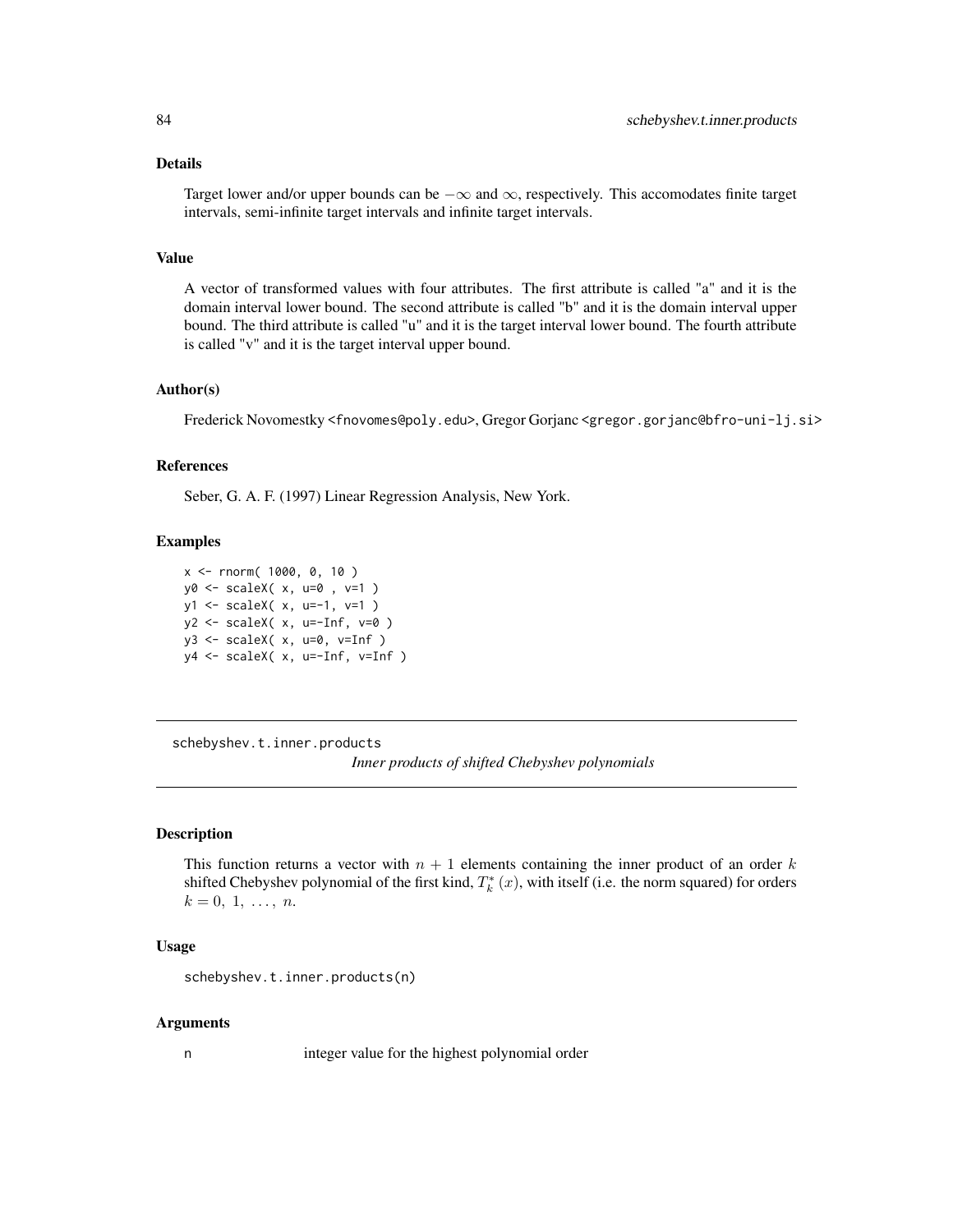## Details

The formula used to compute the inner products is as follows.

$$
h_n = \langle T_n^* | T_n^* \rangle = \begin{cases} \frac{\pi}{2} & n \neq 0 \\ \pi & n = 0 \end{cases}
$$

# Value

A vector with  $n + 1$  elements

|               | inner product of order 0 orthogonal polynomial   |
|---------------|--------------------------------------------------|
| $\mathcal{P}$ | inner product of order 1 orthogonal polynomial   |
|               |                                                  |
| $n+1$         | inner product of order $n$ orthogonal polynomial |

## Author(s)

Frederick Novomestky <fnovomes@poly.edu>

# References

Abramowitz, M. and I. A. Stegun, 1968. *Handbook of Mathematical Functions with Formulas, Graphs, and Mathematical Tables*, Dover Publications, Inc., NY.

Courant, R., and D. Hilbert, 1989. *Methods of Mathematical Physics*, John Wiley, New York, NY.

Szego, G., 1939. *Orthogonal Polynomials*, 23, American Mathematical Society Colloquium Publications, Providence, RI.

## Examples

```
###
### generate the inner products vector for the
### shifted T Chebyshev polynomials of orders 0 to 10
###
h <- schebyshev.t.inner.products( 10 )
print( h )
```
schebyshev.t.polynomials

*Create list of shifted Chebyshev polynomials*

## Description

This function returns a list with  $n + 1$  elements containing the order k shifted Chebyshev polynomials of the first kind,  $T_k^*(x)$ , for orders  $k = 0, 1, \ldots, n$ .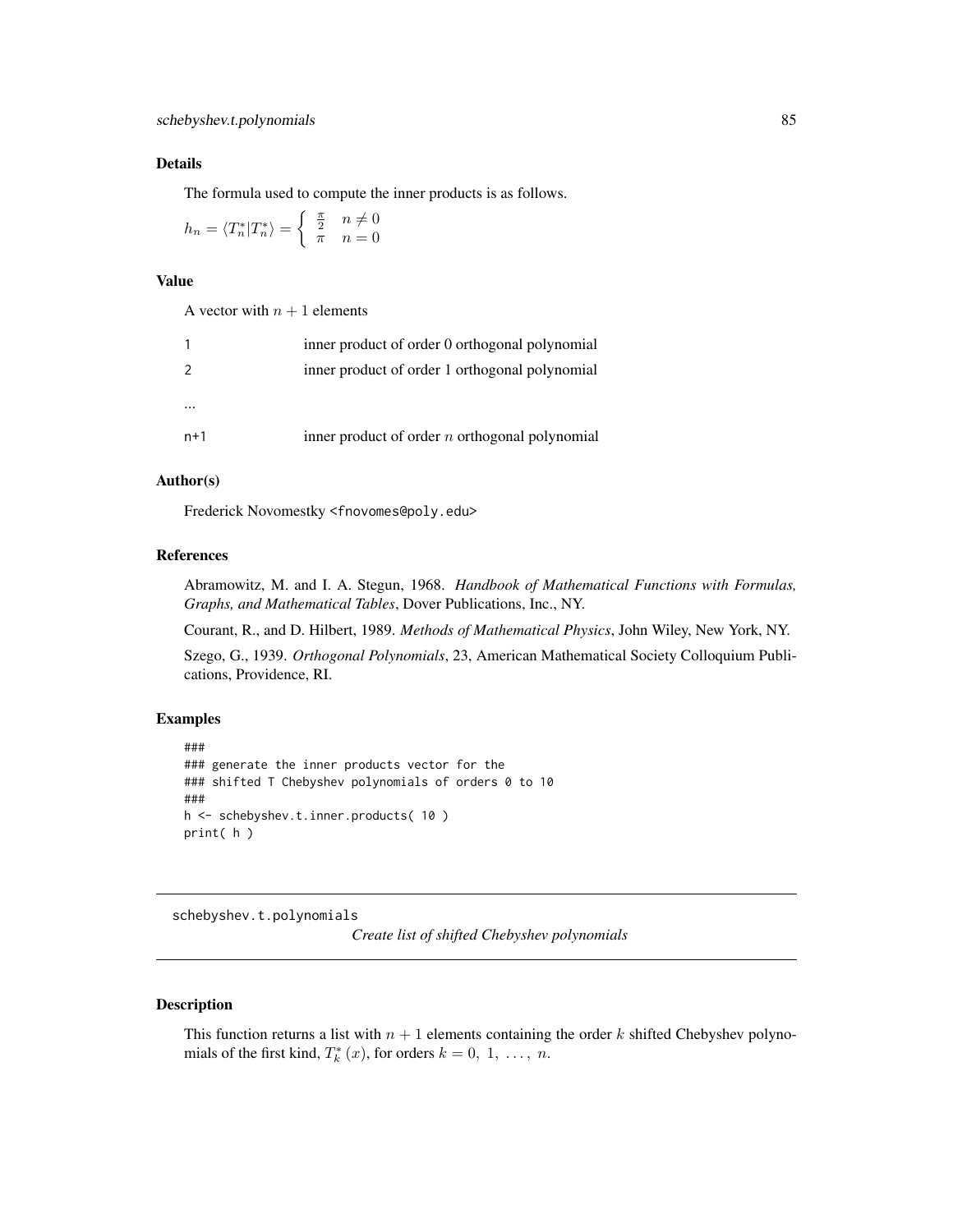#### Usage

schebyshev.t.polynomials(n, normalized)

#### Arguments

| n          | integer value for the highest polynomial order                                           |
|------------|------------------------------------------------------------------------------------------|
| normalized | a boolean value which, if TRUE, returns a list of normalized orthogonal poly-<br>nomials |

#### Details

The function schebyshev.t.recurrences produces a data frame with the recurrence relation parameters for the polynomials. If the normalized argument is FALSE, the function orthogonal.polynomials is used to construct the list of orthogonal polynomial objects. Otherwise, the function orthonormal.polynomials is used to construct the list of orthonormal polynomial objects.

## Value

A list of  $n + 1$  polynomial objects

|                | order 0 shifted Chebyshev polynomial        |
|----------------|---------------------------------------------|
| $\overline{z}$ | order 1 shifted Chebyshev polynomial        |
|                |                                             |
|                |                                             |
| $n+1$          | order <i>n</i> shifted Chebyshev polynomial |

## Author(s)

Frederick Novomestky <fnovomes@poly.edu>

## References

Abramowitz, M. and I. A. Stegun, 1968. *Handbook of Mathematical Functions with Formulas, Graphs, and Mathematical Tables*, Dover Publications, Inc., New York.

Courant, R., and D. Hilbert, 1989. *Methods of Mathematical Physics*, John Wiley, New York, NY.

Szego, G., 1939. *Orthogonal Polynomials*, 23, American Mathematical Society Colloquium Publications, Providence, RI.

# See Also

[schebyshev.u.recurrences](#page-91-0), [orthogonal.polynomials](#page-71-0), [orthonormal.polynomials](#page-72-0)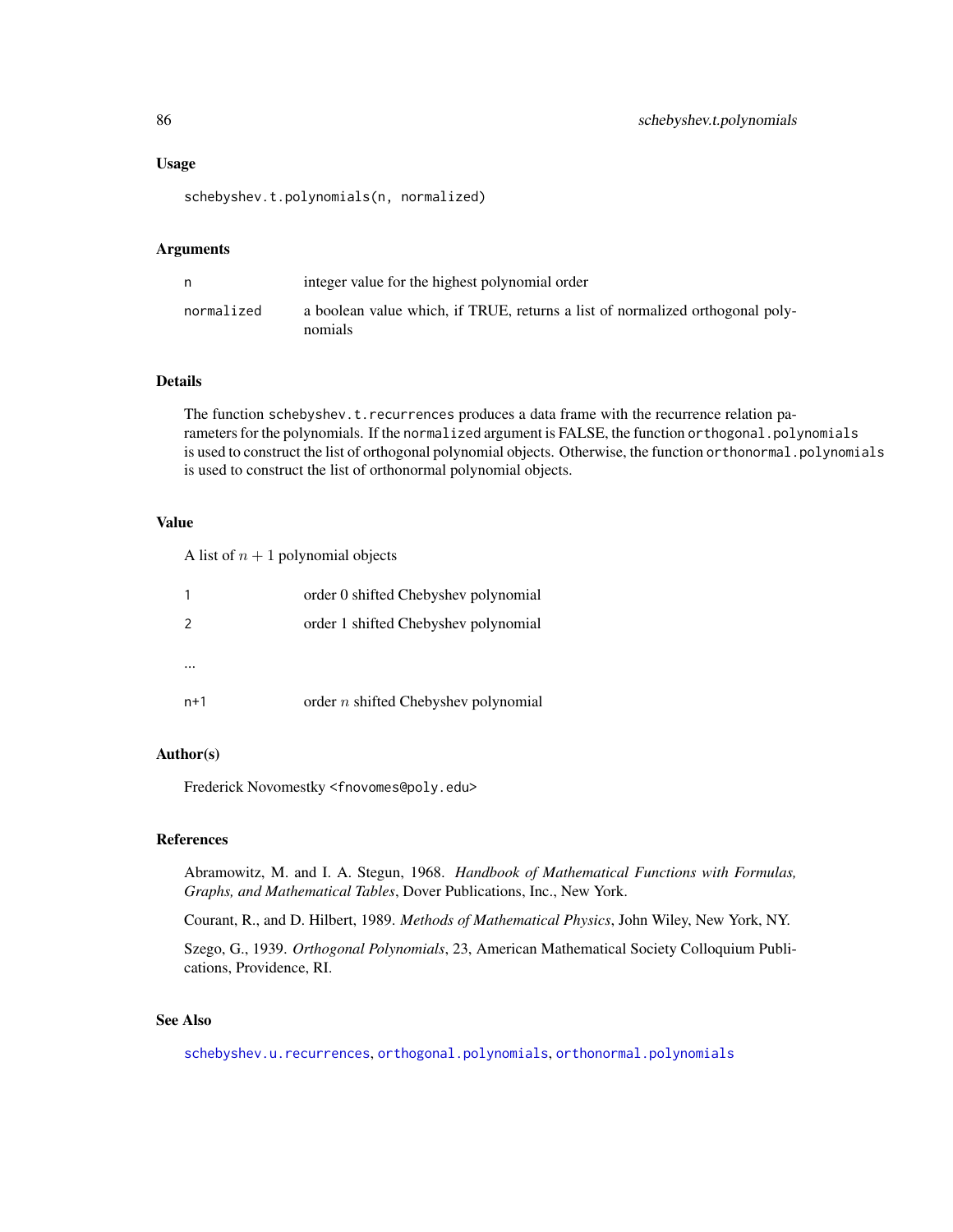## schebyshev.t.recurrences 87

## Examples

```
###
### gemerate a list of normalized shifted T Chebyshev polynomials of orders 0 to 10
###
normalized.p.list <- schebyshev.t.polynomials( 10, normalized=TRUE )
print( normalized.p.list )
###
### gemerate a list of unnormalized shifted T Chebyshev polynomials of orders 0 to 10
###
unnormalized.p.list <- schebyshev.t.polynomials( 10, normalized=FALSE )
print( unnormalized.p.list )
```
schebyshev.t.recurrences

*Recurrence relations for shifted Chebyshev polynomials*

## **Description**

This function returns a data frame with  $n + 1$  rows and four named columns containing the coefficient vectors c, d, e and f of the recurrence relations for the order  $k$  shifted Chebyshev polynomial of the first kind,  $T_k^*(x)$ , and for orders  $k = 0, 1, ..., n$ .

## Usage

schebyshev.t.recurrences(n, normalized)

## Arguments

|            | integer value for the highest polynomial order                                  |
|------------|---------------------------------------------------------------------------------|
| normalized | boolean value which, if TRUE, returns recurrence relations for normalized poly- |
|            | nomials                                                                         |

# Value

A data frame with the recurrence relation parameters.

## Author(s)

Frederick Novomestky <fnovomes@poly.edu>

## References

Abramowitz, M. and I. A. Stegun, 1968. *Handbook of Mathematical Functions with Formulas, Graphs, and Mathematical Tables*, Dover Publications, Inc., New York.

Courant, R., and D. Hilbert, 1989. *Methods of Mathematical Physics*, John Wiley, New York, NY.

Press, W. H., S. A. Teukolsky, W. T. Vetterling, and B. P. Flannery, 1992. *Numerical Recipes in C*, Cambridge University Press, Cambridge, U.K.

Szego, G., 1939. *Orthogonal Polynomials*, 23, American Mathematical Society Colloquium Publications, Providence, RI.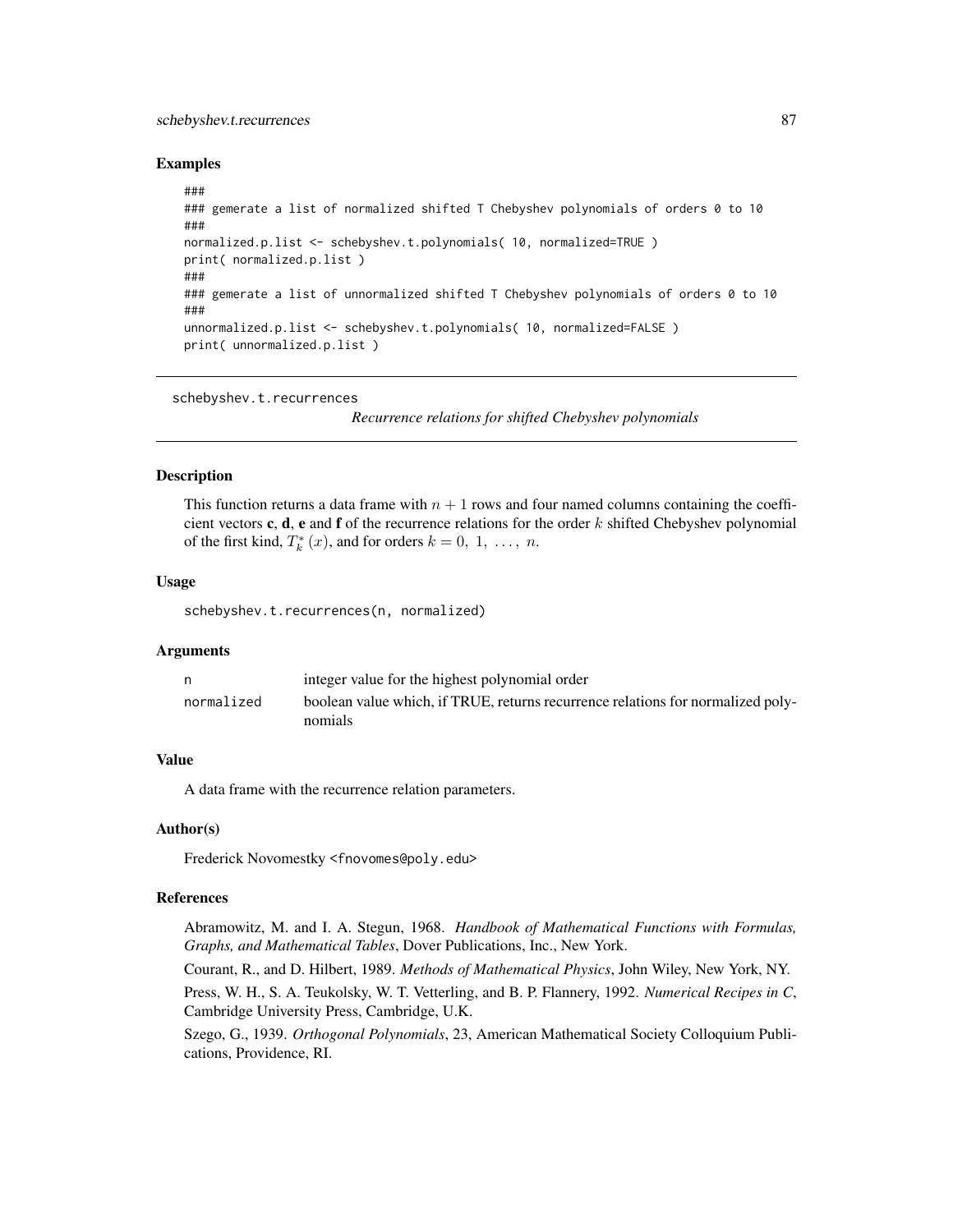# See Also

[schebyshev.t.inner.products](#page-83-0)

## Examples

```
###
### generate the recurrence relations for
### the normalized shifted T Chebyshev polynomials
### of orders 0 to 10
###
normalized.r <- schebyshev.t.recurrences( 10, normalized=TRUE )
print( normalized.r )
###
### generate the recurrence relations for
### the unnormalized shifted T Chebyshev polynomials
### of orders 0 to 10
###
unnormalized.r <- schebyshev.t.recurrences( 10, normalized=FALSE )
print( unnormalized.r )
```
schebyshev.t.weight *Weight function for the shifted Chebyshev polynomial*

#### Description

This function returns the value of the weight function for the order  $k$  shifted Chebyshev polynomial of the first kind,  $T_k^*(x)$ .

# Usage

schebyshev.t.weight(x)

## Arguments

x the function argument which can be a vector

# Details

The function takes on non-zero values in the interval  $(0, 1)$ . The formula used to compute the weight function is as follows.

$$
w\left(x\right) = \frac{1}{\sqrt{x - x^2}}
$$

# Value

The value of the weight function

## Author(s)

Frederick Novomestky < fnovomes@poly.edu >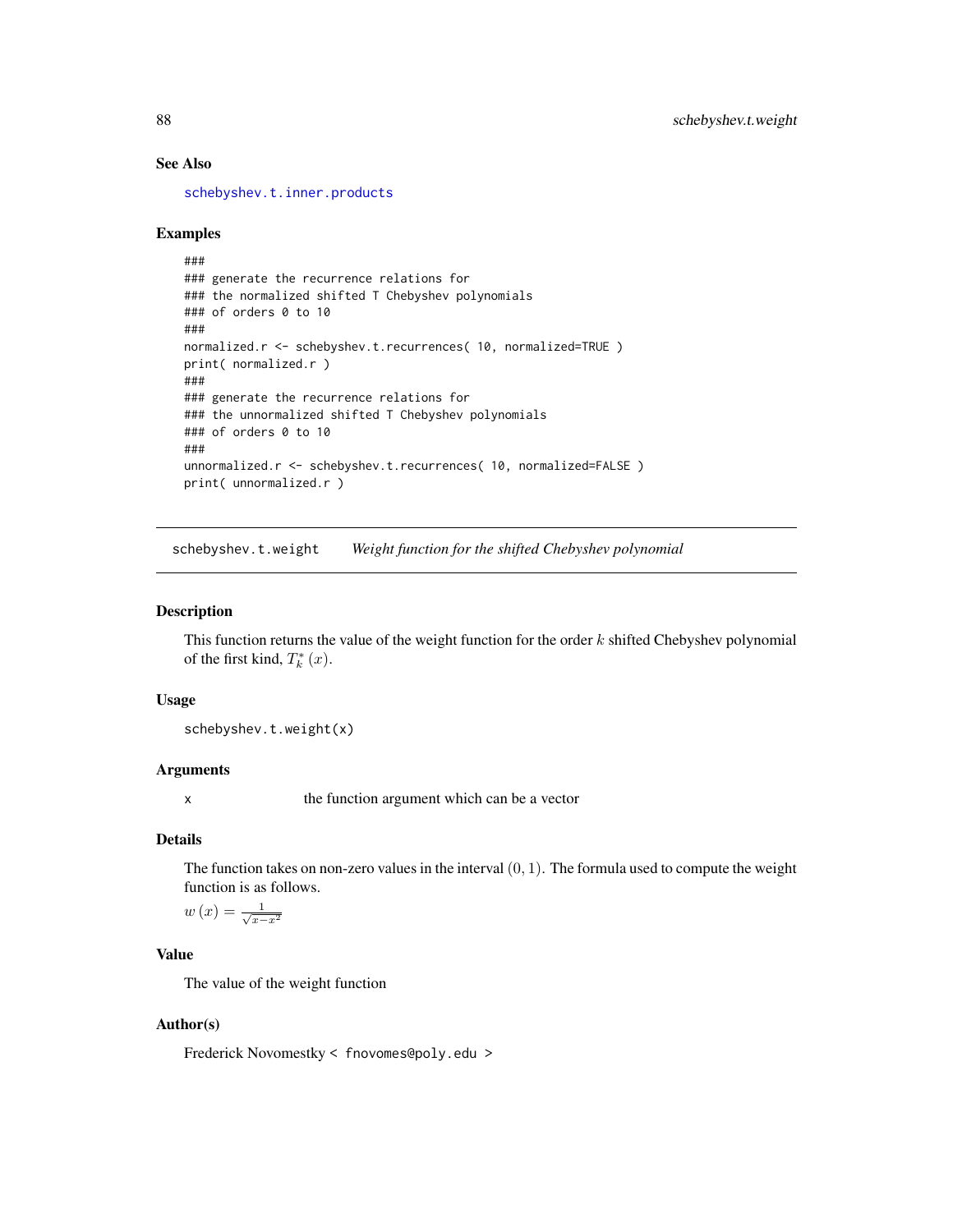## References

Abramowitz, M. and I. A. Stegun, 1968. *Handbook of Mathematical Functions with Formulas, Graphs, and Mathematical Tables*, Dover Publications, Inc., New York.

Courant, R., and D. Hilbert, 1989. *Methods of Mathematical Physics*, John Wiley, New York, NY.

Press, W. H., S. A. Teukolsky, W. T. Vetterling, and B. P. Flannery, 1992. *Numerical Recipes in C*, Cambridge University Press, Cambridge, U.K.

Szego, G., 1939. *Orthogonal Polynomials*, 23, American Mathematical Society Colloquium Publications, Providence, RI.

#### Examples

```
###
### compute the shifted T Chebyshev weight function for argument values
### between 0 and 1
x <- seq( 0, 1, .01 )
y <- schebyshev.t.weight( x )
plot( x, y )
```
<span id="page-88-0"></span>schebyshev.u.inner.products

*Inner products of shifted Chebyshev polynomials*

#### **Description**

This function returns a vector with  $n+1$  elements containing the inner product of an order k shifted Chebyshev polynomial of the second kind,  $U_k^*(x)$ , with itself (i.e. the norm squared) for orders  $k = 0, 1, \ldots, n$ .

#### Usage

```
schebyshev.u.inner.products(n)
```
#### Arguments

n integer value for the highest polynomial order

## Details

The formula used to compute the inner products is as follows.

 $h_n = \langle U_n^* | U_n^* \rangle = \frac{\pi}{8}.$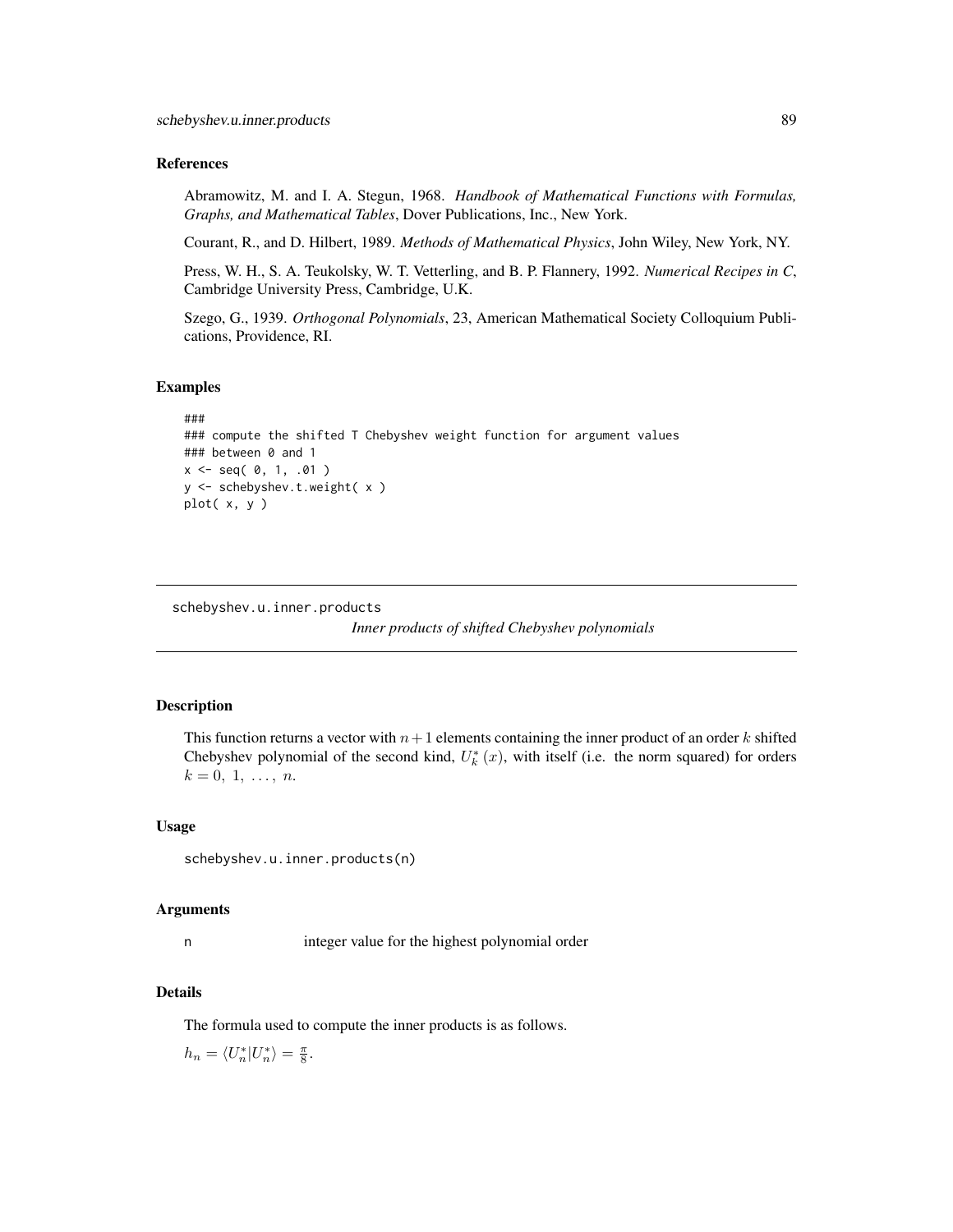## Value

A vector with  $n + 1$  elements

|       | inner product of order 0 orthogonal polynomial   |
|-------|--------------------------------------------------|
|       | inner product of order 1 orthogonal polynomial   |
|       |                                                  |
|       |                                                  |
| $n+1$ | inner product of order $n$ orthogonal polynomial |

# Author(s)

Frederick Novomestky <fnovomes@poly.edu>

# References

Abramowitz, M. and I. A. Stegun, 1968. *Handbook of Mathematical Functions with Formulas, Graphs, and Mathematical Tables*, Dover Publications, Inc., New York.

Courant, R., and D. Hilbert, 1989. *Methods of Mathematical Physics*, John Wiley, New York, NY.

Szego, G., 1939. *Orthogonal Polynomials*, 23, American Mathematical Society Colloquium Publications, Providence, RI.

## Examples

h <- schebyshev.u.inner.products( 10 )

schebyshev.u.polynomials

*Create list of shifted Chebyshev polynomials*

## Description

This function returns a list with  $n + 1$  elements containing the order k shifted Chebyshev polynomials of the second kind,  $U_k^*(x)$ , for orders  $k = 0, 1, ..., n$ .

## Usage

```
schebyshev.u.polynomials(n, normalized)
```
## Arguments

| n.         | integer value for highest polynomial order                                               |
|------------|------------------------------------------------------------------------------------------|
| normalized | a boolean value which, if TRUE, returns a list of normalized orthogonal poly-<br>nomials |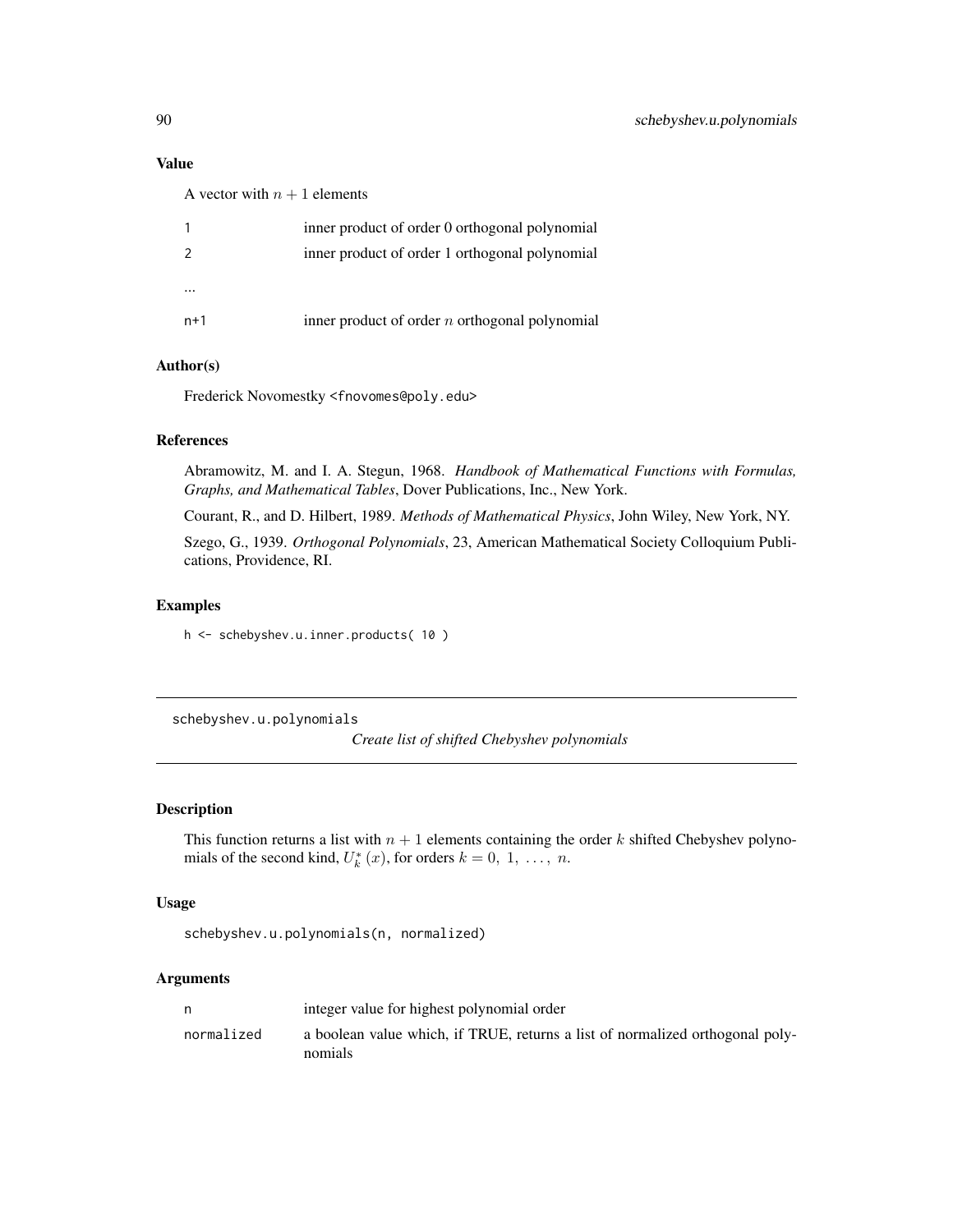## Details

The function schebyshev.u.recurrences produces a data frame with the recurrence relation parameters for the polynomials. If the normalized argument is FALSE, the function orthogonal.polynomials is used to construct the list of orthogonal polynomial objects. Otherwise, the function orthonormal.polynomials is used to construct the list of orthonormal polynomial objects.

#### Value

A list of  $n + 1$  polynomial objects

|               | order 0 shifted Chebyshev polynomial   |
|---------------|----------------------------------------|
| $\mathcal{P}$ | order 1 shifted Chebyshev polynomial   |
|               |                                        |
|               |                                        |
| n+1           | order $n$ shifted Chebyshev polynomial |

# Author(s)

Frederick Novomestky <fnovomes@poly.edu>

#### References

Abramowitz, M. and I. A. Stegun, 1968. *Handbook of Mathematical Functions with Formulas, Graphs, and Mathematical Tables*, Dover Publications, Inc., New York.

Courant, R., and D. Hilbert, 1989. *Methods of Mathematical Physics*, John Wiley, New York, NY.

Szego, G., 1939. *Orthogonal Polynomials*, 23, American Mathematical Society Colloquium Publications, Providence, RI.

## See Also

[schebyshev.u.recurrences](#page-91-0), [orthogonal.polynomials](#page-71-0), [orthonormal.polynomials](#page-72-0)

## Examples

```
###
### gemerate a list of normalized shifted U Chebyshev polynomials of orders 0 to 10
###
normalized.p.list <- schebyshev.u.polynomials( 10, normalized=TRUE )
print( normalized.p.list )
###
### gemerate a list of unnormalized shifted U Chebyshev polynomials of orders 0 to 10
###
unnormalized.p.list <- schebyshev.u.polynomials( 10, normalized=FALSE )
print( unnormalized.p.list )
```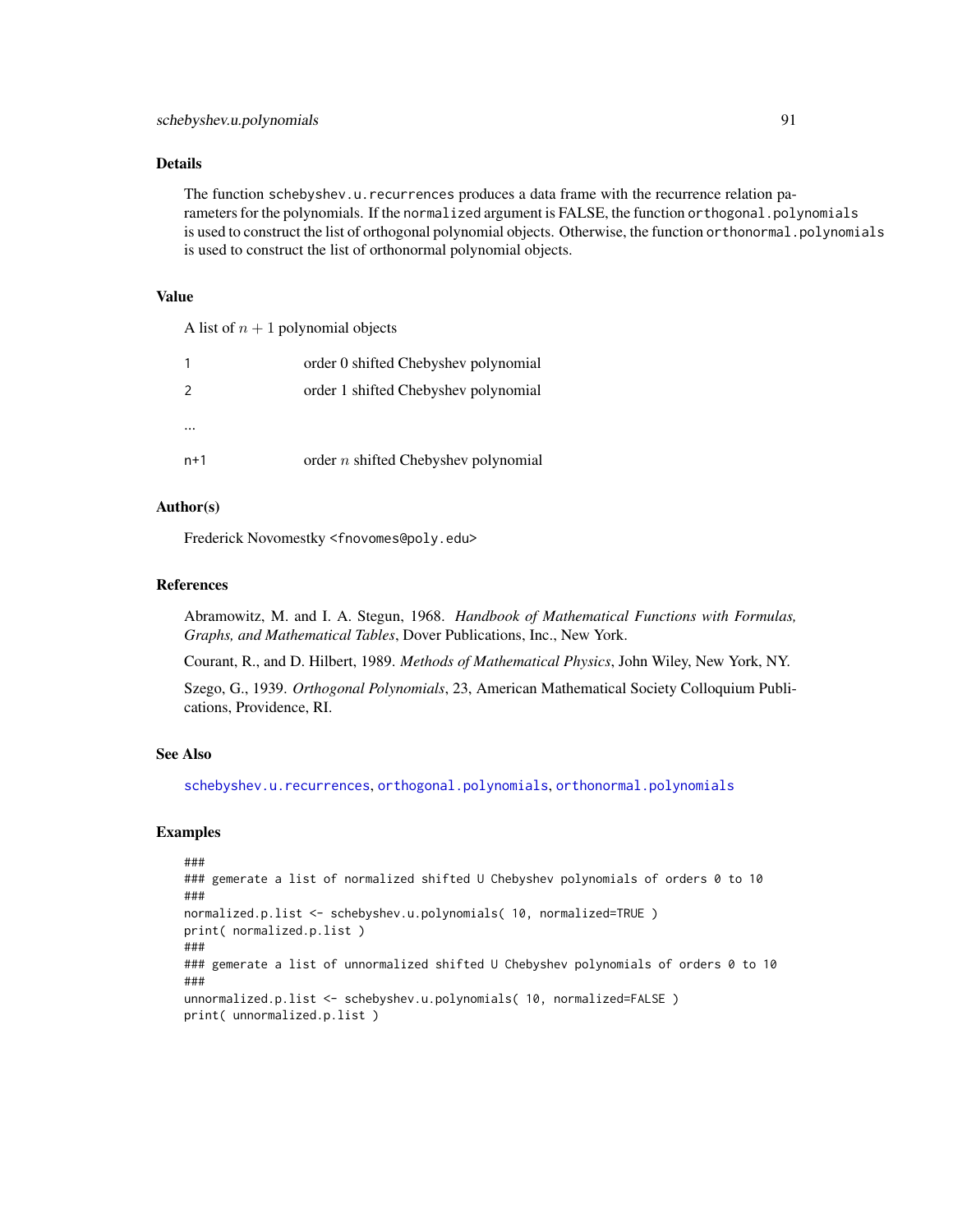```
schebyshev.u.recurrences
```
*Recurrence relations for shifted Chebyshev polynomials*

# Description

This function returns a data frame with  $n + 1$  rows and four named columns containing the coefficient vectors c, d, e and f of the recurrence relations for the order  $k$  shifted Chebyshev polynomial of the second kind,  $U_k^*(x)$ , and for orders  $k = 0, 1, \ldots, n$ .

#### Usage

schebyshev.u.recurrences(n, normalized)

#### Arguments

|            | integer value for the highest polynomial order                                             |
|------------|--------------------------------------------------------------------------------------------|
| normalized | boolean value which, if TRUE, returns recurrence relations for normalized poly-<br>nomials |
|            |                                                                                            |

## Value

A data frame with the recurrence relation parameters.

# Author(s)

Frederick Novomestky <fnovomes@poly.edu>

#### References

Abramowitz, M. and I. A. Stegun, 1968. *Handbook of Mathematical Functions with Formulas, Graphs, and Mathematical Tables*, Dover Publications, Inc., New York.

Courant, R., and D. Hilbert, 1989. *Methods of Mathematical Physics*, John Wiley, New York, NY.

Press, W. H., S. A. Teukolsky, W. T. Vetterling, and B. P. Flannery, 1992. *Numerical Recipes in C*, Cambridge University Press, Cambridge, U.K.

Szego, G., 1939. *Orthogonal Polynomials*, 23, American Mathematical Society Colloquium Publications, Providence, RI.

## See Also

[schebyshev.u.inner.products](#page-88-0)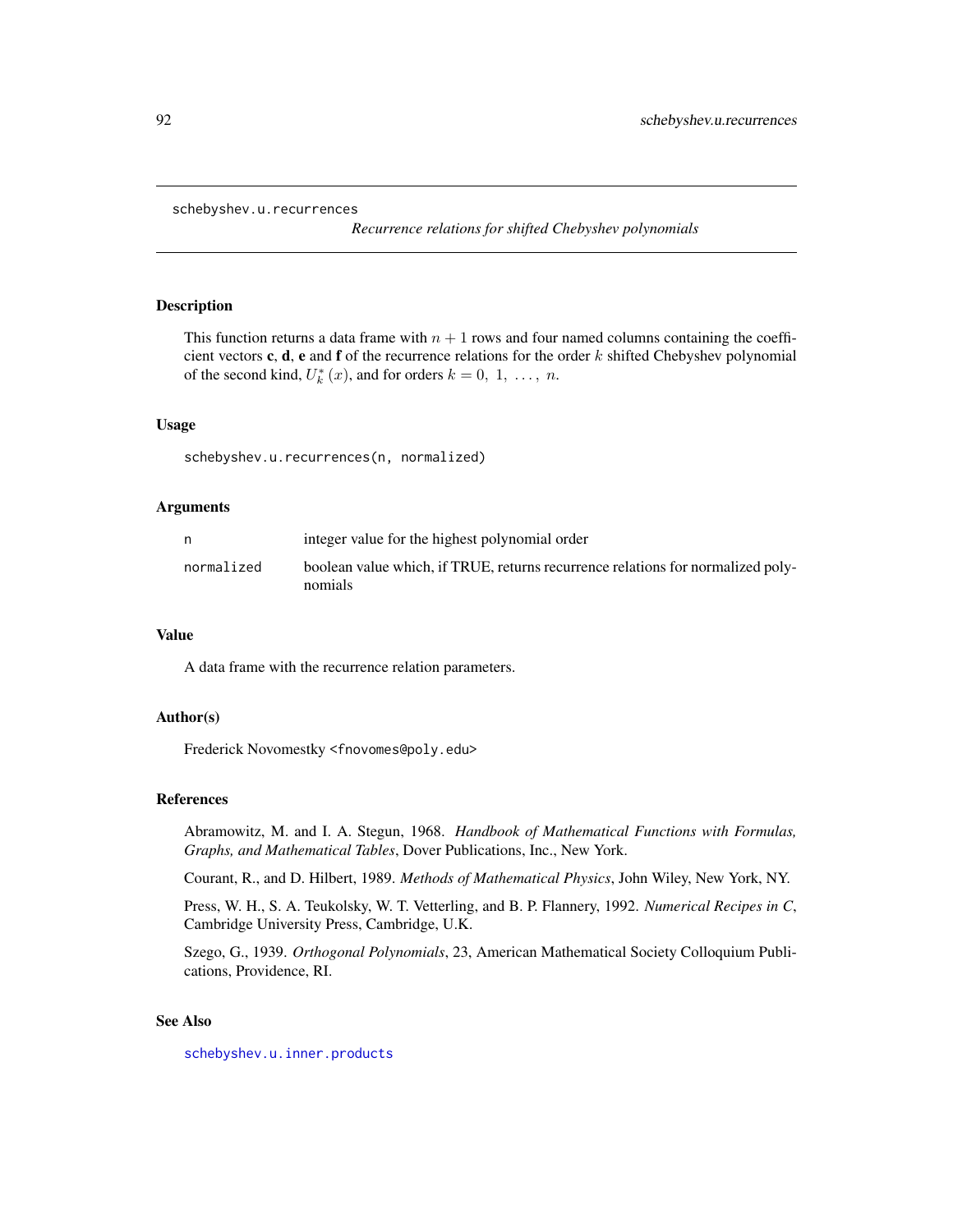# schebyshev.u.weight 93

## Examples

```
###
### generate the recurrence relations for
### the normalized shifted U Chebyshev polynomials
### of orders 0 to 10
###
normalized.r <- schebyshev.u.recurrences( 10, normalized=TRUE )
print( normalized.r )
###
### generate the recurrence relations for
### the unnormalized shifted T Chebyshev polynomials
### of orders 0 to 10
unnormalized.r <- schebyshev.u.recurrences( 10, normalized=FALSE )
print( unnormalized.r )
```
schebyshev.u.weight *Weight function for the shifted Chebyshev polynomial*

# Description

This function returns the value of the weight function for the order  $k$  shifted Chebyshev polynomial of the second kind,  $U_k^*(x)$ .

## Usage

```
schebyshev.u.weight(x)
```
## Arguments

x the function argument which can be a vector

## Details

The function takes on non-zero values in the interval  $(0, 1)$ . The formula used to compute the weight function is as follows.

$$
w(x) = \sqrt{x - x^2}
$$

## Value

The value of the weight function.

## Author(s)

Frederick Novomestky < fnovomes@poly.edu >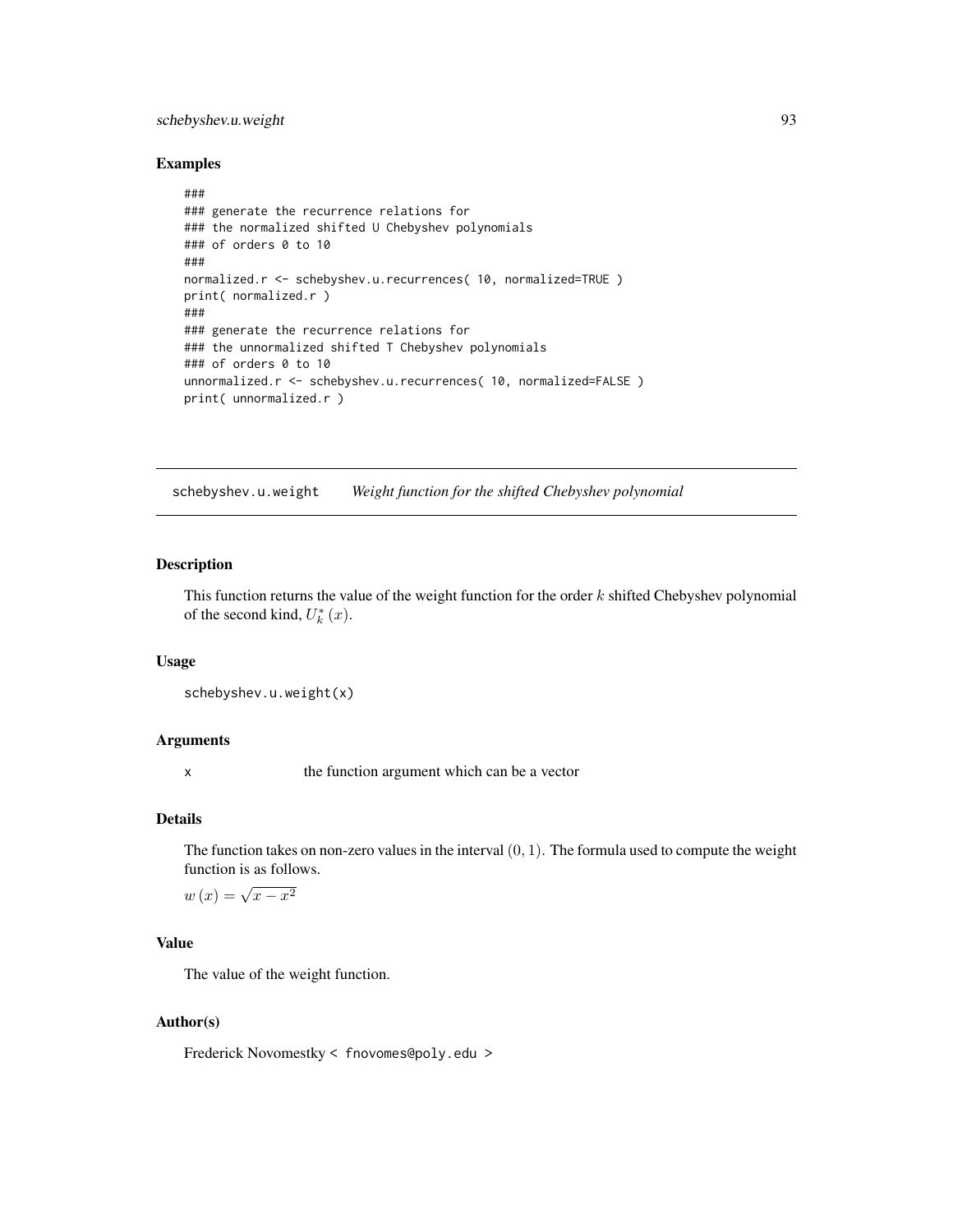## References

Abramowitz, M. and I. A. Stegun, 1968. *Handbook of Mathematical Functions with Formulas, Graphs, and Mathematical Tables*, Dover Publications, Inc., New York.

Courant, R., and D. Hilbert, 1989. *Methods of Mathematical Physics*, John Wiley, New York, NY.

Press, W. H., S. A. Teukolsky, W. T. Vetterling, and B. P. Flannery, 1992. *Numerical Recipes in C*, Cambridge University Press, Cambridge, U.K.

Szego, G., 1939. *Orthogonal Polynomials*, 23, American Mathematical Society Colloquium Publications, Providence, RI.

### Examples

```
###
### compute the shifted U Chebyshev weight function for argument values
### between 0 and 1
###
x \leq - seq( 0, 1, .01 )
y <- schebyshev.u.weight( x )
plot( x, y )
```

```
slegendre.inner.products
```
*Inner products of shifted Legendre polynomials*

#### Description

This function returns a vector with  $n+1$  elements containing the inner product of an order k shifted Legendre polynomial,  $P_k^*(x)$ , with itself (i.e. the norm squared) for orders  $k = 0, 1, ..., n$ .

## Usage

```
slegendre.inner.products(n)
```
#### Arguments

n integer value for the highest polynomial order

## Details

The formula used to compute the inner products is as follows.

 $h_n = \langle P_n^* | P_n^* \rangle = \frac{1}{2 n+1}.$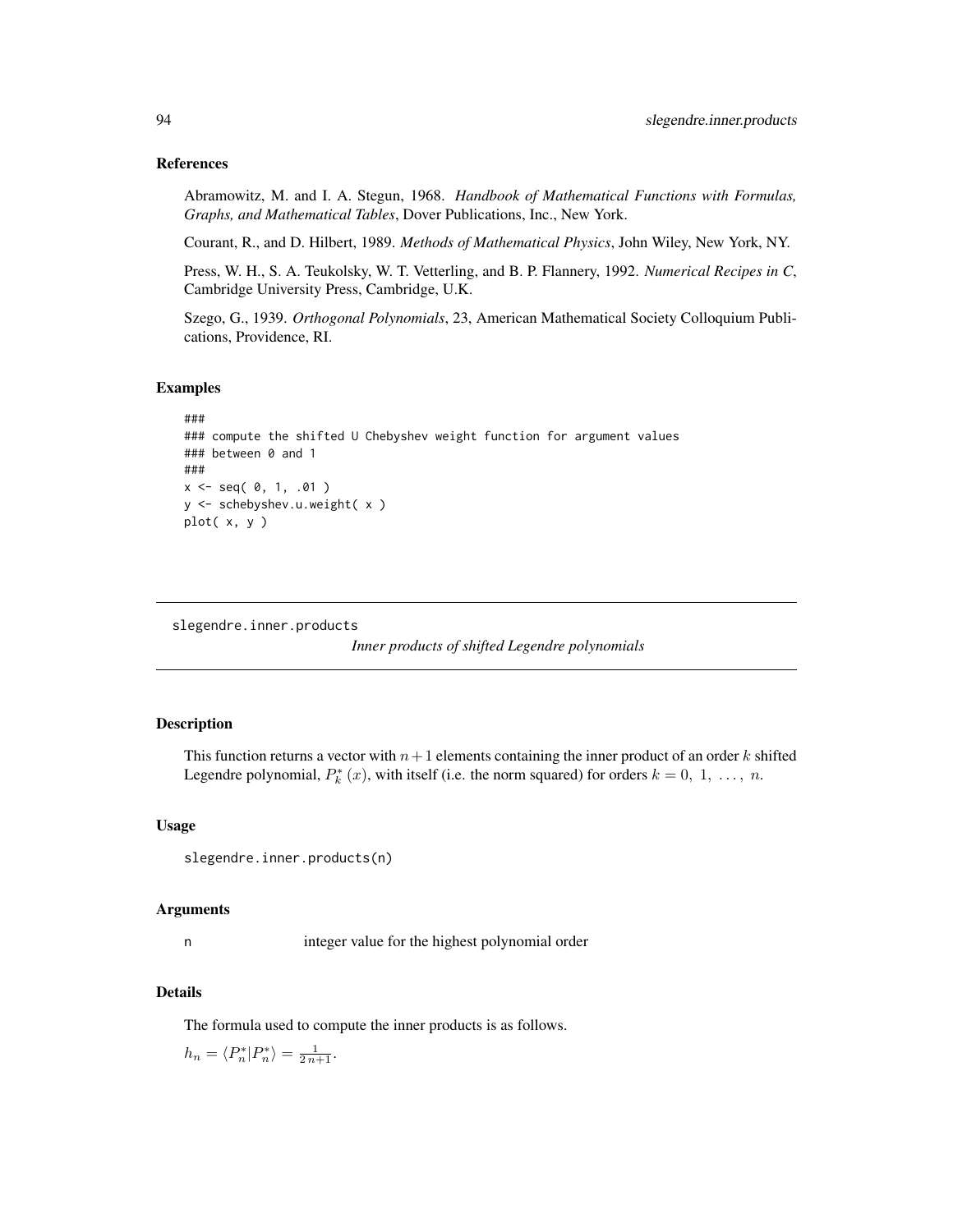# Value

A vector with \$n\$+1 elements

|               | inner product of order 0 orthogonal polynomial   |
|---------------|--------------------------------------------------|
| $\mathcal{P}$ | inner product of order 1 orthogonal polynomial   |
|               |                                                  |
| $n+1$         | inner product of order $n$ orthogonal polynomial |
|               |                                                  |

# Author(s)

Frederick Novomestky <fnovomes@poly.edu>

# References

Abramowitz, M. and I. A. Stegun, 1968. *Handbook of Mathematical Functions with Formulas, Graphs, and Mathematical Tables*, Dover Publications, Inc., New York.

Courant, R., and D. Hilbert, 1989. *Methods of Mathematical Physics*, John Wiley, New York, NY. Szego, G., 1939. *Orthogonal Polynomials*, 23, American Mathematical Society Colloquium Publications, Providence, RI.

# Examples

```
###
### compute the inner products vector for the
### shifted Legendre polynomials of orders 0 to 10
###
h <- slegendre.inner.products( 10 )
print( h )
```
slegendre.polynomials *Create list of shifted Legendre polynomials*

# Description

This function returns a list with  $n+1$  elements containing the order k shifted Legendre polynomials,  $P_k^*(x)$ , for orders  $k = 0, 1, ..., n$ .

## Usage

slegendre.polynomials(n, normalized=FALSE)

## Arguments

| n          | integer value for the highest polynomial order                                           |
|------------|------------------------------------------------------------------------------------------|
| normalized | a boolean value which, if TRUE, returns a list of normalized orthogonal poly-<br>nomials |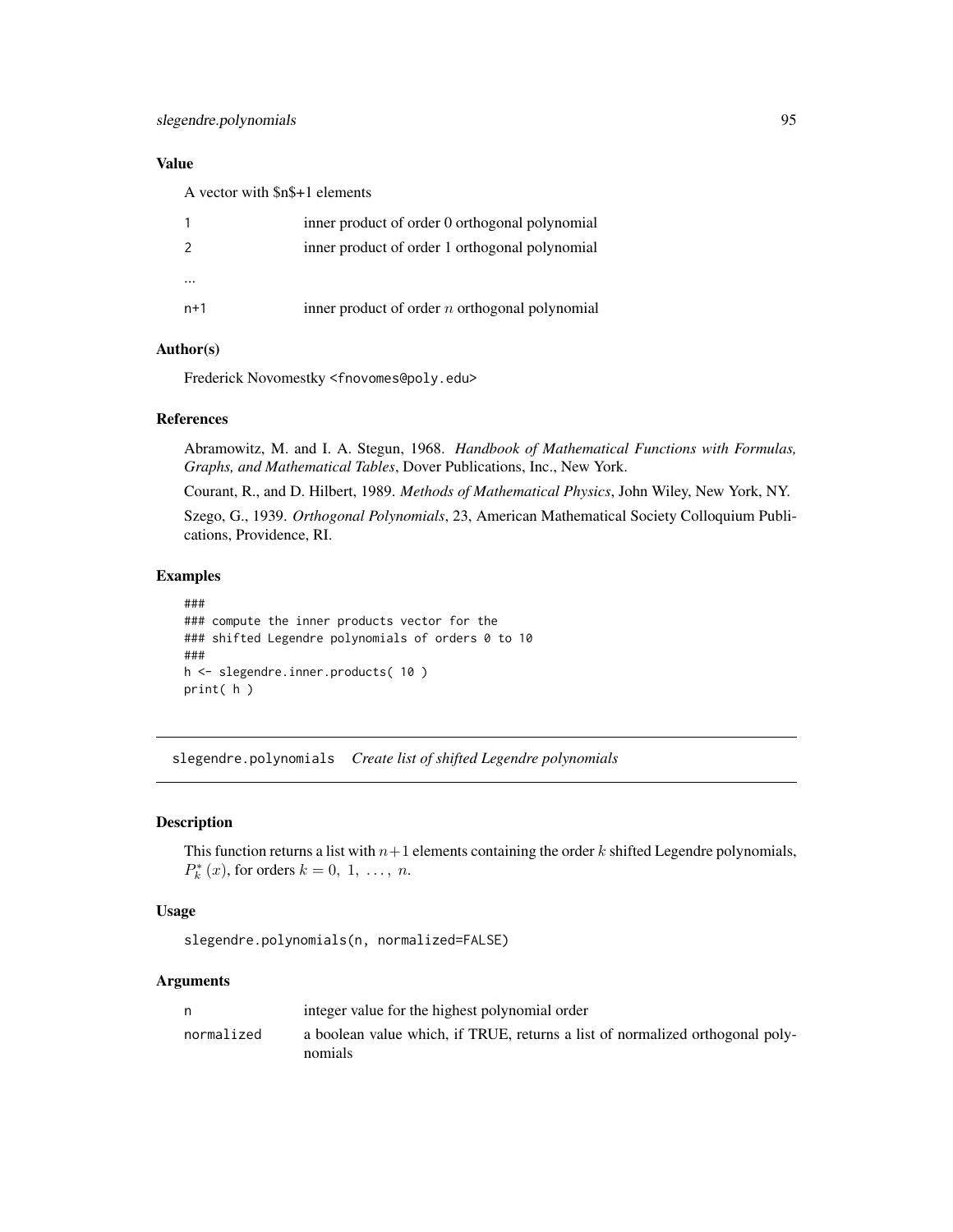# Details

The function slegendre.recurrences produces a data frame with the recurrence relation parameters for the polynomials. If the normalized argument is FALSE, the function orthogonal.polynomials is used to construct the list of orthogonal polynomial objects Otherwise, the function orthonormal.polynomials is used to construct the list of orthonormal polynomial objects.

## Value

A list of  $n + 1$  polynomial objects

|               | order 0 shifted Legendre polynomial   |
|---------------|---------------------------------------|
| $\mathcal{P}$ | order 1 shifted Legendre polynomial   |
|               |                                       |
|               |                                       |
| $n+1$         | order $n$ shifted Legendre polynomial |

# Author(s)

Frederick Novomestky <fnovomes@poly.edu>

#### References

Abramowitz, M. and I. A. Stegun, 1968. *Handbook of Mathematical Functions with Formulas, Graphs, and Mathematical Tables*, Dover Publications, Inc., New York.

Courant, R., and D. Hilbert, 1989. *Methods of Mathematical Physics*, John Wiley, New York, NY.

Szego, G., 1939. *Orthogonal Polynomials*, 23, American Mathematical Society Colloquium Publications, Providence, RI.

## See Also

[slegendre.recurrences](#page-96-0), [orthogonal.polynomials](#page-71-0), [orthonormal.polynomials](#page-72-0)

## Examples

```
###
### gemerate a list of normalized shifted Legendre polynomials of orders 0 to 10
###
normalized.p.list <- slegendre.polynomials( 10, normalized=TRUE )
print( normalized.p.list )
###
### gemerate a list of unnormalized shifted Legendre polynomials of orders 0 to 10
###
unnormalized.p.list <- slegendre.polynomials( 10, normalized=FALSE )
print( unnormalized.p.list )
```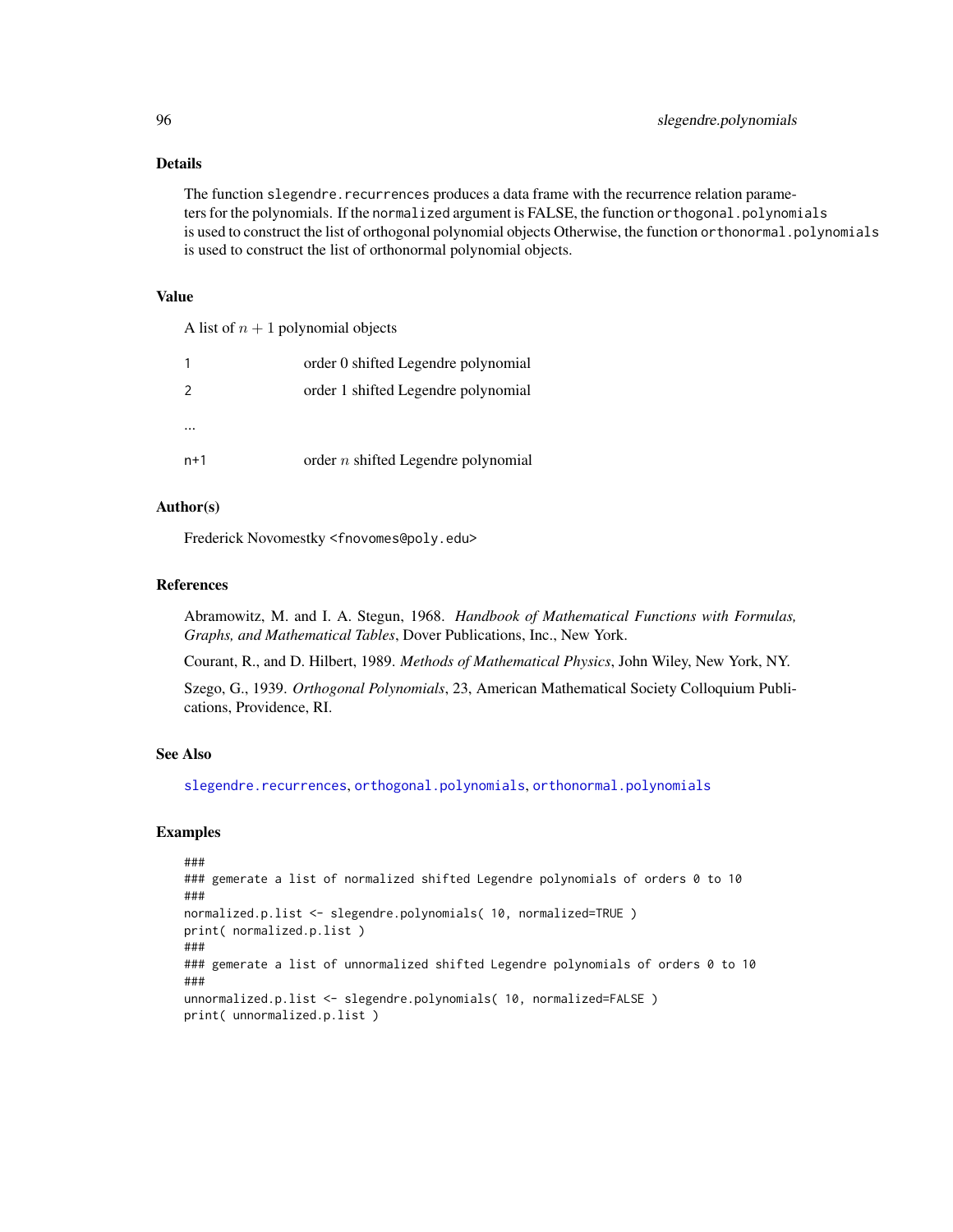<span id="page-96-0"></span>slegendre.recurrences *Recurrence relations for shifted Legendre polynomials*

## Description

This function returns a data frame with  $n + 1$  rows and four named columns containing the coefficient vectors c, d, e and f of the recurrence relations for the order  $k$  shifted Legendre polynomial,  $P_k^*(x)$ , and for orders  $k = 0, 1, \ldots, n$ .

## Usage

slegendre.recurrences(n, normalized=FALSE)

## Arguments

|            | integer value for the highest polynomial order                                             |
|------------|--------------------------------------------------------------------------------------------|
| normalized | boolean value which, if TRUE, returns recurrence relations for normalized poly-<br>nomials |

## Value

A data frame with the recurrence relation parameters.

## Author(s)

Frederick Novomestky <fnovomes@poly.edu>

## References

Abramowitz, M. and I. A. Stegun, 1968. *Handbook of Mathematical Functions with Formulas, Graphs, and Mathematical Tables*, Dover Publications, Inc., New York.

Courant, R., and D. Hilbert, 1989. *Methods of Mathematical Physics*, John Wiley, New York, NY.

Press, W. H., S. A. Teukolsky, W. T. Vetterling, and B. P. Flannery, 1992. *Numerical Recipes in C*, Cambridge University Press, Cambridge, U.K.

Szego, G., 1939. *Orthogonal Polynomials*, 23, American Mathematical Society Colloquium Publications, Providence, RI.

# See Also

[slegendre.inner.products](#page-93-0),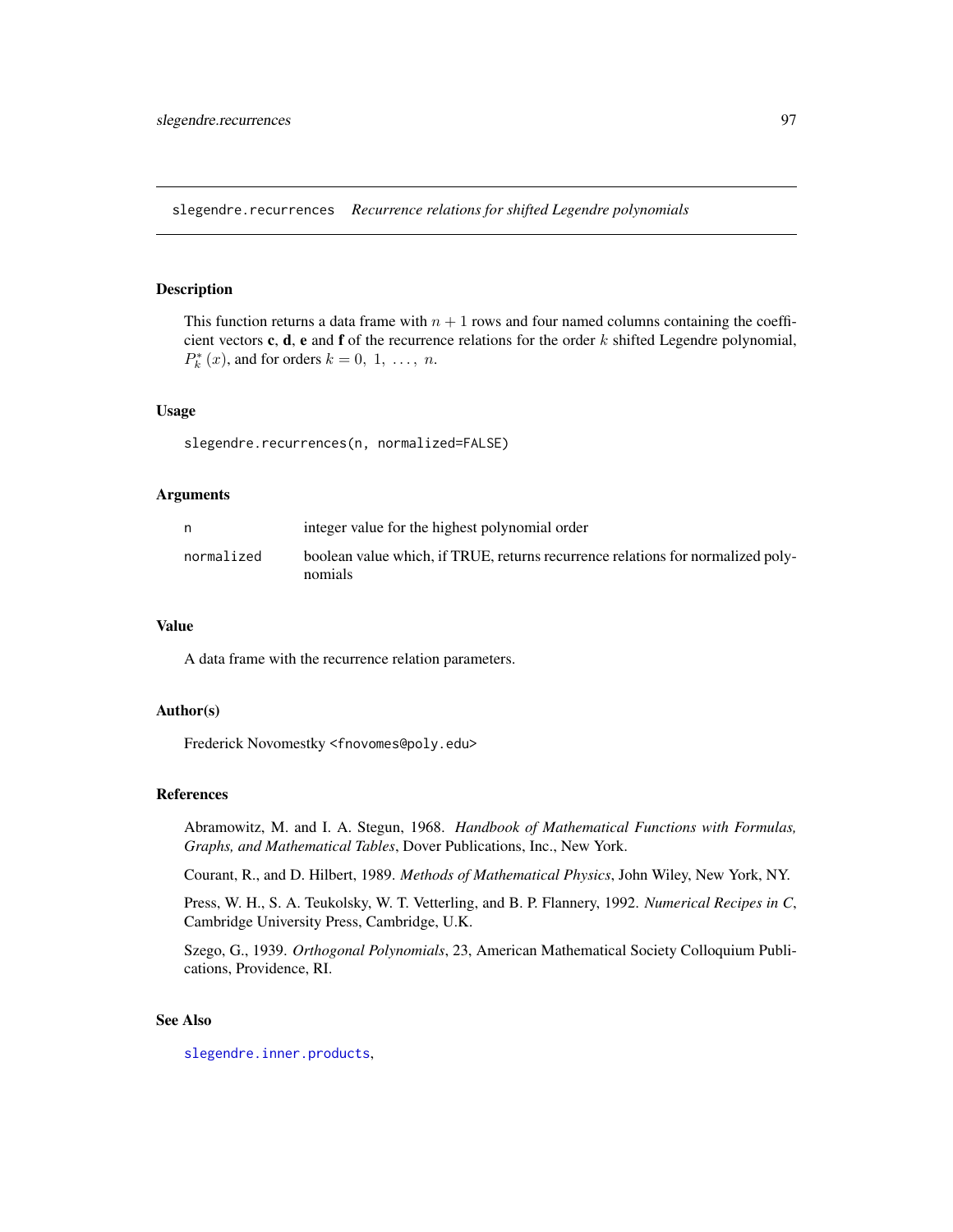## Examples

```
###
### generate the recurrence relations for normalized shifted Legendre polynomials
### of orders 0 to 10
###
normalized.r <- slegendre.recurrences( 10, normalized=TRUE )
print( normalized.r )
###
### generate the recurrence relations for normalized shifted Legendre polynomials
### of orders 0 to 10
###
unnormalized.r <- slegendre.recurrences( 10, normalized=FALSE )
print( unnormalized.r )
```
slegendre.weight *Weight function for the shifted Legendre polynomial*

## Description

This function returns the value of the weight function for the order  $k$  shifted Legendre polynomial,  $P_{k}^{*}(x).$ 

## Usage

slegendre.weight(x)

## Arguments

x the function argument which can be a vector

## Details

The function takes on non-zero values in the interval  $(0, 1)$ . The formula used to compute the weight function is as follows.

 $w(x) = 1$ 

# Value

The value of the weight function

## Author(s)

Frederick Novomestky < fnovomes@poly.edu >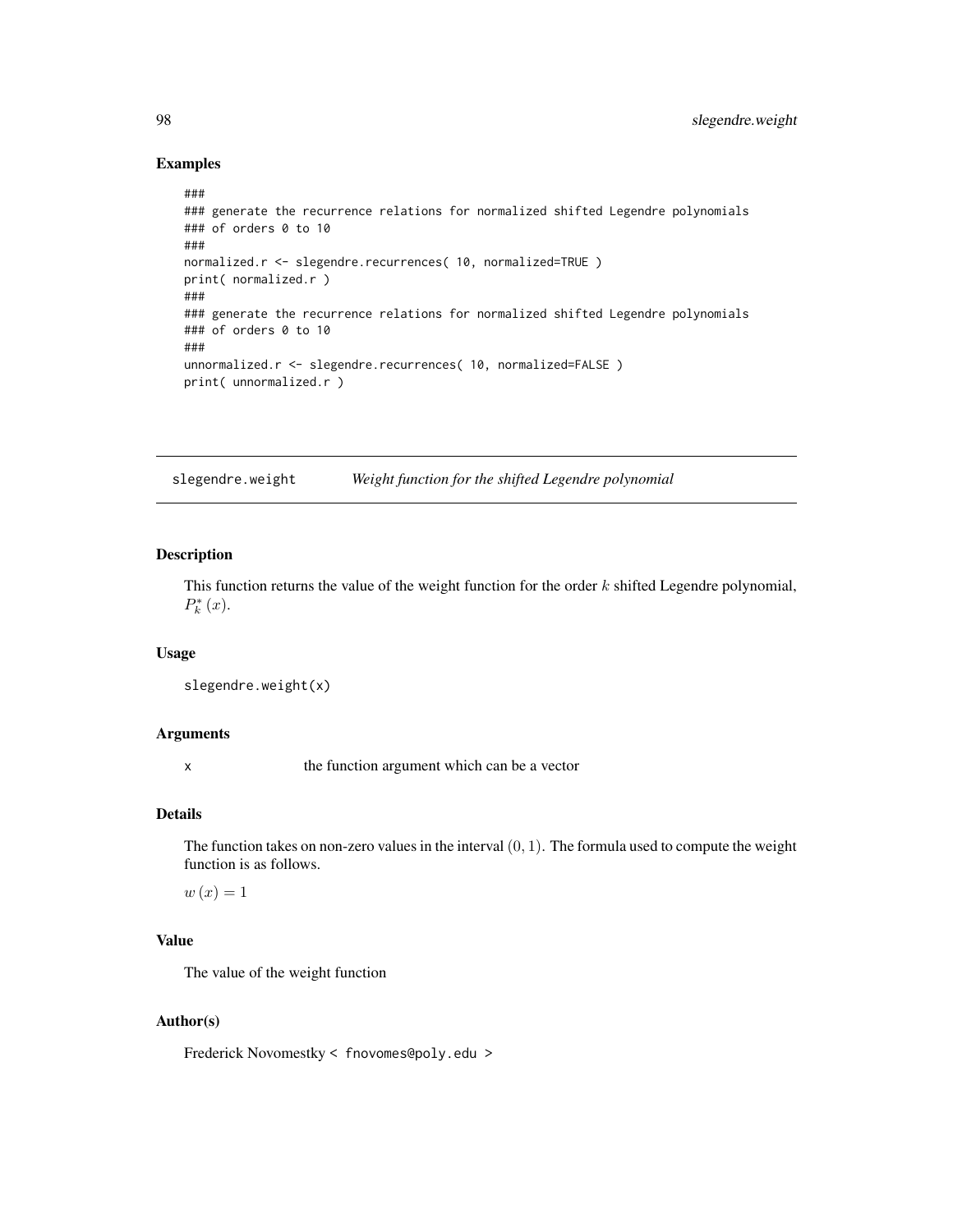## References

Abramowitz, M. and I. A. Stegun, 1968. *Handbook of Mathematical Functions with Formulas, Graphs, and Mathematical Tables*, Dover Publications, Inc., New York.

Courant, R., and D. Hilbert, 1989. *Methods of Mathematical Physics*, John Wiley, New York, NY.

Press, W. H., S. A. Teukolsky, W. T. Vetterling, and B. P. Flannery, 1992. *Numerical Recipes in C*, Cambridge University Press, Cambridge, U.K.

Szego, G., 1939. *Orthogonal Polynomials*, 23, American Mathematical Society Colloquium Publications, Providence, RI.

## Examples

```
###
### compute the shifted Legendre weight function for argument values
### between 0 and 1
###
x \le - seq( 0, 1, .01 )
y <- slegendre.weight( x )
```
<span id="page-98-0"></span>spherical.inner.products

*Inner products of spherical polynomials*

## Description

This function returns a vector with  $n + 1$  elements containing the inner product of an order k spherical polynomial,  $P_k(x)$ , with itself (i.e. the norm squared) for orders  $k = 0, 1, \ldots, n$ .

## Usage

spherical.inner.products(n)

#### Arguments

n integer value for the highest polynomial order

# Details

The formula used to compute the inner products of the spherical orthogonal polynomials is the same as that used for the Legendre orthogonal polynomials.

## Value

A vector with  $n + 1$  elements 1 inner product of order 0 orthogonal polynomial 2 inner product of order 1 orthogonal polynomial ...  $n+1$  inner product of order *n* orthogonal polynomial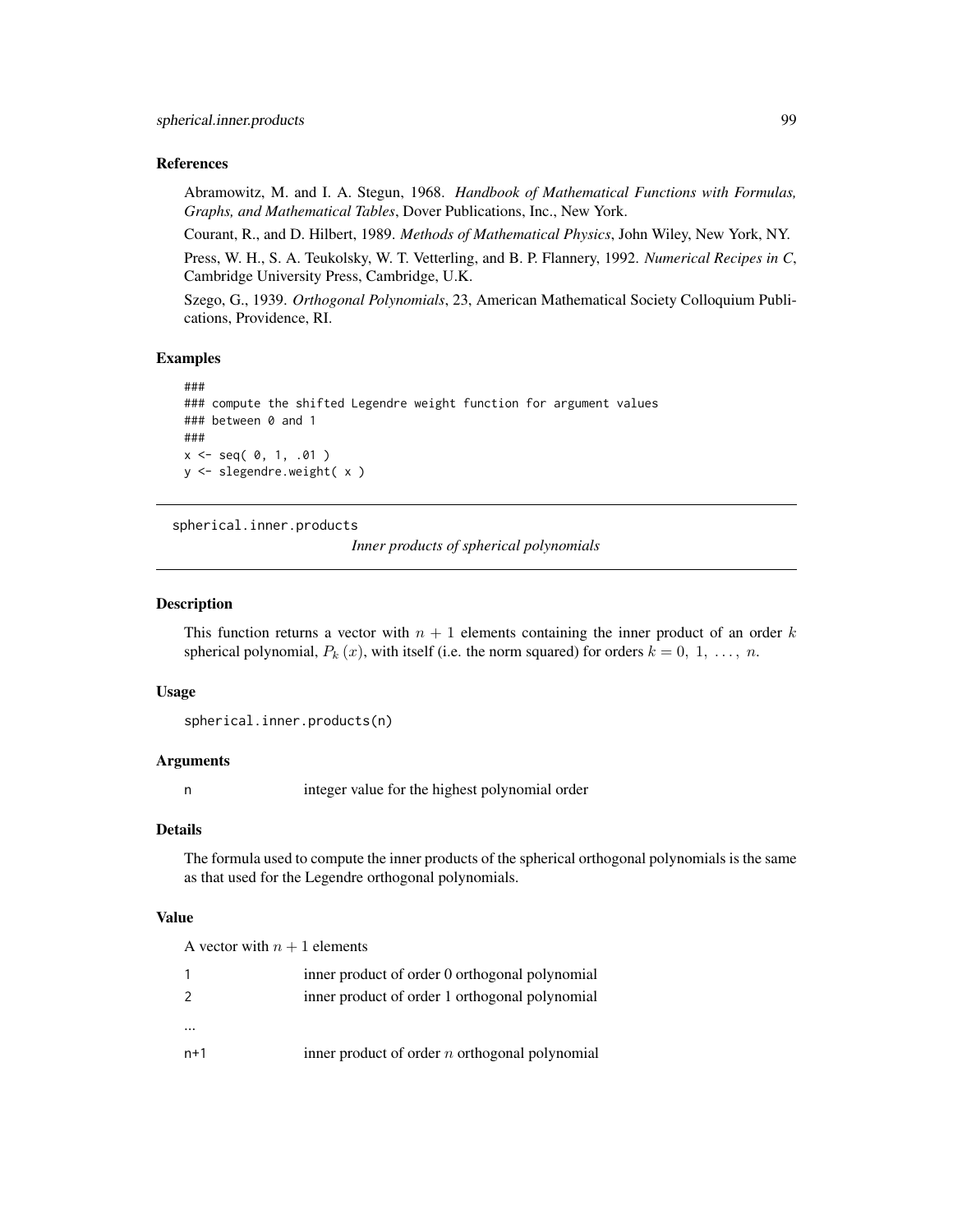Frederick Novomestky <fnovomes@poly.edu>

## References

Abramowitz, M. and I. A. Stegun, 1968. *Handbook of Mathematical Functions with Formulas, Graphs, and Mathematical Tables*, Dover Publications, Inc., New York.

Courant, R., and D. Hilbert, 1989. *Methods of Mathematical Physics*, John Wiley, New York, NY.

Szego, G., 1939. *Orthogonal Polynomials*, 23, American Mathematical Society Colloquium Publications, Providence, RI.

## See Also

[legendre.inner.products](#page-62-0)

## Examples

```
###
### generate the inner products vector for the spherical polynomals
### of orders 0 to 10.
###
h <- spherical.inner.products( 10 )
print( h )
```
spherical.polynomials *Create list of spherical polynomials*

## Description

This function returns a list with  $n+1$  elements containing the order k spherical polynomials,  $P_k(x)$ , for orders  $k = 0, 1, \ldots, n$ .

#### Usage

```
spherical.polynomials(n, normalized=FALSE)
```
## Arguments

|            | integer value for the highest polynomial order                                           |
|------------|------------------------------------------------------------------------------------------|
| normalized | a boolean value which, if TRUE, returns a list of normalized orthogonal poly-<br>nomials |

## Details

The function spherical.recurrences produces a data frame with the recurrence relation parameters for the polynomials. If the normalized argument is FALSE, the function orthogonal.polynomials is used to construct the list of orthogonal polynomial objects. Otherwise, the function orthonormal.polynomials is used to construct the list of orthonormal polynomial objects.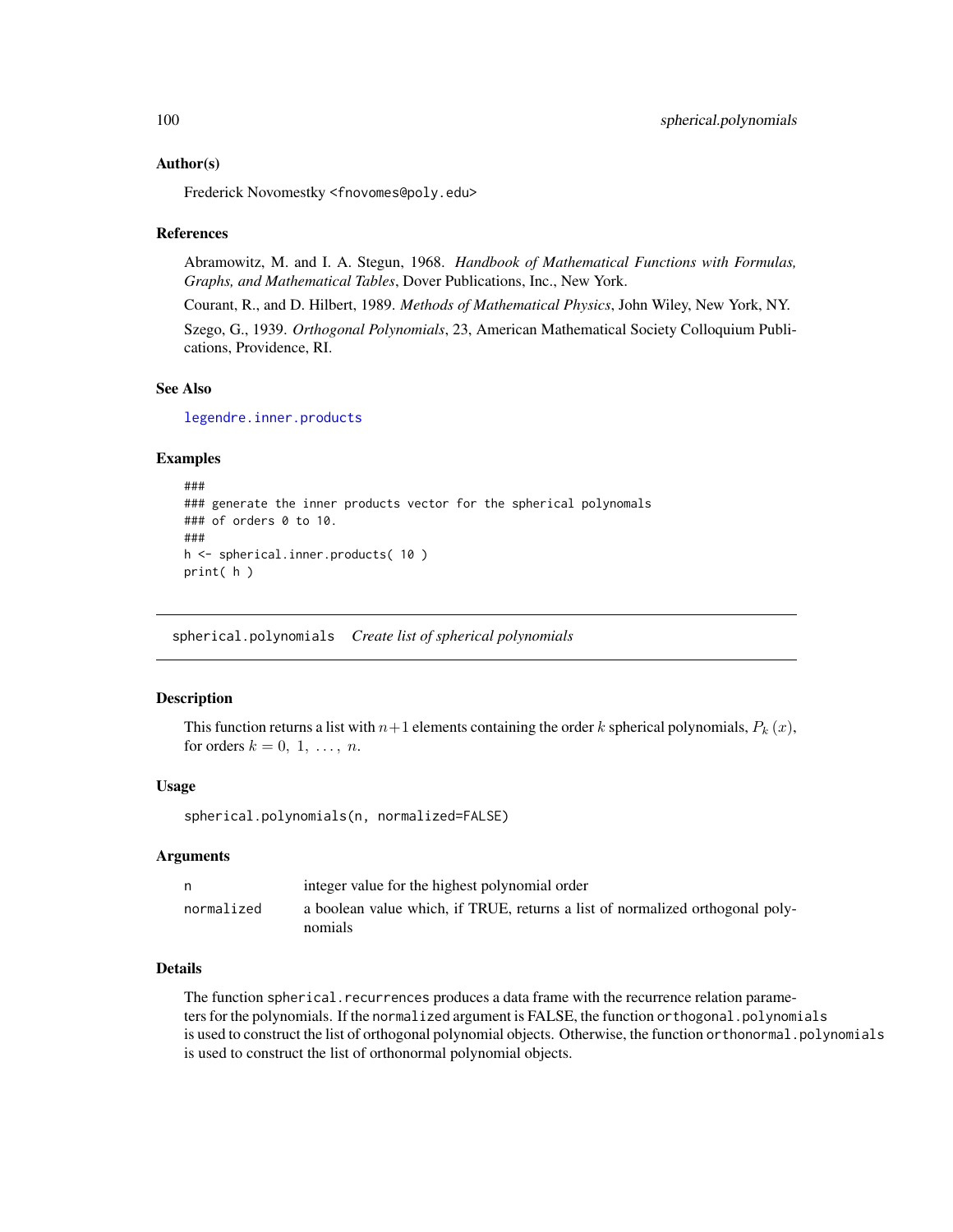## Value

A list of  $n + 1$  polynomial objects

|                | order 0 spherical polynomial   |
|----------------|--------------------------------|
| $\overline{z}$ | order 1 spherical polynomial   |
|                |                                |
| $n+1$          | order $n$ Chebyshev polynomial |

## Author(s)

Frederick Novomestky <fnovomes@poly.edu>

# References

Abramowitz, M. and I. A. Stegun, 1968. *Handbook of Mathematical Functions with Formulas, Graphs, and Mathematical Tables*, Dover Publications, Inc., New York.

Courant, R., and D. Hilbert, 1989. *Methods of Mathematical Physics*, John Wiley, New York, NY.

Szego, G., 1939. *Orthogonal Polynomials*, 23, American Mathematical Society Colloquium Publications, Providence, RI.

# See Also

[spherical.recurrences](#page-100-0), [orthogonal.polynomials](#page-71-0), [orthonormal.polynomials](#page-72-0)

## Examples

```
###
### generate a list of spherical orthonormal polynomials of orders 0 to 10
###
normalized.p.list <- spherical.polynomials( 10, normalized=TRUE )
print( normalized.p.list )
###
### generate a list of spherical orthogonal polynomials of orders 0 to 10
###
unnormalized.p.list <- spherical.polynomials( 10, normalized=FALSE )
print( unnormalized.p.list )
```
<span id="page-100-0"></span>spherical.recurrences *Recurrence relations for spherical polynomials*

## Description

This function returns a data frame with  $n + 1$  rows and four named columns containing the coefficient vectors **c**, **d**, **e** and **f** of the recurrence relations for the order k spherical polynomial,  $P_k(x)$ , and for orders  $k = 0, 1, \ldots, n$ .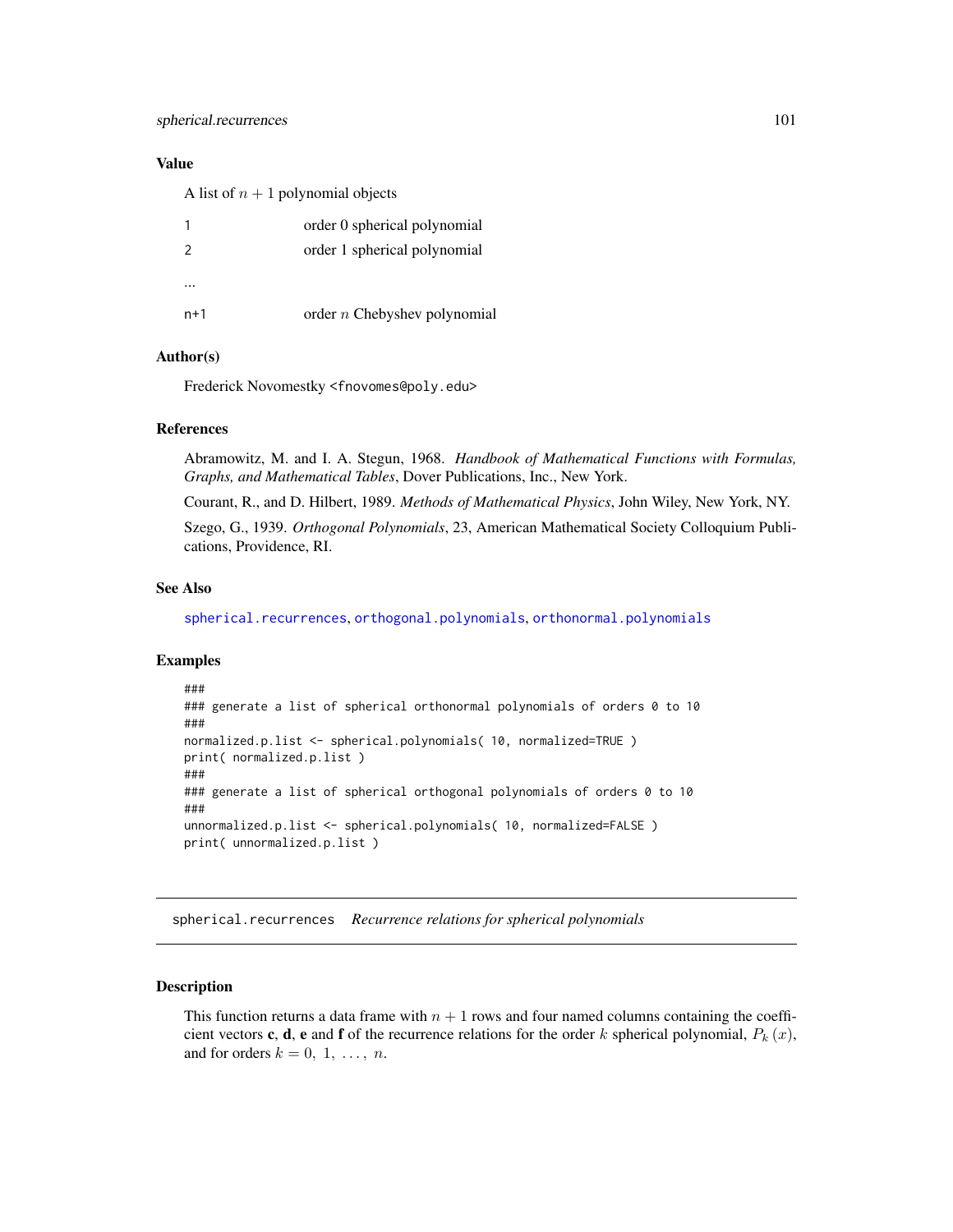#### Usage

spherical.recurrences(n, normalized=FALSE)

#### Arguments

|            | integer value for the highest polynomial order                                             |
|------------|--------------------------------------------------------------------------------------------|
| normalized | boolean value which, if TRUE, returns recurrence relations for normalized poly-<br>nomials |

# Value

A data frame with the recurrence relation parameters.

## Author(s)

Frederick Novomestky <fnovomes@poly.edu>

# References

Abramowitz, M. and I. A. Stegun, 1968. *Handbook of Mathematical Functions with Formulas, Graphs, and Mathematical Tables*, Dover Publications, Inc., New York.

Courant, R., and D. Hilbert, 1989. *Methods of Mathematical Physics*, John Wiley, New York, NY.

Szego, G., 1939. *Orthogonal Polynomials*, 23, American Mathematical Society Colloquium Publications, Providence, RI.

# See Also

[spherical.inner.products](#page-98-0)

## Examples

```
###
### generate the recurrence relations for
### the normalized spherical polynomials
### of orders 0 to 10
###
normalized.r <- spherical.recurrences( 10, normalized=TRUE )
print( normalized.r )
###
### generate the recurrence relations for
### the unnormalized spherical polynomials
### of orders 0 to 10
###
unnormalized.r <- spherical.recurrences( 10, normalized=FALSE )
print( unnormalized.r )
```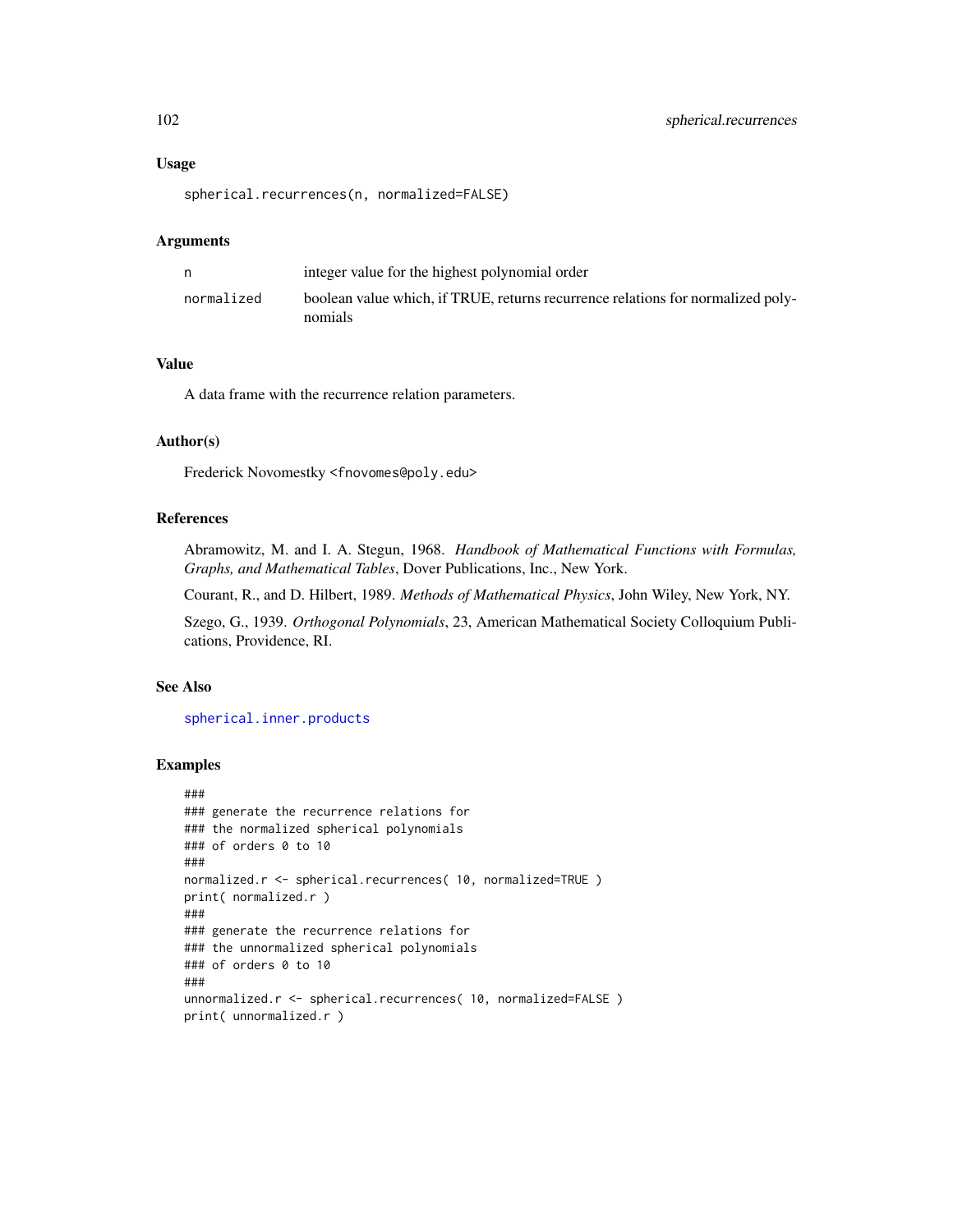spherical.weight *Weight function for the spherical polynomial*

#### Description

This function returns the value of the weight function for the order k spherical polynomial,  $P_k(x)$ .

## Usage

```
spherical.weight(x)
```
# Arguments

x the function argument which can be a vector or matrix

## Details

The function takes on non-zero values in the interval  $(-1, 1)$ . The formula used to compute the weight function is as follows.

 $w(x) = 1$ 

## Value

The value of the weight function

## Author(s)

Frederick Novomestky < fnovomes@poly.edu >

## References

Abramowitz, M. and I. A. Stegun, 1968. *Handbook of Mathematical Functions with Formulas, Graphs, and Mathematical Tables*, Dover Publications, Inc., New York.

Courant, R., and D. Hilbert, 1989. *Methods of Mathematical Physics*, John Wiley, New York, NY.

Press, W. H., S. A. Teukolsky, W. T. Vetterling, and B. P. Flannery, 1992. *Numerical Recipes in C*, Cambridge University Press, Cambridge, U.K.

Szego, G., 1939. *Orthogonal Polynomials*, 23, American Mathematical Society Colloquium Publications, Providence, RI.

## Examples

```
###
### compute the spherical weight function for a sequence of values between -2 and 2
###
x \le - seq( -2, 2, .01)
y <- spherical.weight( x )
plot( x, y )
```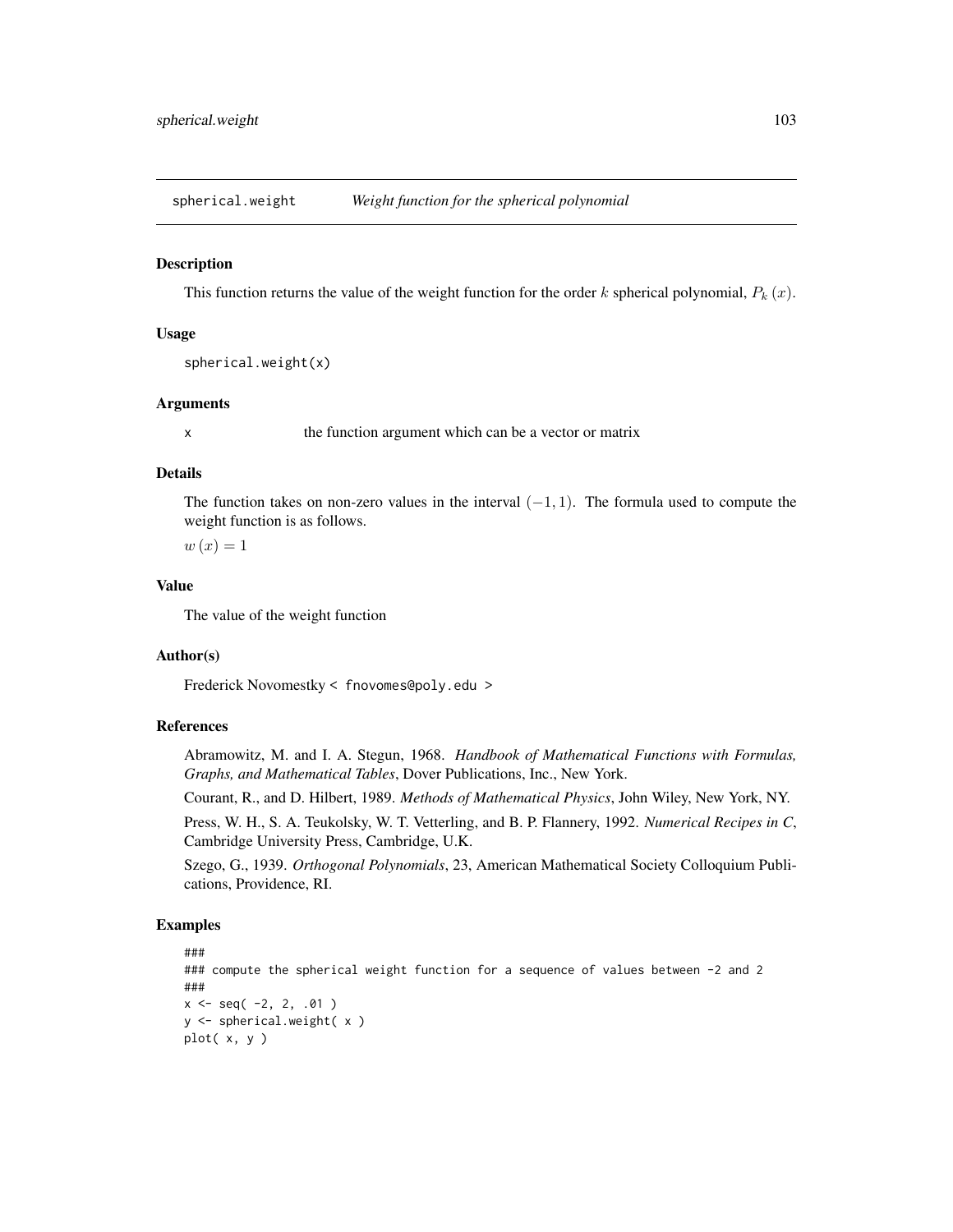ultraspherical.inner.products

*Inner products of ultraspherical polynomials*

#### Description

This function returns a vector with  $n + 1$  elements containing the inner product of an order k ultraspherical polynomial,  $C_k^{(\alpha)}$  $k_k^{(\alpha)}(x)$ , with itself (i.e. the norm squared) for orders  $k = 0, 1, ..., n$ .

# Usage

ultraspherical.inner.products(n,alpha)

## Arguments

| n     | integer value for the highest polynomial order |
|-------|------------------------------------------------|
| alpha | numeric value for the polynomial parameter     |

## Details

This function uses the same formula as the function gegenbauer. inner.products.

#### Value

A vector with  $n + 1$  elements 1 inner product of order 0 orthogonal polynomial 2 inner product of order 1 orthogonal polynomial ...  $n+1$  inner product of order *n* orthogonal polynomial

# Author(s)

Frederick Novomestky <fnovomes@poly.edu>

# References

Abramowitz, M. and I. A. Stegun, 1968. *Handbook of Mathematical Functions with Formulas, Graphs, and Mathematical Tables*, Dover Publications, Inc., NY.

Courant, R., and D. Hilbert, 1989. *Methods of Mathematical Physics*, John Wiley, New York, NY. Szego, G., 1939. *Orthogonal Polynomials*, 23, American Mathematical Society Colloquium Publications, Providence, RI.

## See Also

[gegenbauer.inner.products](#page-21-0)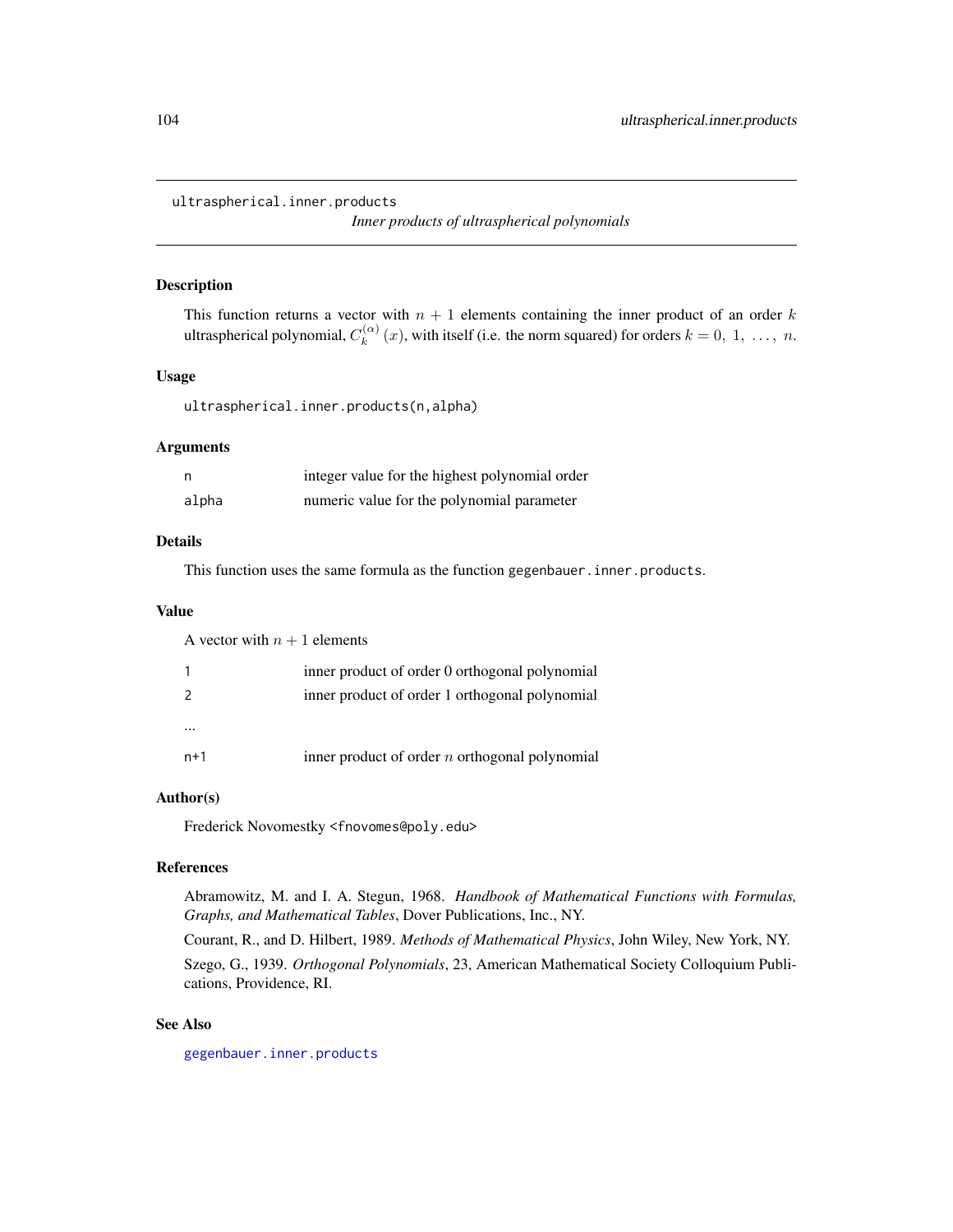# ultraspherical.polynomials 105

## Examples

```
###
### generate the inner products vector for the
### ultraspherical polynomials of orders 0 to 10.
### the polynomial parameter is 1.0
###
h <- ultraspherical.inner.products( 10, 1 )
print( h )
```
ultraspherical.polynomials

*Create list of ultraspherical polynomials*

# Description

This function returns a list with  $n + 1$  elements containing the order k ultraspherical polynomials,  $C_k^{(\alpha)}$  $k^{(\alpha)}(x)$ , for orders  $k = 0, 1, \ldots, n$ .

# Usage

ultraspherical.polynomials(n, alpha, normalized=FALSE)

### Arguments

| n          | integer value for the highest polynomial order                                           |
|------------|------------------------------------------------------------------------------------------|
| alpha      | polynomial parameter                                                                     |
| normalized | a boolean value which, if TRUE, returns a list of normalized orthogonal poly-<br>nomials |

# Details

The function ultraspherical.recurrences produces a data frame with the recurrence relation parameters for the polynomials. If the normalized argument is FALSE, the function orthogonal.polynomials is used to construct the list of orthogonal polynomial objects. Otherwise, the function or thonormal.polynomials is used to construct the list of orthonormal polynomial objects.

## Value

A list of  $n + 1$  polynomial objects

|               | order 0 ultraspherical polynomial   |
|---------------|-------------------------------------|
| $\mathcal{P}$ | order 1 ultraspherical polynomial   |
|               |                                     |
| $n+1$         | order $n$ ultraspherical polynomial |
|               |                                     |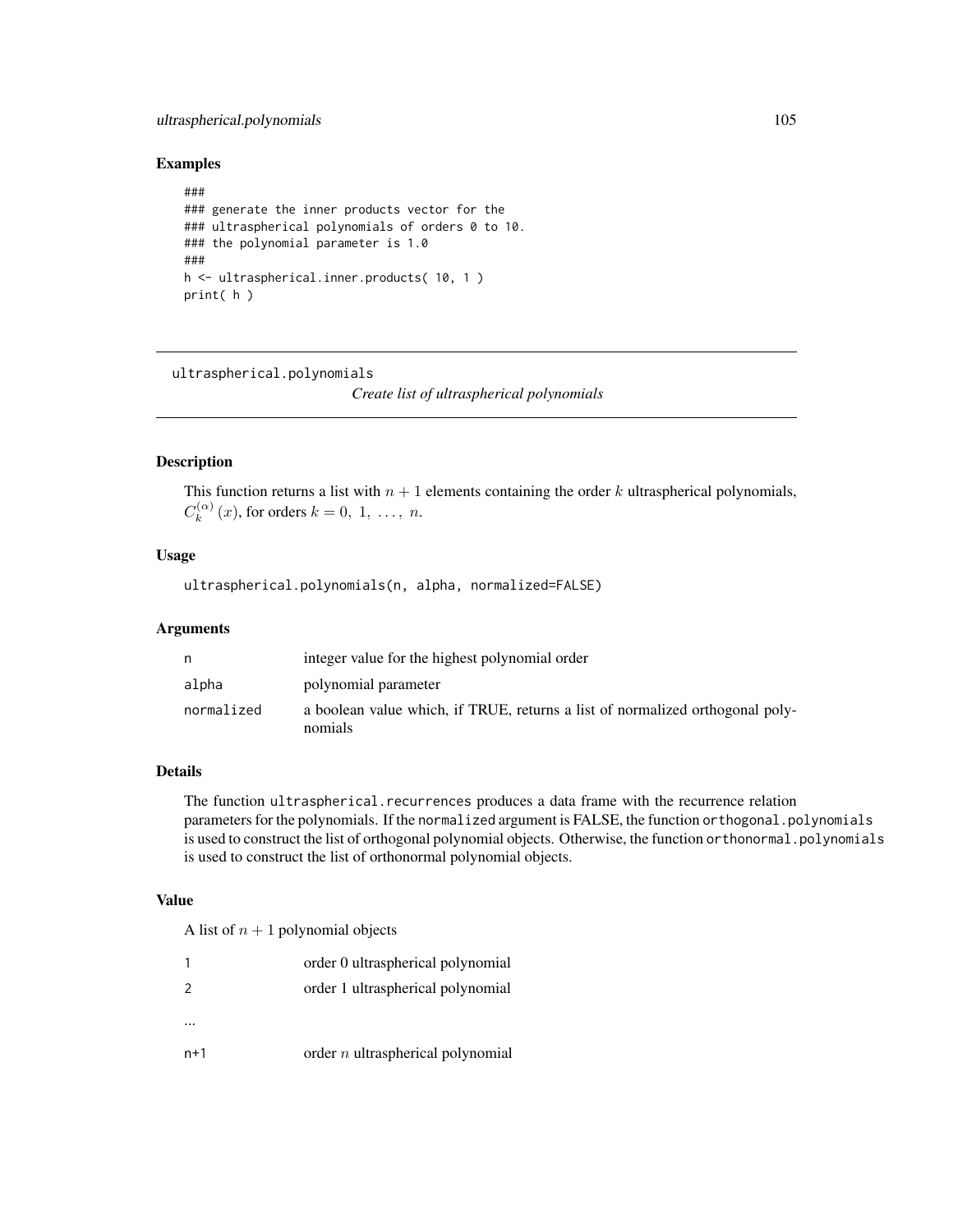Frederick Novomestky <fnovomes@poly.edu>

# References

Abramowitz, M. and I. A. Stegun, 1968. *Handbook of Mathematical Functions with Formulas, Graphs, and Mathematical Tables*, Dover Publications, Inc., New York.

Courant, R., and D. Hilbert, 1989. *Methods of Mathematical Physics*, John Wiley, New York, NY.

Szego, G., 1939. *Orthogonal Polynomials*, 23, American Mathematical Society Colloquium Publications, Providence, RI.

#### See Also

[gegenbauer.recurrences](#page-24-0), [orthogonal.polynomials](#page-71-0), [orthonormal.polynomials](#page-72-0)

### Examples

```
###
### gemerate a list of normalized ultra spherical polynomials
### of orders 0 to 10
###
normalized.p.list <- ultraspherical.polynomials( 10, 1, normalized=TRUE )
print( normalized.p.list )
###
### gemerate a list of unnormalized ultra spherical polynomials
### of orders 0 to 10
###
unnormalized.p.list <- ultraspherical.polynomials( 10, 1, normalized=FALSE )
print( unnormalized.p.list )
```
<span id="page-105-0"></span>ultraspherical.recurrences

*Recurrence relations for ultraspherical polynomials*

## **Description**

This function returns a data frame with  $n + 1$  rows and four named columns containing the coefficient vectors c, d, e and f of the recurrence relations for the order  $k$  ultraspherical polynomial,  $C_k^{(\alpha)}$  $k_k^{(\alpha)}(x)$ , and for orders  $k = 0, 1, \ldots, n$ .

#### Usage

```
ultraspherical.recurrences(n, alpha, normalized=FALSE)
```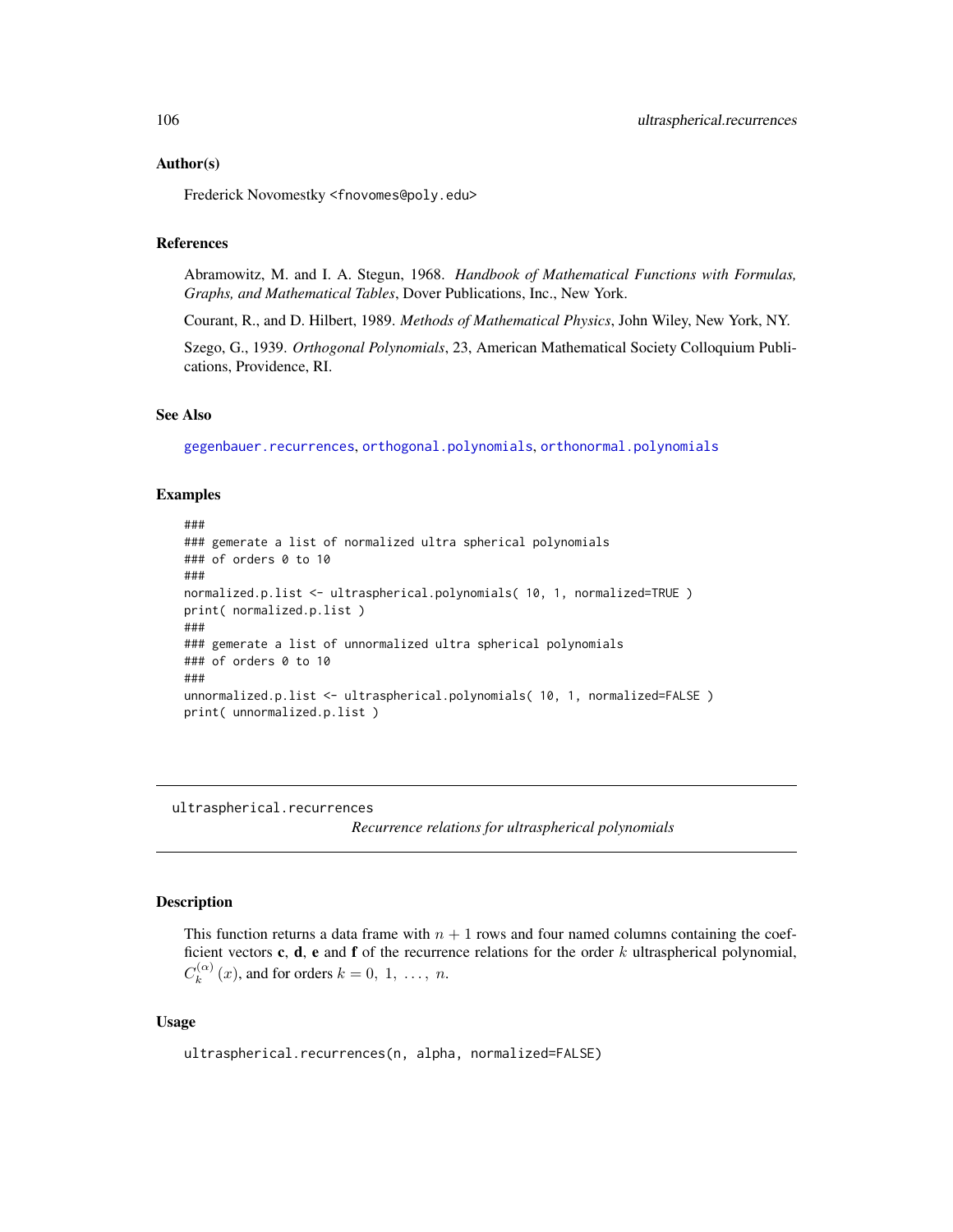## Arguments

| n          | integer value for the highest polynomial order                                             |
|------------|--------------------------------------------------------------------------------------------|
| alpha      | numeric value for the polynomial parameter                                                 |
| normalized | boolean value which, if TRUE, returns recurrence relations for normalized poly-<br>nomials |

## Value

A data frame with the recurrence relation parameters.

#### Author(s)

Frederick Novomestky <fnovomes@poly.edu>

## References

Abramowitz, M. and I. A. Stegun, 1968. *Handbook of Mathematical Functions with Formulas, Graphs, and Mathematical Tables*, Dover Publications, Inc., New York.

Courant, R., and D. Hilbert, 1989. *Methods of Mathematical Physics*, John Wiley, New York, NY.

Szego, G., 1939. *Orthogonal Polynomials*, 23, American Mathematical Society Colloquium Publications, Providence, RI.

## See Also

[ultraspherical.recurrences](#page-105-0)

## Examples

```
###
### generate the recurrence relations for
### the normalized ultraspherical polynomials
### of orders 0 to 10
### polynomial parameter value is 1.0
###
normalized.r <- ultraspherical.recurrences( 10, 1, normalized=TRUE )
print( normalized.r )
###
### generate the recurrence relations for
### the normalized ultraspherical polynomials
### of orders 0 to 10
### polynomial parameter value is 1.0
###
unnormalized.r <- ultraspherical.recurrences( 10, 1, normalized=FALSE )
print( unnormalized.r )
```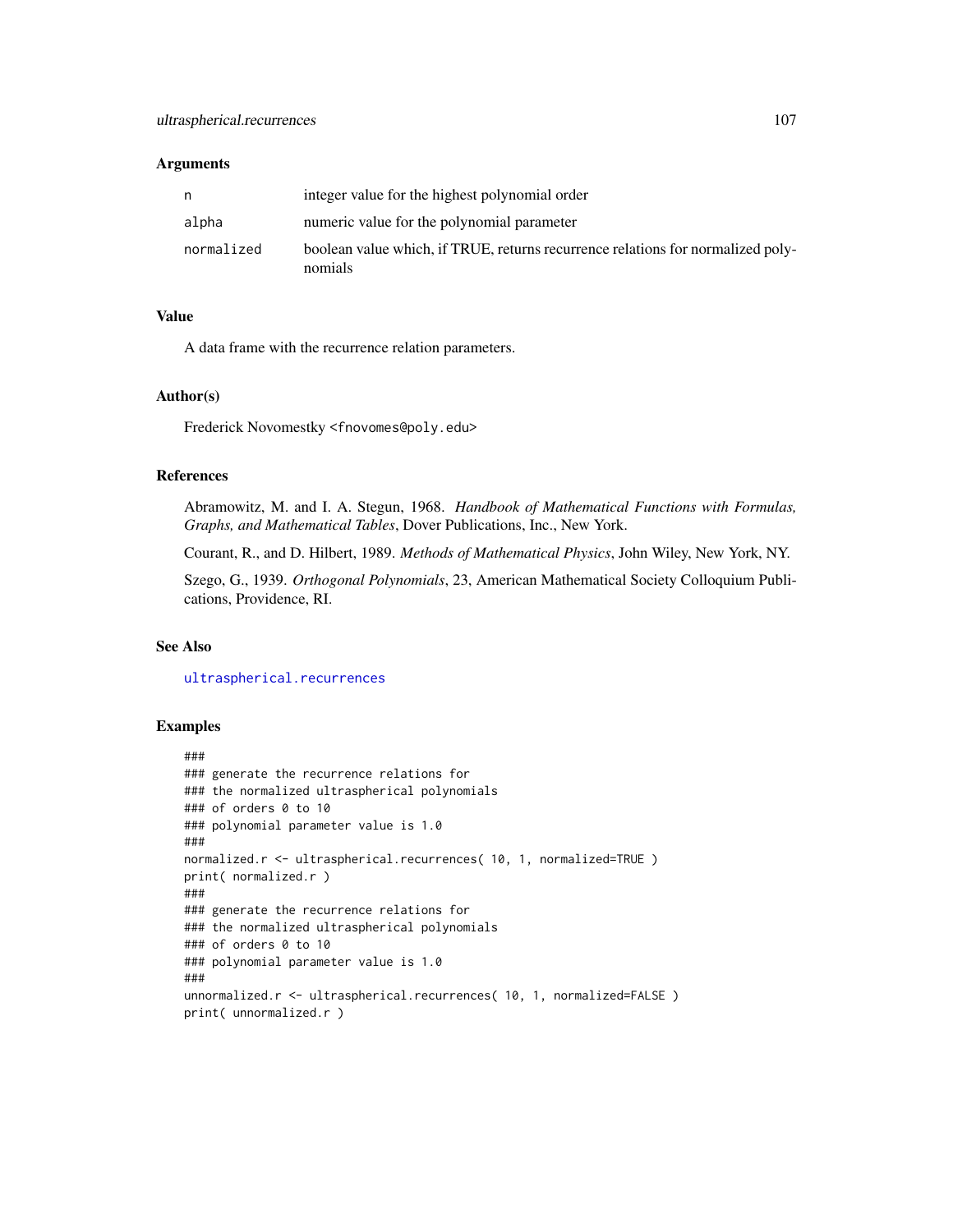## Description

This function returns the value of the weight function for the order  $k$  ultraspherical polynomial,  $C_k^{(\alpha)}$  $\binom{(\alpha)}{k}(x).$ 

## Usage

ultraspherical.weight(x,alpha)

#### Arguments

| x     | the function argument which can be a vector |
|-------|---------------------------------------------|
| alpha | polynomial parameter                        |

## Details

The function takes on non-zero values in the interval  $(-1, 1)$ . The formula used to compute the weight function is as follows.

$$
w(x) = (1 - x^2)^{\alpha - 0.5}
$$

## Value

The value of the weight function

## Author(s)

Frederick Novomestky < fnovomes@poly.edu >

## References

Abramowitz, M. and I. A. Stegun, 1968. *Handbook of Mathematical Functions with Formulas, Graphs, and Mathematical Tables*, Dover Publications, Inc., New York.

Courant, R., and D. Hilbert, 1989. *Methods of Mathematical Physics*, John Wiley, New York, NY.

Press, W. H., S. A. Teukolsky, W. T. Vetterling, and B. P. Flannery, 1992. *Numerical Recipes in C*, Cambridge University Press, Cambridge, U.K.

Szego, G., 1939. *Orthogonal Polynomials*, 23, American Mathematical Society Colloquium Publications, Providence, RI.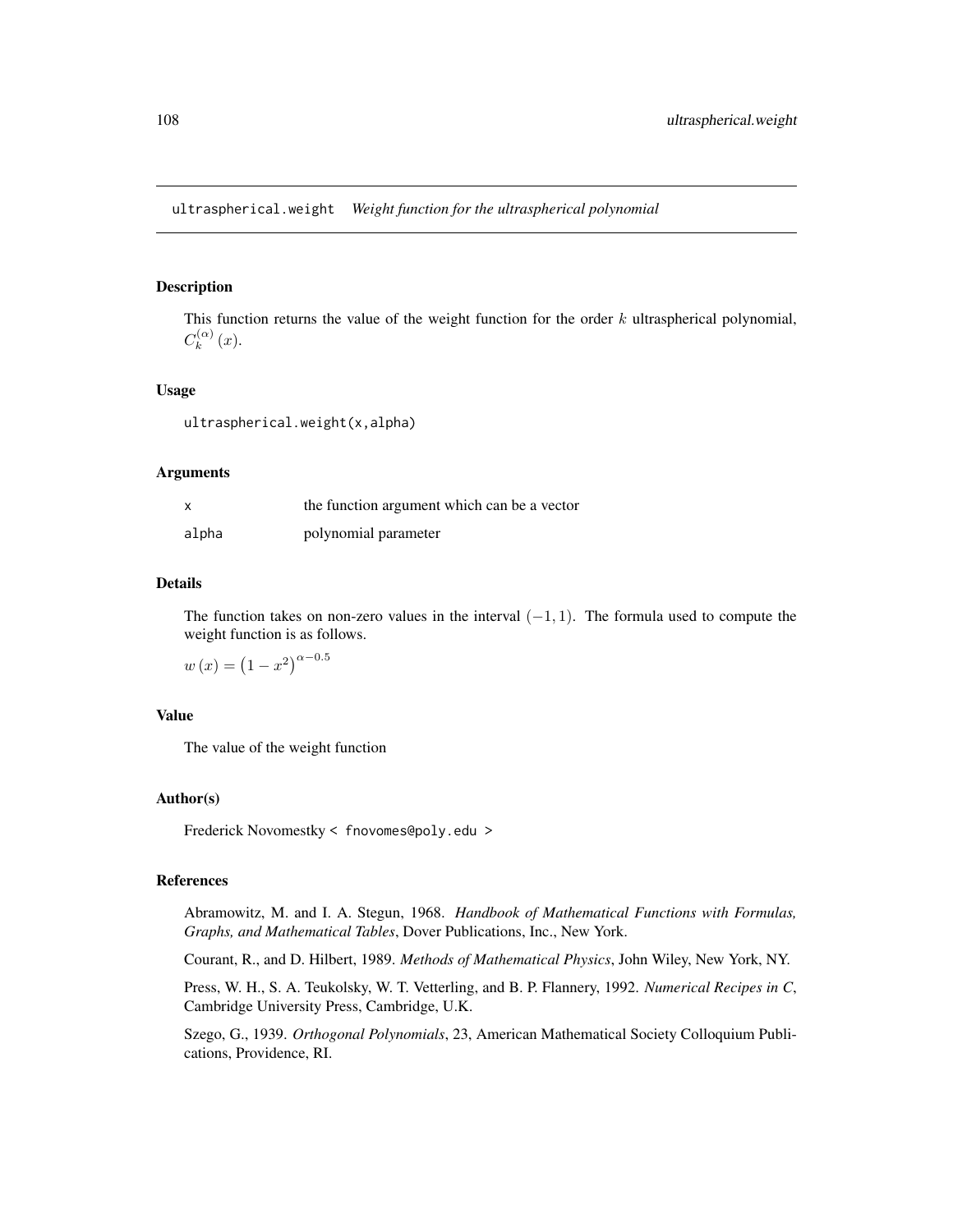## ultraspherical.weight 109

## Examples

```
###
### compute the ultraspherical weight function for arguments between -2 and 2
### polynomial parameter is 1.0
###
x \leq -\text{seq}(-2, 2, .01)y <- ultraspherical.weight( x, 1 )
plot( x, y )
```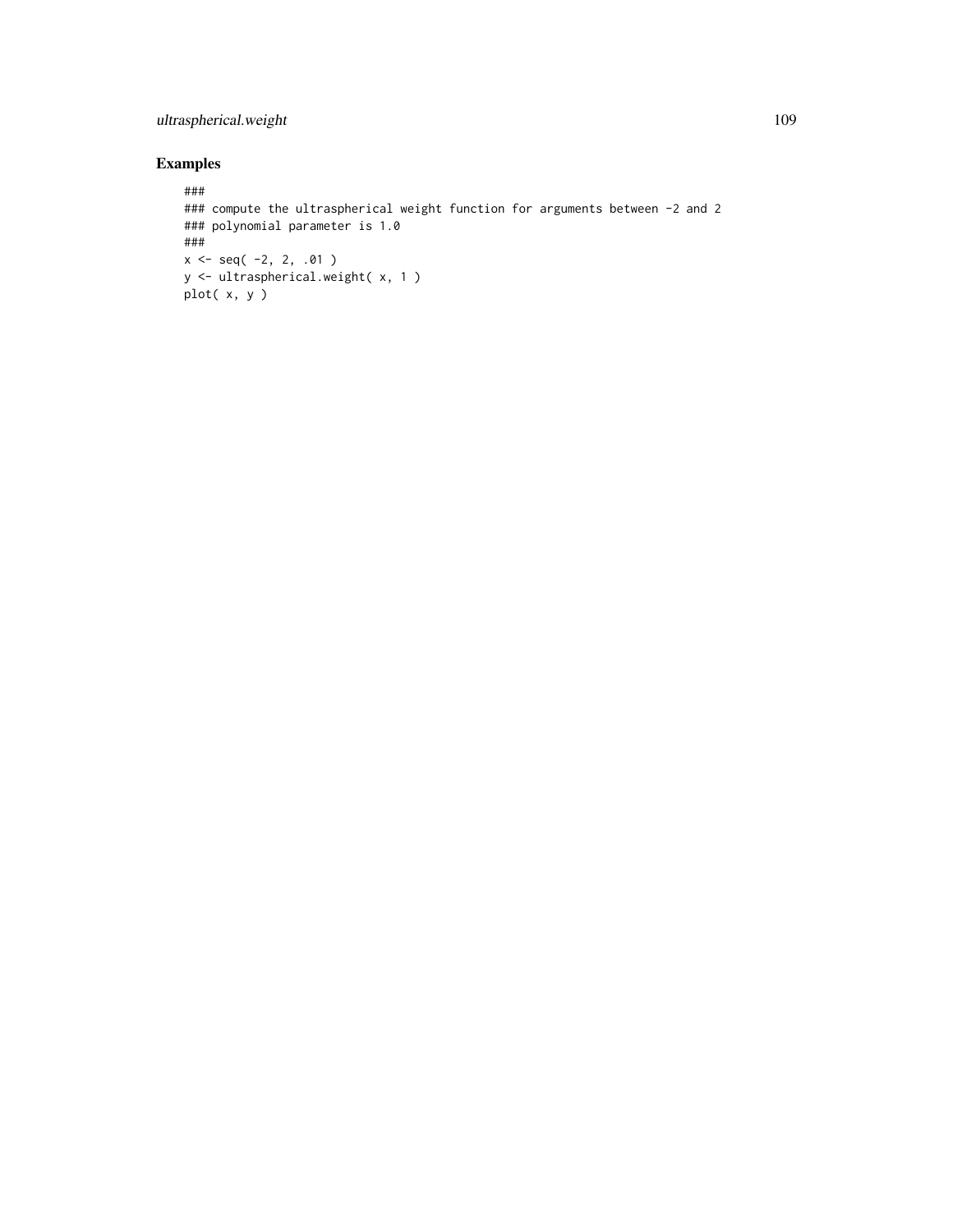## **Index**

∗ math chebyshev.c.inner.products, [3](#page-2-0) chebyshev.c.polynomials, [5](#page-4-0) chebyshev.c.recurrences, [6](#page-5-0) chebyshev.c.weight, [7](#page-6-0) chebyshev.s.inner.products, [8](#page-7-0) chebyshev.s.polynomials, [9](#page-8-0) chebyshev.s.recurrences, [11](#page-10-0) chebyshev.s.weight, [12](#page-11-0) chebyshev.t.inner.products, [13](#page-12-0) chebyshev.t.polynomials, [14](#page-13-0) chebyshev.t.recurrences, [15](#page-14-0) chebyshev.t.weight, [17](#page-16-0) chebyshev.u.inner.products, [18](#page-17-0) chebyshev.u.polynomials, [19](#page-18-0) chebyshev.u.recurrences, [20](#page-19-0) chebyshev.u.weight, [21](#page-20-0) gegenbauer.inner.products, [22](#page-21-0) gegenbauer.polynomials, [24](#page-23-0) gegenbauer.recurrences, [25](#page-24-0) gegenbauer.weight, [26](#page-25-0) ghermite.h.inner.products, [27](#page-26-0) ghermite.h.polynomials, [29](#page-28-0) ghermite.h.recurrences, [30](#page-29-0) ghermite.h.weight, [32](#page-31-0) glaguerre.inner.products, [33](#page-32-0) glaguerre.polynomials, [34](#page-33-0) glaguerre.recurrences, [36](#page-35-0) glaguerre.weight, [37](#page-36-0) hermite.h.inner.products, [38](#page-37-0) hermite.h.polynomials, [39](#page-38-0) hermite.h.recurrences, [41](#page-40-0) hermite.h.weight, [42](#page-41-0) hermite.he.inner.products, [43](#page-42-0) hermite.he.polynomials, [44](#page-43-0) hermite.he.recurrences, [45](#page-44-0) hermite.he.weight, [47](#page-46-0) jacobi.g.inner.products, [48](#page-47-0) jacobi.g.polynomials, [49](#page-48-0)

jacobi.g.recurrences, [50](#page-49-0) jacobi.g.weight, [52](#page-51-0) jacobi.matrices, [53](#page-52-0) jacobi.p.inner.products, [54](#page-53-0) jacobi.p.polynomials, [55](#page-54-0) jacobi.p.recurrences, [56](#page-55-0) jacobi.p.weight, [57](#page-56-0) laguerre.inner.products, [59](#page-58-0) laguerre.polynomials, [60](#page-59-0) laguerre.recurrences, [61](#page-60-0) laguerre.weight, [62](#page-61-0) legendre.inner.products, [63](#page-62-0) legendre.polynomials, [65](#page-64-0) legendre.recurrences, [66](#page-65-0) legendre.weight, [67](#page-66-0) lpochhammer, [68](#page-67-0) monic.polynomial.recurrences, [69](#page-68-0) monic.polynomials, [70](#page-69-0) orthogonal.polynomials, [72](#page-71-0) orthonormal.polynomials, [73](#page-72-0) pochhammer, [74](#page-73-0) polynomial.coefficients, [75](#page-74-0) polynomial.derivatives, [76](#page-75-0) polynomial.functions, [77](#page-76-0) polynomial.integrals, [78](#page-77-0) polynomial.orders, [79](#page-78-0) polynomial.powers, [80](#page-79-0) polynomial.roots, [81](#page-80-0) polynomial.values, [82](#page-81-0) scaleX, [83](#page-82-0) schebyshev.t.inner.products, [84](#page-83-0) schebyshev.t.polynomials, [85](#page-84-0) schebyshev.t.recurrences, [87](#page-86-0) schebyshev.t.weight, [88](#page-87-0) schebyshev.u.inner.products, [89](#page-88-0) schebyshev.u.polynomials, [90](#page-89-0) schebyshev.u.recurrences, [92](#page-91-0) schebyshev.u.weight, [93](#page-92-0) slegendre.inner.products, [94](#page-93-0)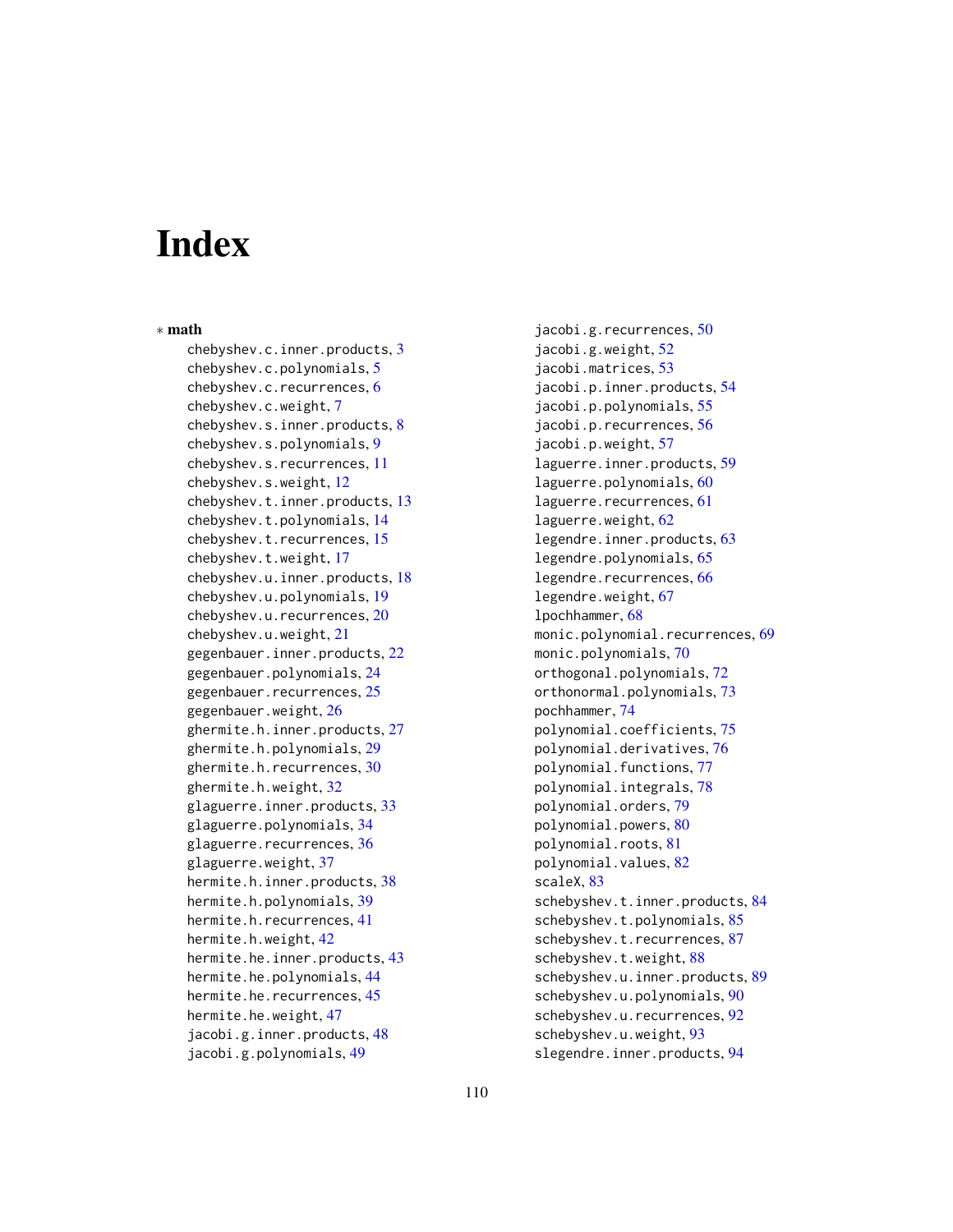## INDEX 111

```
slegendre.polynomials, 95
97
slegendre.weight, 98
spherical.inner.products, 99
spherical.polynomials, 100
101
spherical.weight, 103
ultraspherical.inner.products, 104
ultraspherical.polynomials, 105
ultraspherical.recurrences, 106
ultraspherical.weight, 108
```

```
chebyshev.c.inner.products, 3, 7
chebyshev.c.polynomials, 5
chebyshev.c.recurrences, 6, 6
chebyshev.c.weight, 7
chebyshev.s.inner.products, 8, 11
chebyshev.s.polynomials, 9
chebyshev.s.recurrences, 10, 11
chebyshev.s.weight, 12
chebyshev.t.inner.products, 13, 16
chebyshev.t.polynomials, 14
chebyshev.t.recurrences, 15
chebyshev.t.weight, 17
chebyshev.u.inner.products, 18, 21
chebyshev.u.polynomials, 19
chebyshev.u.recurrences, 15, 20, 20
chebyshev.u.weight, 21
```

```
gegenbauer.inner.products, 4, 22, 26, 104
gegenbauer.polynomials, 24
gegenbauer.recurrences, 25, 25, 106
gegenbauer.weight, 26
ghermite.h.inner.products, 27, 31
ghermite.h.polynomials, 29
ghermite.h.recurrences, 30, 30
ghermite.h.weight, 32
glaguerre.inner.products, 33, 36
glaguerre.polynomials, 34
glaguerre.recurrences, 35, 36, 62
glaguerre.weight, 37
```

```
hermite.h.inner.products, 38, 41
hermite.h.polynomials, 39
hermite.h.recurrences, 40, 41
hermite.h.weight, 42
hermite.he.inner.products, 43, 46
hermite.he.polynomials, 44
hermite.he.recurrences, 45, 45
```
hermite.he.weight, [47](#page-46-0) jacobi.g.inner.products, [48,](#page-47-0) *[51](#page-50-0)* jacobi.g.polynomials, [49](#page-48-0) jacobi.g.recurrences, *[50](#page-49-0)*, [50](#page-49-0) jacobi.g.weight, [52](#page-51-0) jacobi.matrices, [53,](#page-52-0) *[82](#page-81-0)* jacobi.p.inner.products, [54,](#page-53-0) *[57](#page-56-0)* jacobi.p.polynomials, [55](#page-54-0) jacobi.p.recurrences, *[56](#page-55-0)*, [56](#page-55-0) jacobi.p.weight, [57](#page-56-0)

```
laguerre.inner.products, 59
laguerre.polynomials, 60
laguerre.recurrences, 61, 61
laguerre.weight, 62
legendre.inner.products, 63, 67, 100
legendre.polynomials, 65
legendre.recurrences, 66, 66
legendre.weight, 67
lpochhammer, 68
```

```
monic.polynomial.recurrences, 69, 71, 82
monic.polynomials, 70
```
orthogonal.polynomials, *[6](#page-5-0)*, *[10](#page-9-0)*, *[15](#page-14-0)*, *[20](#page-19-0)*, *[25](#page-24-0)*, , *[35](#page-34-0)*, *[40](#page-39-0)*, *[45](#page-44-0)*, *[50](#page-49-0)*, *[56](#page-55-0)*, *[61](#page-60-0)*, *[66](#page-65-0)*, *[70](#page-69-0)*, [72,](#page-71-0) , *[91](#page-90-0)*, *[96](#page-95-0)*, *[101](#page-100-0)*, *[106](#page-105-0)* orthonormal.polynomials, *[6](#page-5-0)*, *[10](#page-9-0)*, *[15](#page-14-0)*, *[20](#page-19-0)*, *[25](#page-24-0)*, , *[35](#page-34-0)*, *[40](#page-39-0)*, *[45](#page-44-0)*, *[50](#page-49-0)*, *[56](#page-55-0)*, *[61](#page-60-0)*, *[66](#page-65-0)*, [73,](#page-72-0) *[86](#page-85-0)*, , *[96](#page-95-0)*, *[101](#page-100-0)*, *[106](#page-105-0)*

```
pochhammer, 51, 57, 69, 74
polynomial.coefficients, 75
polynomial.derivatives, 76
77
polynomial.integrals, 78
polynomial.orders, 79
polynomial.powers, 80
polynomial.roots, 81
polynomial.values, 82
```

```
scaleX, 83
schebyshev.t.inner.products, 84, 88
schebyshev.t.polynomials, 85
schebyshev.t.recurrences, 87
schebyshev.t.weight, 88
schebyshev.u.inner.products, 89, 92
schebyshev.u.polynomials, 90
schebyshev.u.recurrences, 86, 91, 92
```